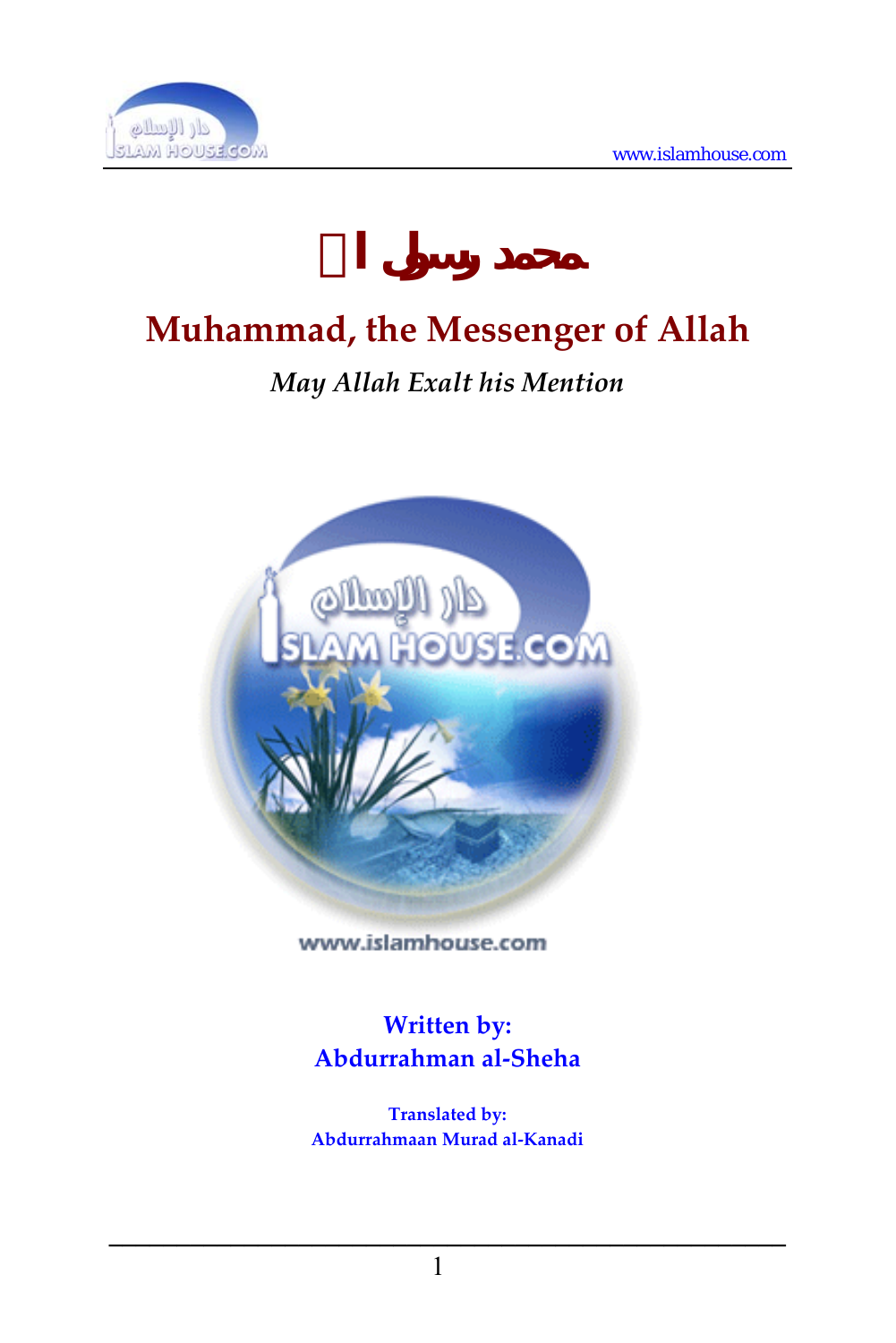

#### Copyright ©

This book is not copyrighted. Any or all parts of this book may be used for educational purposes as long as the information used is not in any way quoted out of context or used for profit.

This material has been reviewed and forwarded for publishing and distribution by the English language section of the Department of Islamic Resources.

Form #: 3787 Date: 30/1/2006

If you have any corrections, comments, or questions about this publication, please feel free to contact us at:

**[en@islamhouse.com](mailto:en@islamhouse.com)**

**[www.islamhouse.com](http://www.islamhouse.com/)**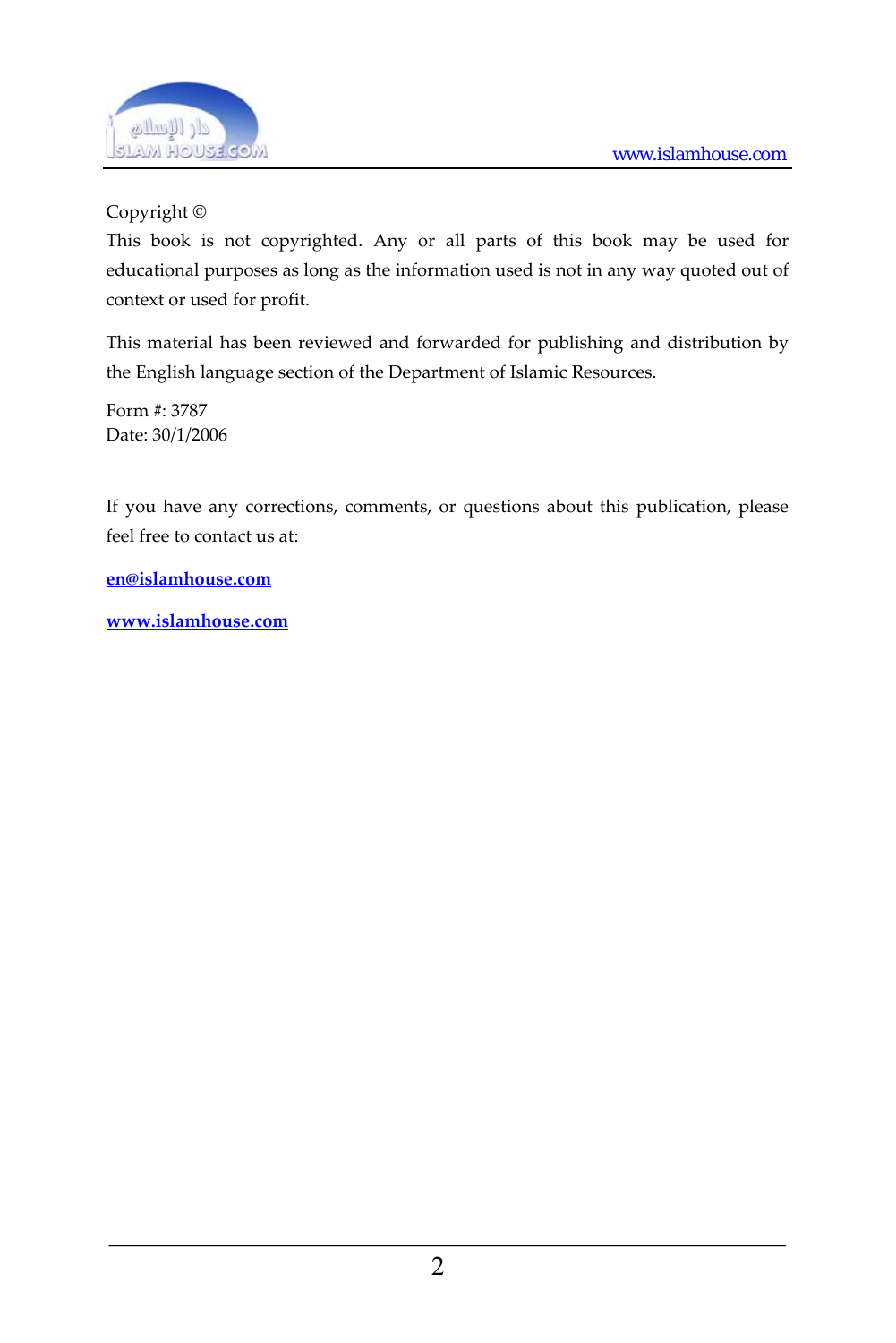

# **Terminology used in this Book**

(Taken from Sheik Mahmoud Muradʹs book *ʹCommon mistakes in Translation*ʹ)

1. *Rubb*: Some prefer to translate the term ʹ*Rubb*ʹ into ʹLord.ʹ Beside the fact that the latter is a Biblical term referring to the alleged lordship of the slave of Allah, Prophet Jesus, the word 'lord' which is limited to 'master', 'chief', 'proprietor', or 'ruler', can never convey the conclusive signification of the term ʹ*Rubb*ʹ. Among other signification, the term '*Rubb*' means, the Creator, the Fashioner, the Provider, the One upon Whom all creatures depend for their means of subsistence, and the One Who gives life and causes death.

2. *Deen*: The word translated as religion is *ʹDeen*ʹ, which in Arabic commonly refers to a way of life, which is both private and public. It is an inclusive term meaning: acts of worship, political practice, and a detailed code of conduct, including hygiene or etiquette matters.

3. *Salʹlalʹlaahu aʹlaihi wa salʹlam***.** Some translate it as 'peace be upon him'. This translation is incorrect; the correct translation is, 'may Allah exalt his mention, and render him and his household safe and secure from every derogatory thing'.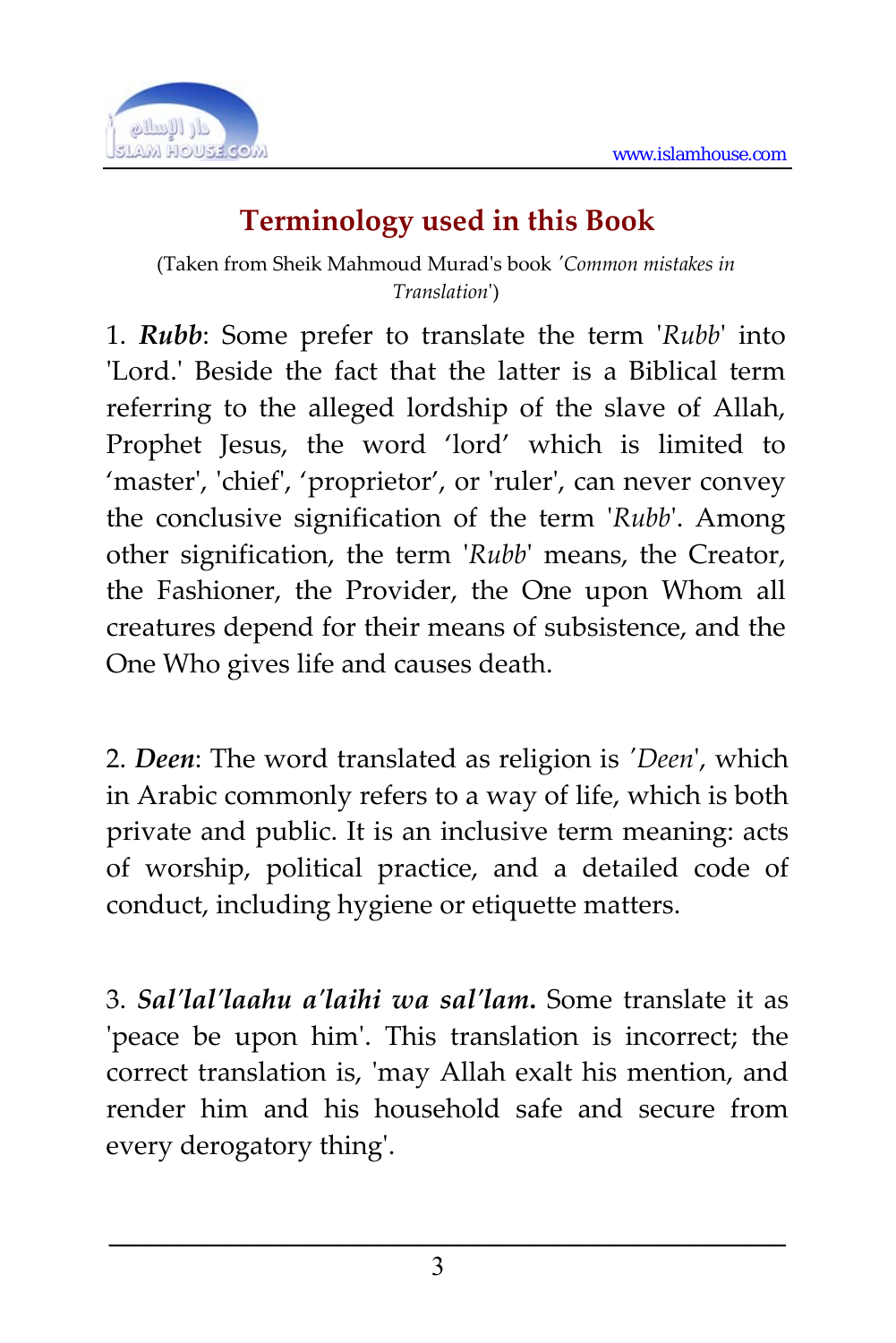



All praise is due to Allah, the *Rubb* of the worlds, and may Allah exalt the mention of His Prophet, and render him and his household safe and secure from all derogatory things.

When talking about Prophet Muhammad, may Allah exalt his mention, one should keep in mind that he is talking about the greatest individual in history. This is not a baseless claim; for the one who reads his biography, and learns of his mannerisms and ethics, while keeping aside all preconceived notions would certainly reach this conclusion. Some fair and just non‐Muslims have reached this conclusion as well.

Professor Hasan Ali, may Allah have mercy on him, said in his magazine *ʹNoor al‐Islamʹ* that a Brahman friend of his once told him: 'I recognize and believe that the Messenger of Islam is the greatest and most mature man in history. Professor Hasan Ali, may Allah have mercy on him, asked him: 'Why do you consider him as the greatest and most mature man?ʹ He answered: 'No man possessed the characteristics, mannerisms and ethics that he possessed at one time. He was a king under whom the entire peninsula was unified; yet he was humble. He believed that the dominion belonged to his God alone. Great riches would come to him, and yet he lived in a state of poverty; fire would not be lit in his house for many days and he would stay hungry. He was a great leader; he led small numbers into battle against thousands, and yet he would decisively defeat them. He loved peace agreements,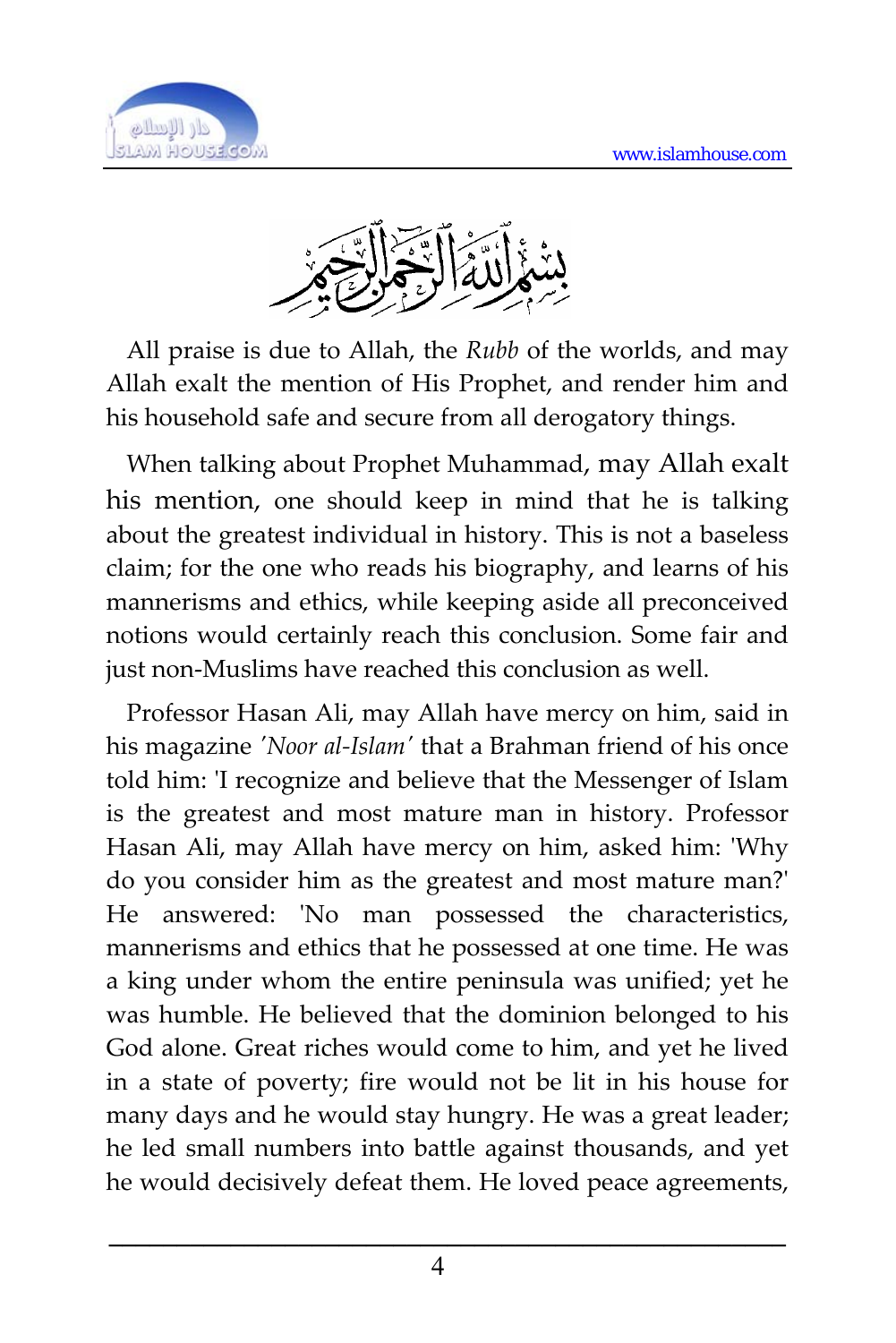

and would agree to them with a firm heart; even though he had thousands of his brave and courageous Companions by his side. Each Companion was very brave and could confront a thousand enemies alone, while not feeling the least bit intimidated. Yet, the Prophet was kind‐hearted, merciful, and did not want to shed a drop of blood. He was deeply concerned about the affairs of the Arabian Peninsula, yet he did not neglect the affairs of his family, household, or the poor and needy. He was keen to disseminate Islam amongst those who had gone astray. In general, he was a man concerned with the betterment and wellbeing of mankind, yet he did not indulge in amassing worldly fortune. He busied himself with the worship of Allah and loved doings deeds which pleased Allah. He never avenged himself on account of personal reasons. He even prayed for his enemiesʹ wellbeing, and would warn them of the punishment of Allah.

He was an ascetic regarding worldly affairs and would worship Allah throughout the night. He was the brave and courageous soldier who fought with the sword ‐ and the infallible Prophet ‐ the conqueror who conquered nations and countries. He slept on a mat of hay, and a pillow filled with course fibers. People crowned him as the Sultan over Arabs, or King of the Arabian Peninsula, yet his family lived a simple life, even after they received great fortunes; the riches were piled in the Masjid. Fatima complained to him about the strenuous work she did, the grinding stone and water jug which she used to carry - how they had left marks on her body. The Messenger at that time was dividing the female and male slaves amongst the Muslims. He did not give her a portion of that wealth; instead, the Prophet taught her a few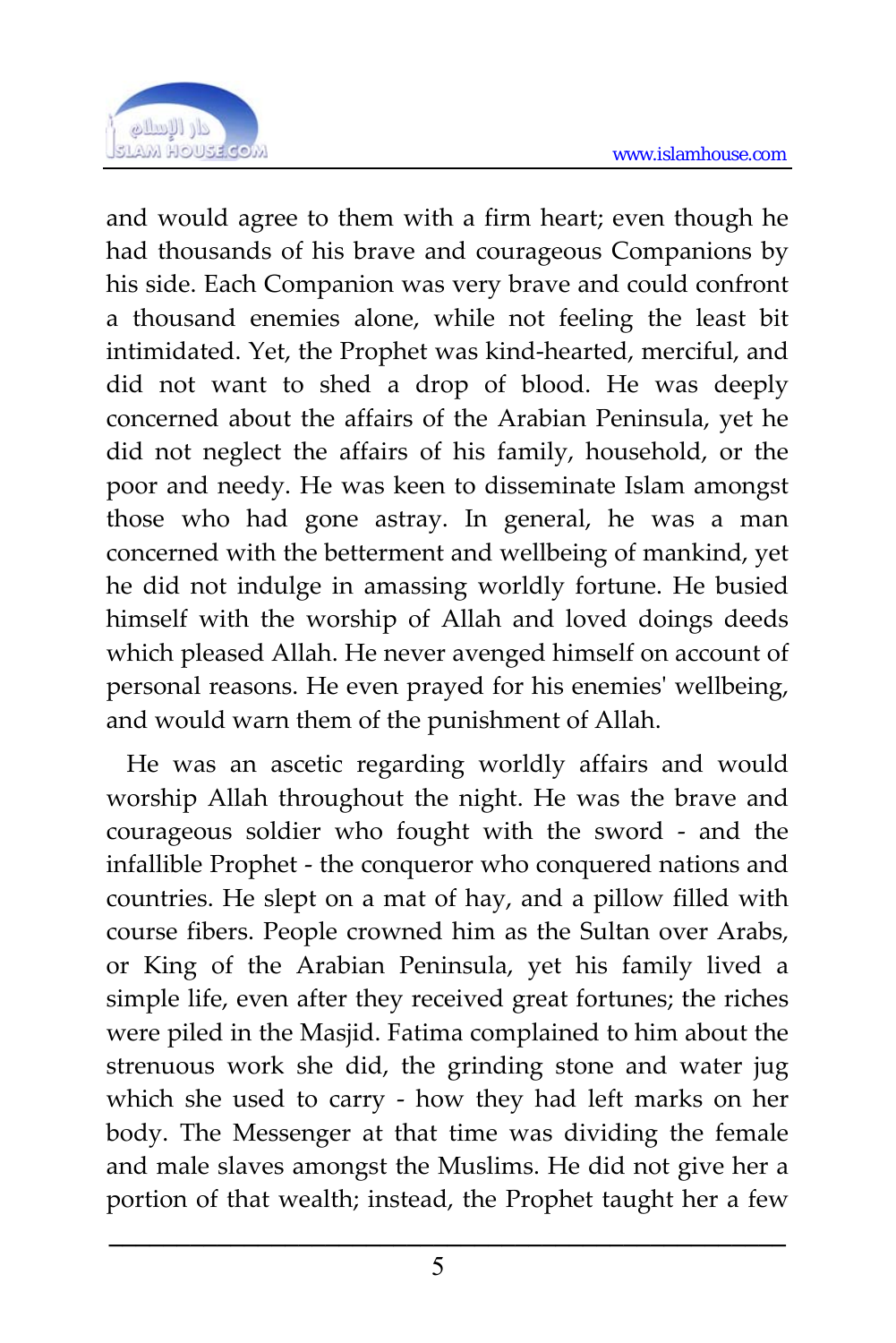

words and supplications. His Companion, Umar came to his house and looked in his room, and saw nothing but a hay mat which the Prophet was sitting on, which had left marks on his body. The only provisions in the house were half a *Saaʹ* (measure of weight) of barley in a container, and a water skin that hung on the wall - this is all the Messenger of Allah owned at a time half the Arabs were under his control. When Umar saw this, he could not control himself and wept. The Messenger of Allah, may Allah exalt his mention, said: 'Why are you weeping O Umar?' He replied: 'Why shouldn't I weep - Khosrau and Caesar enjoy themselves in this world and the Messenger of Allah, may Allah exalt his mention, only owns what I see!ʹ He responded: ʹO Umar, wouldnʹt it please you that this is the share of Khosrau and Caesar in this life, and in the Hereafter this pleasure would be for us alone?ʹ

When the Prophet examined his troops prior to the occupation of Makkah, Abu Sufyan stood beside al‐Abʹbas, the uncle of the Prophet, may Allah exalt his mention, and they looked at the banners of the Muslim army. Abu Sufyan at that time was not a Muslim. He was amazed by the vast number of Muslims; they advanced towards Makkah like a torrent of water. No one could stop them and nothing stood in their way. Abu Sufyan then said to al‐Abʹbas: ʹO Abʹbas, your nephew has become a grand King!ʹ Abʹbas responded saying: 'This is not kingship, rather prophet-hood, and the Message of Islam.'

Ad'ee at-Ta'ee, the son of Ha'tim at-Ta'ee who is the paradigm of generosity, attended the assembly of the Prophet, may Allah exalt his mention, while he was still a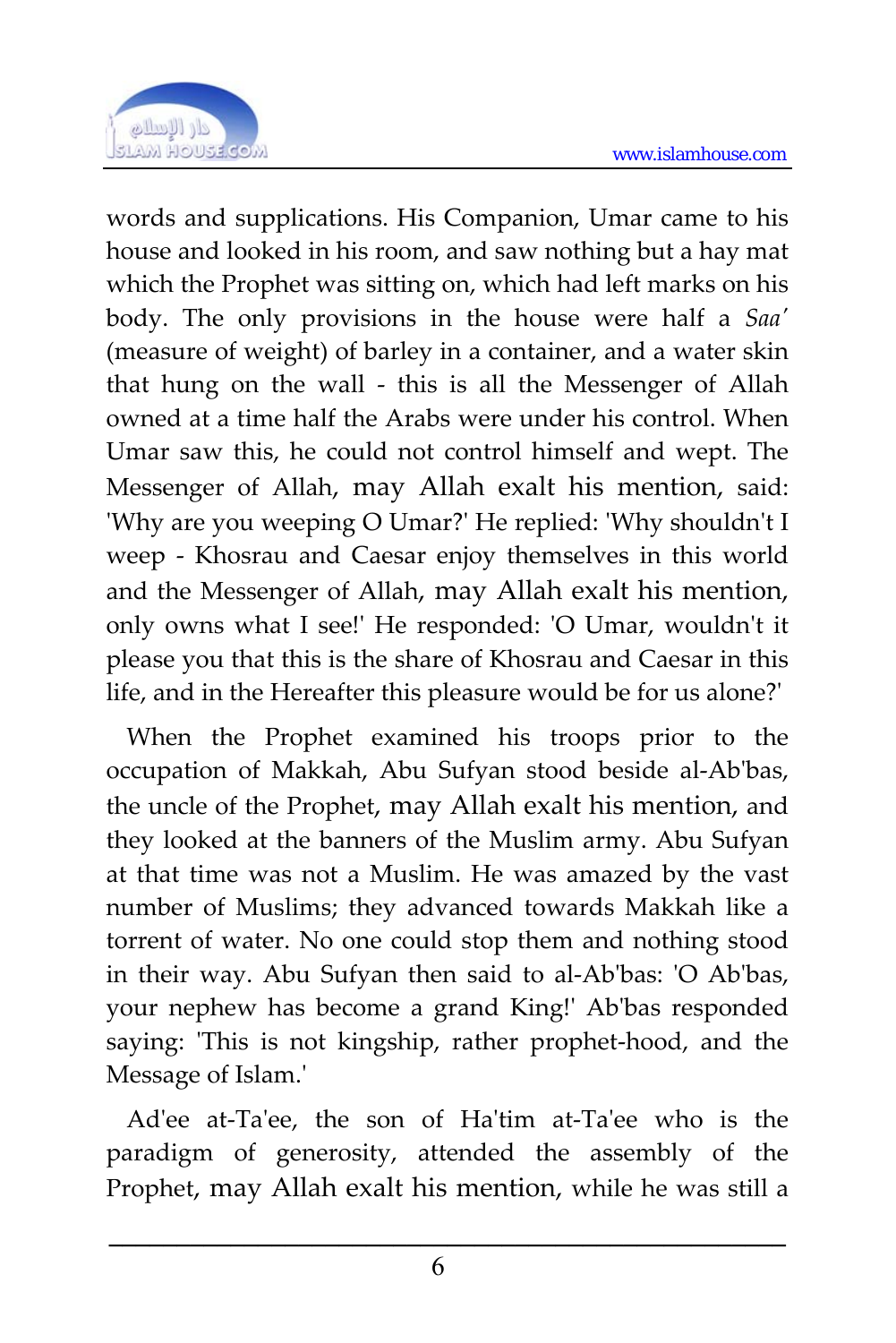

Christian. When he saw how the Companions aggrandized and respected the Prophet, he was confused - was he a Prophet or a king? He asked himself, 'is this a king or a Messenger of the Messengers of Allah?ʹ While he was pondering over this, a destitute woman came to the Prophet, and said: 'I wish to tell you a secret.' He said to her: 'which road in Madinah do you want me to meet you in?ʹ The Prophet, may Allah exalt his mention, left with the destitute maid, and took care of her needs. When Adʹee saw the humbleness of the Prophet, he realized the truth and discarded the crosses that he was wearing and became a Muslim<sup>'</sup>

We will mention some statements of the Orientalists concerning Muhammad, may Allah exalt his mention. We as Muslims believe in the Prophet, may Allah exalt his mention, and his Message. We are mentioning these statements for the following two reasons:

a. To serve as a reminder and admonition for name‐sake Muslims who abandoned their Prophet, so that they would heed and return to their *Deen*.

b. So that non‐Muslims would know who the Prophet is from the statements of their own people, so that they would be guided to Islam.

I ask these people to not hold any preconceived notions when searching for the truth, when reading this or any other Islamic material. I ask Allah to open their hearts and chests to accept the truth, and to show them the right path and inspire them to follow it.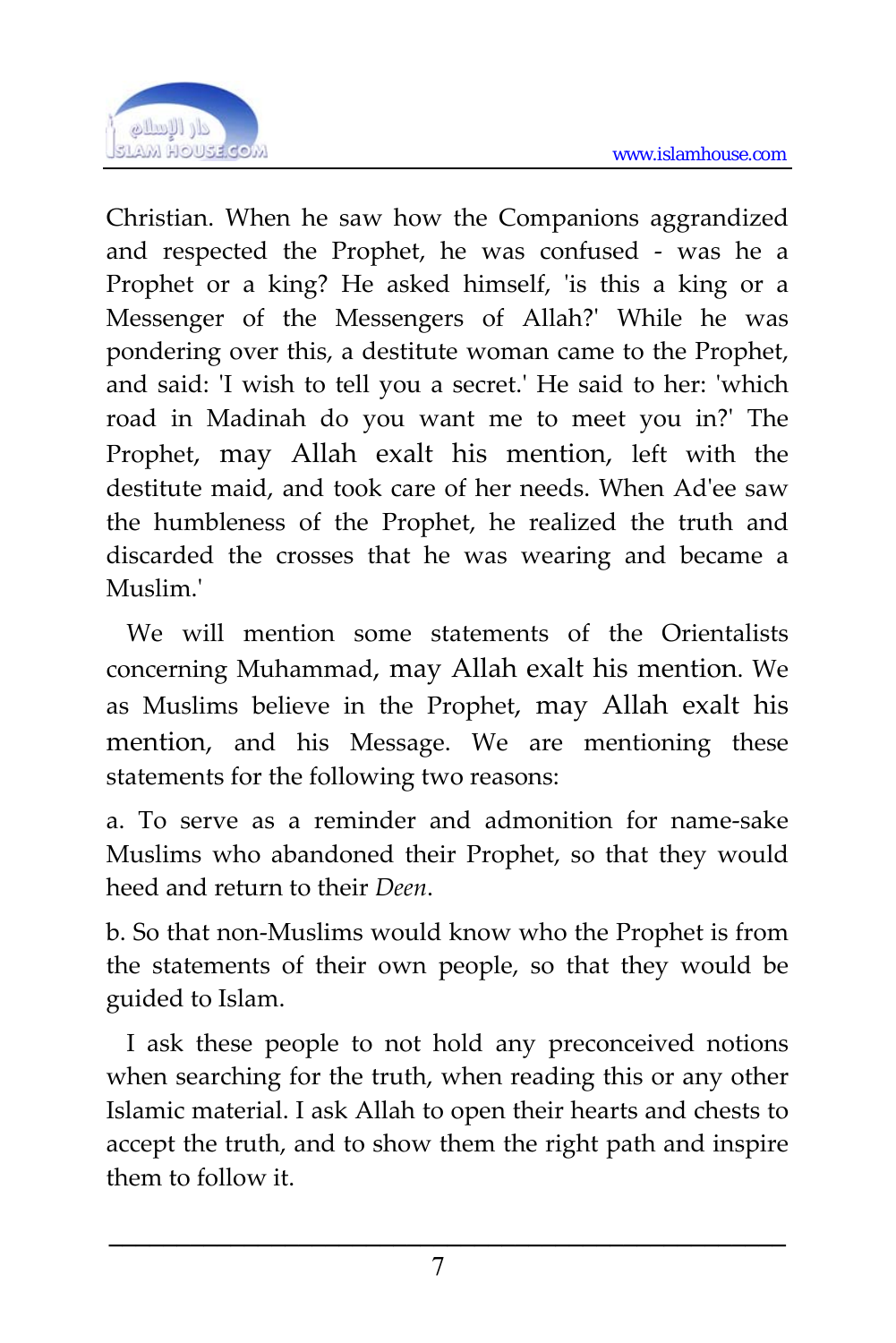

# **Who is the Messenger, Muhammad**, may Allah exalt his mention**?**

### **His Lineage:**

He is Abul‐Qasim (father of Al‐Qasim) Muhammad, son of Abdullah, son of Abdul‐Mutalib. His lineage traces back to the tribe of Adnan, son of Ismael [the Prophet of Allah, the son of Ibraheem, the one whom Allah chose for His love] may Allah exalt their mention. His mother is Aminah, daughter of Wahb.

**The Prophet**, may Allah exalt his mention, said:

**ʹIndeed Allah chose the tribe of Kinanah over other tribes from the children of Ismail; He chose the Quraish over other tribes of Kinanah; He chose Banu Hashim over the other families of the Quraish; and He chose me from Banu Hashim.**ʹ (Muslim #2276)

Thus, the Prophet, may Allah exalt his mention, has the noblest lineage on earth. His enemies attested to this fact; Abu Sufyan, who was the arch enemy of Islam before he became Muslim, attested to this fact in front of Heraclius, the Ruler of Rome.

**Abdullah b. Abʹbas**, with whom Allah is pleased, reported that the Messenger of Allah, may Allah exalt his mention, wrote to Caesar and invited him to Islam and sent him a letter with Dihya Al‐Kalbi, who handed it to the Governor of Busra who then forwarded it to Caesar.

Caesar as a sign of gratitude to Allah, had walked from *Hims* to *Ilya* (i.e. Jerusalem) when Allah had granted Him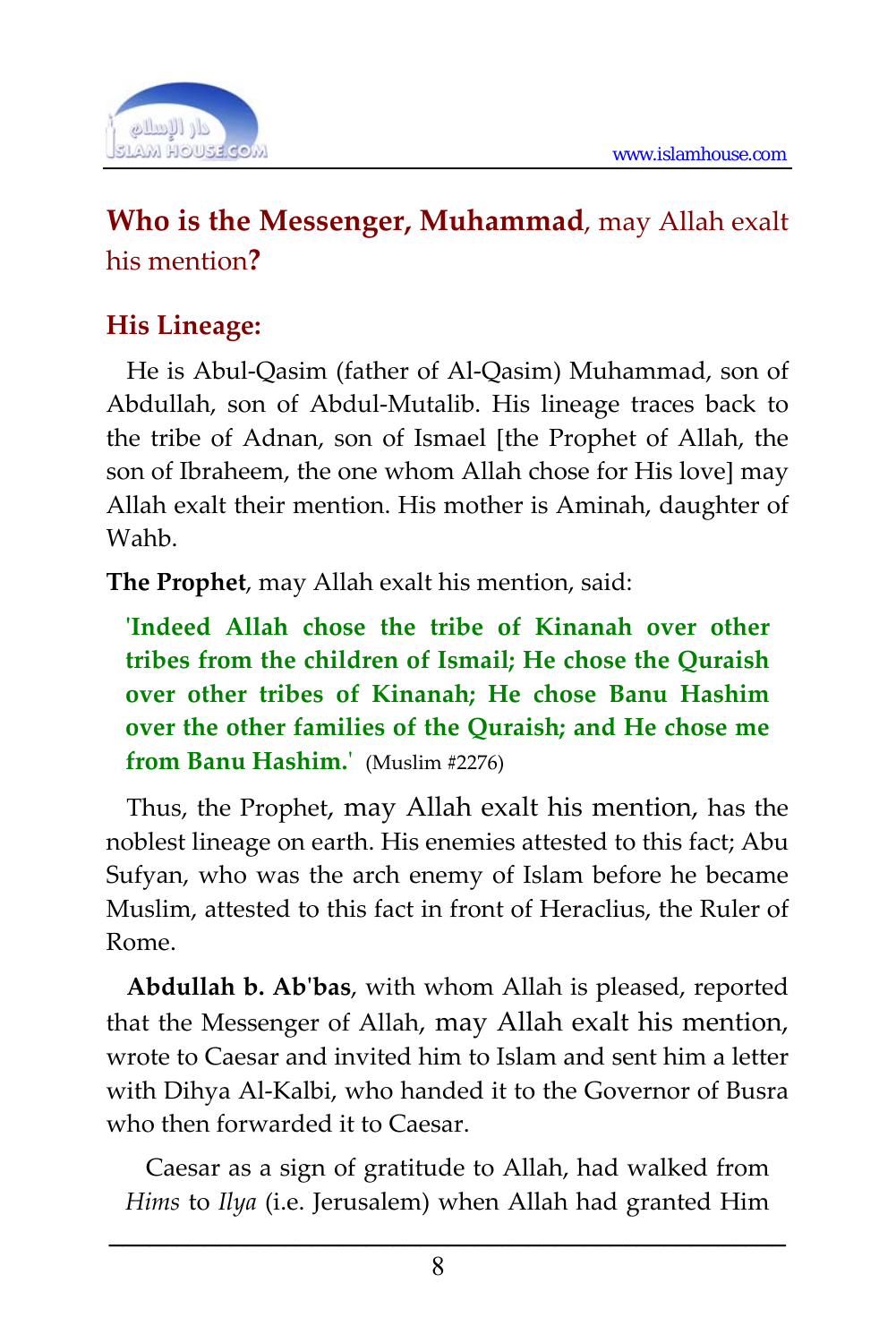

victory over the Persian forces. So, when the letter of the Messenger of Allah reached Caesar, he said after reading it, **ʺSeek for me anyone of his people,** (Arabs of Quraish tribe) **if present here, in order to ask him about the Messenger of Allah!ʺ** At that time Abu Sufyan bin Harb was in Sham with some men from Quraish who had come (to Sham) as merchants during the truce that had been concluded between the Messenger of Allah; and the infidels of Quraish. Abu Sufyan said, **'Caesarʹs messenger found us somewhere in Sham so he took me and my companions to** *Ilya* **and we were admitted into Caesarʹs presence to find him sitting in his royal court wearing a crown and surrounded by the senior Byzantine dignitaries. He said to his translator. ʺAsk them whom amongst them is a close relation to the man who claims to be a prophet.ʺ'** 

Abu Sufyan added, **'I replied: ʺI am the nearest relative to him.ʺ He asked, ʺWhat degree of relationship do you have with him?ʺ I replied, ʺHe is my cousin,ʺ and there was none of** *Bani Abd Manaf* **in the caravan except myself. Caesar said, ʺLet him come nearer.ʺ He then ordered that my companions stand behind me near my shoulder and said to his translator, ʺTell his companions that I am going to ask this man about the man who claims to be a prophet. If he tells a lie, they should contradict him immediately.ʺ'** 

Abu Sufyan added, **'By Allah! Had it not been for shame that my companions brand me a liar, I would not have spoken the truth about him when he asked me. But**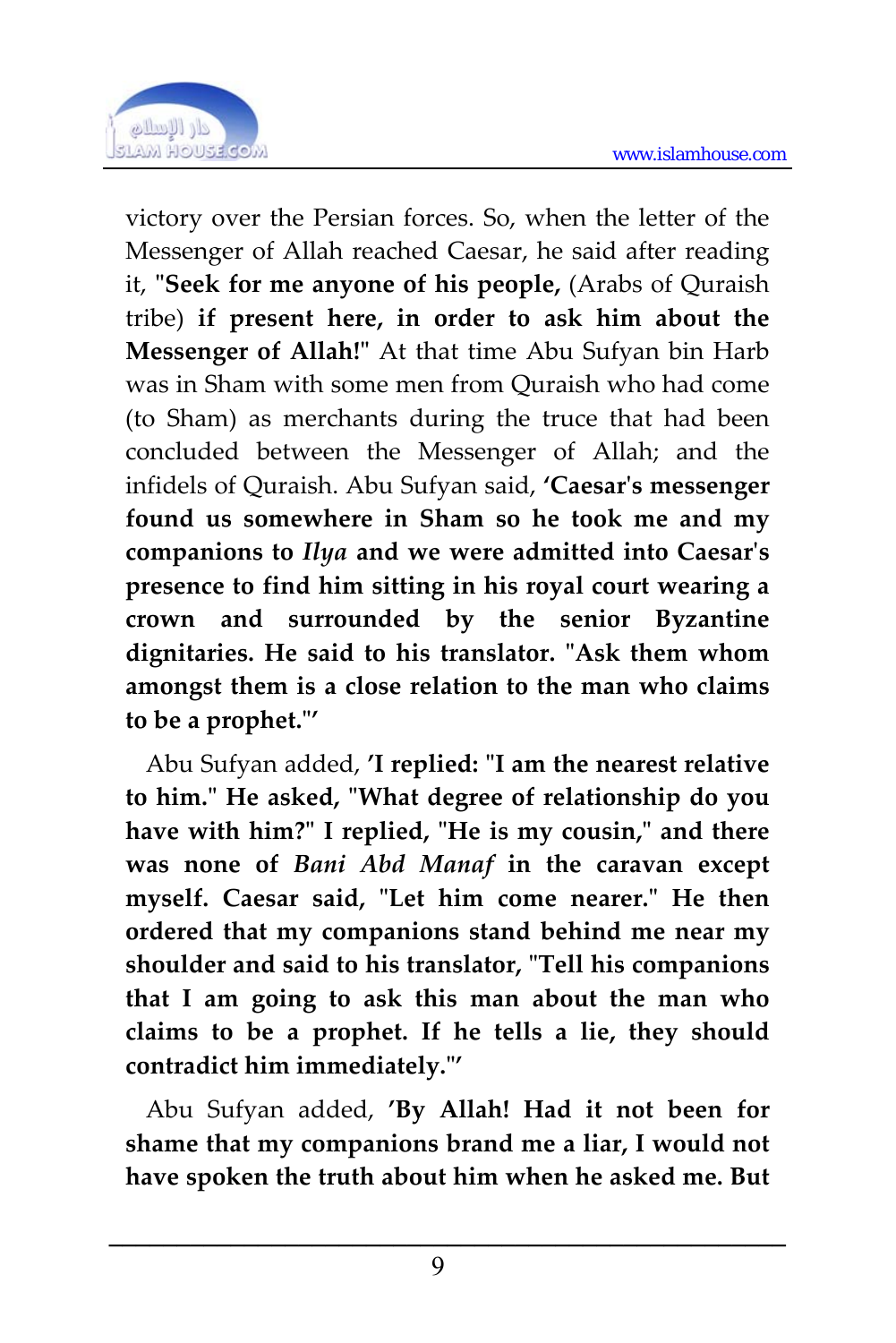

**I considered it shameful to be called a liar by my companions, so I told the truth.'** 

**'He then said to his translator, ʺAsk him what kind of family he belongs to.ʺ I replied, ʺHe belongs to a noble family amongst us.ʺ He said, ʺHas anybody else amongst you ever claimed the same before him?ʺ I replied, ʺNo.ʺ He said, ʺHave you ever blamed him for telling lies before he claimed what he claimed?ʺ I replied, ʺNo.ʺ He said, ʺWas anybody amongst his ancestors a king?ʺ I replied, ʺNo.ʺ He said, ʺDo the noble or the poor follow him?ʺ I replied, ʹIt is the poor who follow him.ʺ He said, ʺAre they increasing or decreasing (daily)?ʺ I replied, ʺThey are increasing.ʺ He said, ʺDoes anybody amongst those who embrace his** *Deen* **become displeased and then discard his** *Deen***?ʺ I replied, ʺNo.ʺ He said, ʹDoes he break his promises?ʺ I replied, ʺNo, but we are now at truce with him and we are afraid that he may betray us.ʺ** 

Abu Sufyan added, **'Other than the last sentence, I could not say anything against him.'** 

**'Caesar then asked, ʺHave you ever had a war with him?ʺ I replied, ʺYes.ʺ He said, ʺWhat was the outcome of your battles with him?ʺ I replied, ʺSometimes he was victorious and sometimes we.ʺ He said, ʺWhat does he order you to do?ʺ I said, ʺHe tells us to worship Allah alone, and not to worship others along with Him, and to leave all that our fore‐fathers used to worship. He orders us to pray, give in charity, be chaste, keep promises and return what is entrusted to us. ʺʹ**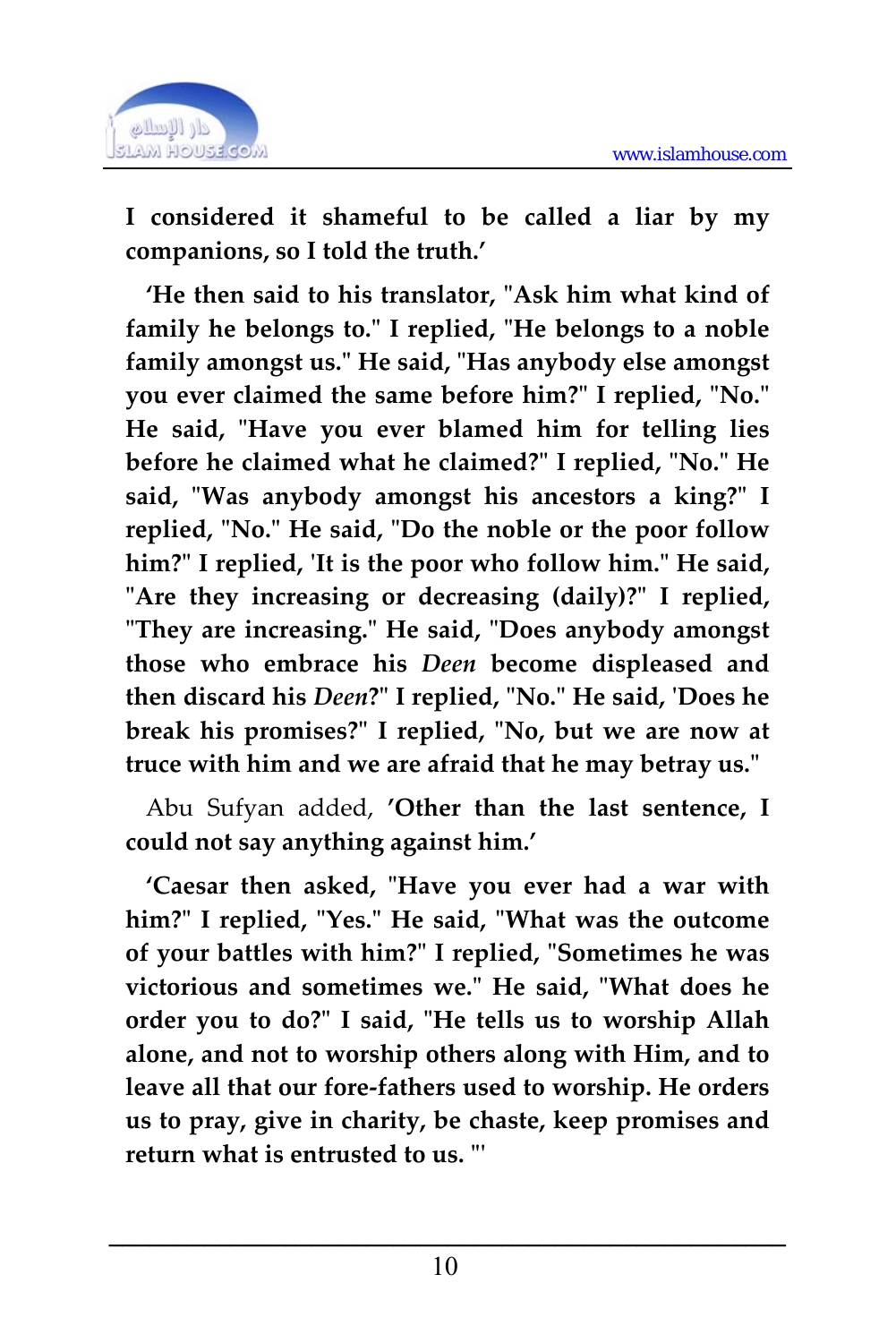

**'When I had said that, Caesar said to his translator, ʺSay to him: I asked you about his lineage and your reply was that he belonged to a noble family. In fact, all the Messengers came from the noblest lineage of their nations. Then I questioned you whether anybody else amongst you had claimed such a thing, and your reply was in the negative. If the answer had been in the affirmative, I would have thought that this man was following a claim that had been said before him. When I asked you whether he was ever blamed for telling lies, your reply was in the negative, so I took it for granted that a person who did not tell a lie to people could never tell a lie about Allah. Then I asked you whether any of his ancestors was a king. Your reply was in the negative, and if it had been in the affirmative, I would have thought that this man wanted to take back his ancestral kingdom. When I asked you whether the rich or the poor people followed him, you replied that it was the poor who followed him. In fact, such are the followers of the Messengers. Then I asked you whether his followers were increasing or decreasing. You replied that they were increasing. In fact, this is the result of true faith till it is complete** (in all respects)**. I asked you whether there was anybody who, after embracing his** *Deen***, became displeased and discarded his** *Deen***; your reply was in the negative. In fact, this is the sign of true faith, for when its pleasure enters and mixes in the hearts completely; nobody will be displeased with it. I asked you whether he had ever broken his promise. You replied in the negative. And such are the Messengers; they never break**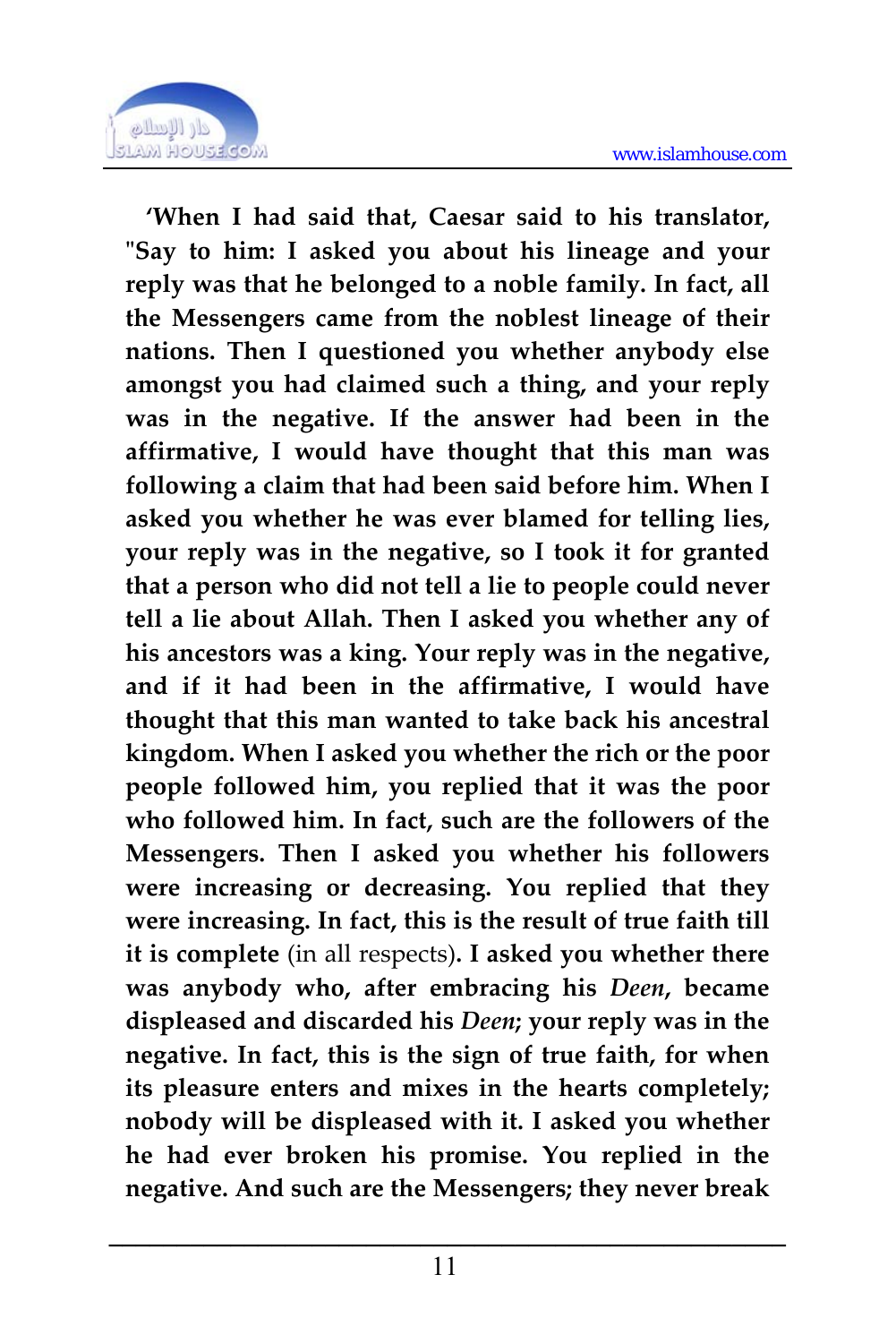

**their promises. When I asked you whether you fought with him and he fought with you, you replied that he did and that sometimes he was victorious and sometimes you. Indeed, such are the Messengers; they are put to trials and the final victory is always theirs. Then I asked you what he ordered you. You replied that he ordered you to worship Allah alone and not to worship others along with Him, to leave all that your fore‐fathers used to worship, to offer prayers, to speak the truth, to be chaste, to keep promises, and to return what is entrusted to you. These are really the qualities of a prophet who, I knew** (from the previous Scriptures) **would appear, but I did not know that he would be from amongst you. If what you say is true, he will very soon occupy the earth under my feet, and if I knew that I would reach him definitely, I would go immediately to meet him; and were I with him, then I would certainly wash his feet. ʺʹ** 

Abu Sufyan added, **'Caesar then asked for the letter of the Messenger of Allah and it was read. Its contents were:** 

*ʺI begin with the name of Allah, the most Beneficent, the most Merciful (This letter is) from Muhammad, the slave of Allah, and His Messenger, to Heraclius, the Ruler of the Byzantine. Peace be upon the followers of guidance. I invite you to Islam (i.e. surrender to Allah). Accept Islam and you will be safe; accept Islam and Allah will bestow on you a double reward. But if you reject this invitation of Islam, you shall be responsible for misguiding the*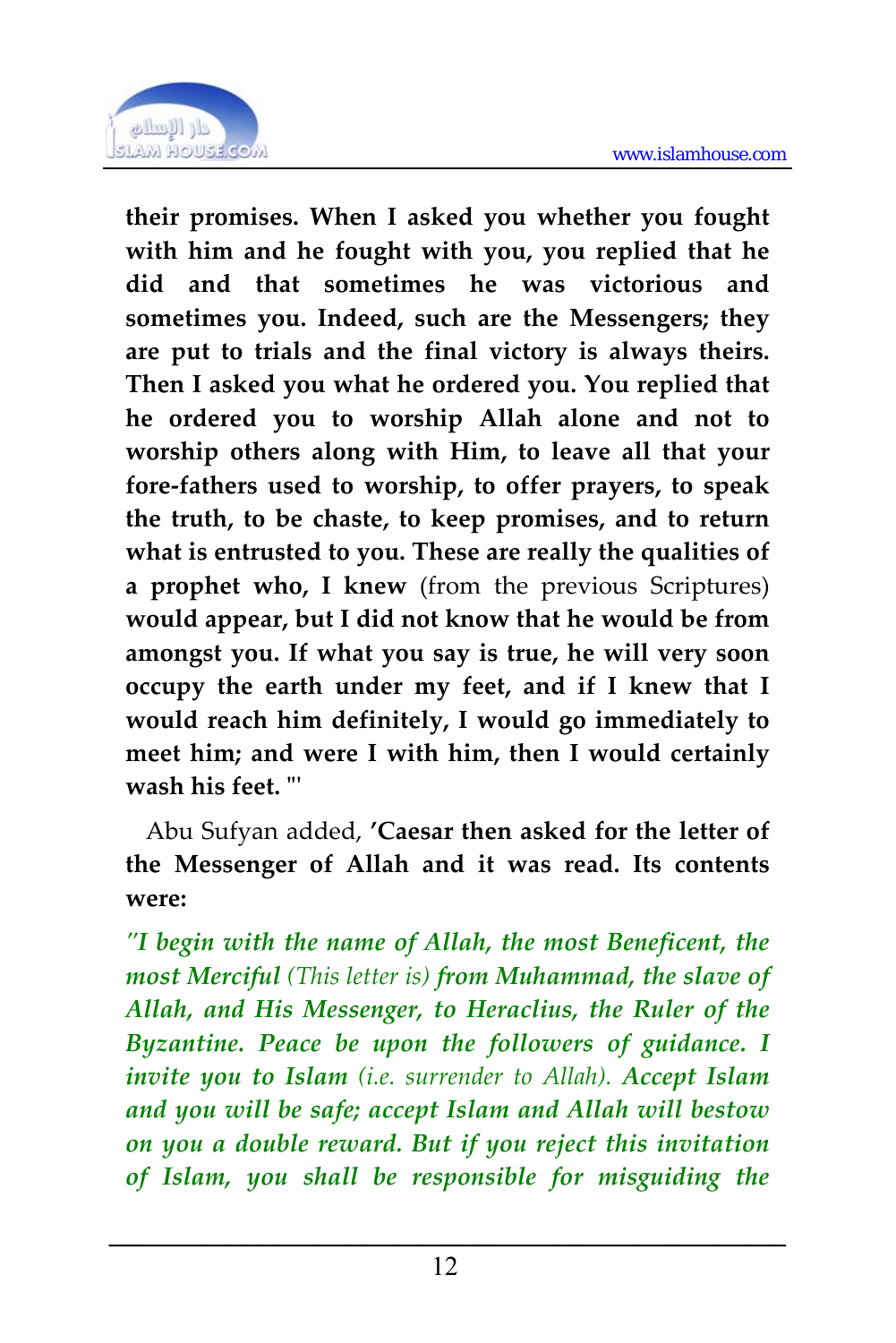

*peasants (i.e. your nation). O people of the Scriptures! Come to a word common between you and us, that we worship Allah, and that we associate nothing in worship with Him; and that none of us shall take others as Gods besides Allah. Then if they turn away, say: Bear witness that we are they who have surrendered (unto Him)***ʺ [3.64]**

Abu Sufyan added, **'When Heraclius had finished his speech, there was a great hue and cry caused by the Byzantine dignitaries surrounding him, and there was so much noise that I did not understand what they said. So, we were ordered out of the court.'** 

**'When I went out with my companions and we were alone, I said to them, "Verily,** *Ibn Abi Kabshaʹs* **(i.e. the Prophetʹs) affair has gained power. This is the King of Bani Al‐Asfar fearing him."'** 

Abu Sufyan added: **ʹBy Allah, I became surer and surer that his** *Deen* **would be victorious till I ended up accepting Islam.ʹ** (Bukhari #2782)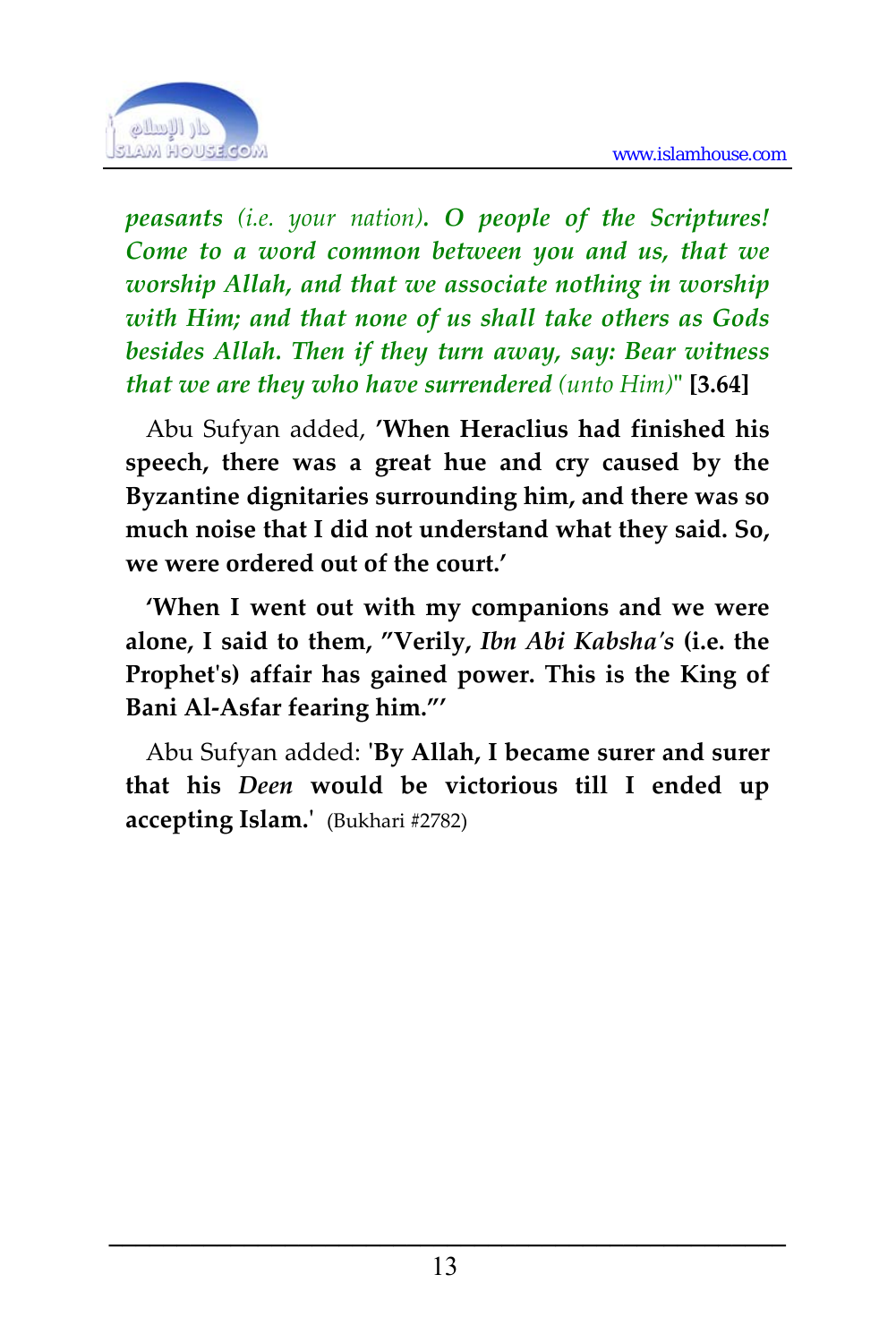

### **Place of Birth and childhood:**

The Prophet, may Allah exalt his mention, was born in the year 571 (according to the Gregorian calendar) in the tribe of Quraish [which was held noble by all Arabs] in Makkah [which was considered the religious capital of the Arabian Peninsula].

The Arabs would perform Hajj in Makkah, and circumambulate around the Kaʹbah which was built by Prophet Ibrahim and his son Prophet Ismael, may Allah exalt their mention.

The Prophet, may Allah exalt his mention, was an orphan. His father passed away before he was born, and his mother died when he was six years old. His grandfather, Abdul‐Mutalib, took care of him, and when he died, his uncle, Abu Talib, took care of him. His tribe and the other tribes worshipped idols made from stone, wood and even gold. Some of these idols were placed around the Ka'bah. People believed that these idols could ward off harm or extend benefit.

The Prophet, may Allah exalt his mention, was a trustworthy and honest person. He never behaved treacherously, nor did he lie or cheat; he was known amongst his people as *ʹAl‐Ameenʹ,* or ʹ**The Trustworthy**ʹ. People would entrust him with their valuables when they wanted to travel. He was also known as *ʹAs‐Sadiqʹ* or **ʹThe Truthful**ʹ for he never told a lie. He was well-mannered, well-spoken, and he loved to help people. His people loved and revered him and he had beautiful manners. Allah, the Exalted, says: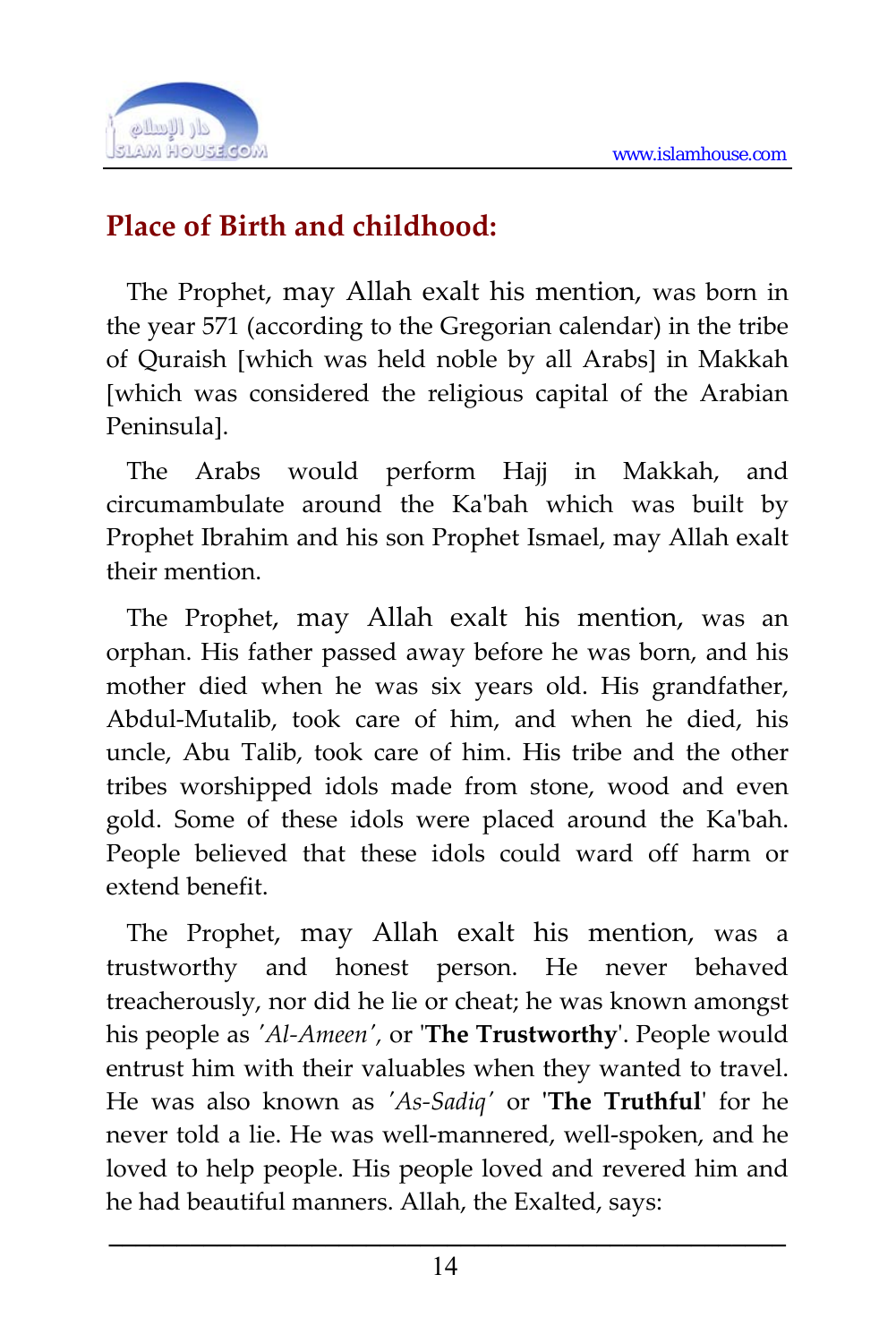

#### **Indeed you are of a great moral character. [68:4]**

**Thomas Carlyle** said in his book: *ʹHeroes, Hero‐Worship and the Heroic in History***ʹ**:

'But, from an early age, he had been remarked as a thoughtful man. His companions named him "Al *Amin*, The Faithful." A man of truth and fidelity; true in what he did, in what he spoke and thought. They noted that he always meant something. A man rather taciturn in speech; silent when there was nothing to be said; but pertinent, wise, sincere, when he did speak; always throwing light on the matter. This is the only sort of speech worth speaking! Through life we find him to have been regarded as an altogether solid, brotherly, genuine man. A serious, sincere character; yet amiable, cordial, companionable, jocose even - a good laugh in him withal: there are men whose laugh is as untrue as anything about them; who cannot laugh. A spontaneous, passionate, yet just, true‐meaning man! Full of wild faculty, fire and light; of wild worth, all uncultured; working out his life - takes in the depth of the Desert there.'

The Prophet, may Allah exalt his mention, liked to seclude himself in the cave of *Hira* before he was commissioned as a prophet. He would stay there many nights at a time.

He, may Allah exalt his mention, did not practice falsehood; he did not drink any intoxicants, nor did he bow to a statue or idol, or take an oath by them or offer to them an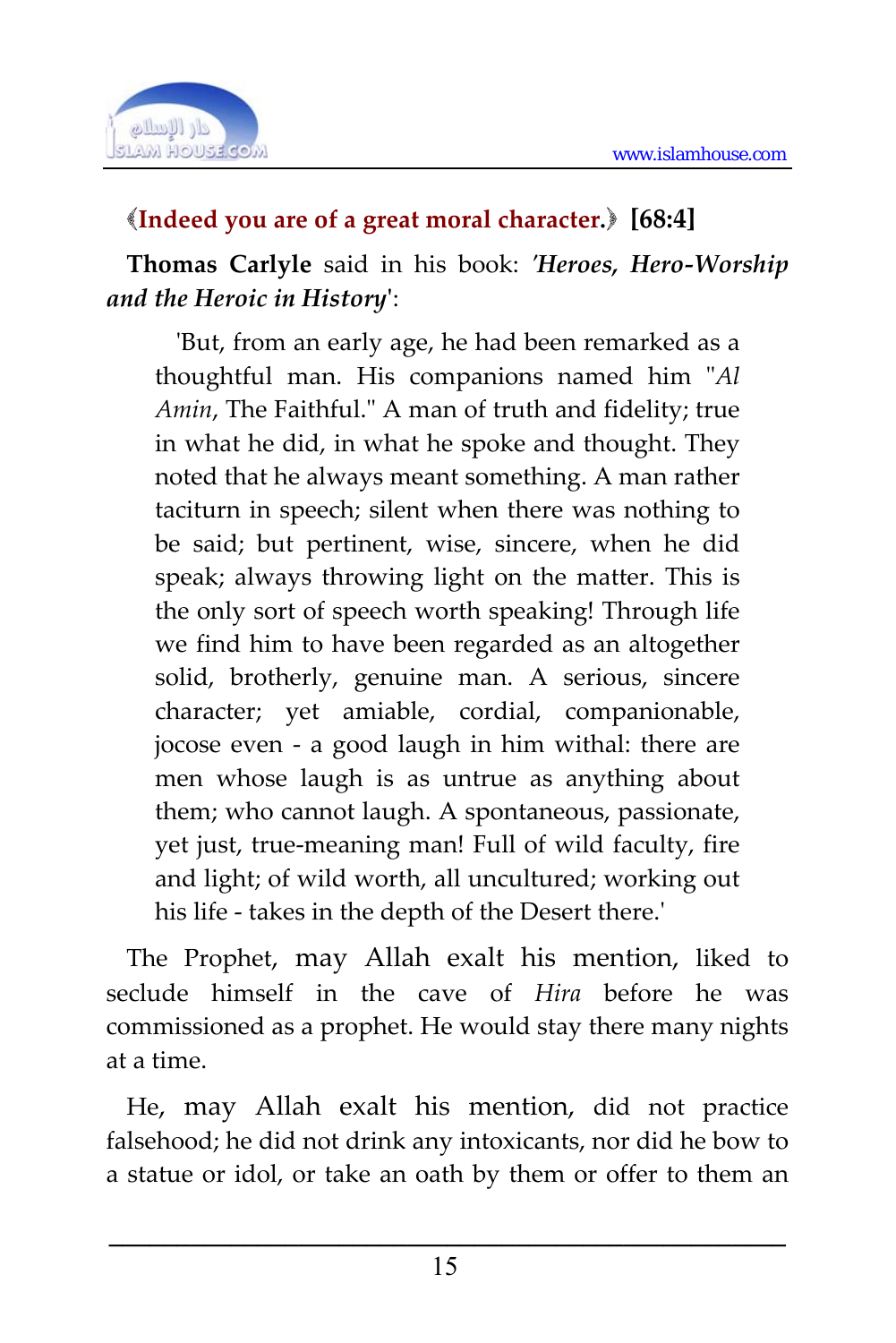

offering. He was a shepherd over a flock of sheep which belonged to his people. **The Prophet**, may Allah exalt his mention, said:

**ʹEvery prophet commissioned by Allah was a shepherd over a flock of sheep.ʹ**  His companions asked him: **ʹEven you, O Messenger of Allah?ʹ**  He said: **ʹYes, I would take care of a flock of sheep for the people of Makkah.ʹ** (Bukhari 2143)

When Prophet Muhammad, may Allah exalt his mention, turned forty, he received divine revelation; he was at the cave of Hira. The Mother of the believers, **Aʹishah**, with whom Allah is pleased, said:

ʹThe first thing that Allah's Messenger, may Allah exalt his mention, received, while in the Cave of *Hira* in Makkah, were good visions [dreams]. Every time he had a dream, it would come true and clear, like the split of the dawn. Later on, Allah's Messenger, may Allah exalt his mention, began to love being alone in meditation. He spent lengthy periods for days and nights to fulfill this purpose in the Cave before returning back to his family. He would take a supply of food for his trip. When he came back to his wife Khadeejah, with whom Allah is pleased, he would get a fresh supply of food and go back to the same Cave to continue his meditation.'

'The Truth came to him while he was in the Cave of *Hira*. The Angel Jibreel, may Allah exalt his mention,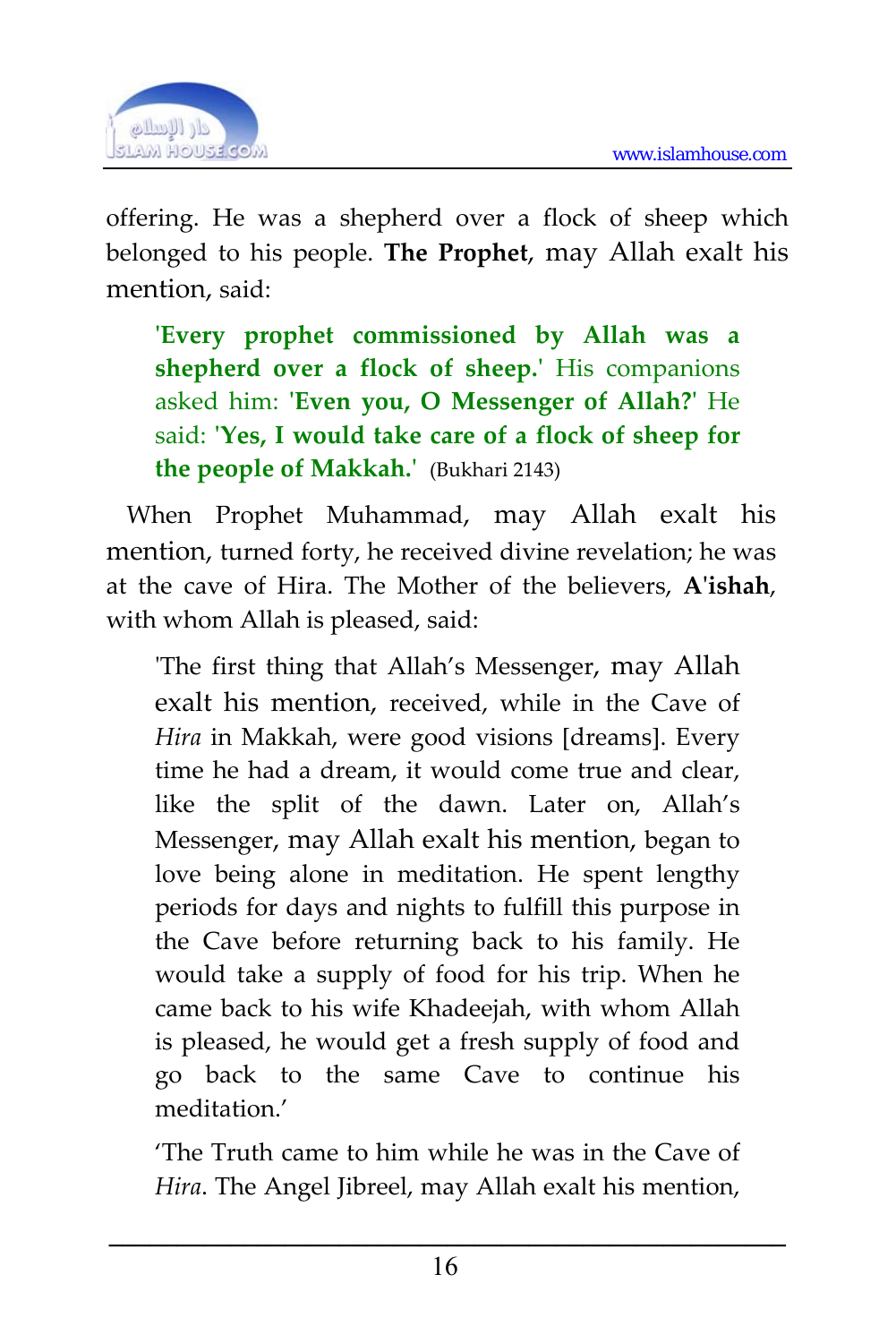

came to Muhammad, may Allah exalt his mention, and commanded him to read. Muhammad, may Allah exalt his mention, replied, **"I cannot read!"** Jibreel, may Allah exalt his mention, embraced Muhammad, may Allah exalt his mention, until he could not breathe, and then let him go saying: **"O Muhammad! Read!"** Again, Muhammad, may Allah exalt his mention, replied: **"I cannot read!"** Jibreel, may Allah exalt his mention, embraced Muhammad, may Allah exalt his mention, for the second time. He then ordered him to read for the third time, when he did not he embraced him tightly until he could not breathe, and then let him go saying: **"O Muhammad!** 

**Recite with the Name of Your** *Rubb***! Who created, Created man, out of a (mere) clot of congealed blood: Proclaim! And your** *Rubb* **is Most Bountiful**. **[96:1‐3]** 

The Messenger of Allah, may Allah exalt his mention, returned home trembling. He entered his home and told Khadeejah: **"Cover me up, cover me up!"** Khadeejah, with whom Allah is pleased, covered Muhammad, may Allah exalt his mention, until he felt better. He then informed her about what happened to him in the Cave of *Hira*. He said: **"I was concerned about myself and my well‐ being."** Khadeejah, with whom Allah is pleased, assured Muhammad, may Allah exalt his mention, saying: **"By Allah! You don't have to worry! Allah, the Exalted, will**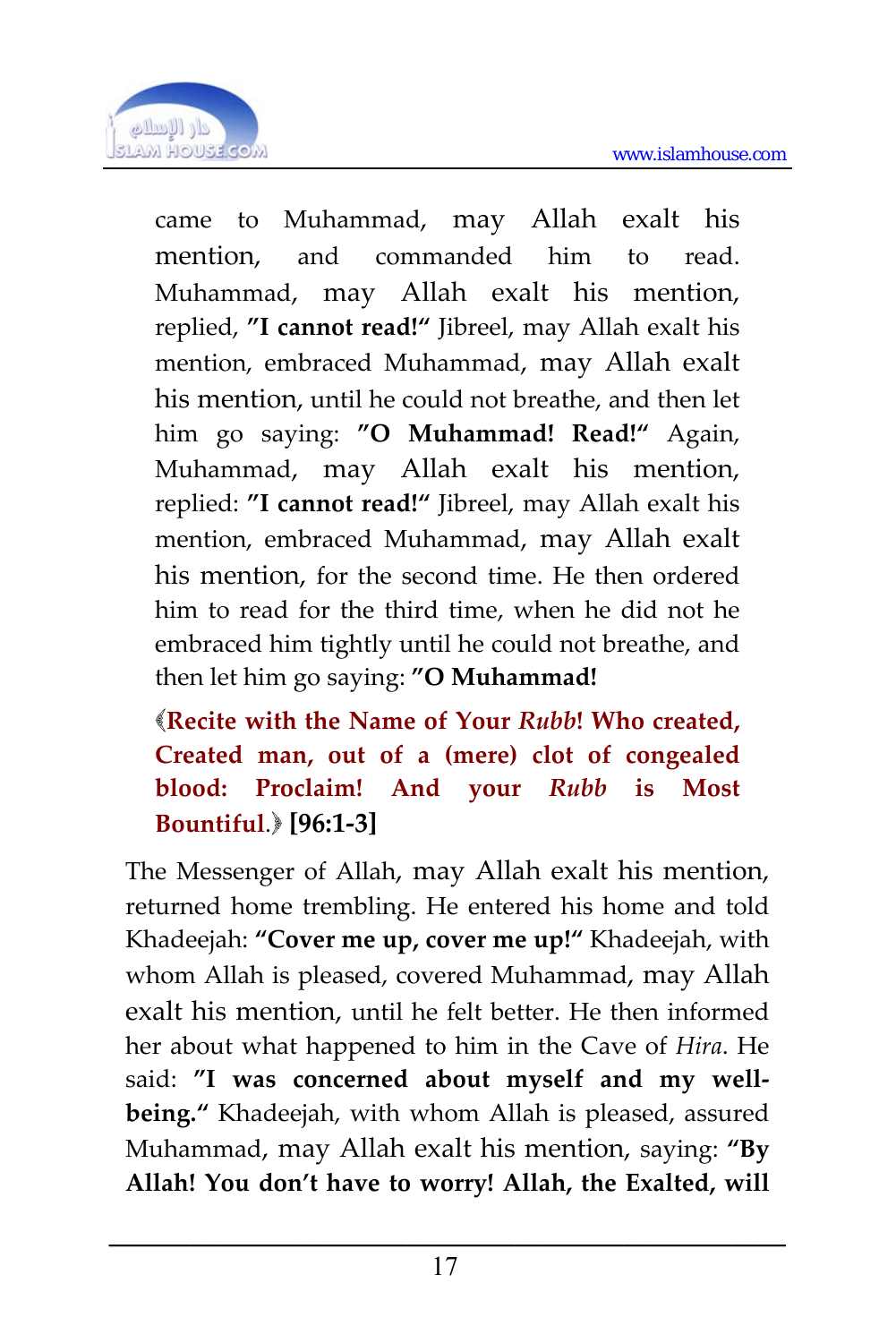

**never humiliate you! You are good to your kith and kin. You help the poor and needy. You are generous and hospitable to your guests. You help people who are in need."** Khadeejah, with whom Allah is pleased, took her husband Muhammad, may Allah exalt his mention, to a cousin of hers named Waraqah bin Nawfal bin Asad bin Abdul Uzza. This man became a Christian during the Era of Ignorance. He was a scribe, who wrote the Scripture in Hebrew. He was an old man who became blind at the latter part of his life. Khadeejah, with whom Allah is pleased, said to her cousin, **"O cousin, listen to what your nephew [i.e. Muhammad** , may Allah exalt his mention, **] is about to tell you!" Waraqah said: "What is it you have seen, dear nephew?"** The Messenger of Allah, may Allah exalt his mention, informed him of what he had seen in the Cave of *Hira*. Upon hearing his report, Waraqah said, **"By Allah! This is the Angel Jibreel, may Allah exalt his mention, who came to Prophet Musa, may Allah exalt his mention. I wish I would be alive when your people will drive you out of Makkah!"** The Messenger of Allah, may Allah exalt his mention, wondered: **"Are they going to drive me out of Makkah?!"** Waraqah affirmed positively saying, **"Never has a man conveyed a Message similar to what you have been charged with, except that his people waged war against him ‐ if I am to witness this, I will support you."** Waraqah lived only a short period after this incident and passed away. Revelation also stopped for a while.' **(Bukhari #3)**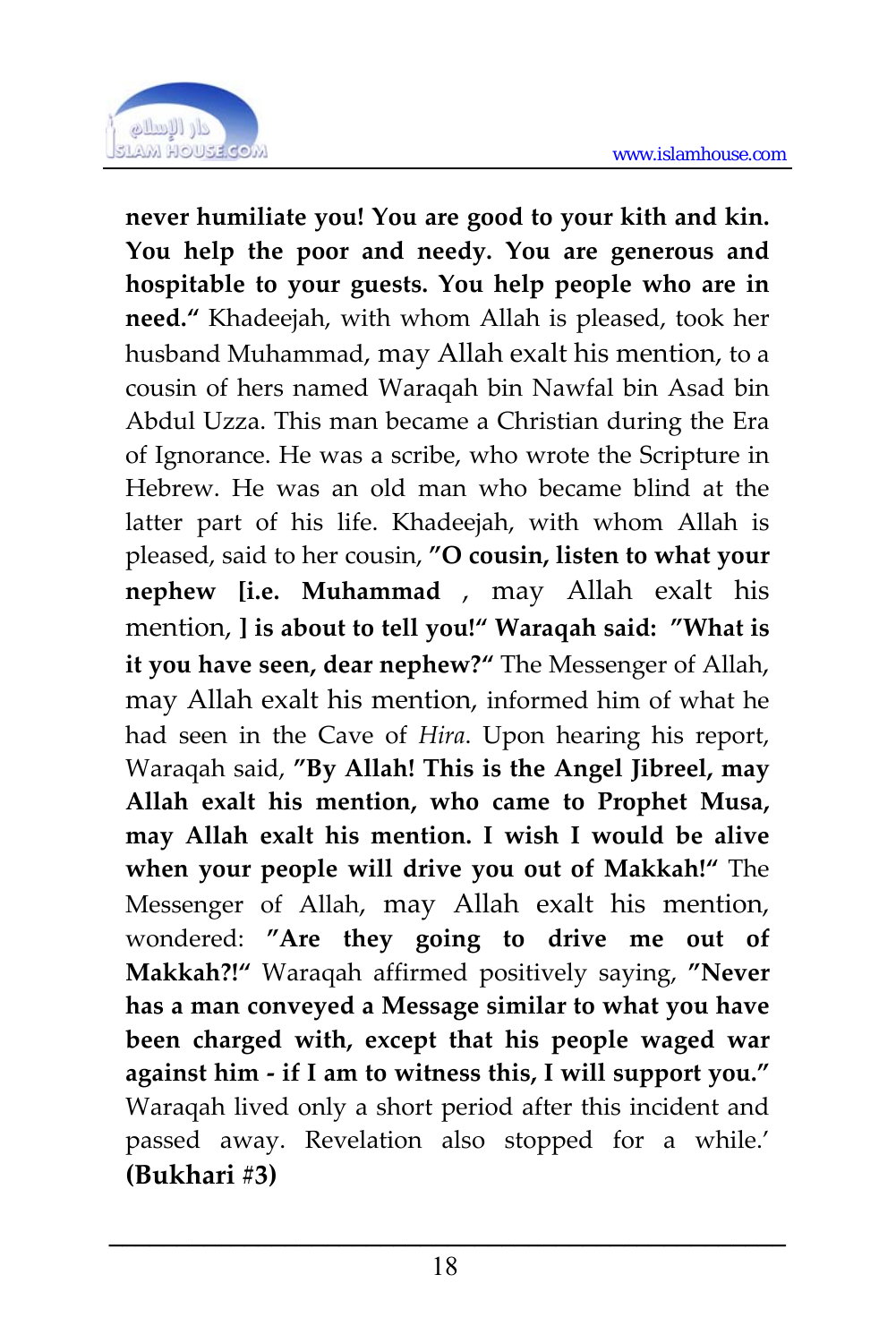

The chapter of the Qur'an quoted in the hadeeth above marks the beginning when he was commissioned as a Prophet. **Allah**, the Exalted, then revealed to him:

**O you (Muhammad** (may Allah exalt his mention) **enveloped** (**in garments**)**; Arise and warn! And your** *Rubb* (**Allah**) **magnify !And your garments purify! [74:1‐4]**

This chapter of the Qur'an marks the beginning when he was commissioned as a Messenger.

With the revelation of this chapter of the Qur'an the Prophet, may Allah exalt his mention, began calling his people to Islam openly. He began with his own people. Some of them refused adamantly to listen to him because he was calling them to a matter which they had not witnessed before.

The *Deen* of Islam is a complete way of life, which deals with religious, political, economical and social affairs. Furthermore, the *Deen* of Islam did not only call them to worship Allah alone, and to forsake all idols and things they worshipped; rather, it prohibited them from things they considered pleasurable, such as consuming interest and intoxicants, fornication, and gambling. It also called people to be just and fair with one another, and to know that there was no difference between them except through piety. How could the Quraish [the noblest tribe amongst Arabs] stand to be treated equally with the slaves!! They did not only adamantly refuse to accept Islam; rather, they harmed him and blamed him, saying that he was a crazy person, a sorcerer and a liar. They blamed him with things they would not dare to have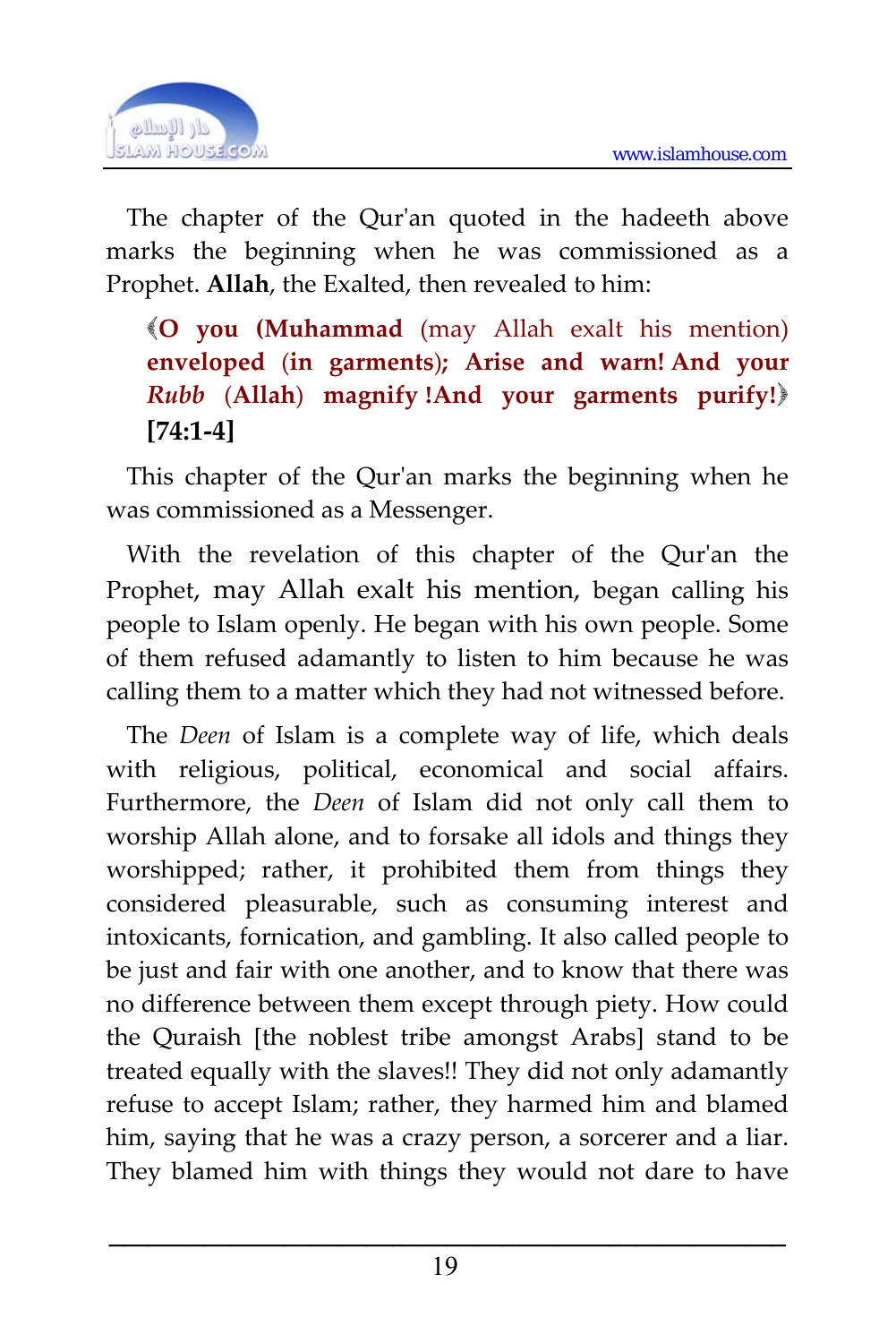

blamed him with before the advent of Islam. They incited the ignorant masses against him, and harmed him and tortured his companions. Abdullah b. Masood, with whom Allah is pleased, said:

**ʹWhile the Prophet**, may Allah exalt his mention, **was standing up and praying near the Kaʹbah, a group of Quraish were sitting in their sitting place, one of them said: ʹDo you see this man? Would someone bring the dirt and filth and bloody intestines from the camels of so and so, and wait till he prostrates, and then place it between his shoulders? The most wretched amongst them volunteered to do it, and when the Prophet** , may Allah exalt his mention, **prostrated, he put the filth between his shoulders, so the Prophet** , may Allah exalt his mention, **stayed in prostration. They laughed so hard that they were about to fall on each other. Someone went to Fatimah, with whom Allah is pleased, who was a young girl, and informed her of what had happened. She hurriedly came towards the Prophet**, may Allah exalt his mention, **and removed the filth from his back, and then she turned around and she cursed the Quraishites who were sitting in that sitting.** (Bukhari #498)

Muneeb al-Azdi said: 'I saw the Messenger of Allah in the Era of Ignorance saying to people:

**ʹSay there is no god worthy of being worshipped except Allah if you would be successful.ʹ There were those who spat in his face, and those who threw soil in his face, and those who swore at him until midday. Whenever a**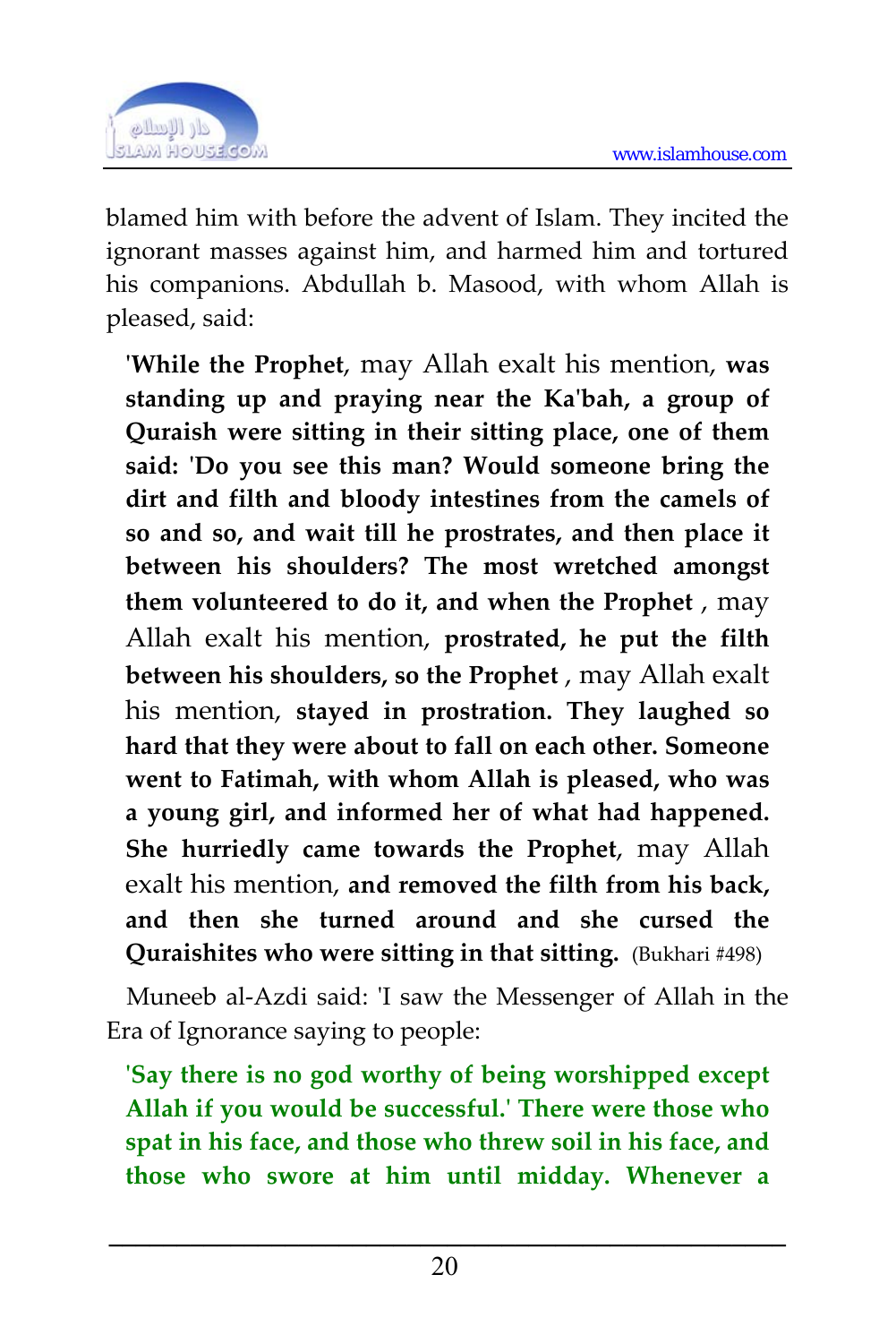

**certain young girl came with a big container of water, and he would wash his face and hands and say: ʹO daughter do not fear that your father will be humiliated or struck by poverty.ʹ** (Muʹjam al‐Kabeer # 805)

Urwah b. az‐Zubair said, ʹI asked Abdullah b. Amr al‐Aas to tell me of the worst thing the pagans did to the Prophet, may Allah exalt his mention, and he said:

**ʹUqbah b. Muʹait approached the Prophet, may Allah exalt his mention, while he was praying near the Kaʹbah, and he twisted his garment around his neck. Abu Bakr, with whom Allah is pleased, hurriedly approached and grabbed Uqbahʹs shoulder and pushed him away saying: ʹDo you kill a man because he proclaims Allah as his** *Rubb***, and clear signs have come to you from your** *Rubb***?ʹ** ʹ (Bukhari 3643)

These incidents did not stop the Prophet, may Allah exalt his mention, from giving Da'wah. He called the many tribes that came to Makkah for Hajj to Islam. A few believed from the people of Yathrib, which is known today as Madinah, and they pledged to support him and help him if he chose to go with them to Madinah. He sent with them Mus'ab b. Umair, with whom Allah is pleased, who taught them Islam. After all the hardships that the Muslims of Makkah faced from their own people, Allah allowed them to migrate from their city to Madinah. The people of Madinah greeted them and received them in a most extraordinary manner. Madinah became the Capital of the Islamic state, and the point from which the Da'wah was spread.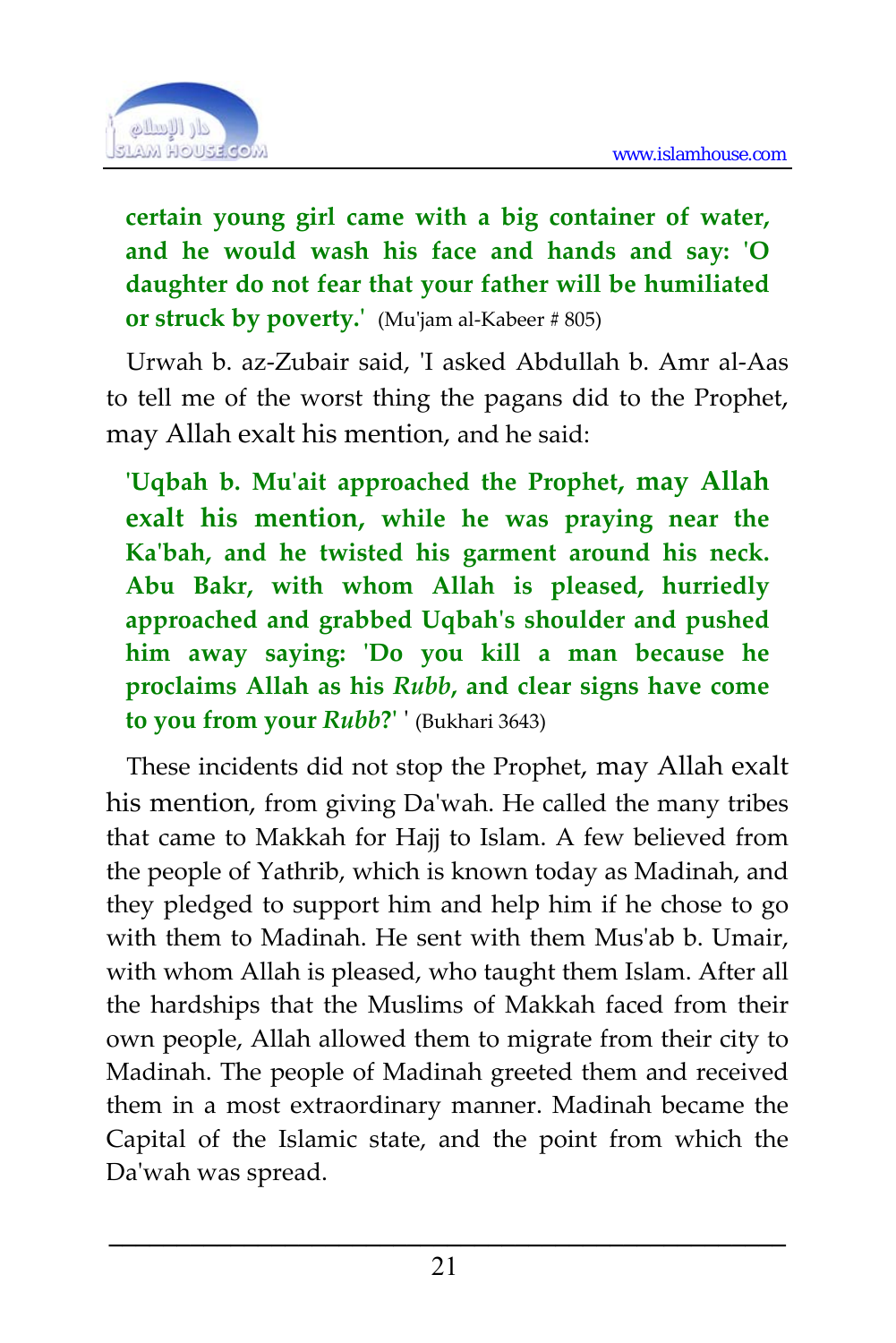

The Prophet, may Allah exalt his mention, settled there and taught people Qurʹanic recitation and Islamic Jurisprudence. The inhabitants of Madinah were greatly moved and touched by the Prophetʹs manners. They loved him more than they loved their own selves; they would rush to serve him, and spend all they had in his path. The society was strong and its people were rich in terms of *Iman* (Faith) and they were extremely happy. People loved each other, and true brotherhood was apparent amongst its people. All people were equal; the rich, noble and poor, black and white, Arab and non‐Arab ‐ they were all considered as equals in the *Deen* of Allah, no distinction was made among them except through piety. After the Quraish learnt of the Prophetʹs Da'wah and that it had spread, they fought with the Prophet, may Allah exalt his mention, in the first battle in Islam, the Battle of Badr. This battle took place between two groups which were unequal in preparations and weapons. The Muslims were 314; whereas, the pagans were 1000 strong. Allah gave victory to the Prophet, may Allah exalt his mention, and the Companions. After this battle, many battles took place between the Muslims and the pagans. After eight years the Prophet, may Allah exalt his mention, was able to prepare an army 10,000 strong. They headed towards Makkah and conquered it, and with this he defeated his people, who had harmed him and tortured his Companions in every way. They had even been forced to leave their property and wealth behind and flee for their lives. He decisively defeated them, and this year was called 'The Year of the Conquest.' Allah, the Exalted, says: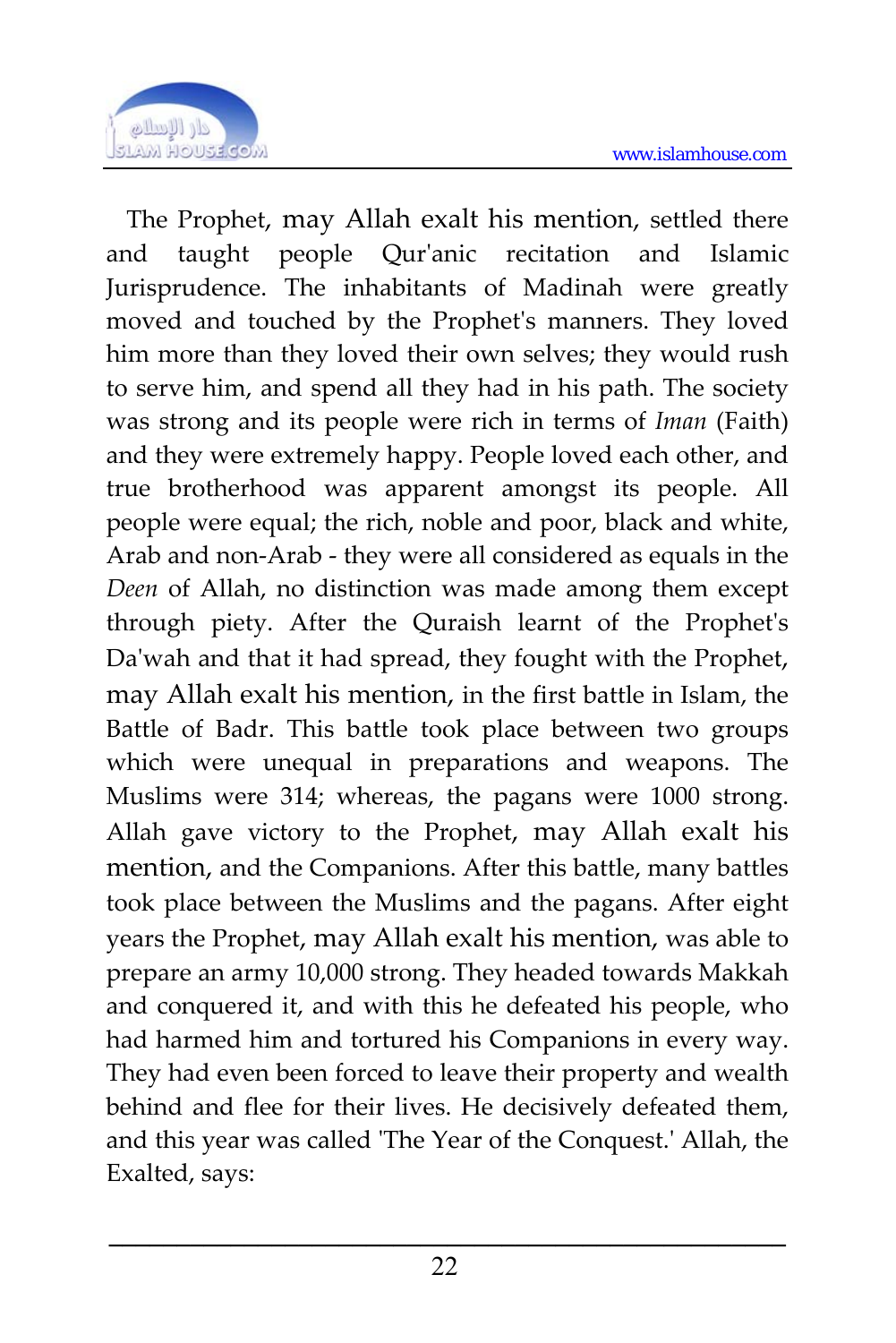

**When the victory of Allah has come and the conquest, and you see the people entering into the** *Deen* **of Allah in multitudes, then exalt him with praise of your** *Rubb* **and ask forgiveness of Him. Indeed, He is ever accepting of repentance. [110:1‐3]**

He then gathered the people of Makkah and said to them:

**ʹWhat do you think I will do to you?ʹ They answered: ʹYou will only do something favorable; you are a kind and generous brother, and a kind and generous nephew!ʹ The Prophet**, may Allah exalt his mention, **said: ʹGo ‐ you are free to do as you wish.ʹ** (Baihaqi #18055)

This was one of the main reasons why many of them accepted Islam. The Prophet, may Allah exalt his mention, then returned to Madinah. After a period of time, the Prophet, may Allah exalt his mention, meant to perform Hajj, so he headed towards Makkah with 114,000 Companions and performed Hajj. This Hajj is known as *ʹHajʹjatul‐Waʹdaa*ʹ or the ʹFarewell Pilgrimageʹ since the Prophet, may Allah exalt his mention, never performed another Hajj, and died shortly after he performed it.

The Prophet, may Allah exalt his mention, died in Madinah on the 12<sup>th</sup> day of Rabi ath-thani in the 11<sup>th</sup> year of Hijrah. The Prophet, may Allah exalt his mention, was buried in Madinah as well. The Muslims were shocked when they learnt of his death; some Companions did not believe it! Umar, with whom Allah is pleased, said: 'Whoever says that Muhammad is dead, I will behead him!ʹ Abu Bakr, with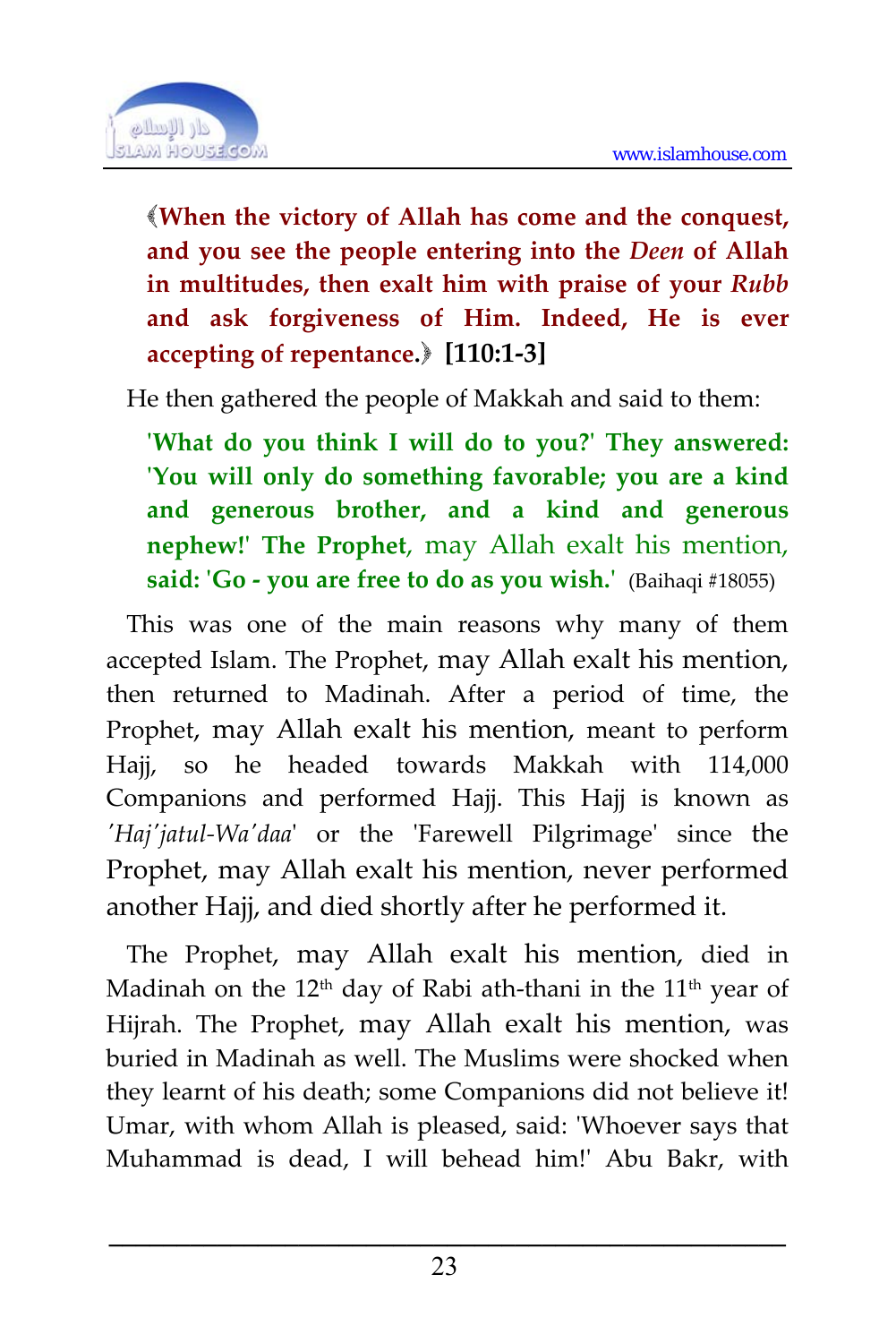

whom Allah is pleased, then gave a speech, and read the words of Allah:

**Muhammad is not but a Messenger. Other messengers have passed away before him. So if he was to die or be killed, would you turn back on your heels to unbelief? And He who turns back on his heels will never harm Allah at all; but Allah will reward the grateful. [3:144]**

When Umar, with whom Allah is pleased, heard this verse he stopped saying what he was saying, since he was very keen on applying the rules of Allah. The Prophet, may Allah exalt his mention, was 63 years old.

He stayed in Makkah for forty years, before being commissioned as a prophet. After being commissioned as a Prophet; he lived there for another 13 years in which he called people to *Tawheed* (true monotheism). He then migrated to Madinah, and stayed there for ten years. He continuously received the revelation there, until the Qurʹan and the *Deen* of Islam were complete.

George Bernard Shaw said:

'I have always held the religion of Muhammad in high estimation because of its wonderful vitality. It is the only religion which appears to possess that assimilating capability to the changing phases of existence which make itself appeal to every age ‐ I have prophesized about the faith of Muhammad that it would be acceptable tomorrow as it is beginning to be acceptable to the Europe of today. Medieval ecclesiastics, either through ignorance or bigotry, painted Muhammadanism in the darkest colours.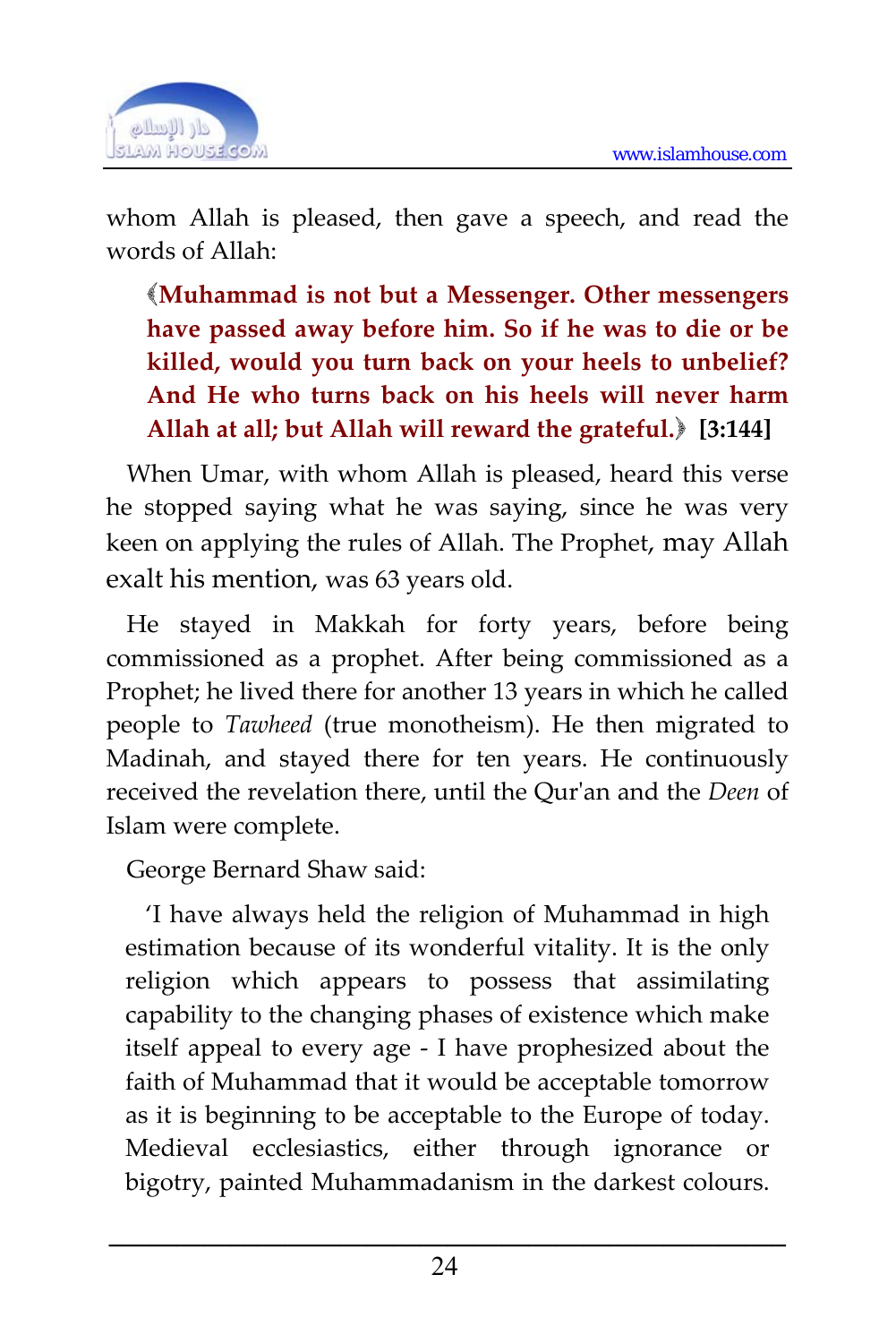



They were, in fact, trained to hate both the man Muhammad and his religion. To them, Muhammad was an anti‐Christ. I have studied him, the wonderful man, and in my opinion, far from being an anti‐Christ, he must be called the Saviour of humanity ‐ '1

 $\overline{a}$ 

<sup>&</sup>lt;sup>1</sup> Encyclopedia of Seerah, for Afzalur Rahman.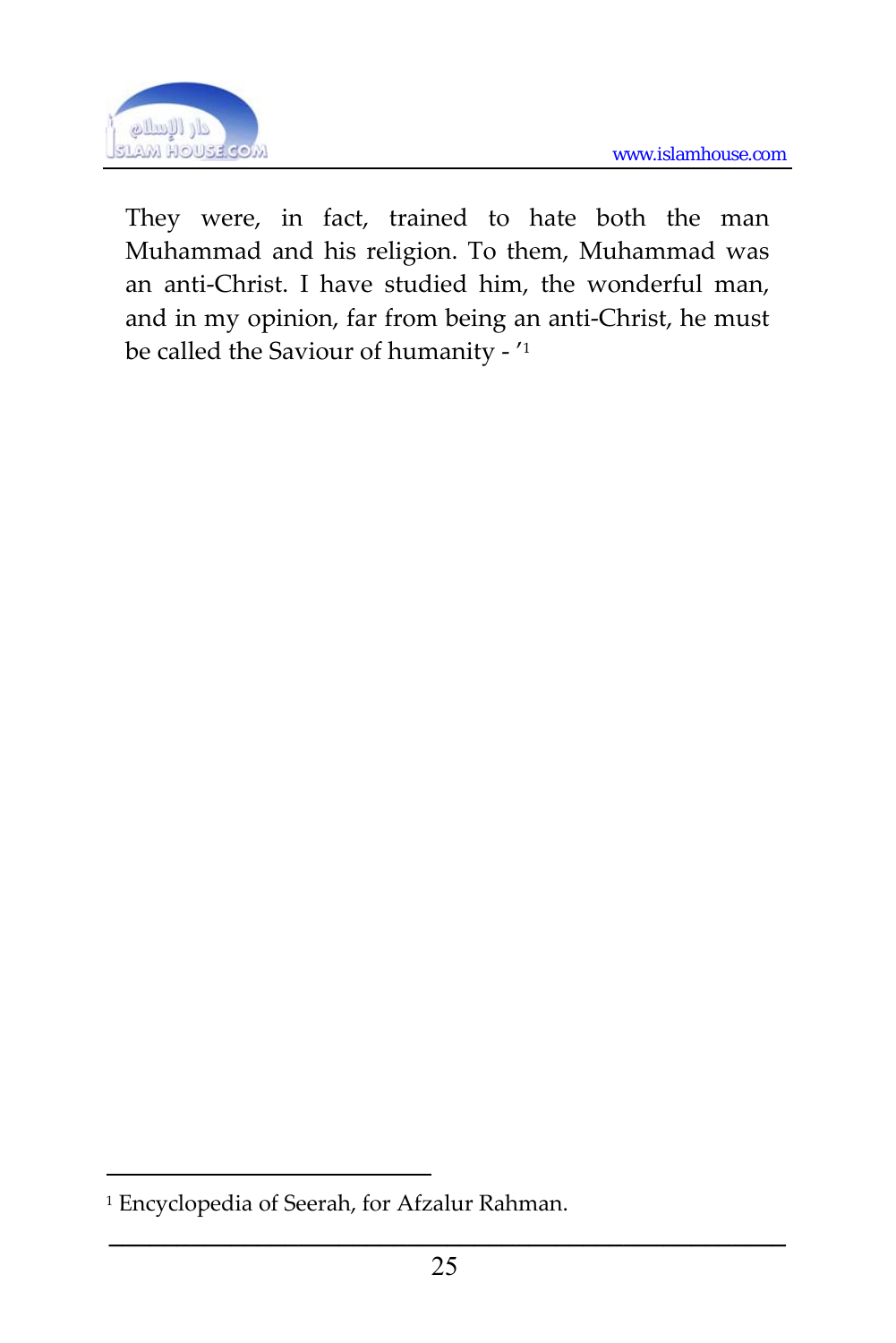

# **The Description of the Prophet**, may Allah exalt his mention**:**

Hind the daughter of Abu Haalah at‐Tamimi, with whom Allah is pleased, described the Prophet of Allah, may Allah exalt his mention, with the following description:

> **The Messenger of Allah, may Allah exalt his mention, was a sensational man, who was honored by all who saw him. His face glowed like the full moon. He was of moderate height, not too tall and not too short. He had a large head and his hair was wavy. He would part his hair if it got long, otherwise, his hair did not exceed the lobes of his ears under normal circumstances. He was a healthy pink. His forehead was wide. His eyebrows were naturally groomed, and were not joined. There was a vein between his eyebrows that swelled in case of anger. His nose was straight and had a special glow. The bridge of his nose was slightly high. He, may Allah exalt his mention, had a thick beard with soft cheeks. His mouth was slightly large. He had moustaches. His teeth had gaps in between. His neck was [pretty] like that of a doll, and it was silvery white. He, may Allah exalt his mention, was moderately built and very strong. His belly and chest were on the same level. His chest and shoulders were wide. His body joints were big. His skin was white. He had hair from the end of his breastbone to his navel. There**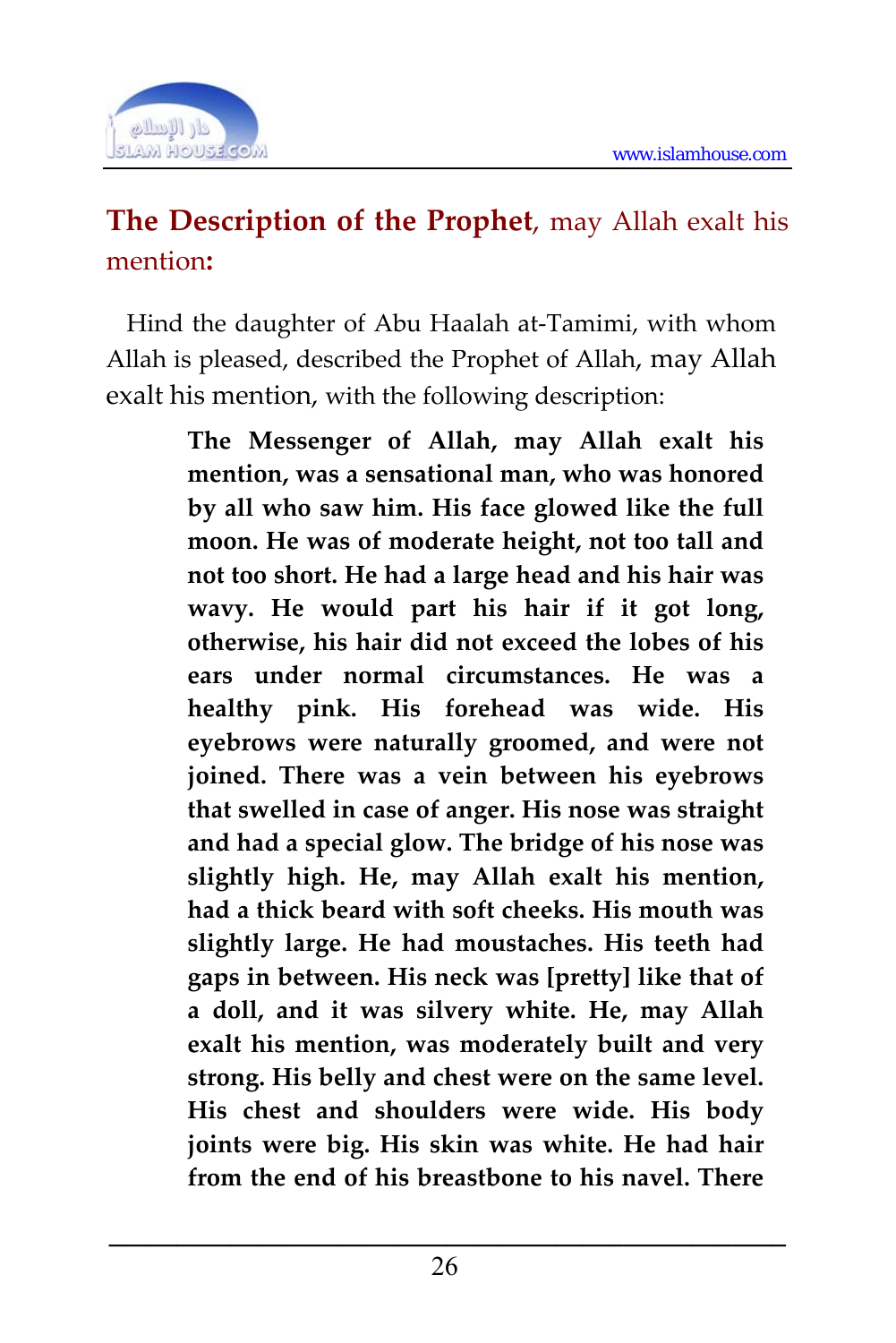

**was no hair on his breasts, but his arms and shoulders were hairy. His forearms were large and his palms were wide. Both his hands and feet were short, and his fingers were of moderate length. His feet were flat and smooth; due to the smoothness of his feet water would not settle on them. He walked in strides and in a graceful manner; he would lift his feet, and not drag them. Whenever he, may Allah exalt his mention, turned he would turn with his entire body [as opposed to turning his neck and head only]. He lowered his gaze at all times. He looked down to earth more often than he looked up to the heaven. He often glimpsed at things [as opposed to staring at things]. He offered the greetings to others before they offered it to him.'** 

**Someone asked: ʹDescribe his manner of speech.ʹ Hind said: ʹThe Prophet, may Allah exalt his mention, appeared sad most of the time, and would be in deep thought. He would never rest completely, and he did not speak unless he needed to. Whenever he spoke he would start and complete his statements with the name of Allah. He spoke clearly and uttered meaningful, precise and accurate statements only. His statements were very decisive; no one could distort his words. He was extremely kind and caring. He never insulted others. He was grateful for every blessing Allah bestowed on him, no matter how minute it seemed; he never belittled anything. He did not**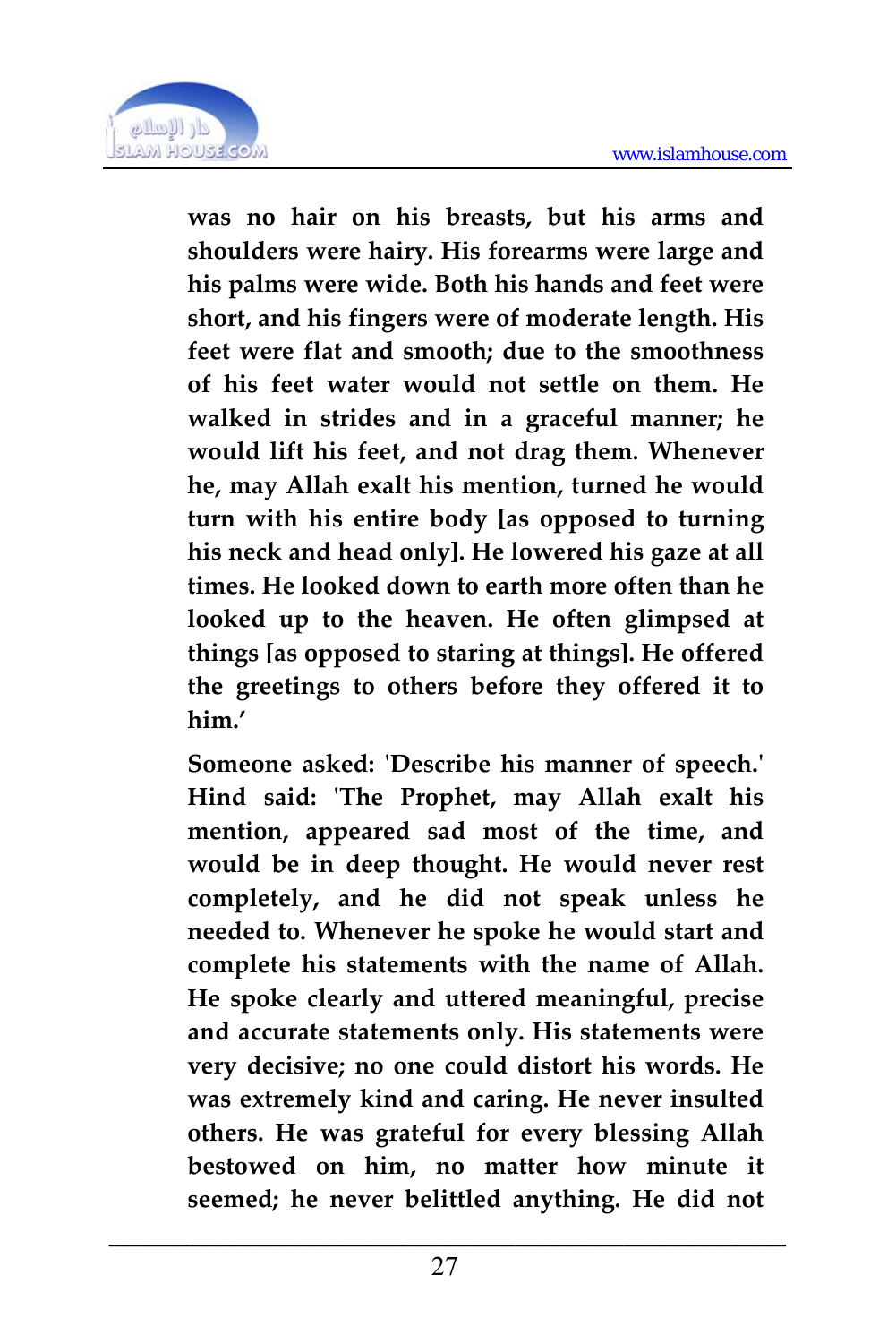

**criticize any food he tasted, nor did he praise it. He was never upset for worldly affairs. If a person was wronged he would become very angry. His anger would not subside until the personʹs right was given to him. He would not become angry if he was wronged, nor would he avenge himself. When he pointed, he pointed with his entire hand; when he was surprised he would flip his hand. When the Prophet, may Allah exalt his mention, talked he would tap his right palm using his left thumb. When he was angry he would turn his face away, and when he was pleased and happy he would lower his gaze. Most of his laughter was done by smiling. Whenever he smiled, his teeth appeared like pearls of hale.ʹ** 

**Al‐Hasan**, may Allah be pleased with him, **said: 'I did not inform al‐Husain about this (description of the Prophet) for a period of time, but he had already asked his father (Ali, may Allah be pleased with him) about these details. Al‐Husain, may Allah be pleased with him, said: ʹI asked my father about how the Prophet, may Allah exalt his mention, entered upon his family, and left them and about his manners in general.' Al‐Husain**, may Allah be pleased with him, **said: 'I asked my father how the Prophet, may Allah exalt his mention, spent his time in his house, and how he divided his time.ʹ He replied: ʹHe divided his time into three portions; one portion for the sake of Allah, the other for his family, and the third he**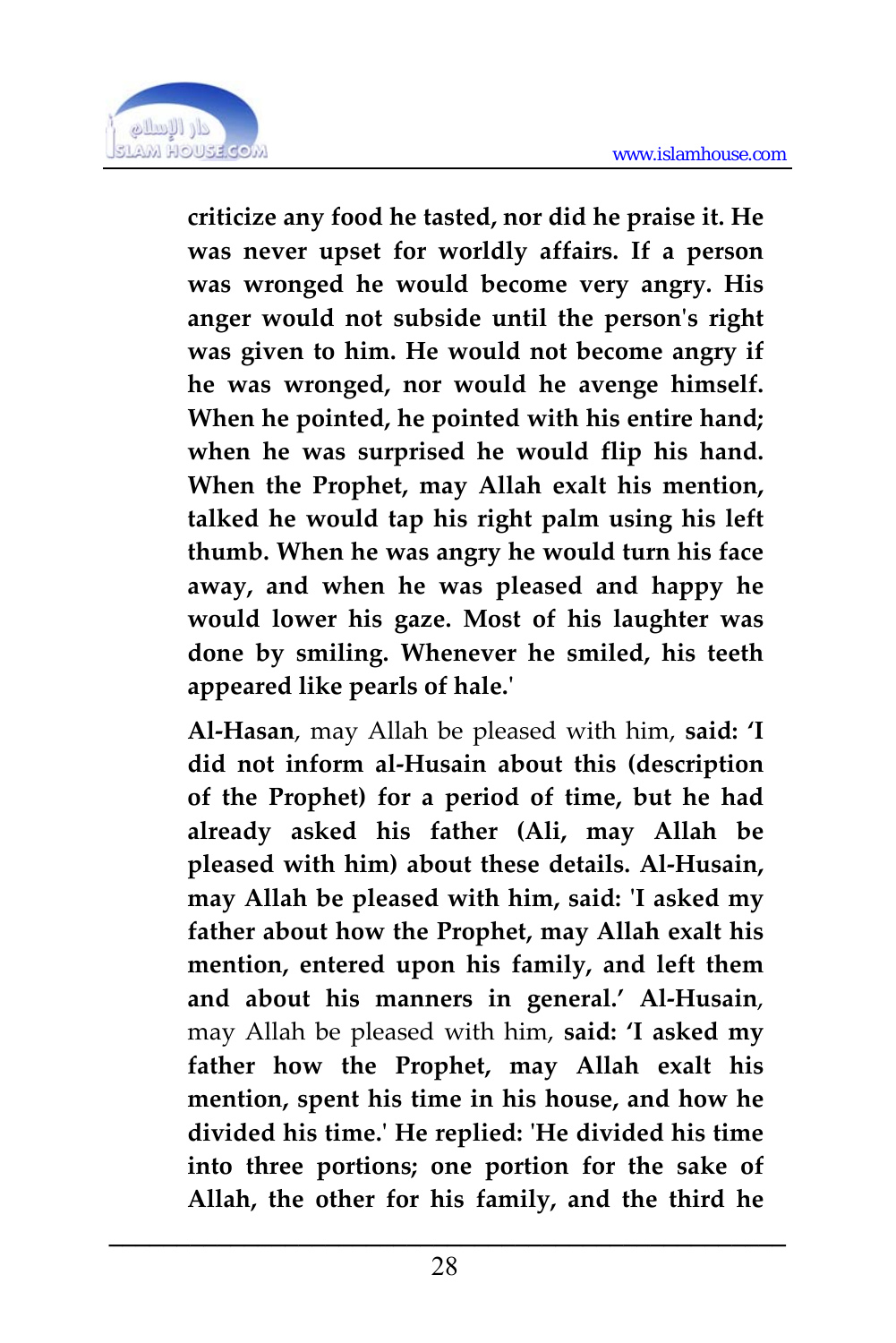

**divided between himself and people. He did not conceal any advice or guidance from any of them. He would spend the portion he allotted for his Ummah by attending to the needs of people according to their religious status and needs. He would busy these people by teaching them that which would benefit them and their Ummah, and by informing them of what they needed. He would say to them: 'Let those who are present convey (what they have learned) to those who are absent, and inform me of the needs of those who cannot attend our sitting, for: ʹWhoever informs the ruler of a personʹs plight, Allah would affirm him on the bridge on the Day of Resurrection.ʹ** 

**Al‐Husain, may Allah be pleased with him, further said, 'I asked my father about the manners of the Prophet, may Allah exalt his mention, while he was outside his home?' He said, 'He safeguarded his tongue [from idle talk] and gave sincere counseling and talked with beneficial speech by which he would be able to gather and unite people. He honored the generous, kind and noble person amongst each people, and he would charge them with the affairs of their people. He warned people against evils and guarded himself against them as well, though he never frowned in the face of any person. He asked about peopleʹs situation and ordered with the good and forbade evil. He, may Allah exalt his mention, was moderate in all his affairs. He never wasted an**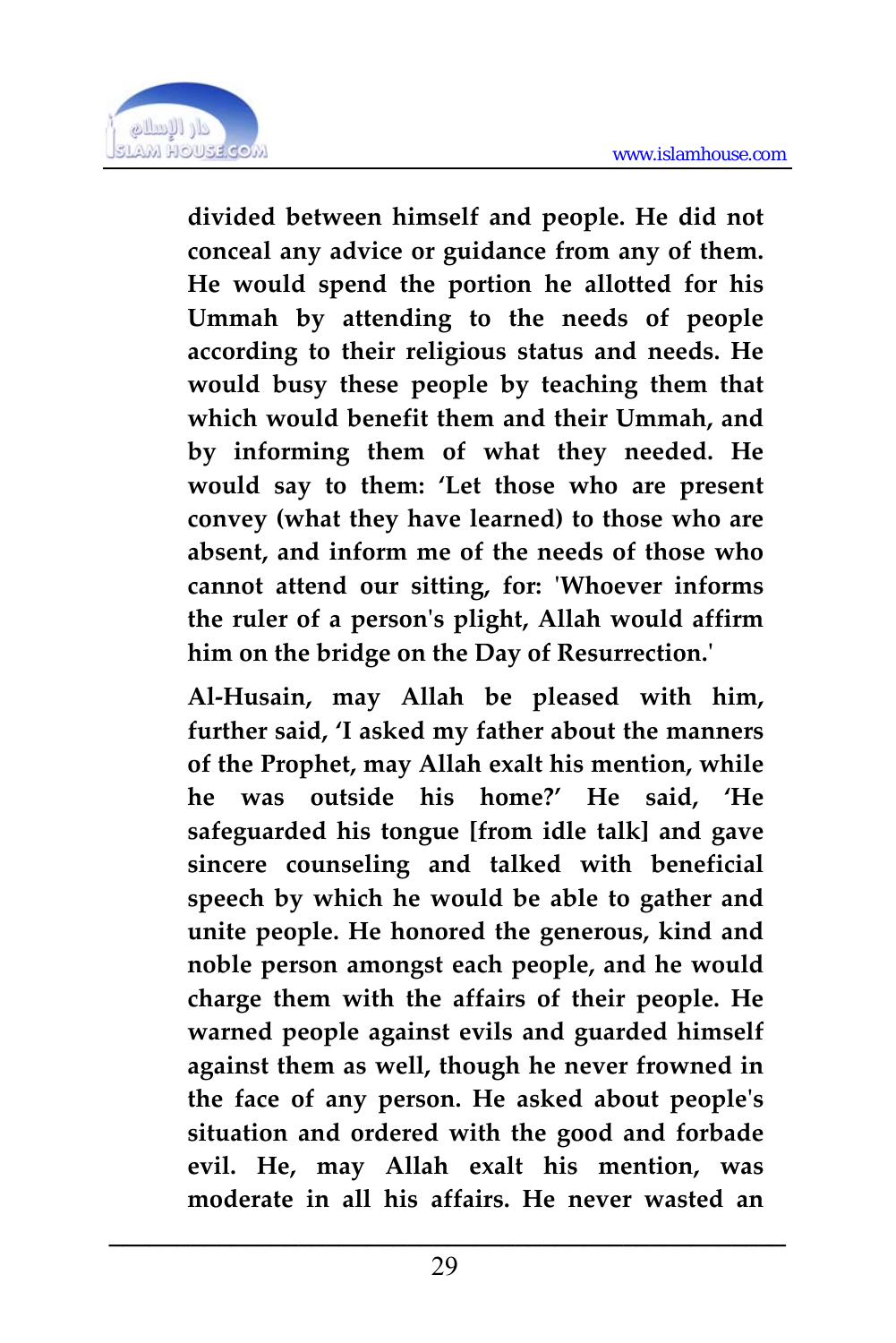

**opportunity to remind his companions and give them sincere counseling. He, may Allah exalt his mention, was prepared for every case, and would uphold the truth and was not heedless. The people who sat nearest to him were the best among people. The best Companion was him who offered the best advice. The Companion highest in rank was the one who supported and helped him in the best manner.** 

**Al‐Husain**, may Allah be pleased with him, **said: 'I asked my father how the Prophet, may Allah exalt his mention, behaved in his sittings, and he said, ʹThe Messenger of Allah, may Allah exalt his mention, never got up or sat down without mentioning the name of Allah. He forbade designating a certain spot to a person so that he would consider it as his own. He sat wherever he found a spot. He also ordered others to do the same, when they entered a sitting. He divided his time equally and justly among his Companions who sat with him. The one who sat with the Prophet, may Allah exalt his mention, would think that he was the most important and beloved individual to him. If a person came asking him for a certain need, he would not rush him, rather he would allow the person to complete his request and leave at his own accord. The Prophet, may Allah exalt his mention, would not return one who asked empty‐handed; he would even say nice words to him if he was not able to fulfill his**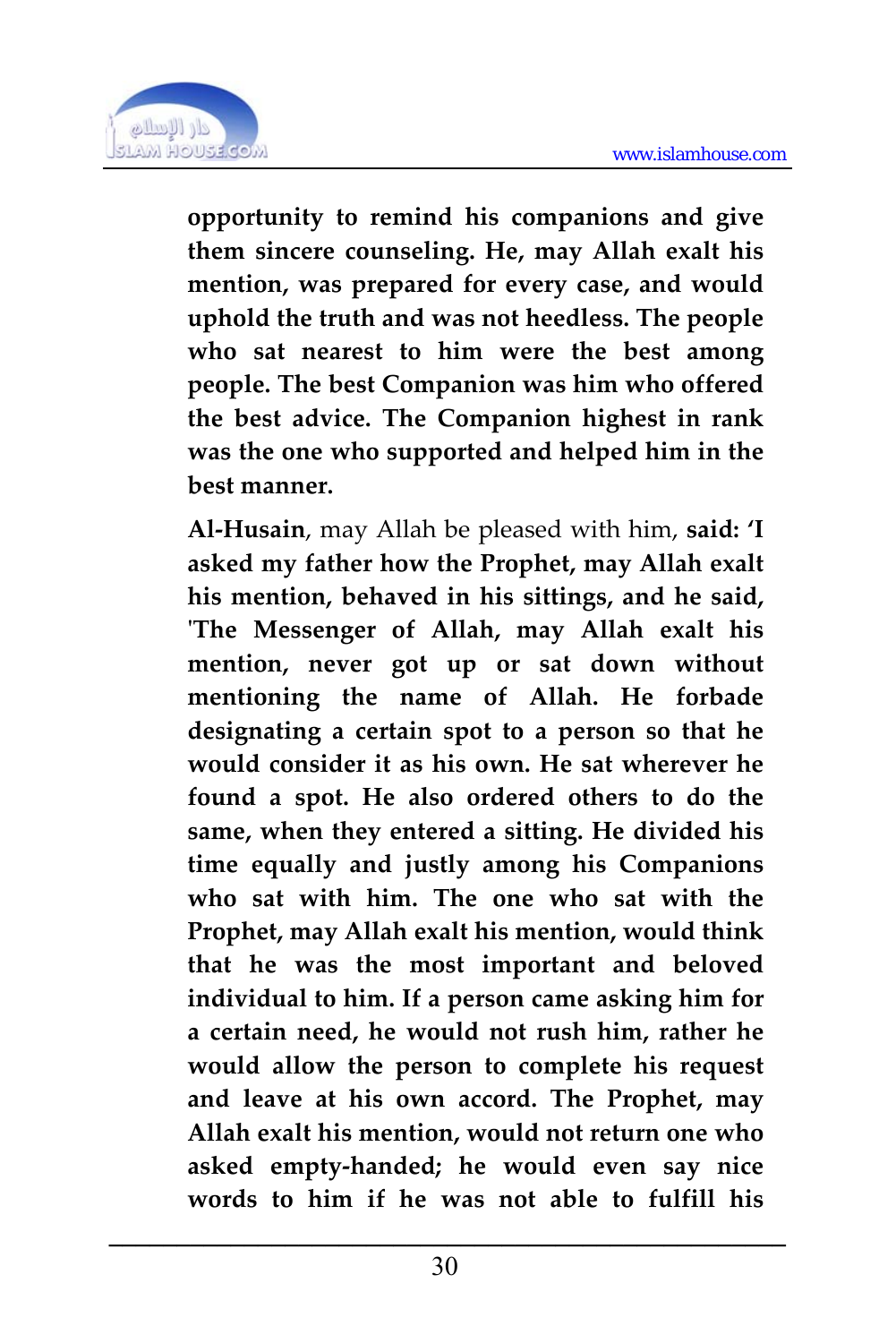

**request. He had an open heart and an open mind. He was considered like a kind and caring father to everyone; all people were to him equal. His sittings were sittings of knowledge, perseverance, patience, modesty, and trust. No one would raise his voice in the presence of the Messenger of Allah, may Allah exalt his mention. No one talked evil about another in his presence either. Those in the sitting treated each other in a humble manner, and they respected the elderly and were merciful to the young and they respected the stranger.ʹ** 

**Al‐Husain**, may Allah be pleased with him, **said: ʹI asked my father about the Prophet's attitude with people in his meetings and sittings, and he said to me: 'The Messenger of Allah, may Allah exalt his mention, was constantly cheerful. He was extremely kind and caring. He was never rough. He never raised his voice in public or used foul language. He never talked ill of anyone or gossiped. He never adulated anyone. He never disappointed anyone. He avoided three things; argumentation, talking too much and interfering in what is of no importance to him. He also avoided three other things; he never talked ill of anyone, he never mocked anyone and he never spoke of anyoneʹs fault in front of others, nor did he criticize anyone. He spoke only about things that he hoped to be rewarded for. Whenever he spoke his Companions looked at the ground [out of respect and attention] it was as if birds landed**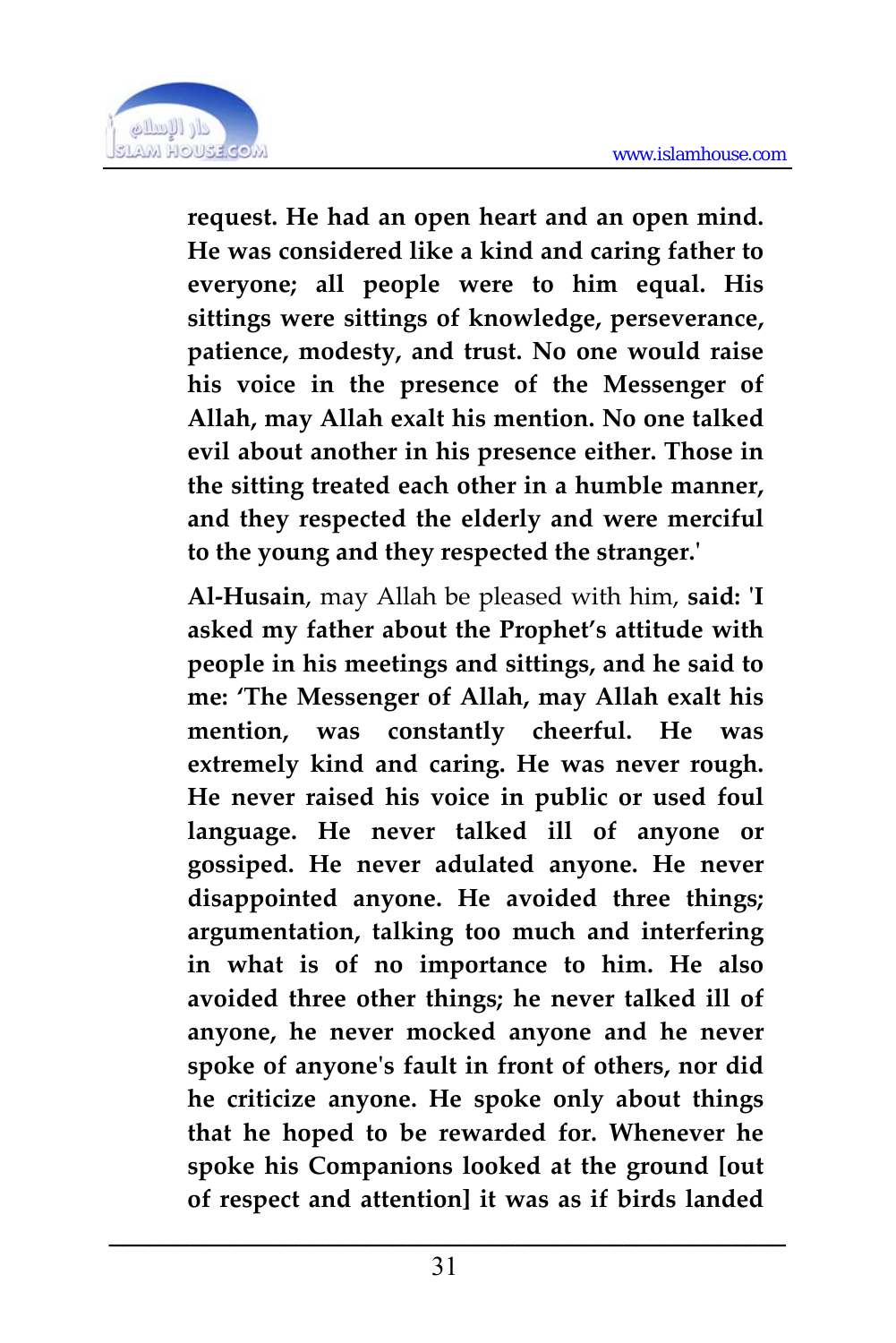

**on their heads. When the Messenger of Allah, may Allah exalt his mention, stopped talking, his Companions talked. They never differed in front of him. Whenever one of his Companions talked, the rest would attentively listen until he completed his statement. Only leading Companions talked in the presence of the Messenger of Allah, may Allah exalt his mention**.

**The Messenger of Allah, may Allah exalt his mention, demonstrated extreme patience when he listened to a stranger with a difficult accent or dialect. He would not ask the speaker any question until he completed his statement. In fact, the Messenger of Allah, may Allah exalt his mention, directed his Companions to assist the person who sought his help. He never interrupted a speaker until the speaker completed his statement and stopped at his own accord or if the person got up to leave.'** (Baihaqi)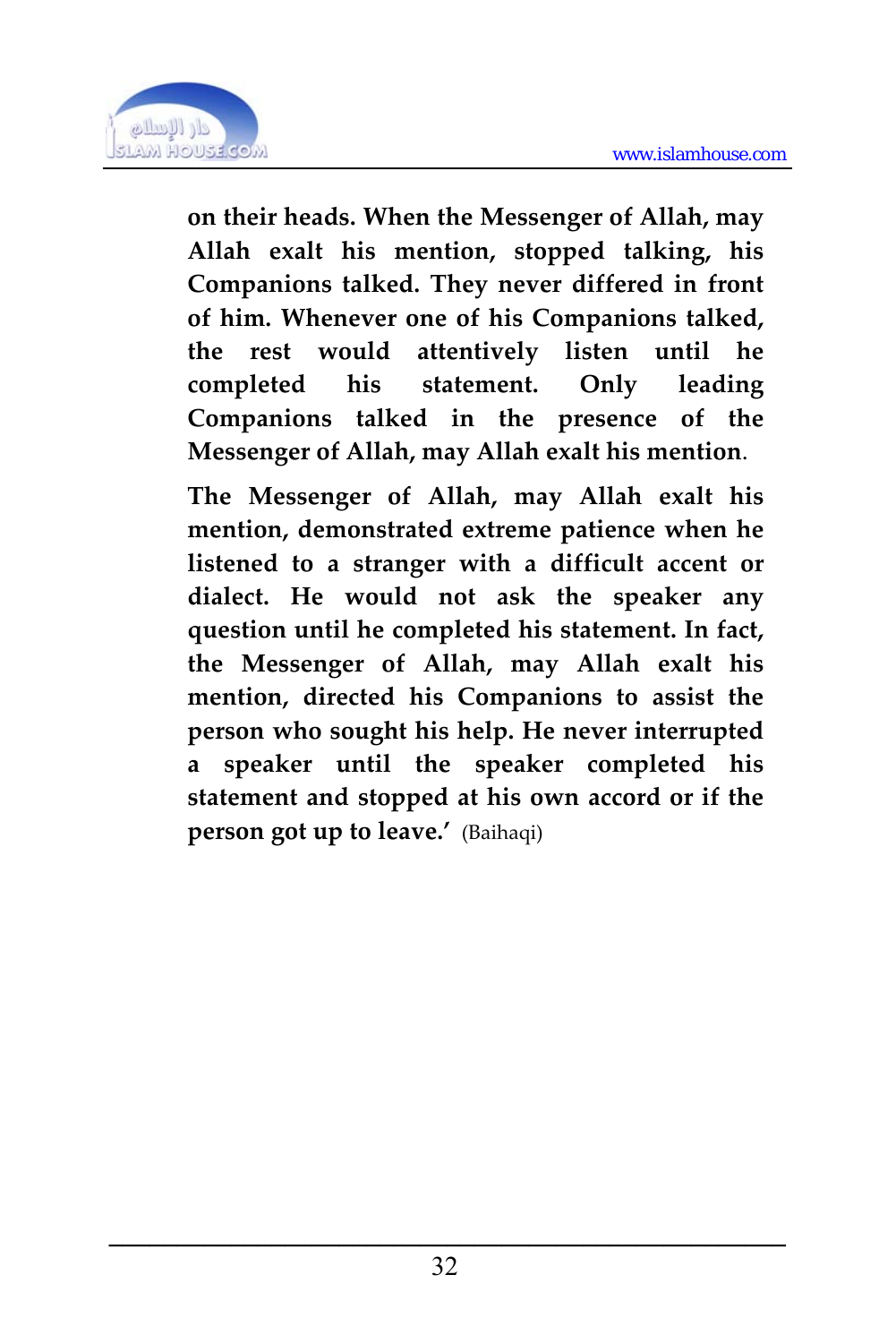

#### **Some of the Prophetʹs Manners & Characteristics:**

1. **Sound Intellect**: The Messenger, may Allah exalt his mention, had an excellent, complete and sound intellect. No man has ever had an intellect as complete and perfect as his. Qadhi Iyaadh, may Allah have mercy on him, said:

ʹThis becomes clear to an individual when the researcher reads the Prophetʹs biography and understands his state of affairs, and his meaningful and inclusive utterances and traditions, his good manners, ethics and moral character, his knowledge of the Torah and Gospel and other Divine Scriptures, and his knowledge of statements of the wise, and knowledge of bygone nations, and ability to strike examples and implement policies and correct emotional manners. He was an example and paradigm to which his people related to in all branches of knowledge; acts of worship, medicine, laws of inheritance, lineage, and other matters as well. He knew and learned all of this without reading or examining the Scriptures of those before us, nor did he sit with their scholars. The Prophet had no formal schooling, and was without knowledge of the above before being commissioned as a Prophet, nor could he read or write. The Prophet, may Allah exalt his mention, was wise to the fullest extent of his mental capacity. Allah, the Exalted, informed him of some of what had taken place (in the past) and of that which would take place in the future. This is a sign that the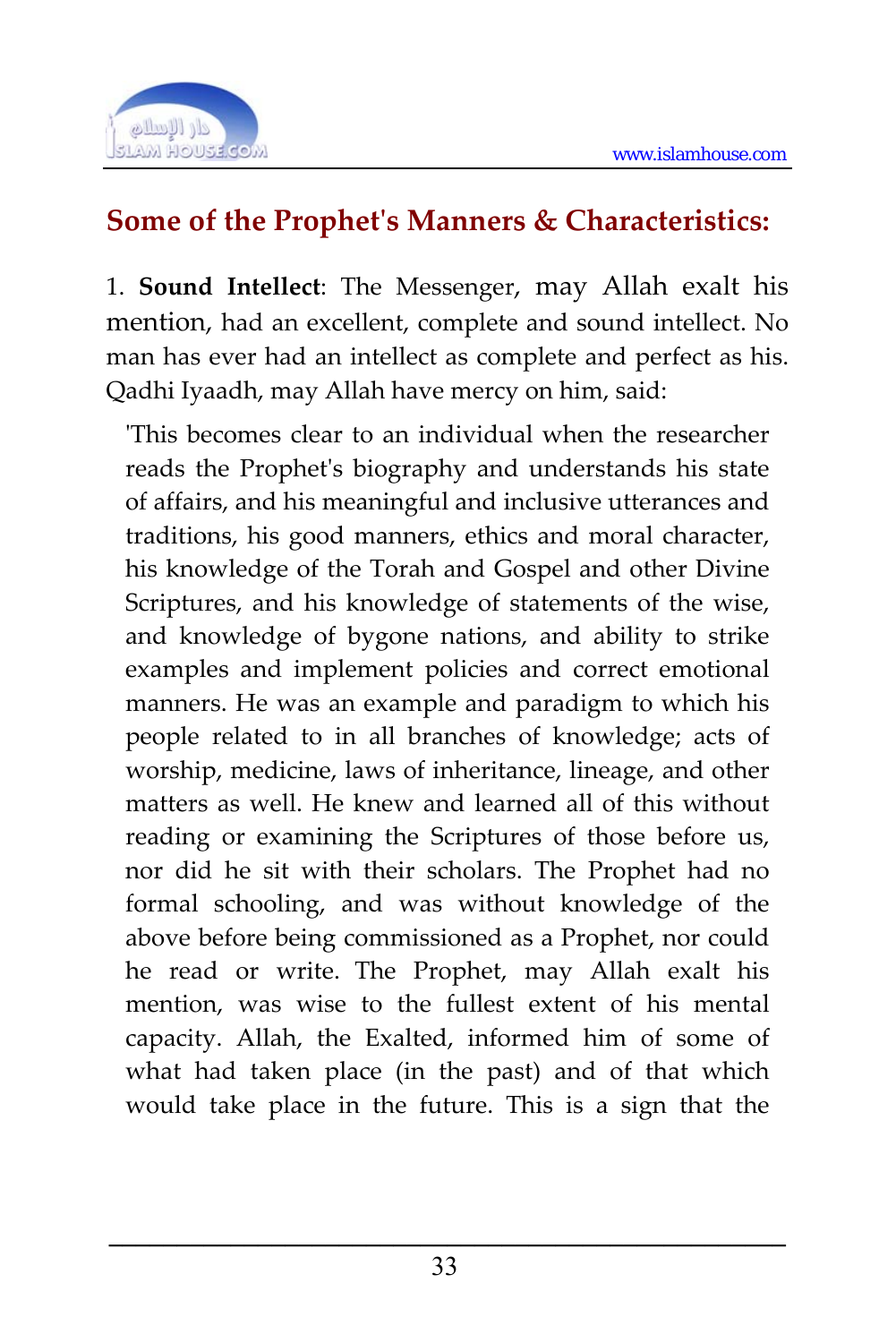

Dominion belongs to Allah, and that He is capable over all things.'<sup>2</sup>

2. **Doing Things for the Sake of Allah**: The Prophet, may Allah exalt his mention, would always do deeds through which he would seek the pleasure of Allah. He was harmed and abused when he invited and called people to Islam; yet he was patient and endured all of this, and hoped for the reward of Allah. Abdullah b. Masood, with whom Allah is pleased, said:

**ʹIt is as though I am looking at the Prophet, may Allah exalt his mention, talking about a Prophet who was hurt by his people. He wiped the blood from his face and said: ʹO Allah! Forgive my people, for they know not!ʹ** (Bukhari #3290)

Jundub b. Sufyaan, with whom Allah is pleased, said that the Messengerʹs finger bled during one of the battles, and he said:

**ʹYou are but a finger which has bled; which suffers in the path of Allah.ʹ** (Bukhari #2648)

3. **Sincerity**: The Prophet, may Allah exalt his mention, was sincere and honest in all his matters, as Allah had ordered him. Allah, the Exalted, said:

**Say, ʹIndeed, my prayer, my rites of sacrifice, my living and my dying are for Allah,** *Rubb* **of the worlds. No partner has He. And this I have been commanded, and I am the first** (**among you**) **of the Muslims.** [6:162‐163]

 $\overline{a}$ 

<sup>2</sup> Qadhi Eiyadh, 'Al‐Shifa bita'reefi Hoquooqil‐Mostafa',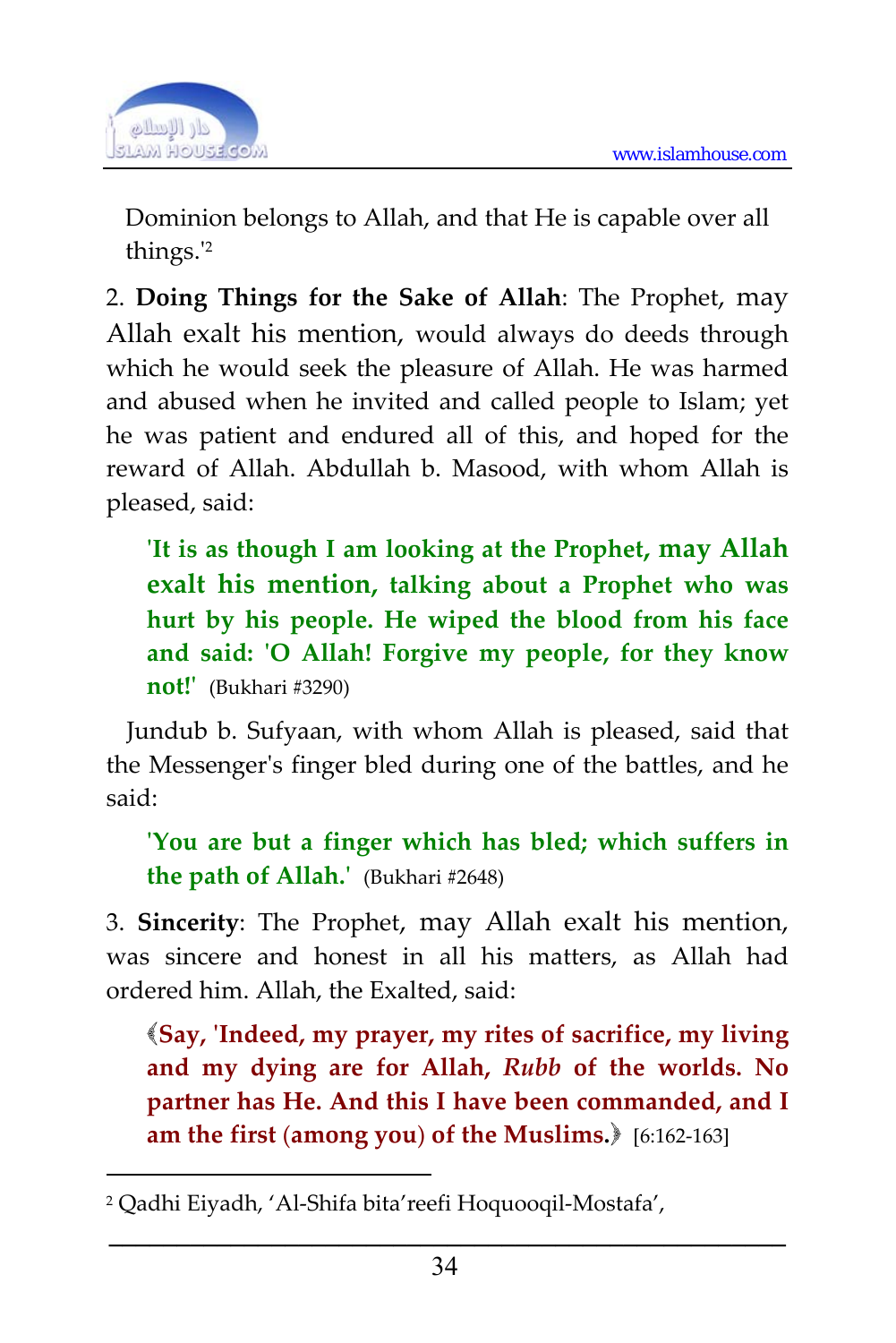

4. **Good Morals, Ethics and Companionship**: The narrator said,

ʺI asked Aʹishah, with whom Allah is pleased, to inform me of the Prophetʹs manners, and she said: **ʹHis manners were the Qurʹanʹʺ** 

This means that the Prophet, may Allah exalt his mention, abided by its laws and commands and abstained from its prohibitions. He would observe the virtuous deeds mentioned in it. The Prophet, may Allah exalt his mention, said:

**ʹAllah has sent me to perfect good manners and to do good deeds.**ʹ (Bukhari & Ahmed)

Allah, the Exalted, described the Prophet, may Allah exalt his mention, saying:

**And indeed, you are of a great moral character** [68:4]

Anas b. Malik, with whom Allah is pleased, who was the servant of the Prophet , may Allah exalt his mention, for ten years; day in and day out, during the Prophetʹs travels and when he was a resident in Madinah. Throughout this period of time, he knew of the Prophet's manners. He said:

**ʹThe Prophet**, may Allah exalt his mention, **did not swear at anyone, nor was he rude, nor did he curse anyone. When he blamed anyone he would say: ʹWhat is wrong with him, may dust be cast in his face.ʹ** (Bukhari #5684)

5. **Politeness and Good Manners**: Sahl b. Saʹd, with whom Allah is pleased, reported: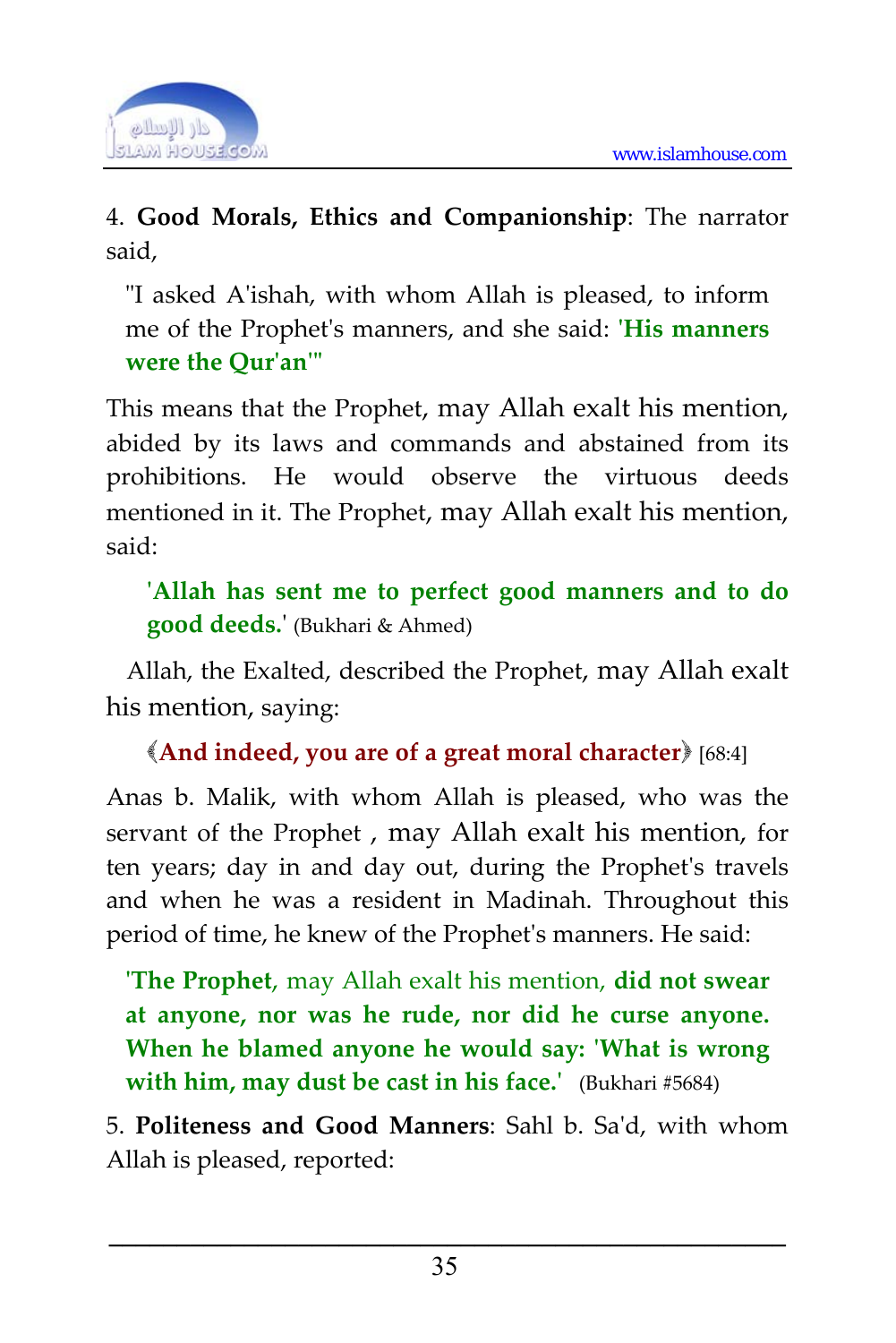

"A drink was brought to the Prophet, may Allah exalt his mention, and he drank from it. On his right side there was a young boy and on his left side were elderly men. He asked the young boy: 'Do you mind if I give the drink to them?ʹ The young boy said: **ʹO Prophet of Allah! By Allah! I would not prefer anyone to drink from the place you drank. This is my fair share** [due to sitting to your right]**.'** The Messenger of Allah, may Allah exalt his mention, handed the boy the drink." (Bukhari #2319)

6. **Love for Reformation and Reconciliation**: Sahl b. Saʹd, with whom Allah is pleased, said that the people of *Qubaaʹ* fought amongst themselves and threw rocks at each other. The Prophet, may Allah exalt his mention, said:

**ʹLet us go to resolve the situation and make peace between them.ʹ** (Bukhari #2547)

7. **Ordering with the good and forbidding evil**: Abdullah b. Abbas, with whom Allah is pleased, said:

The Messenger of Allah, may Allah exalt his mention, saw a man wearing a gold ring, so he reached for it, removed it and threw it. He then said:

**ʹWould one of you seek a burning charcoal and place it on his hand?!ʹ** 

The man was later told, after the Prophet, may Allah exalt his mention, left: 'Take your ring! Make good use of it [by selling it].ʹ The man said: ʹNo, by Allah! I will never take it after the Messenger of Allah, may Allah exalt his mention, threw it away.' (Muslim #2090)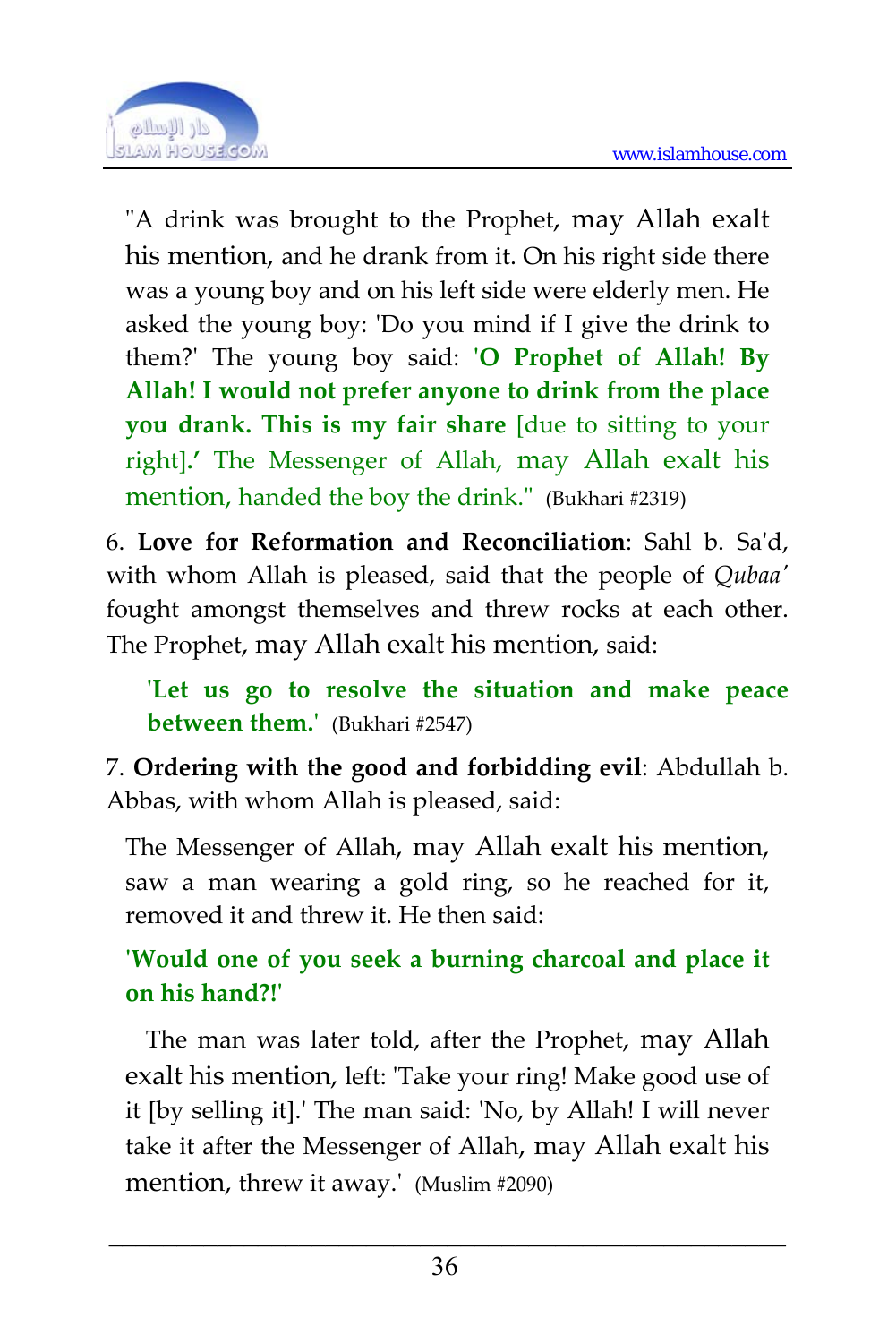

8. **Love of Purification**: Muhaajir b. Qunfudth, with whom Allah is pleased, reported that he passed by the Prophet , may Allah exalt his mention, while he was urinating; he greeted him with Salaam, but the Prophet, may Allah exalt his mention, did not return the greeting until he made wudhu and apologized saying:

**ʹI disliked that I should mention Allahʹs name while I am not in a state of purity.ʹ** (Ibn Khuzaimah #206)

9. **Safeguarding and Minding Oneʹs Language**: Abdullah b. Abi O'faa, with whom Allah is pleased, said that the Messenger of Allah, may Allah exalt his mention, would busy himself with the remembrance of Allah; he would not talk in vain. He would lengthen his prayers and shorten the speech, and he would not hesitate to help and take care of the needs of a needy, poor or widow. (Ibn Hibʹban #6423)

10. **Excelling in Acts of Worship**: Aʹishah, with whom is Allah is pleased, said that the Prophet of Allah, may Allah exalt his mention, used to pray during the night until his feet would swell.

A'ishah, may Allah be pleased with her, said: 'Why do you do this, O Messenger of Allah, and Allah has forgiven your past and future sins?ʹ The Prophet, may Allah exalt his mention, said: **ʹShall I not be a grateful slave?ʹ** (Bukhari #4557)

11. **Forbearance and Kindness**: Abu Hurairah, with whom Allah is pleased, said At‐Tufail b. Amr ad‐Dawsi and his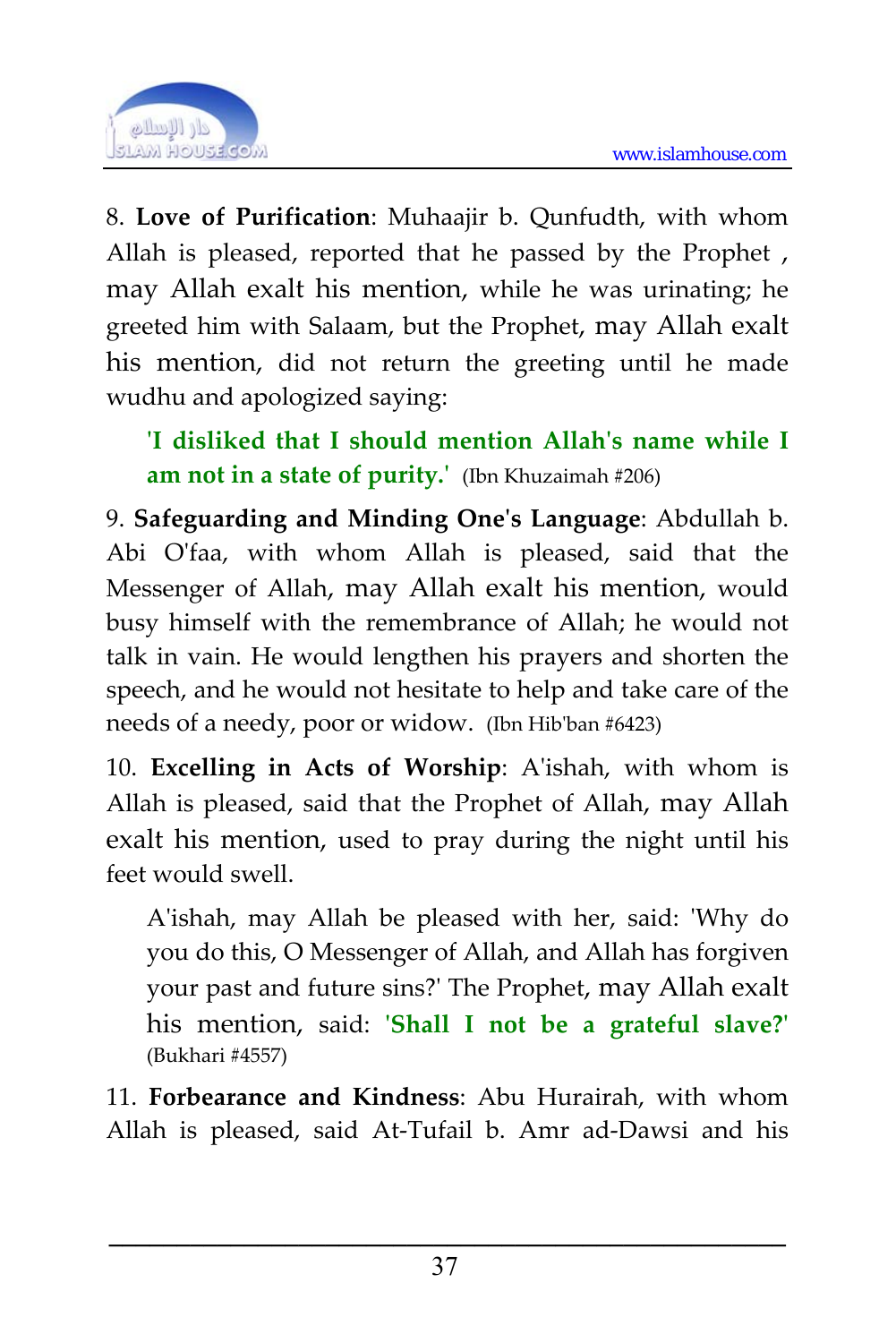

companions came to meet the Prophet, may Allah exalt his mention.

They said: ʹO Messenger of Allah, the tribe of *Daws*, has refused to accept Islam, so supplicate Allah against them. It was said: 'the tribe of *Daws* is doomed and destroyed!' The Prophet, may Allah exalt his mention, raised his hands and said: **ʹO Allah guide the tribe of** *Daws* **and bring them!ʹ** 

12. **Good Appearance**: Al‐Baraaʹ b. Aazib, with whom Allah is pleased, said:

**ʹThe Prophet**, may Allah exalt his mention, **was a person of average height. His shoulders were wide. His hair reached his earlobes. Once I saw him adorned in a red garment; I never saw anything more beautiful than him.ʹ** (Bukhari #2358)

13. **Asceticism in Worldly Affairs**: Abdullah b. Masood, with whom Allah is pleased, said:

**ʹThe Messenger of Allah**, may Allah exalt his mention, **went to sleep on a mat. He got up and he had marks on his side due to the mat that he had slept on. We said: ʹO Messenger of Allah, shall we not make bedding for you?ʹ He said: ʹWhat do I have to do with this world? I am only like a wayfarer who rides a beast that stopped to take shade and rest under a tree, and then leaves it behind and continues on the journey.ʹ** (Tirmidthi #2377)

Amr' b. al-Haarith, with whom Allah is pleased, said the Messenger of Allah , may Allah exalt his mention, did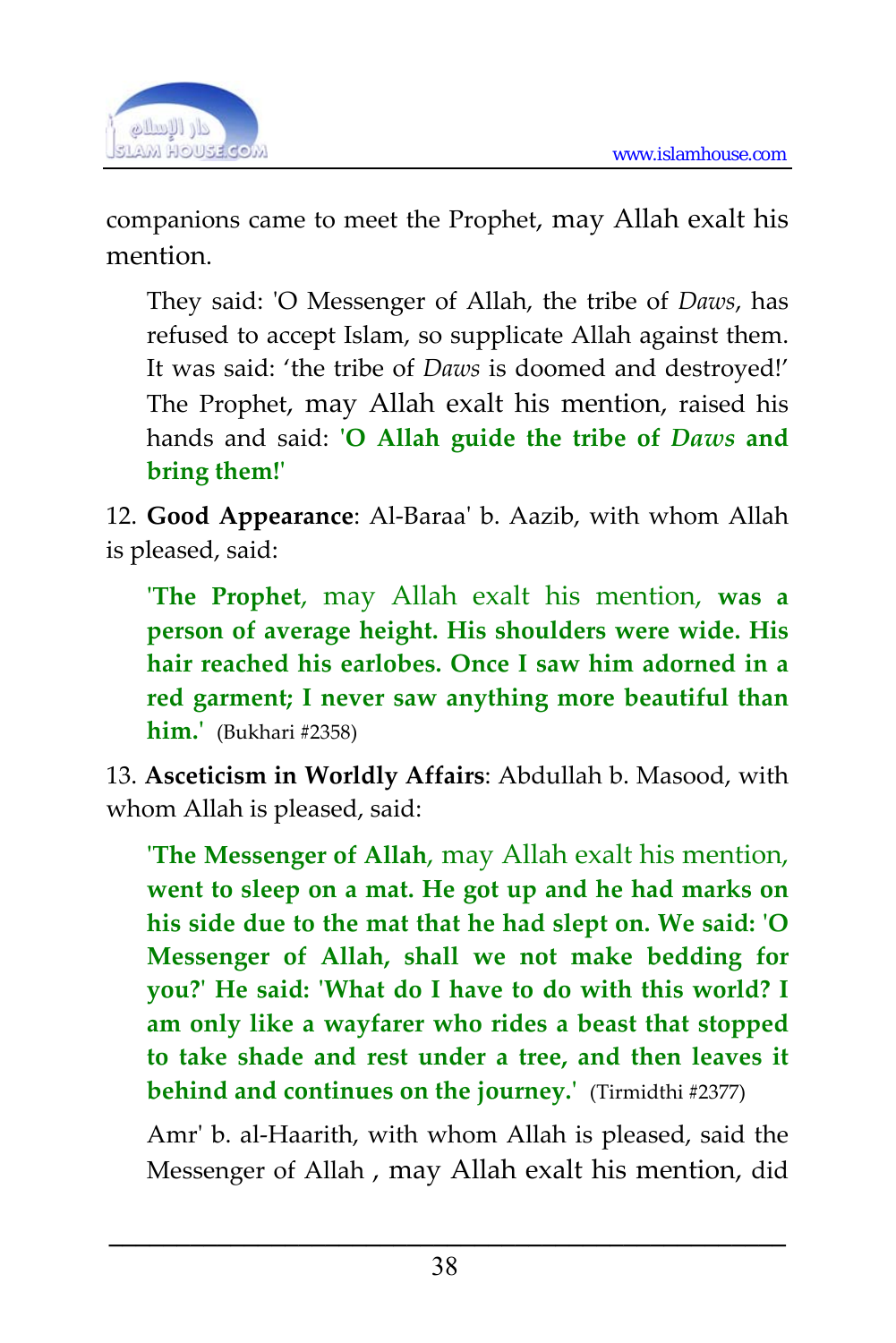

not leave a *Dirham* or *Dinar*, or slave male or female after his death. He only left behind his white mule, his weapons and a piece of land which he declared as *Sadaqah* (charity).ʹ (Bukhari #2588)

#### 14. **Altruism**: Sahl b. Saʹd, with whom Allah is pleased, said:

**ʹA woman gave the Messenger of Allah**, may Allah exalt his mention, **a** *Burdah* **(gown). The Prophet**, may Allah exalt his mention, **asked his Companions: ʹDo you know what a** *Burdah* **is?ʹ They replied, ʹYes, O Prophet of Allah! It is a piece of woven cloth [similar to a shawl]. The woman said: ʹO Prophet of Allah! I have woven this shawl with my own hands, for you to wear.ʹ The Messenger of Allah**, may Allah exalt his mention, **took it while he direly needed it. After a while, the Messenger of Allah**, may Allah exalt his mention, **came out of his home wearing it, and a Companion said to the Messenger of Allah**, may Allah exalt his mention, **: ʹO Prophet of Allah! Grant me this shawl to wear!ʹ The Messenger of Allah**, may Allah exalt his mention, **said: ʹYes.ʹ He thereafter sat for awhile, and headed back home, folded it and gave it to the person who asked for it. The Companions, with whom Allah is pleased, scolded him saying: ʹIt was not appropriate for you to ask for his shawl; especially since you know he would not turn anyone down, or send them away empty‐handed! The man said: ʹBy Allah! I only asked him to give it to me because I want to be shrouded in this shawl when I die.ʹ Sahl, the narrator of the Hadeeth,**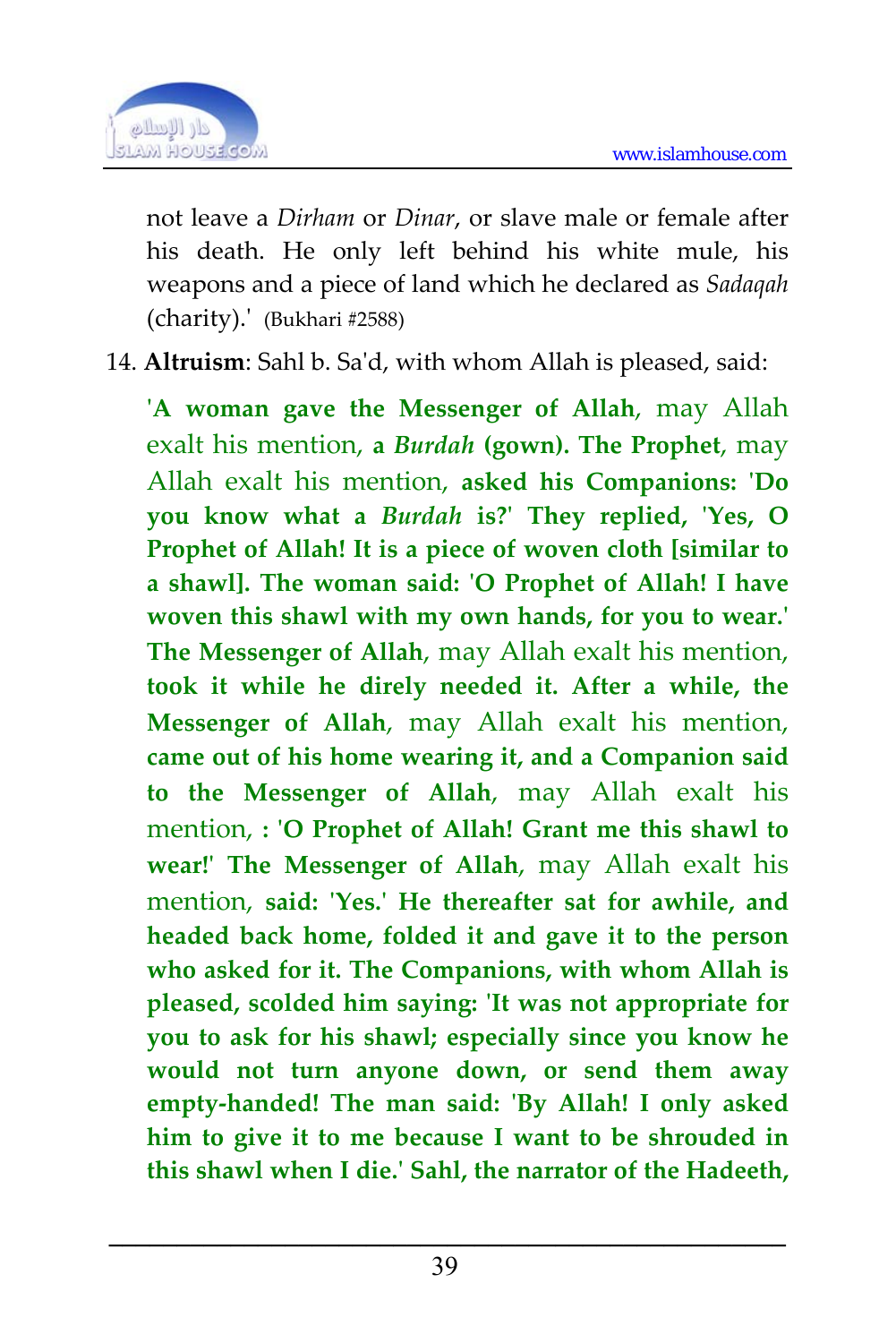

**with whom Allah is pleased, said: ʹThe shawl was used as a shroud for that man when he died.ʹ** (Bukhari #1987)

15. **Strong Faith and Dependence on Allah**: Abu Bakr, with whom Allah is pleased, said:

**'I looked at the feet of the pagans while we were in the cave [of** *Thawr***]. I said, 'ʹO Prophet of Allah! If anyone of them looks down at his feet he would see us!' The Messenger of Allah**, may Allah exalt his mention, **said: 'O Abu Bakr! What do you think of two with whom Allah, the Exalted, is their Third?'** (Muslim #1854)

16. **Kindness and Compassion**: Abu Qatadah, with whom Allah is pleased, said:

**ʹThe Messenger of Allah**, may Allah exalt his mention, **performed** *Salah* **(prayer) while he was carrying a young girl named Umaamah, daughter of Abul‐Aas. When he bowed, he put her on the ground, and when he stood up, he would carry her again.ʹ**  (Bukhari #5650)

17. **Simplification and Ease**: Anas, with whom Allah is pleased, said that the Messenger of Allah, may Allah exalt his mention, said:

**ʹI start the prayer with the intention of lengthening it, but when I hear a child crying, I shorten the prayer as I know the mother of that child would suffer from his screams!'** (Bukhari #677)

18. **Fearing Allah, being Mindful to not trespass His Limits and Devotion**: Abu Hurairah, with whom Allah is pleased,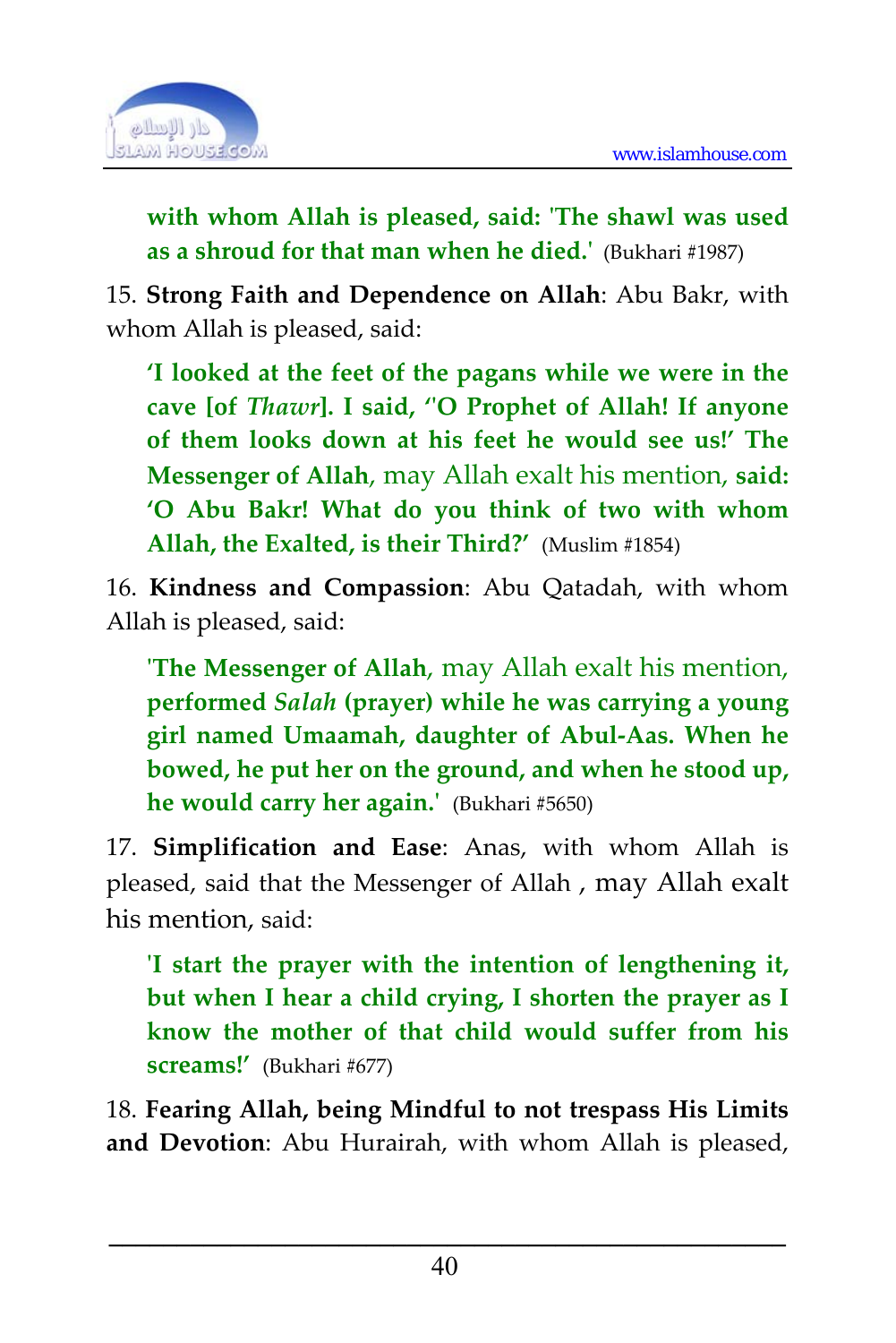

said that the Messenger of Allah, may Allah exalt his mention, said:

**'Sometimes, when I return to my family, I would find a date‐fruit on the bed. I would pick it up to eat it; but I would fear that it was from the charity, and thus, throw it back [on the ground].'** (Bukhari #2300)

19. **Expending Generously**: Anas bin Malik, with whom Allah is pleased, said:

**ʹThe Messenger of Allah**, may Allah exalt his mention, **was never asked for something when someone accepted Islam, except that he granted that person what he asked. A man came to the Prophet**, may Allah exalt his mention, **and he gave him a herd of sheep that was grazing between two mountains. The man returned to his people and said: ʹO my people accept Islam! Muhammad**, may Allah exalt his mention, **gives out generously like one who does not fear poverty.ʹ** (Muslim #2312)

20. **Cooperation**: A'ishah, with whom Allah is pleased, was once asked about how the Prophet, may Allah exalt his mention, behaved with his family. She said:

'He helped and assisted his family members with their chores; but when the call to prayer was heard, he would leave to attend the prayers.'

Al‐Baraa bin 'Azib, with whom Allah is pleased, said:

**'I saw the Messenger of Allah**, may Allah exalt his mention, **on the Day of the Trench carrying dirt [that**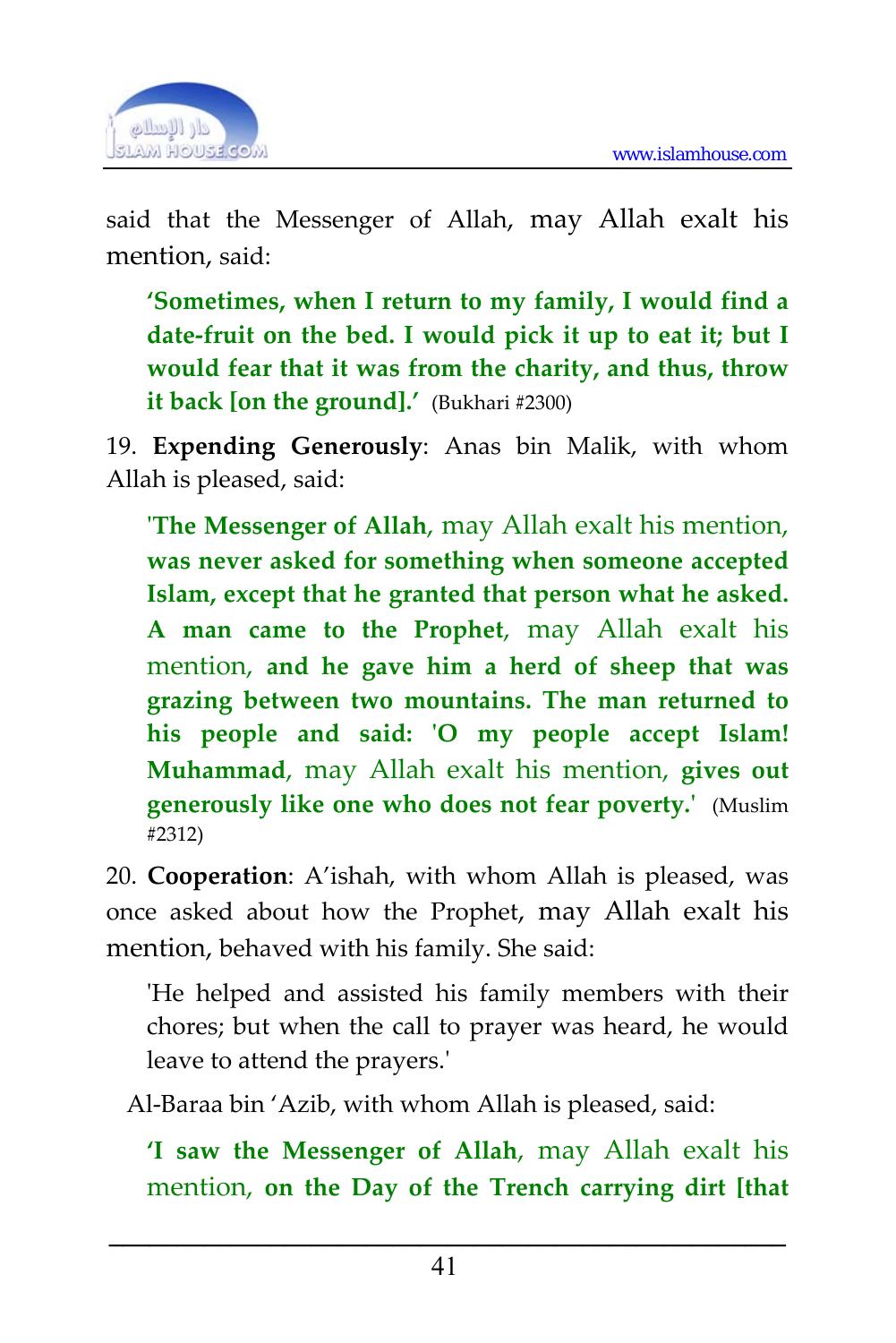

**was dug from the trench] until the dirt covered his chest. He was quite hairy. I heard him saying a few lines of Abdullah b. Rawaahahʹs poetry: ʹO Allah! Had it not been for You, We would have never been guided, nor offered prayers or give in charity. O Allah! Let tranquility descend upon us, and make us firm when we meet our enemies. Verily they have transgressed against us! And if they wish for an affliction we reject and refuse it! He**, may Allah exalt his mention, **raised his voice while saying these lines of poetry.ʹ** (Bukhari #2780)

21. **Truthfulness**: Aʹishah, with whom Allah is pleased, said:

The trait and characteristic which the Prophet, may Allah exalt his mention, hated most was lying. A man would tell a lie in the presence of the Prophet, may Allah exalt his mention, and he would hold it against him, until he knew that he repented.ʹ (Tirmidthi 1973)

Even his enemies attested to his truthfulness. Abu Jahl, who was one of the harshest enemies, said: 'O Muhammad! I do not say that you are a liar! I only deny what you brought and what you call people to.' Allah, the Exalted, says:

**We know indeed that what they say certainly grieves you, but surely they do not call you a liar; but the unjust deny the verses of Allah**. **[6:33]**

22. **Aggrandizing the limits and boundaries of Allah**: A'ishah, with whom Allah is pleased, said:

**ʹThe Prophet**, may Allah exalt his mention, **was not given a choice between two matters, except that he chose**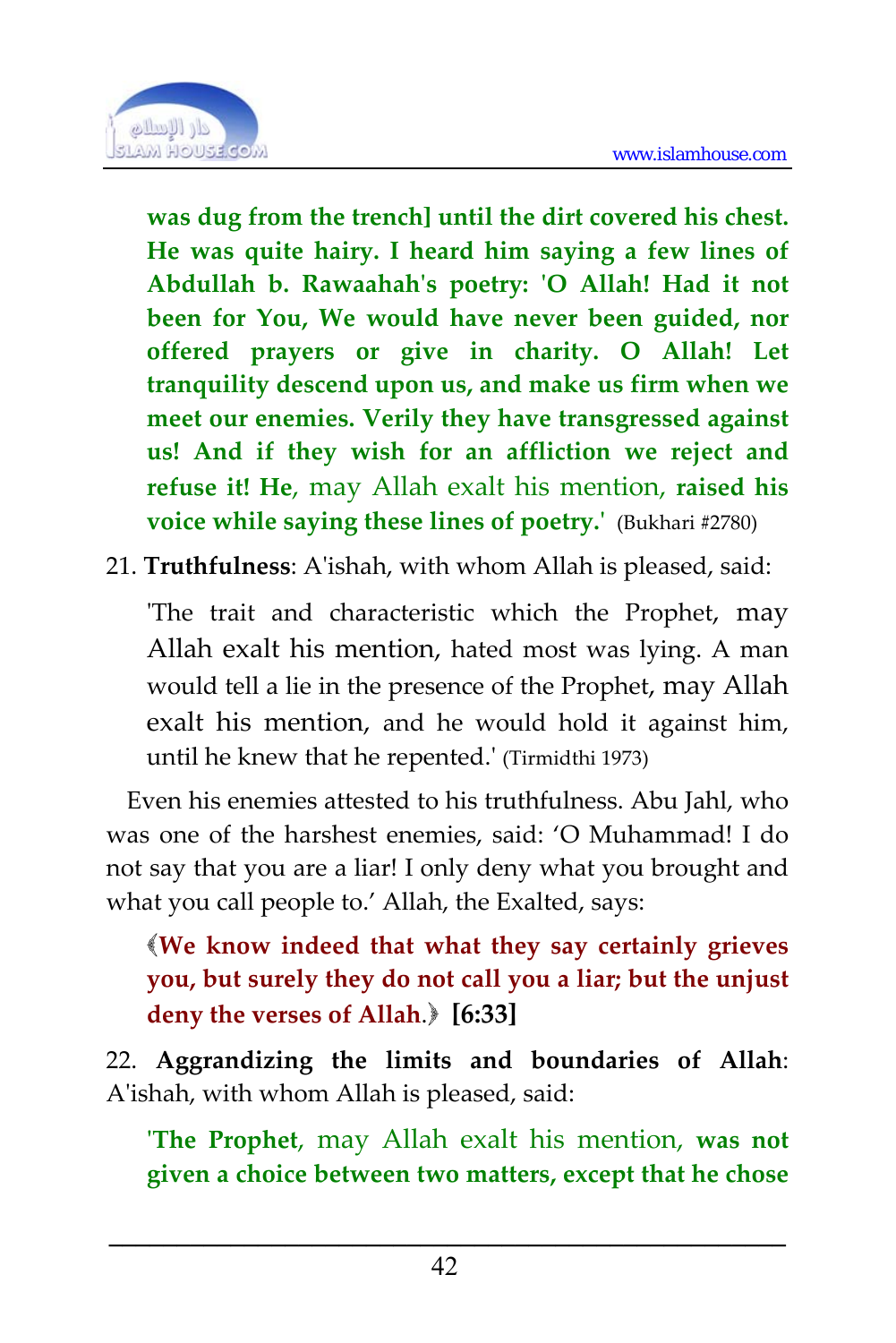

**the easier of the two, as long as it was not a sinful act. If that act was a sinful act, he would be the farthest from it. By Allah! He never avenged himself. He only became angry when people transgressed the limits and boundaries of Allah; in that case he avenged.ʹ**  (Bukhari #6404)

23. **Pleasant Facial Expression**: [A](#page-42-0)bdullah bin al‐Harith, with whom Allah is pleased, said:

'I have never seen a man who smiled as much as the Messenger of Allah, may Allah exalt his mention.' (Tirmidthi #2641)

24. **Honesty and Loyalty**: The Prophet, may Allah exalt his mention, was well-known for his honesty. The pagans of Makkah ‐who were openly hostile towards him‐ would leave their trust‐items with him. His honesty and loyalty was tested when the pagans of Makkah abused him and tortured his companions and drove them out of their homes. He ordered his nephew, Ali b. Abi Talib, with whom Allah is pleased, to postpone his migration for three days to return to people their trust‐items.3

Another example of his honesty and loyalty is demonstrated in the Truce of *Hudaibiyah*, wherein he agreed to the article in the treaty which stated that any man who left the Prophet, may Allah exalt his mention, would not be returned to him, and any man who left Makkah would be returned to them. Before the treaty was concluded a man named Abu Jandal b. Amr had managed to escape from the

 $\overline{a}$ 

<span id="page-42-0"></span><sup>3</sup> Ibn Hisham's Biography, Vol. 1, p.493 [Arabic Edition].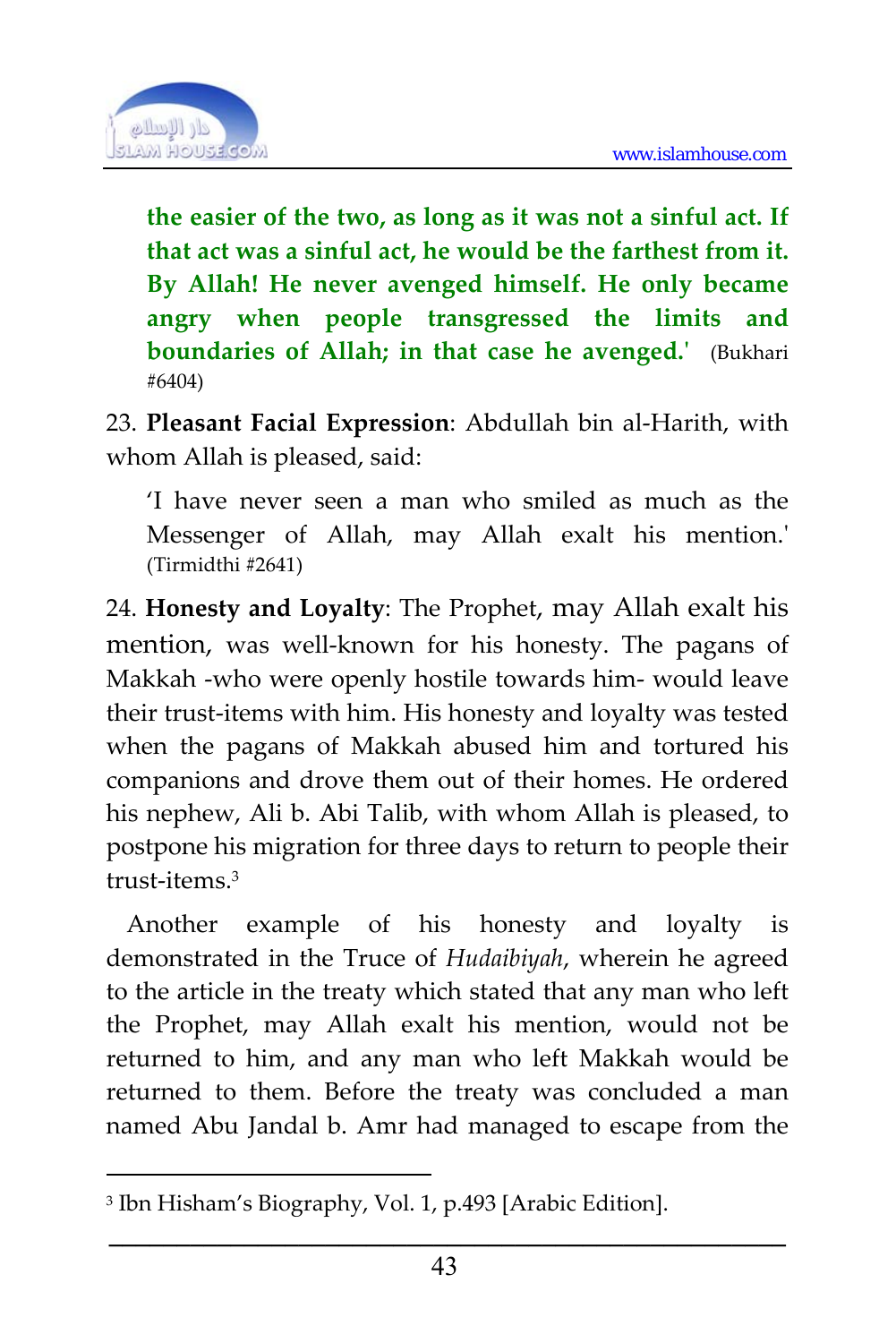

pagans of Makkah and rushed to join Muhammad, may Allah exalt his mention. The pagans asked Muhammad to honor his pledge and return the escapee. The Messenger of Allah, may Allah exalt his mention, said:

**ʹO Abu Jandal! Be patient and ask Allah to grant you patience. Allah will surely help you and those who are persecuted and make it easy for you. We have signed an agreement with them, and we certainly do not betray or act treacherously.ʹ** (Baihaquee #18611)

25. **Bravery and courage**: Ali, with whom Allah is pleased, said:

**'You should have seen me on the Day of Badr! We sought refuge with the Messenger of Allah, may Allah exalt his mention. He was the closest among of us to the enemy. On that Day, the Messenger of Allah, may Allah exalt his mention, was the strongest one among us.'** (Ahmed #654)

As for his courage and bravery under normal circumstances ‐ Anas b. Malik, with whom Allah is pleased, said:

**ʹThe Messenger of Allah**, may Allah exalt his mention, **was the best of people and the most courageous. One night, the people of Madinah were frightened and headed towards the sounds they heard during the night. The Messenger of Allah**, may Allah exalt his mention, **met them while coming back from the place of the sound, after he made sure that there was no trouble. He was riding a horse that belonged to Abu Talhah, with whom Allah is pleased, without any saddle, and he had**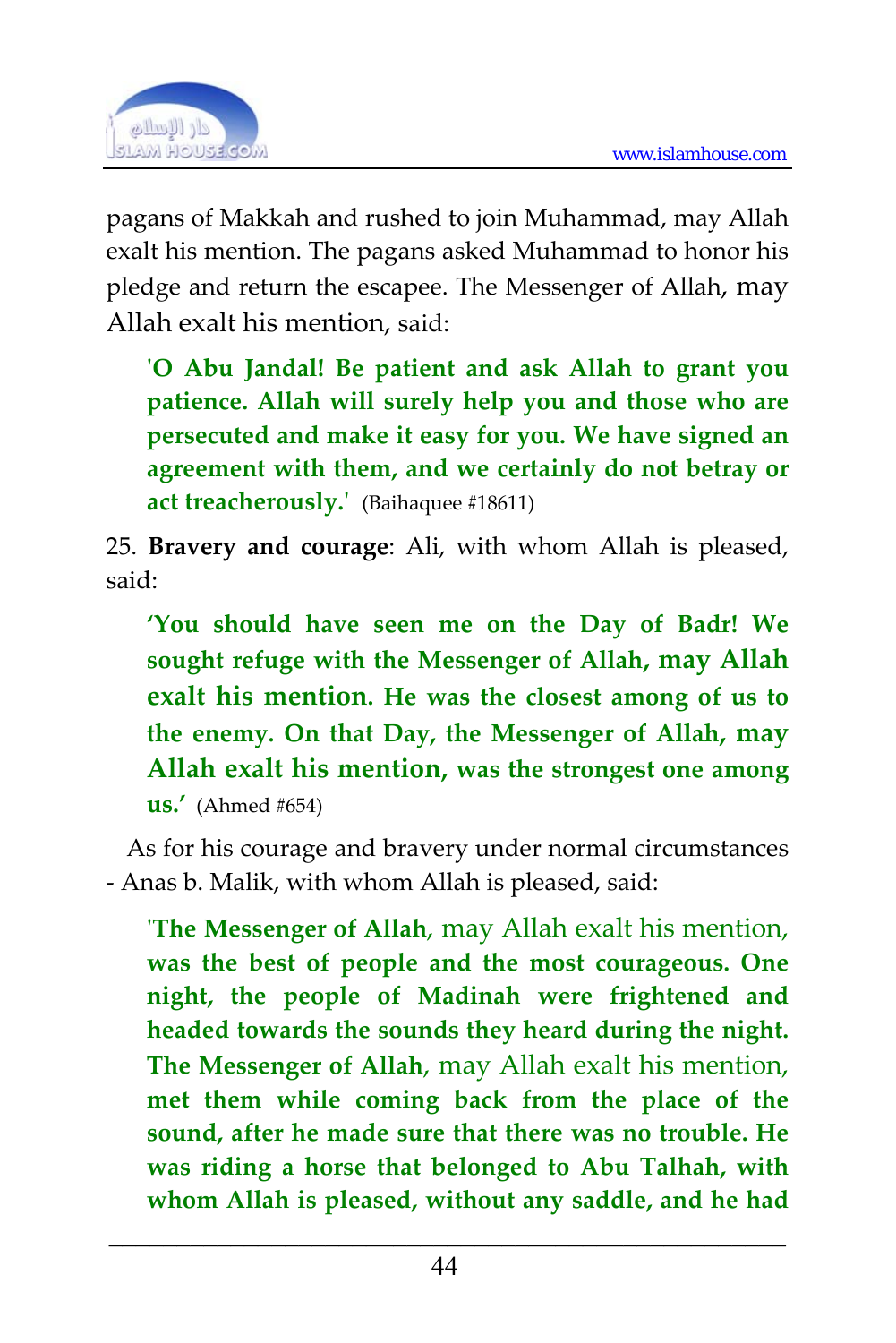

### **his sword with him. He was assuring the people, saying: ʹDo not be frightened! Do not be frightened!'**

Anas, with whom Allah is pleased, further said: 'Verily, we found the Messenger of Allah, may Allah exalt his mention, to be like an ocean.' (Bukhari #2751)

He met up with people riding a horse with no saddle, and he carried his sword, for there might be a reason or need to use it. He did not wait for others to check out the source of trouble; as is done in these situations.

In the Battle of Uhud, the Messenger of Allah, may Allah exalt his mention, consulted his Companions. They advised him to fight, while he himself did not see the need to fight. However, he took their advice. The Companions, upon learning the Prophet's feelings regretted what they had done. The Ansaris said to him, 'O Prophet of Allah! Do as you please.' But, he replied:

**'It does not befit a Prophet who has worn his war attire to remove it until he fights.ʹ** (Ahmed #14829)

26. **Generosity and Hospitality:** Ibn Abʹbas, with whom Allah is pleased, said:

**ʹThe Prophet**, may Allah exalt his mention, **was the most generous of people. He was most generous during Ramadhan when he met Jibreel**, may Allah render him safe from every derogatory thing**; he would meet him every night during Ramadhan to practice and review the Qurʹan with him. The Messenger of Allah**, may Allah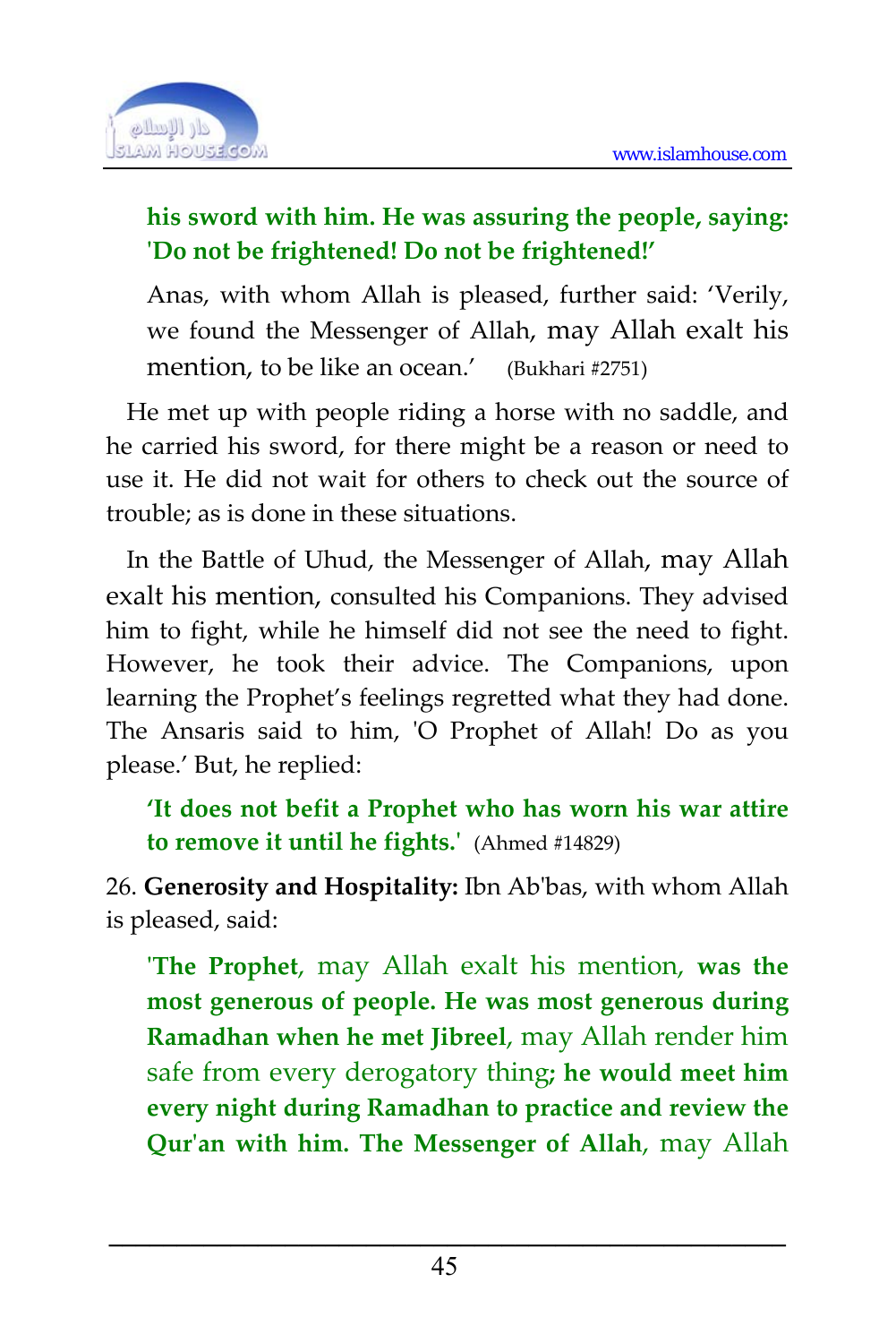

exalt his mention, **was so generous, that he was faster than the swiftest wind in this regard.** (Bukhari #6)

Abu Dharr, with whom Allah is pleased, said:

**ʹI was walking with the Prophet**, may Allah exalt his mention, **in the** *Harʹrah* **(volcanic region) of Madinah and we faced the mount of Uhud; the Prophet**, may Allah exalt his mention, **said: ʹO Abu Dharr!ʹ I said: ʹHere I am O Messenger of Allah!ʹ He said: ʹIt would not please me to have an amount of gold equal to the weight of Mount Uhud, until I expend and give out (in the sake of Allah) within a night or within three nights. I would keep a Dinar of it to help those who are in debt.** (Bukhari #2312)

Jabir b. Abdullah, with whom Allah is pleased, said:

**ʹThe Prophet**, may Allah exalt his mention, **did not refuse to give anything which he had, to someone if he asked for it.ʹ** (Bukhari #5687)

27. **Bashfulness and Modesty**: Abu Saʹeed al‐Khudri, with whom Allah is pleased, said:

**ʹThe Prophet**, may Allah exalt his mention, **was more modest and bashful than a virgin who hides in the womenʹs quarter of the tent. If he hated or disliked something, we could sense it from his facial expressions.ʹ**  (Bukhari #5751)

28. **Humbleness**: The Messenger of Allah, may Allah exalt his mention, was the most humble person. He was so humble that if a stranger were to enter the Masjid and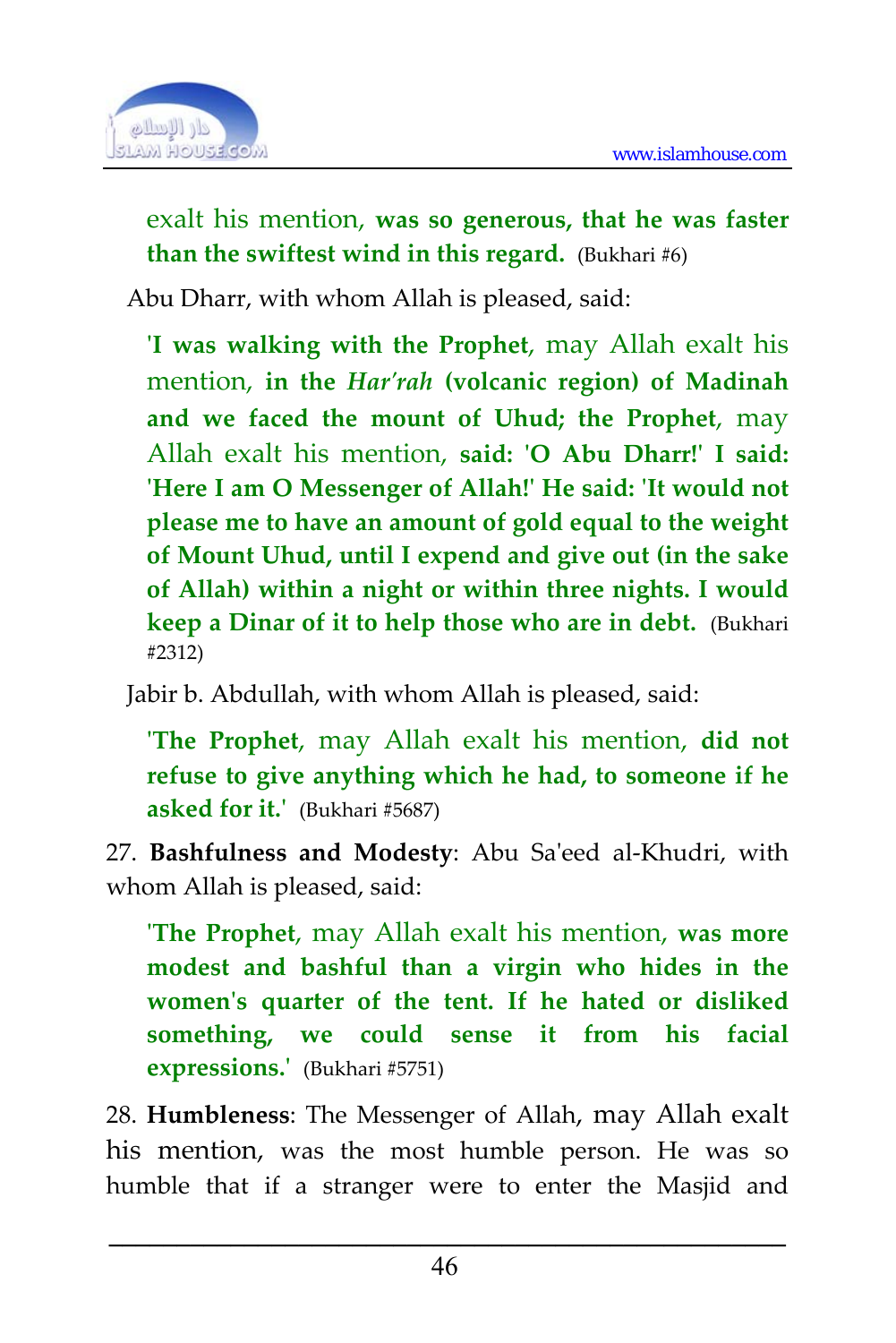

approach the Prophetʹs sitting place and he was sitting with his Companions one would not be able to distinguish him from his Companions.

Anas bin Malik, with whom Allah is pleased, said:

ʹOnce, while we were sitting with the Messenger of Allah , may Allah exalt his mention, in the Masjid, a man on his camel came in, after he tied it with a rope, he asked: 'Who of you is Muhammad?' The Messenger of Allah, may Allah exalt his mention, was sitting on the ground while he was leaning, with his Companions. We directed the Bedouin, saying: 'This white man, who is leaning on the ground.' The Prophet, may Allah exalt his mention, did not differ nor distinguish himself from his Companions.

The Prophet, may Allah exalt his mention, would not hesitate to help the poor, needy and widows in their needs. Anas b. Malik, with whom Allah is pleased, said:

**ʹA woman from the people of Madinah who was partially insane said to the Prophet**, may Allah exalt his mention, **: ʹI have to ask you about something.ʹ He helped her and took care of her needs.ʹ** (Bukhari #670)

29. **Mercy and Compassion**: Abu Masood al‐Ansari, with whom Allah is pleased, said:

ʹA man came to the Prophet, may Allah exalt his mention, and said: "O Messenger of Allah! By Allah! I do not pray Fajr prayer because so and so lengthens the prayer." He said: 'I have never seen the Messenger of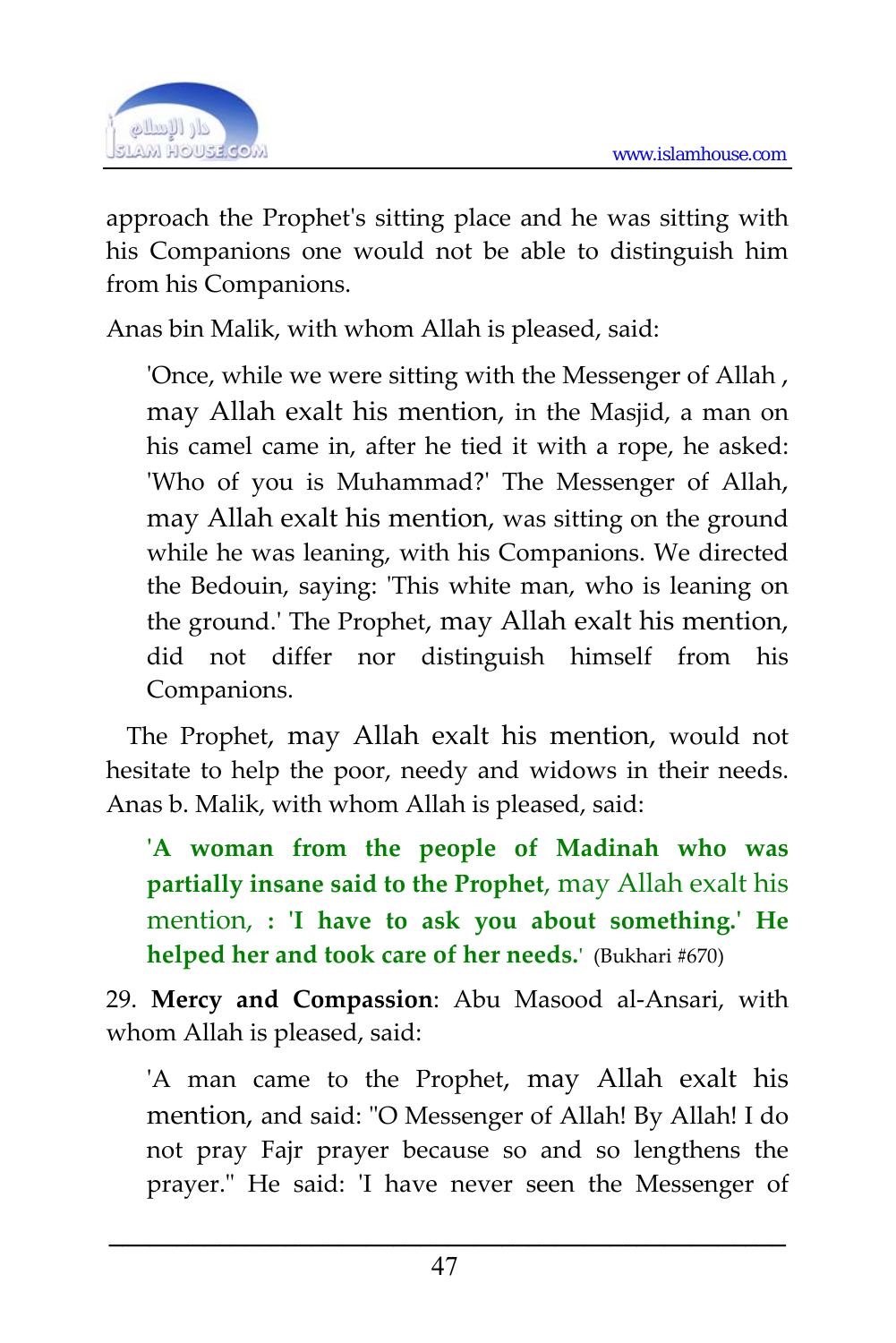

Allah, may Allah exalt his mention, deliver a speech in such an angry state. He said:

**ʹO People! Verily there are among you those who chase people away! If you lead people in prayer, shorten the prayer. There are old and weak people and those with special needs behind you in prayer.ʹ** (Bukhari #670)

Osama bin Zaid, with whom Allah is pleased, said:

**'We were sitting with the Messenger of Allah**, may Allah exalt his mention**. One of his daughters sent a person calling him to visit her and see her son, who was on his deathbed. The Messenger of Allah**, may Allah exalt his mention, **told the person to tell her: ʹTruly to Allah belongs what He took, and He has given everything a set time. Command her to be patient and to seek the reward of Allah, the Exalted.ʹ His daughter, with whom Allah is pleased, sent the same person back again saying: ʹO Prophet of Allah! Your daughter took an oath that you should come.' The Messenger of Allah**, may Allah exalt his mention, **got up, and Saʹd bin Ubaadah and Mu'adth bin Jabal accompanied him. The Messenger of Allah**, may Allah exalt his mention, **sat with the child while he was on his deathbed. The child's eyes froze in their places like stones. Upon seeing that, the Messenger of Allah**, may Allah exalt his mention, **wept. Saʹd said to him, 'What is this ʹO Prophet of Allah?' He said: 'This is a mercy that Allah, the Exalted, places in the hearts of His slaves. Truly, Allah is**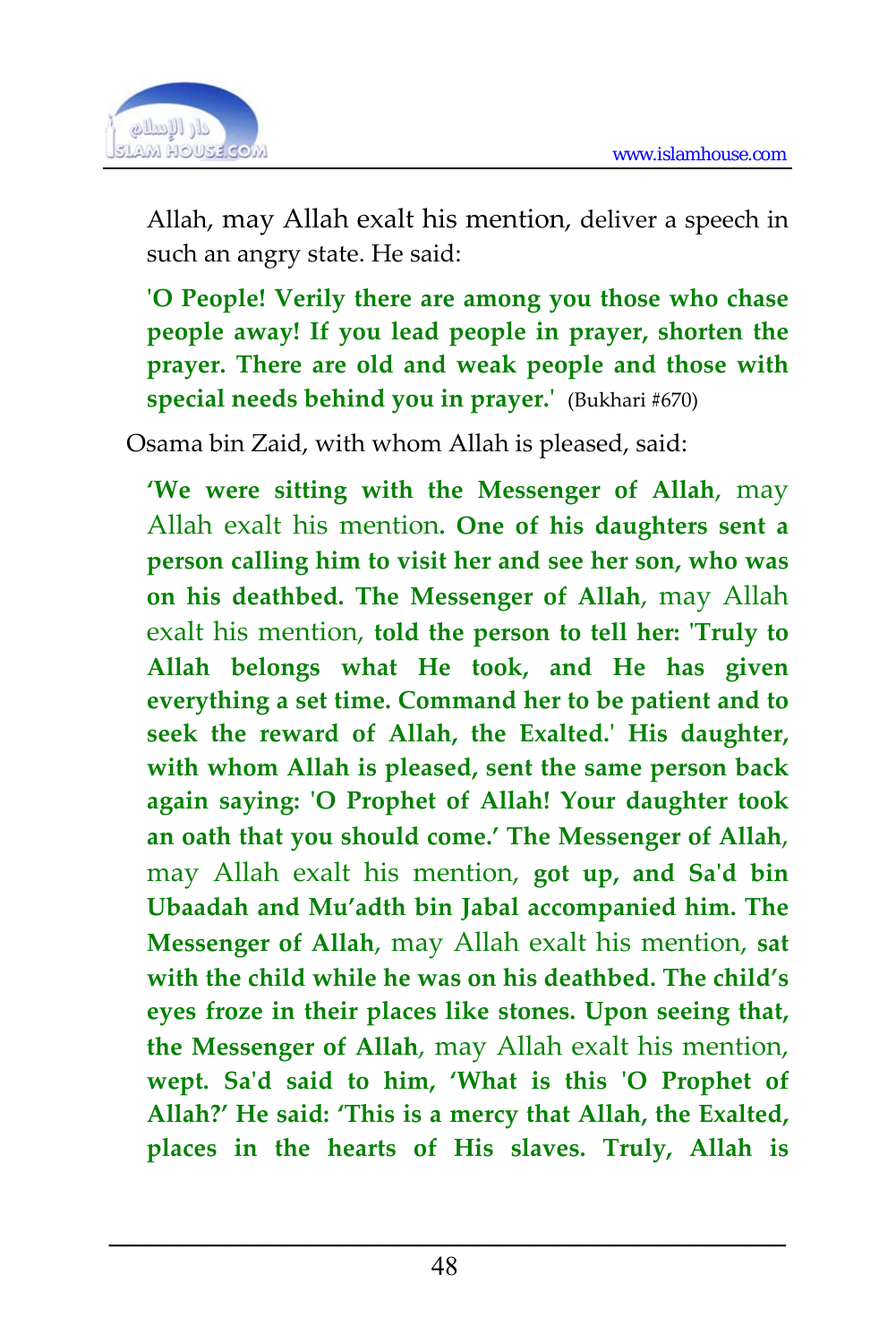

**merciful to those who are merciful towards others.'** (Bukhari #6942)

30. **Perseverance and Forgiveness**: Anas bin Malik, with whom Allah is pleased, said:

**'Once, I was walking with the Messenger of Allah**, may Allah exalt his mention, **while he was wearing a Yemeni cloak with a collar with rough edges. A Bedouin grabbed him strongly. I looked at the side of his neck and saw that the edge of the cloak left a mark on his neck. The Bedouin said, 'Oh Muhammad! Give me [some] of the wealth of Allah that you have.' The Messenger of Allah**, may Allah exalt his mention, **turned to the Bedouin, laughed and ordered that he be given [some money].'** (Bukhari #2980)

Another example of his perseverance is the story of the Jewish Rabbi, Zaid bin Sa'nah. Zaid loaned the Messenger of Allah, may Allah exalt his mention, something. Zaid said:

**'Two or three days prior to the return of the debt, the Messenger of Allah**, may Allah exalt his mention, **was attending the funeral of a man from the Ansar. Abu Bakr and Umar, Uthman and some other Companions, with whom Allah is pleased, were with the Prophet**, may Allah exalt his mention**. After he prayed the** *Jinazah* **(funeral prayer) he sat down close to a wall, and I came towards him, grabbed him by the edges of his cloak and looked at him in a harsh way, and said: ʹO Muhammad! Will you not pay me back my loan? I have**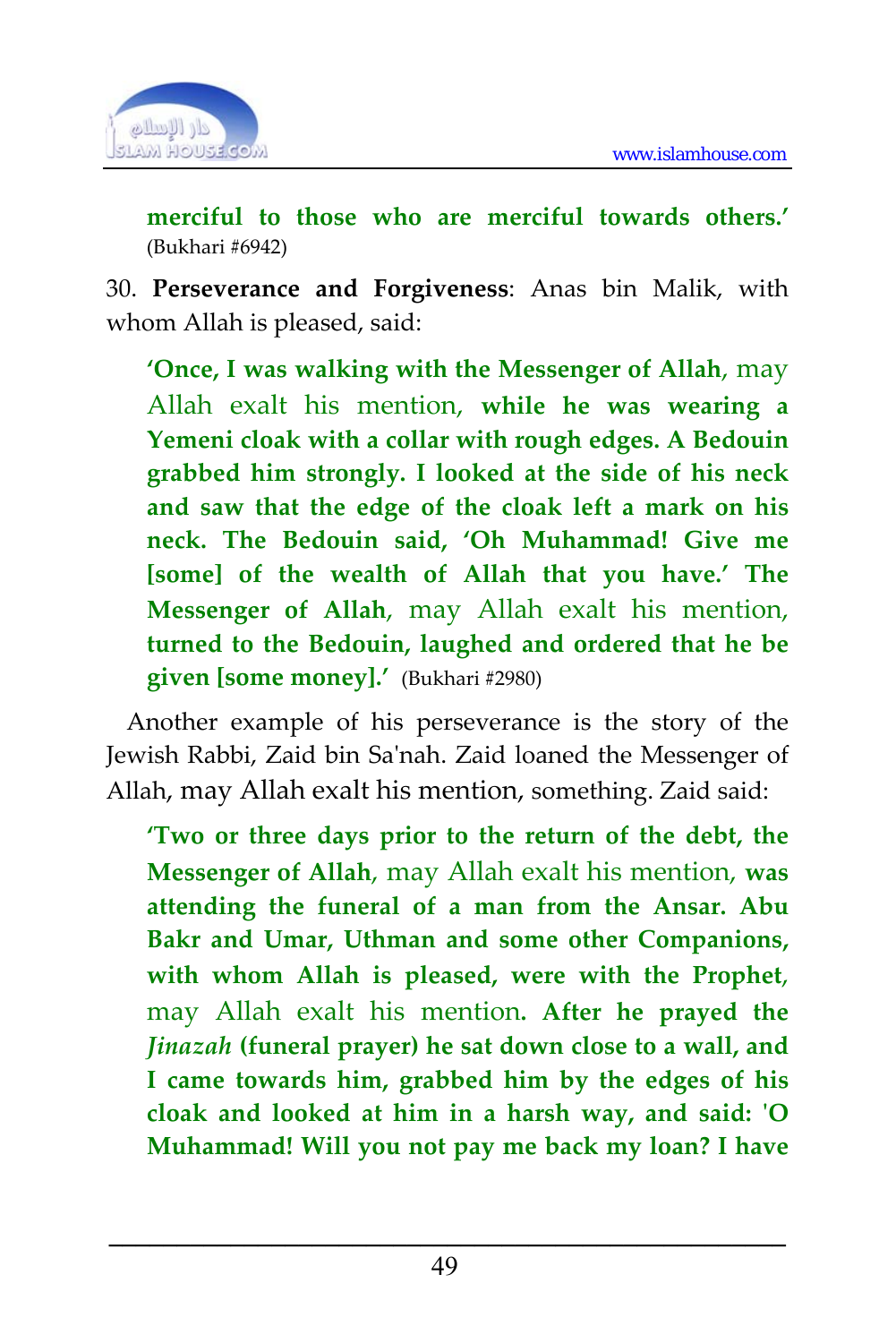

**not known the family of Abdul‐Mutalib to delay in repaying debts!**

**I looked at Umar b. al‐Khatʹtaab, with whom Allah is pleased ‐ his eyes were swollen with anger! He looked at me and said: ʹO Enemy of Allah, do you talk to the Messenger of Allah and behave towards him in this manner?! By the One who sent him with the truth, had it not been for the fear of missing it (Jannah) I would have beheaded you with my sword! The Prophet**, may Allah exalt his mention, **was looking at Umar in a calm and peaceful manner, and he said: ʹO Umar, you should have given us sincere counseling, rather than to do what you did! O Umar, go and repay him his loan, and give him twenty** *Saʹa* **(measurement of weight) extra because you scared him!ʹ** 

**Zaid said: ʹUmar went with me, and repaid me the debt, and gave me over it twenty** *Saʹa* **of dates. I asked him: ʹWhat is this?ʹ He said: ʹThe Messenger of Allah**, may Allah exalt his mention, **ordered me to give it, because I frightened you.ʹ Zaid then asked Umar: ʹO Umar, do you know who I am?ʹ Umar said: ʹNo, I donʹt ‐ who are you?ʹ Zaid said: ʹI am Zaid b. Saʹnah.ʹ Umar inquired: ʹThe Rabbi?ʹ Zaid answered: ʹYes, the Rabbi.ʹ Umar then asked him: ʹWhat made you say what you said to the Prophet**, may Allah exalt his mention, **and do what you did to him?ʹ Zaid answered: ʹO Umar, I have seen all the signs of prophet‐hood in the face of the Messenger of Allah**, may Allah exalt his mention, **except two ‐ his patience and perseverance precede his ignorance and the**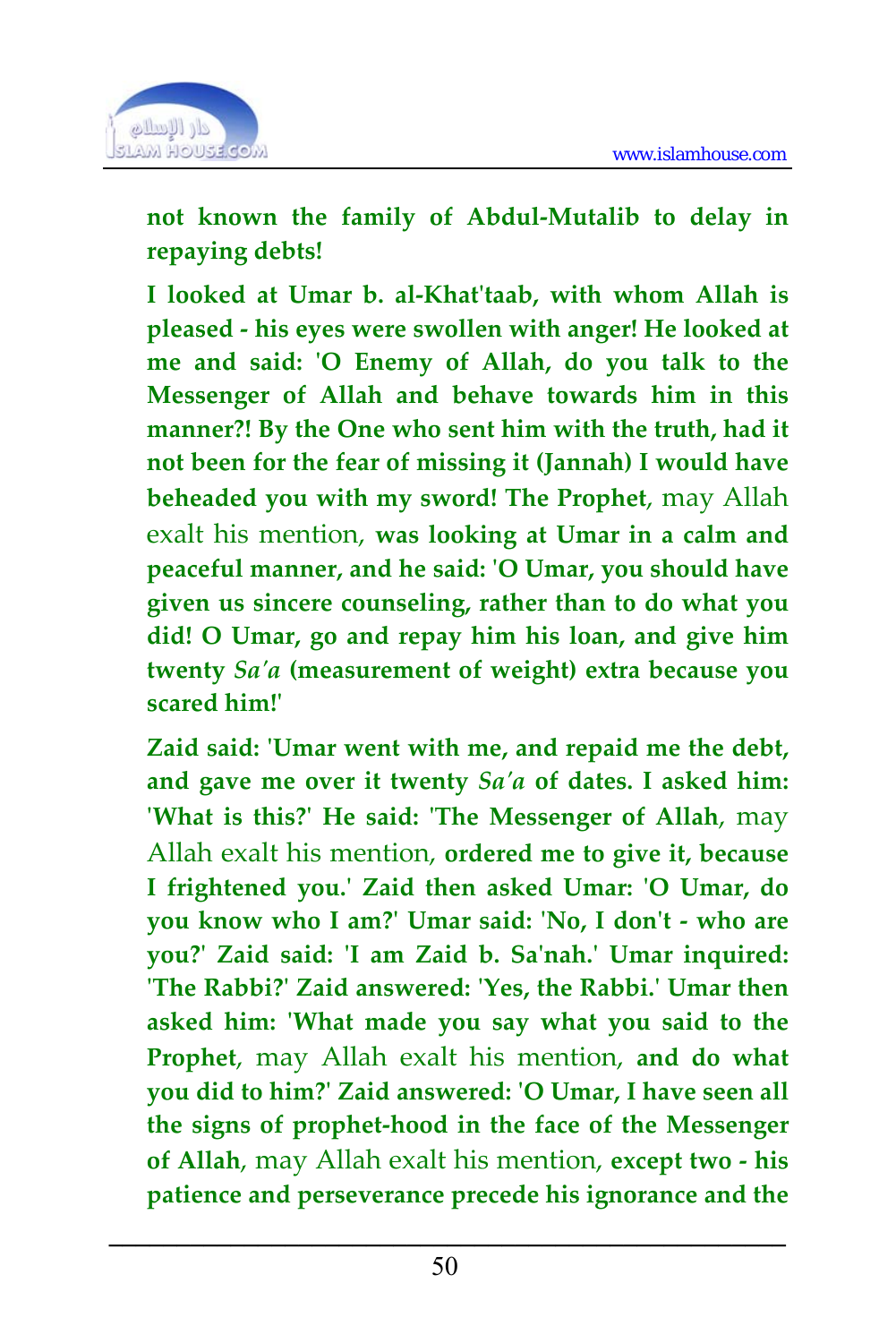

**second, is the more harsher you are towards him, the kinder and more patient he becomes, and I am now satisfied. O Umar, I hold you as a witness that I testify and am satisfied that there is no true god worthy of being worshipped except Allah alone, and my** *Deen* **is Islam and Muhammad**, may Allah exalt his mention, **is my Prophet. I also hold you as a witness that half of my wealth ‐ and I am among the wealthiest people in Madinah ‐ I give for the sake of Allah to the entire Ummah.ʹ Umar, with whom Allah is pleased, said: ʹyou will not be able to distribute your wealth to the whole Ummah (nation), so say, ʹI will distribute it to some of the Ummah of Muhammad**, may Allah exalt his mention**.ʹ Zaid said: ʹI said, then I will distribute (the apportioned) wealth to some of the Ummah.ʹ Both Zaid and Umar, with whom Allah is pleased, returned to the Messenger of Allah**, may Allah exalt his mention**. Zaid said to him: ʹI bear witness that there is no true god worthy of being worshipped except Allah alone, and that Muhammad**, may Allah exalt his mention, **is the slave of Allah and His Messenger.ʹ He believed in him, and witnessed many battles and then died in the Battle of Tabuk while he was encountering the enemy ‐ may Allah have mercy on Zaid.ʹ** (Ibn Hibban #288)

A great example of his forgiveness and perseverance is apparent when he pardoned the people of Makkah after its conquest. When the Messenger of Allah, may Allah exalt his mention, gathered the people; who had abused, harmed and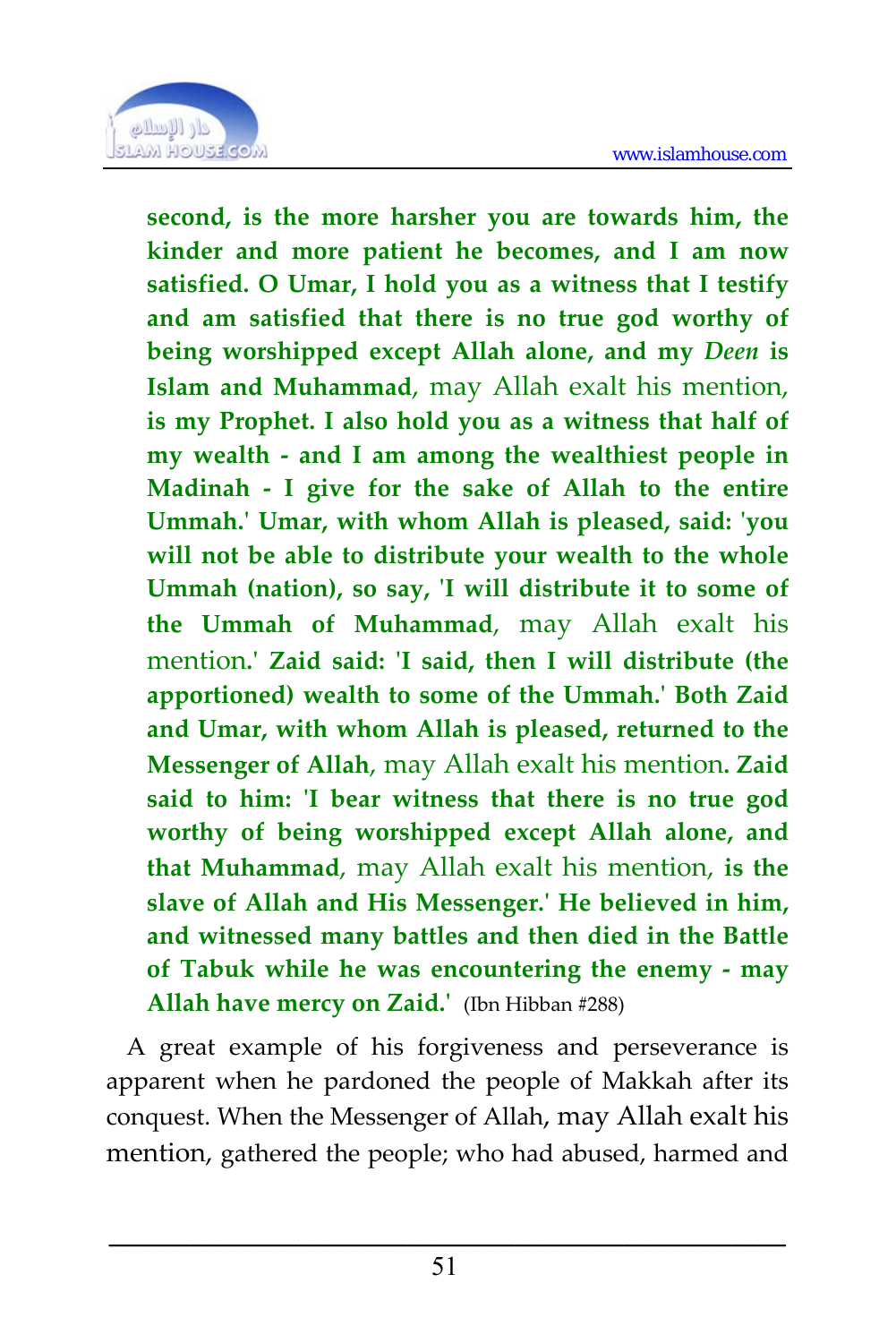

tortured him and his companions, and had driven them out of the city of Makkah, he said:

**ʹWhat do you think I should do to you?ʹ They said: ʹYou are a kind, generous brother and nephew!ʹ He said: ʹGo ‐ you are free!ʹ** (Baihaqi #18055)

31. **Patience**: The Messenger of Allah, may Allah exalt his mention, was a paradigm of patience. He was patient with his people before calling them to Islam; for they would worship idols and do sinful acts. He was patient and tolerant with the abuse and harm the pagans of Makkah inflicted on him and his Companions and sought the reward of Allah. He also was patient and tolerant with the abuse of the hypocrites in Madinah.

He was a paradigm of patience when he lost his loved ones; his wife Khadeejah, died during his life. All his children died during his life, except for Fatimah, with whom Allah is pleased. His uncle al‐Abʹbas, with whom Allah is pleased, passed away as well. The Prophet, may Allah exalt his mention, was patient and sought the reward of Allah.

Anas b. Malik, with whom Allah is pleased, said:

**ʹWe entered the house of Abu Saif ‐ the blacksmith ‐ with the Prophet**, may Allah exalt his mention. **Abu Saifʹs wife was the wet‐nurse of his son, Ibraheem. The Messenger of Allah**, may Allah exalt his mention, **lifted his son Ibraheem, and smelled and kissed him. After a while he went and saw his son again ‐ he was dying. The Prophet**, may Allah exalt his mention, **started to cry. Abdurrahmaan b. Auf, with whom Allah**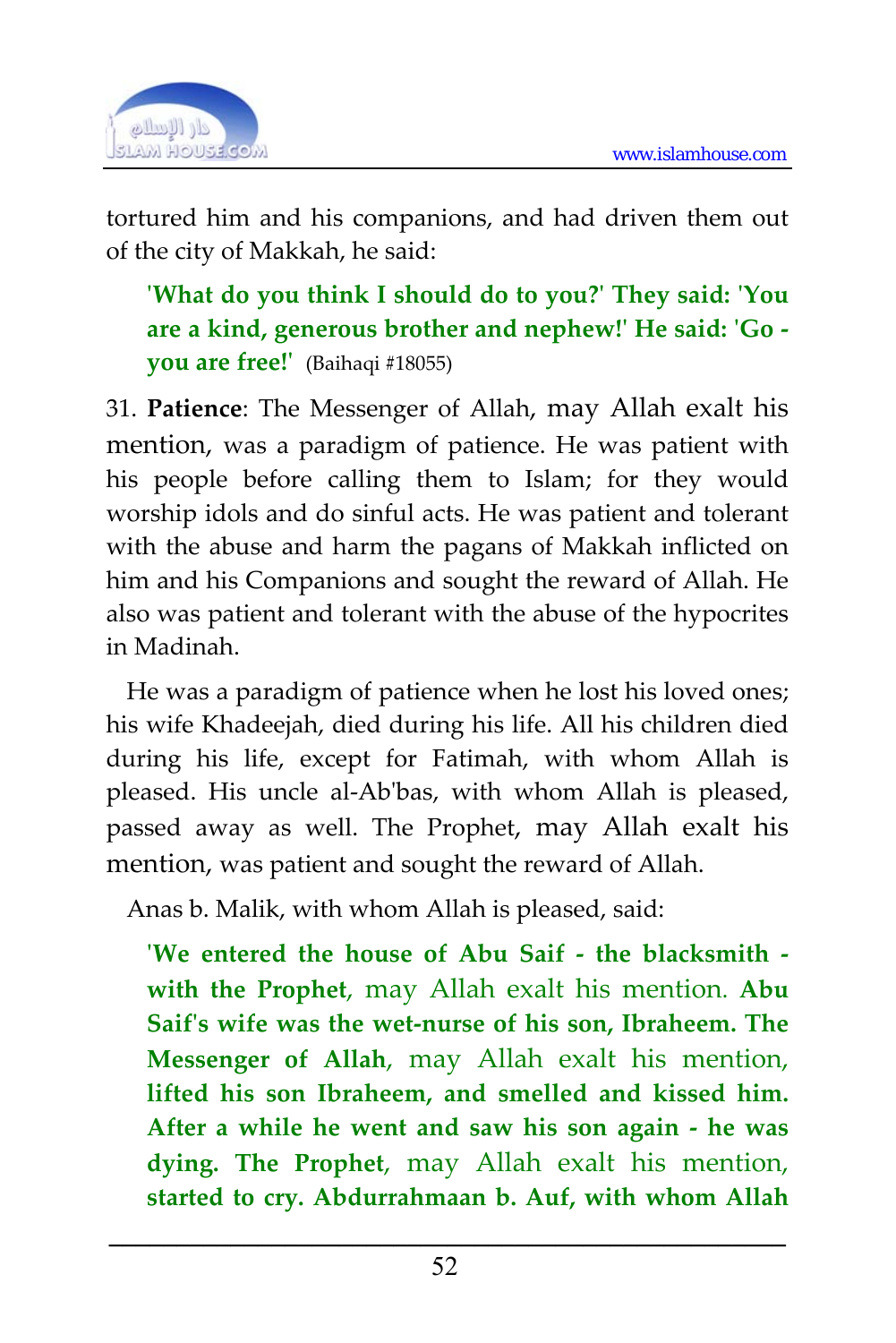

**is pleased, said: ʹO Prophet of Allah, you too cry!ʹ The Messenger**, may Allah exalt his mention, **said: ʹO Ibn Auf, this is a mercyʹ ‐ the Prophet**, may Allah exalt his mention, **shed more tears and said: ʹThe eyes shed tears, the heart is saddened, and we only say what pleases our** *Rubb***, and we are saddened by your death, O Ibraheem!ʹ**  (Bukhari #1241)

32. **Justice and Fairness**: The Messenger of Allah, may Allah exalt his mention, was just and fair in every aspect of his life, and in the application of Shariʹah (Islamic Jurisprudential Law).

A'ishah, the mother of Believers, with whom Allah is pleased, said:

**'The people of Quraish were extremely concerned about the Makhzoomi woman (i.e. the woman from the tribe of Bani Makhzoom) who committed a theft. They conversed among themselves and said, 'Who can intercede on her behalf with the Messenger of Allah**, may Allah exalt his mention**?'** 

**They finally said: ʹWho dares to speak to the Messenger of Allah**, may Allah exalt his mention, **in this matter except Usamah b. Zaid, the most beloved young man to the Messenger of Allah**, may Allah exalt his mention, **.ʹ So Usamah, with whom Allah is pleased, spoke to the Messenger of Allah**, may Allah exalt his mention, **regarding the woman. The Messenger of Allah**, may Allah exalt his mention, **said:**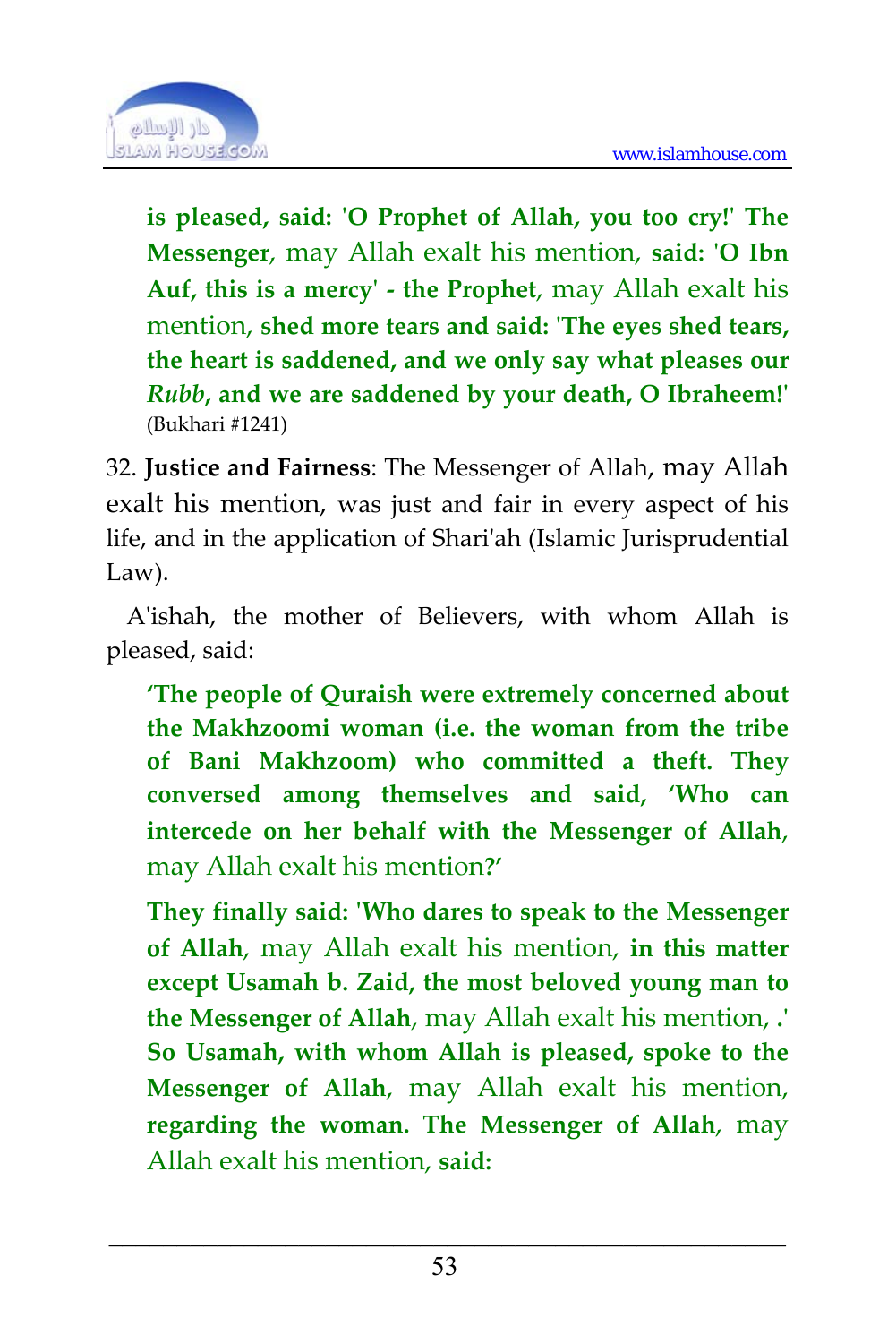

**ʹO Usamah! Do you intercede (on their behalf to disregard) one of Allahʹs castigations and punishments!'** 

**The Messenger of Allah**, may Allah exalt his mention, **got up and delivered a speech, saying:** 

**ʹPeople before you were destroyed because when the noble among them stole, they would let him go; and if the poor and weak stole they would punish him. By Allah! If Fatimah, the daughter of Muhammad stole, I would cut her hand off.ʹ** (Bukhari #3288)

The Messenger of Allah, may Allah exalt his mention, was just and fair and allowed others to avenge themselves if he harmed them. Usaid b. Hudhair, with whom Allah is pleased, said:

**ʹA man from the Ansar, was cracking jokes with people and making them laugh, and the Prophet**, may Allah exalt his mention, **passed by him, and poked him at his side lightly with a branch of a tree that he was carrying. The man exclaimed: ʹO Prophet of Allah! Allow me to avenge myself!ʹ The Prophet**, may Allah exalt his mention, **said: ʹGo Ahead!ʹ The man said: ʹO Messenger of Allah, you are wearing a garment, and I was not, when you poked me!ʹ The Messenger of Allah**, may Allah exalt his mention, **lifted his upper garment, and the Ansari kissed his body saying: ʹI only meant to do this, O Messenger of Allah!ʹ** (Abu Dawood #5224)

33. **Fearing Allah, and Being Mindful of Him**: The Messenger of Allah, may Allah exalt his mention, was the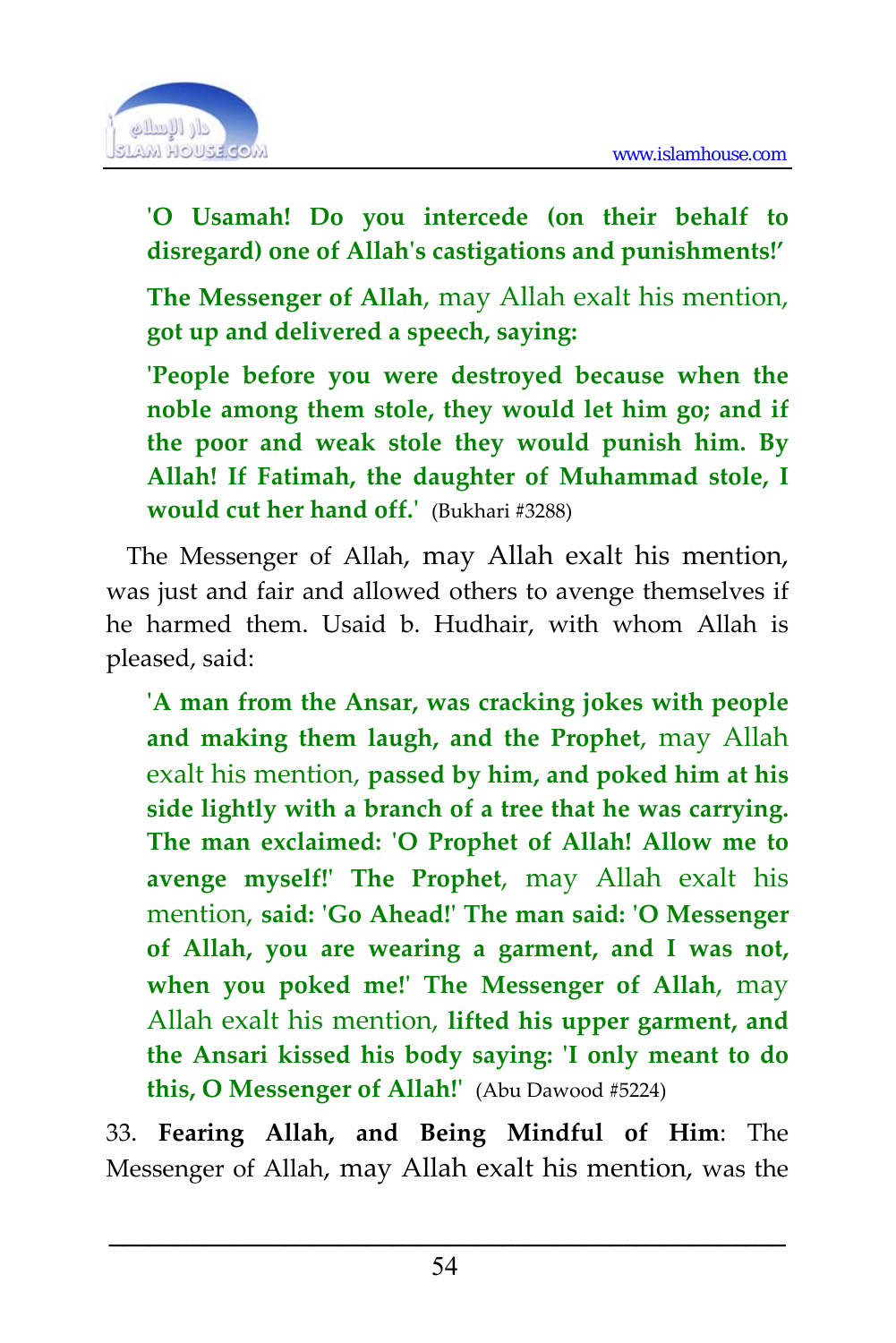

most mindful person of Allah. Abdullah bin Masoud, with whom Allah is pleased, said:

**'[Once] the Messenger of Allah**, may Allah exalt his mention, **said to me: 'Recite to me from the Qurʹan!ʹ Abdullah b. Masood, with whom Allah is pleased, said: ʹShall I recite it to you, and it is revealed to you!ʹ The Prophet**, may Allah exalt his mention, **said: ʹYes.ʹ He said: ʹI started to recite Surat an‐Nisaa, until I reached the verse: How then if We brought from each nation a witness, and We brought you as a witness against these people! (4:41)**

**Upon hearing this verse, the Messenger of Allah**, may Allah exalt his mention, said: 'That is enough!' **Abdullah b. Masood, with whom Allah is pleased, said, I turned around and saw the Messenger of Allah**, may Allah exalt his mention, **crying.ʹ** (Bukhari #4763)

A'ishah, the mother of the believers, with whom Allah is pleased, said:

'If the Messenger of Allah, may Allah exalt his mention, saw dark clouds in the sky; he would pace forwards and backwards and would exit his house and enter it. As soon as it rained, the Prophet, may Allah exalt his mention, would relax. Aʹishah, with whom Allah is pleased, asked him about it, and he said: **ʹI do not know, it may be as some people said:** 

**Then, when they saw the (penalty in the shape of) a cloud traversing the sky, coming to meet their valleys, they said: ʹThis cloud will give us rain! Nay, it is the**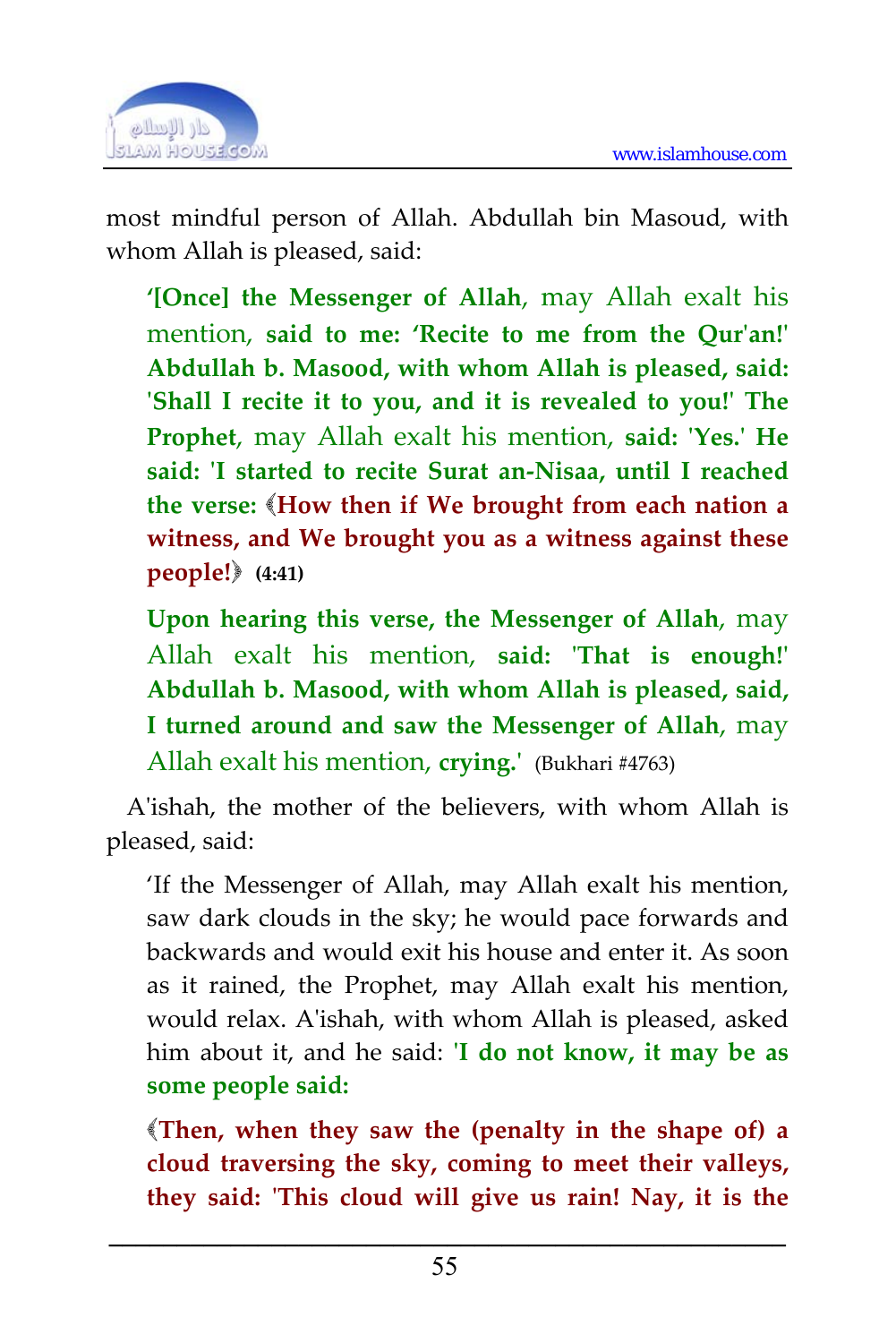

(**calamity**) **you were asking to be hastened! A wind wherein is a Grievous Penalty!**<sup>4</sup> (46:24)

34. **Satisfaction and Richness of the Heart**: Umar b. al‐ Khattab, with whom Allah is pleased, said:

**ʹI entered the Messengerʹs house**, may Allah exalt his mention, **and I found him sitting on a mat. He had a leather pillow stuffed with fibers. He had a pot of water by his feet, and there was some clothes hung on the wall. His side had marks due to the mat that he lay on. Umar, with whom Allah is pleased, wept when he saw this, and the Messenger**, may Allah exalt his mention, **asked him: ʹWhy do you weep?ʹ Umar said: ʹO Prophet of Allah! Khosrau and Caesar enjoy the best of this world, and you are suffering in poverty?!ʹ He said: ʹArenʹt you pleased that they enjoy this world, and we will enjoy the Hereafter?ʹ** (Bukhari #4629)

35. **Hoping for Goodness Even for his Enemies**: Aʹishah, the mother of the Believers, with whom Allah is pleased, said:

**'I asked the Messenger of Allah**, may Allah exalt his mention**: ʺDid you face a day harder and more intense than the Battle of Uhud?" He replied: ʹI suffered a lot from your people! The worst I suffered was on the Day of al‐'Aqabah when I spoke to Ali b. Abd Yaleel b. Abd Kilaal (in order to support me) but he disappointed me and left me. I left the area while I was quite worried, and walked ‐ when I reached an area called Qarn ath‐**

 $\overline{a}$ 

<sup>4</sup> Bukhari #3034.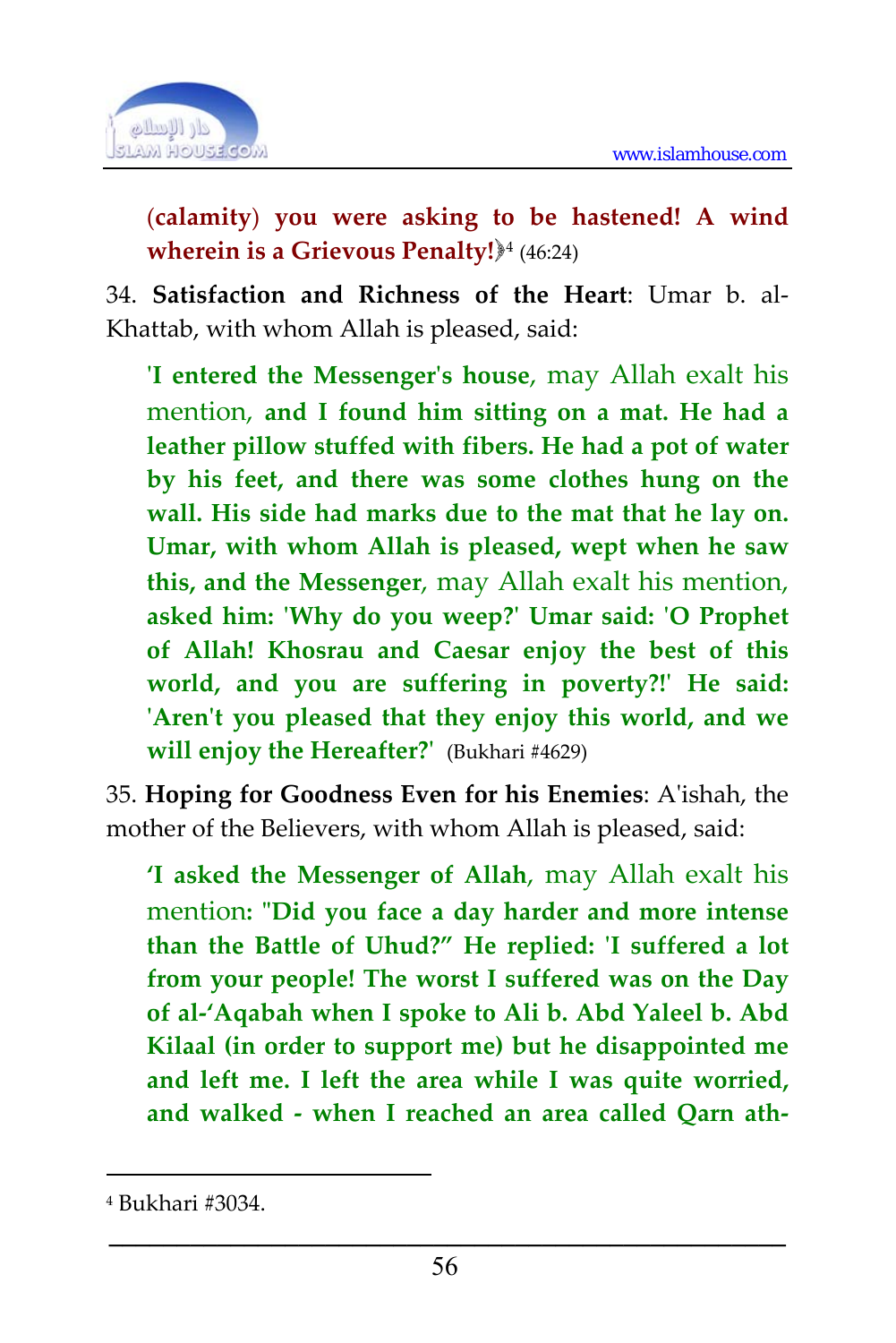

**Thaʹalib, I raised my head to the sky and noticed a cloud that shaded me. Jibreel**, may Allah exalt his mention, **called me and said: ʹO Muhammad! Allah, the Exalted, has heard what your people have said to you ‐ and has sent the Angel in charge of the mountains, so you can command him to do what you please.ʹ The Prophet**, may Allah exalt his mention, **said: ʹThe Angel in charge of the mountains called me saying: ʹMay Allah exalt your mention and render you safe from every derogatory thing! O Muhammad, I will do whatever you command me to do. If you like I can bring the** *Akhshabain* **mountains together and crush them all.ʹ The Messenger of Allah**, may Allah exalt his mention, **said: ʹIt may be that Allah raises from among them a progeny who worship Allah alone and associate no partners with Him.ʹ** (Bukhari #3059)

Abdullah b. Umar, with whom Allah is pleased, said:

ʹWhen Abdullah b. Ubai b. Salool died, his son Abdullah b. Abdullah came to the Prophet , may Allah exalt his mention, and asked him for his garment, so that they could shroud their father with it. He then asked the Prophet, may Allah exalt his mention, to pray the *Jinazah* (funeral prayer) on him, and he got up to do so, but Umar, with whom Allah is pleased, grabbed the outer garment of the Prophet, may Allah exalt his mention, and said: 'O Messenger of Allah! Will you pray on him, and Allah has forbidden you to do so! The Messenger of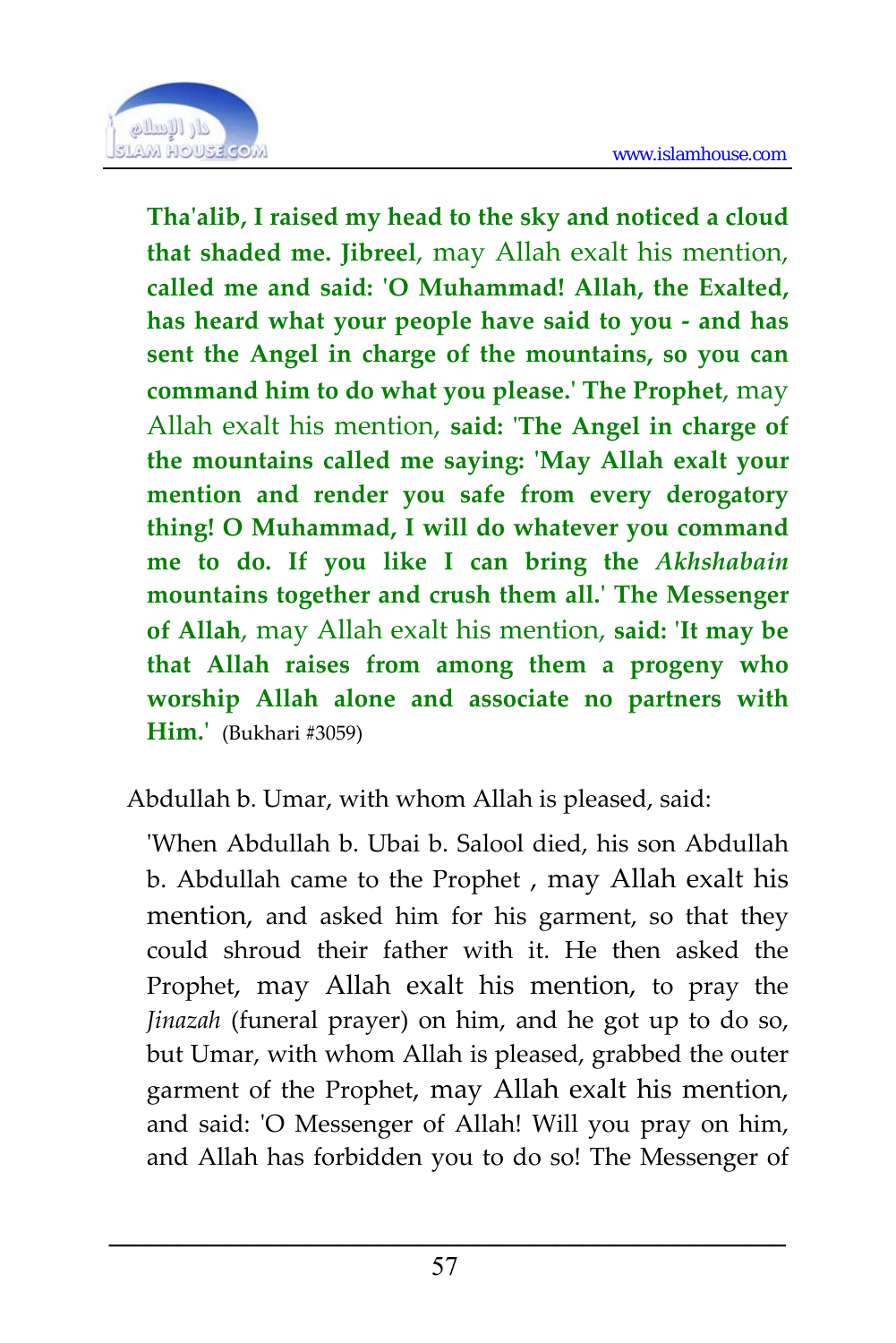

Allah, may Allah exalt his mention, said: **ʹAllah has given me the choice, for He says:** 

**Ask forgiveness for them or do not ask forgiveness for them; even if you ask forgiveness for them seventy times, Allah will not forgive them; this is because they disbelieve in Allah and His Messenger, and Allah does not guide the transgressing people. [9:80]**

**And I will ask for forgiveness for him more than seventy times.ʹ** Umar, with whom Allah is pleased, then said: 'He is a hypocrite!' The Prophet, performed the prayer, and Allah revealed:

**And never offer prayer for any one of them who dies and do not stand by his grave; surely they disbelieve in Allah and His Messenger, and they shall die in transgression. [9:84]** (Bukhari #2400)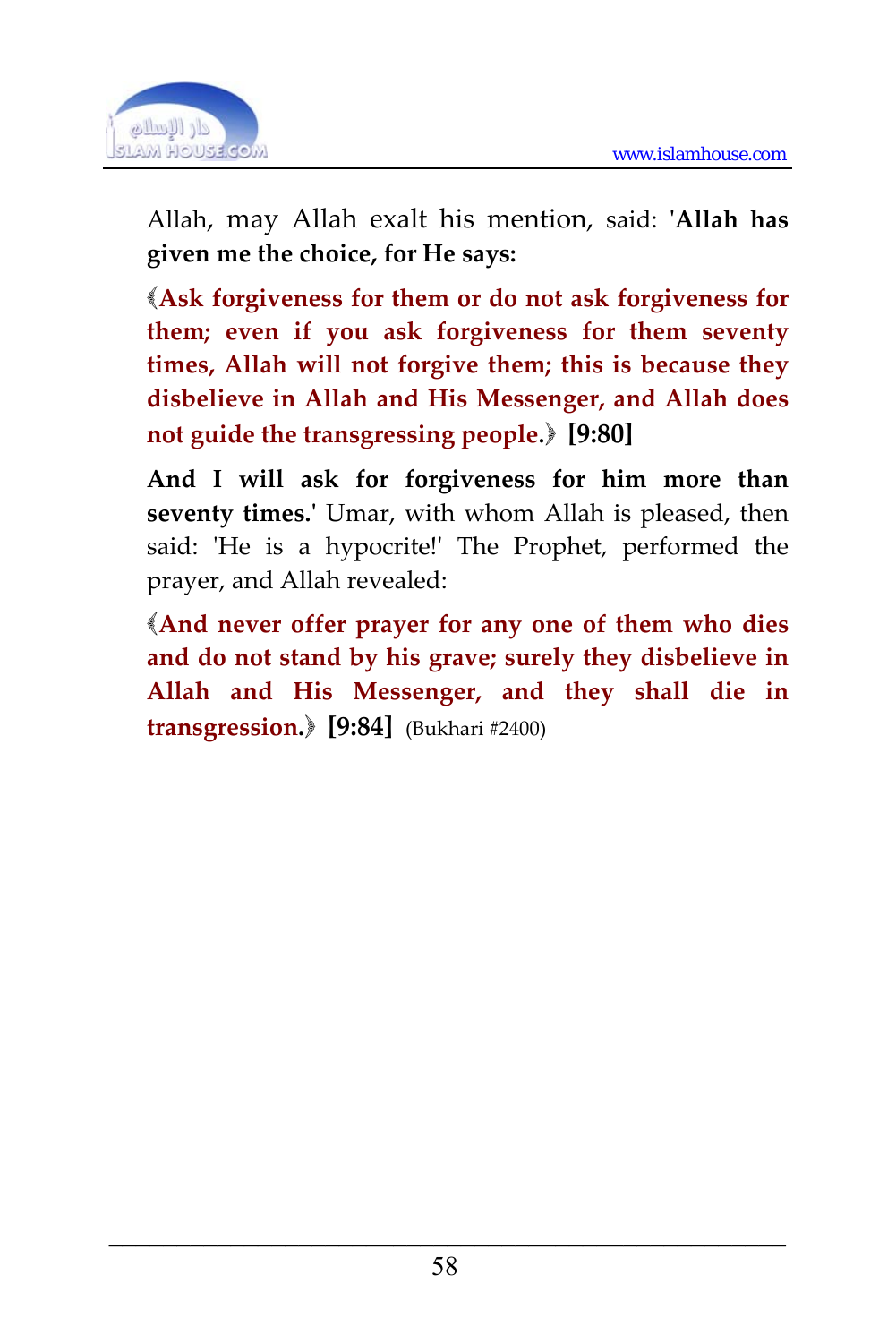

### **Some of the Prophetʹs Ethical Manners:**

1. **The Prophetʹs close relations with his Companions**: This is well-known due to the fact that we have detailed reports about the Prophet's biography. The Prophet, may Allah exalt his mention, is the example which we should emulate in all our matters. Jareer b. Abdullah, with whom Allah is pleased, said: 'The Prophet, may Allah exalt his mention, did not prevent me from sitting with him, since I accepted Islam. He always smiled when he looked at me. I once complained to him, that I could not ride a horse and he hit me in my chest and supplicated Allah, saying:

**ʹO Allah! Steady him, and make him a person who guides others and a source of guidance.ʹ** (Bukhari #5739)

2. **The Prophet**, may Allah exalt his mention, **would entertain his Companions and joke with them**: Anas b. Malik, with whom Allah is pleased, said the Messenger of Allah , may Allah exalt his mention, was the most well mannered person. I had a young brother whose name was Abu Umair - he would play with a small bird called 'An-Nughair'. The Prophet, may Allah exalt his mention, said to him:

### **ʹO Abu Umair, what did the Nughair do?!ʹ while he was playing with it.** (Muslim #2150)

The Prophet , may Allah exalt his mention, did not only entertain and joke with his companions by word of mouth; rather, he sported and amused them as well. Anas b. Malik, with whom Allah is pleased, said: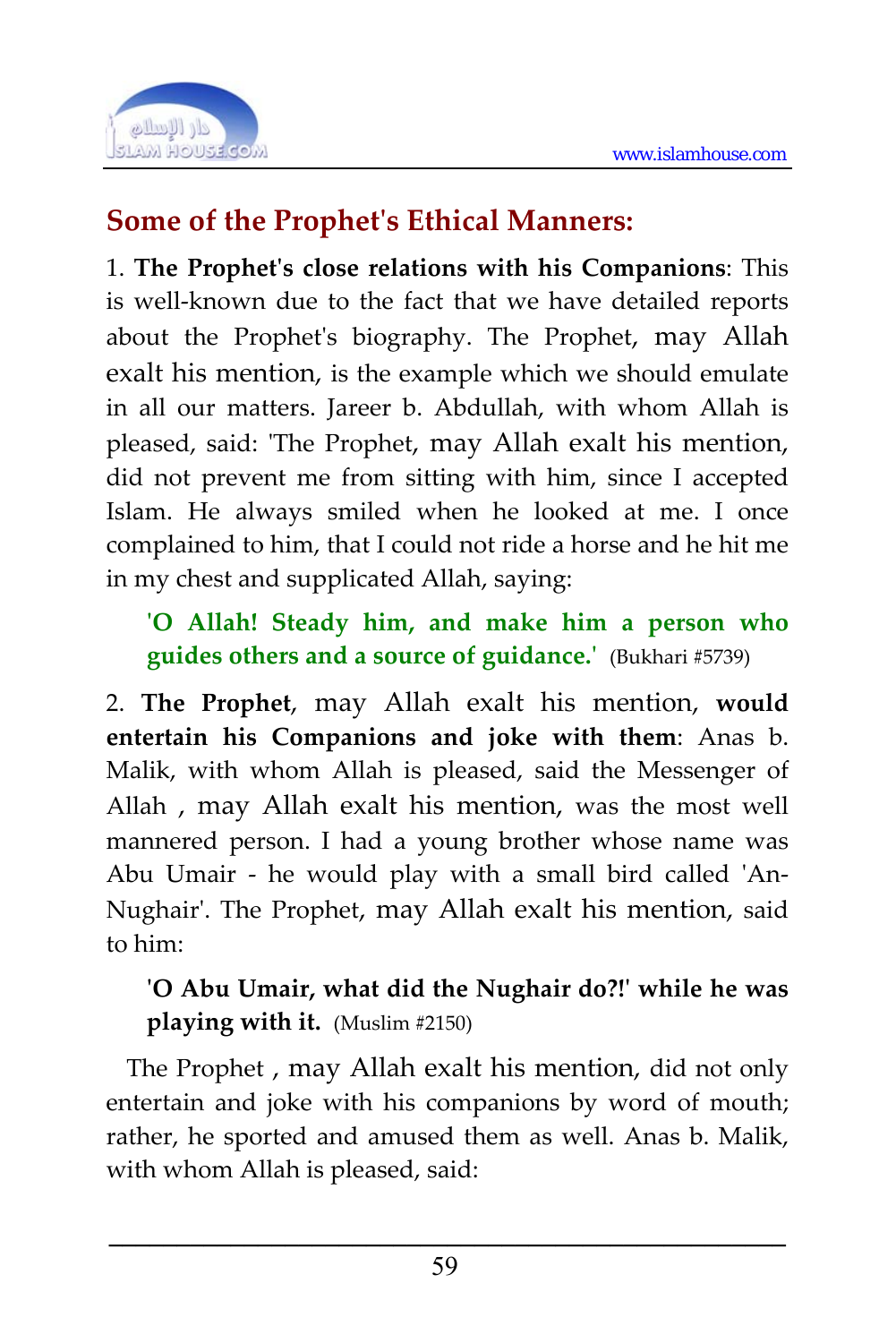

ʹA Bedouin named Zahir b. Haram would give gifts to the Prophet, may Allah exalt his mention, and he would prepare things for him as well. The Prophet, may Allah exalt his mention, said: **ʹZahir is our desert, and we are his city.ʹ** 

The Prophet, may Allah exalt his mention, approached him while he was selling his goods, and the Prophet, may Allah exalt his mention, hugged him from behind, and he could not see him. He then said: 'Let me go!' When he knew that it was the Prophet, may Allah exalt his mention, who was hugging him, he pressed his back towards the Messengerʹs chest! The Messenger of Allah, may Allah exalt his mention, then said: 'Who will buy this slave from me?' Zahir said: 'O Messenger of Allah, I am worthless!ʹ The Messenger of Allah, may Allah exalt his mention, said:

**ʹYou are not considered worthless by Allah!ʹ or he said: ʹYou are valuable and precious to Allah.ʹ** (Ibn Hibban #5790)

3. **He would consult his Companions**: The Prophet , may Allah exalt his mention, would consult his Companions, and take their opinions and points of view into consideration in issues and matters which no textual proofs were revealed. Abu Hurairah, with whom Allah is pleased, said:

**ʹI have not seen a person more keen for the sincere advice of his companions than the Messenger of Allah**, may Allah exalt his mention.**ʹ** (Tirmidthi #1714)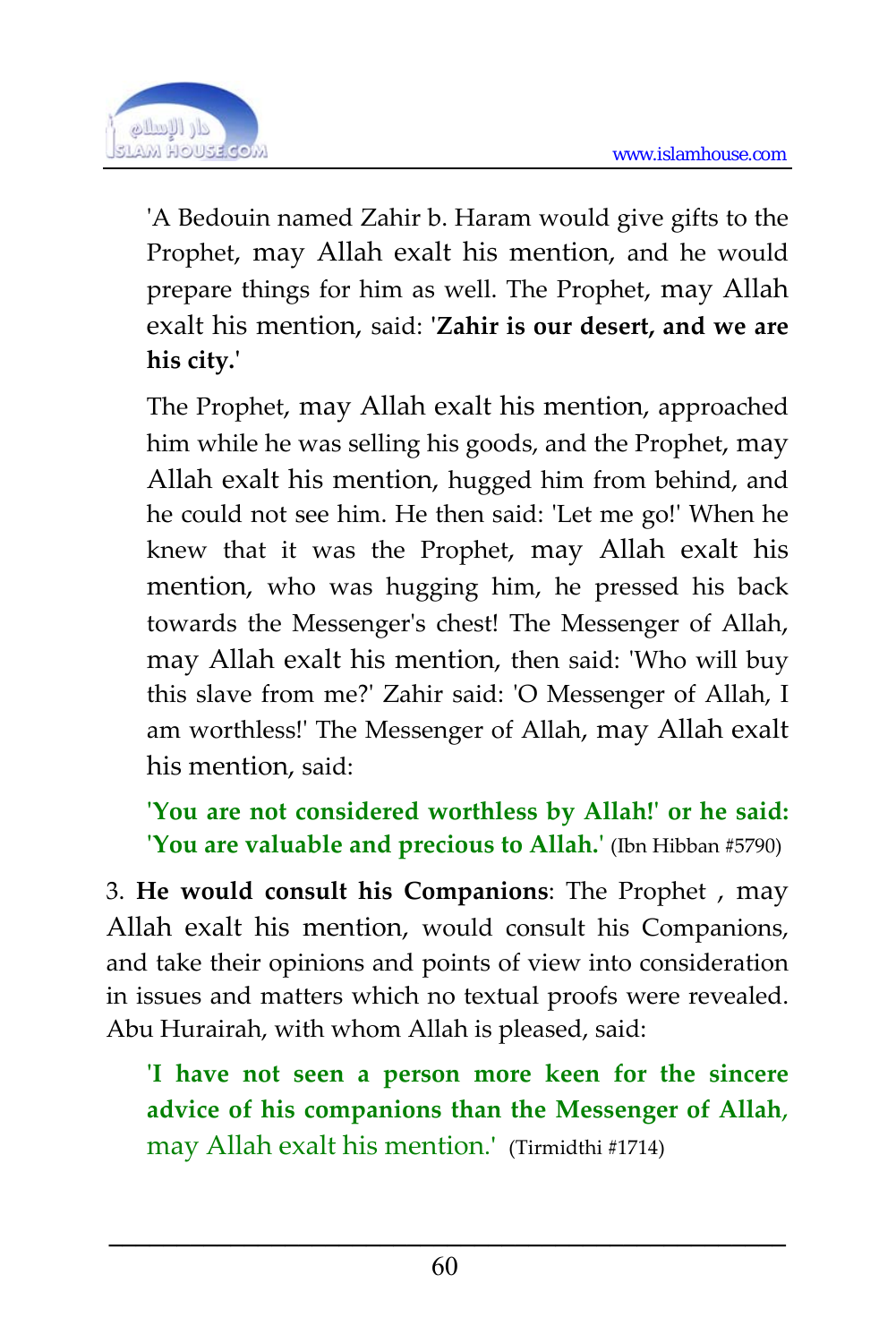

4. **Visiting the sick, whether he was Muslim or non‐ Muslim**: The Prophet, may Allah exalt his mention, was concerned about his Companions and would make sure that they were well. If he was told about a Companion who was sick, he would rush to visit him with the Companions that were present with him. He wouldn't only visit the Muslims who were sick; rather, he would visit even non-Muslims. Anas b. Malik, with whom Allah is pleased, said:

**ʹA Jewish boy would serve the Prophet, may Allah exalt his mention, and he fell sick, so the Prophet , may Allah exalt his mention, said: ʹLet us go and visit him.ʹ They went to visit him, and found his father sitting by his head, and the Messenger of Allah , may Allah exalt his mention, said: ʹproclaim that there is no true god worthy of being worshipped except Allah aloneʹ and I will intercede on your behalf on account of it on the Day of Resurrection.ʹ The boy looked at his father, and the father said: ʹObey Abul‐Qasim!ʹ so the boy uttered: ʹThere is no true god worthy of being worshipped except Allah alone, and Muhammad , may Allah exalt his mention, is the last Messenger.ʹ The Messenger of Allah, may Allah exalt his mention, said: ʹAll praise is due to Allah, Who saved him from the Fire of Hell.ʹ** (Ibn Hibban #2960)

5. **He was grateful for peopleʹs goodness towards him, and would reward that generously**: Abdullah b. Umar, with whom Allah is pleased, said that the Messenger of Allah, may Allah exalt his mention, said: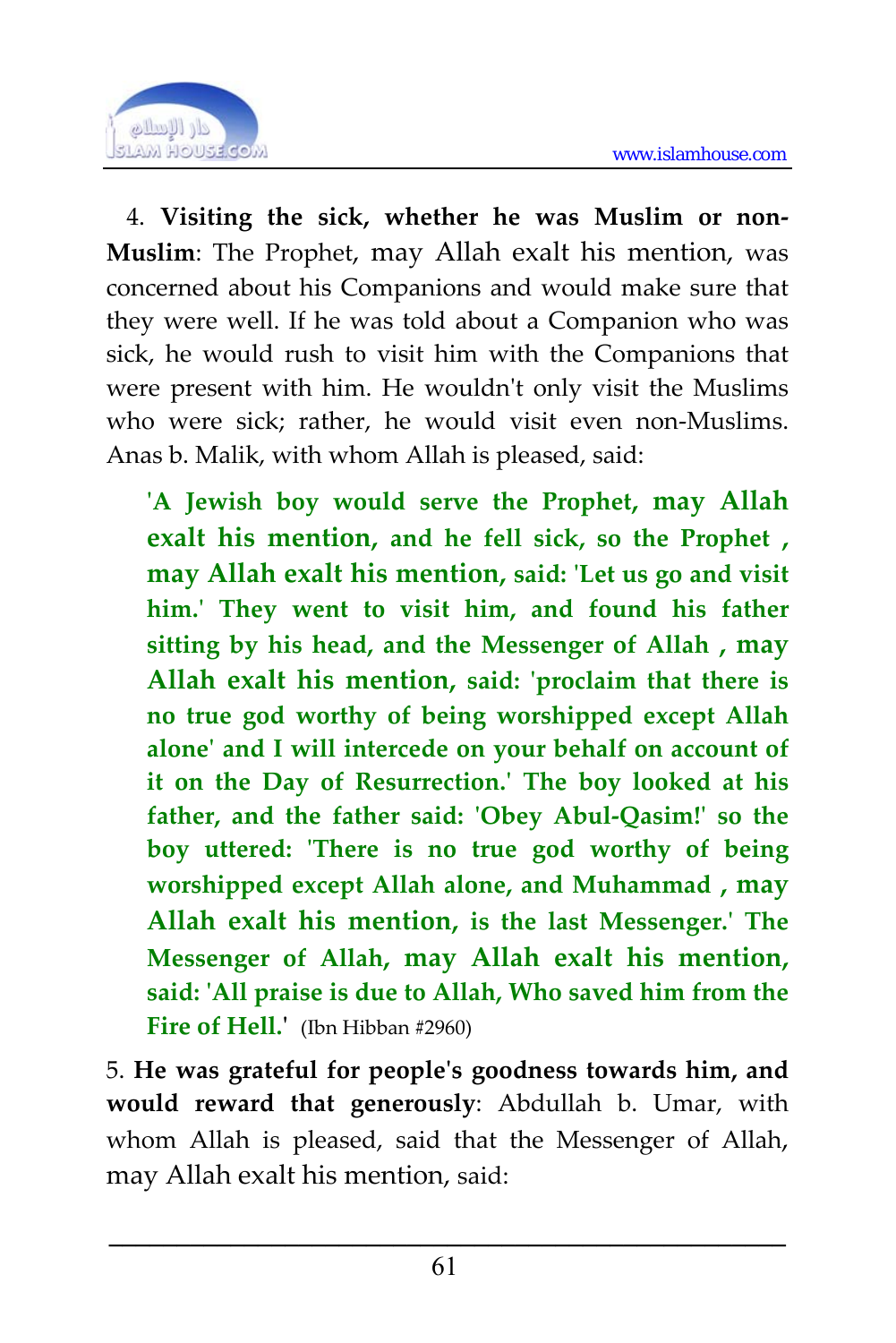

**ʹWhoever seeks refuge with Allah against your evil, then do not harm him. Whoever asks you by Allah, then give him. Whoever invites you, then accept his invitation. Whoever does a favor for you or an act of kindness, then repay him in a similar manner; but if you do not find that which you can reward him with, then supplicate Allah for him continuously, until you think you have repaid him.ʹ** (Ahmed #6106)

A'ishah, with whom Allah is pleased, said:

**ʹThe Messenger of Allah, may Allah exalt his mention, would accept gifts, and reward generously on account of that.ʹ** (Bukhari #2445)

6. **The Messengerʹs love for everything which is beautiful and good**: Anas, with whom Allah is pleased, said:

**ʹThe hand of the Messenger of Allah , may Allah exalt his mention, was softer than any silk that I had ever touched, and his scent was sweeter than any perfume that I had ever smelt.ʹ** (Bukhari #3368)

7. **The Messenger of Allah**, may Allah exalt his mention, **loved to help others by interceding on their behalf**:

Abdullah b. Abbas, with whom Allah is pleased, said:

**ʹThe husband of Bareerah, with whom Allah is pleased, was a slave whose name was Mugheeth ‐ I saw him walking behind her in the streets of Madinah crying, and his tears were falling off his beard. The Messenger of Allah, may Allah exalt his mention, said to Al‐**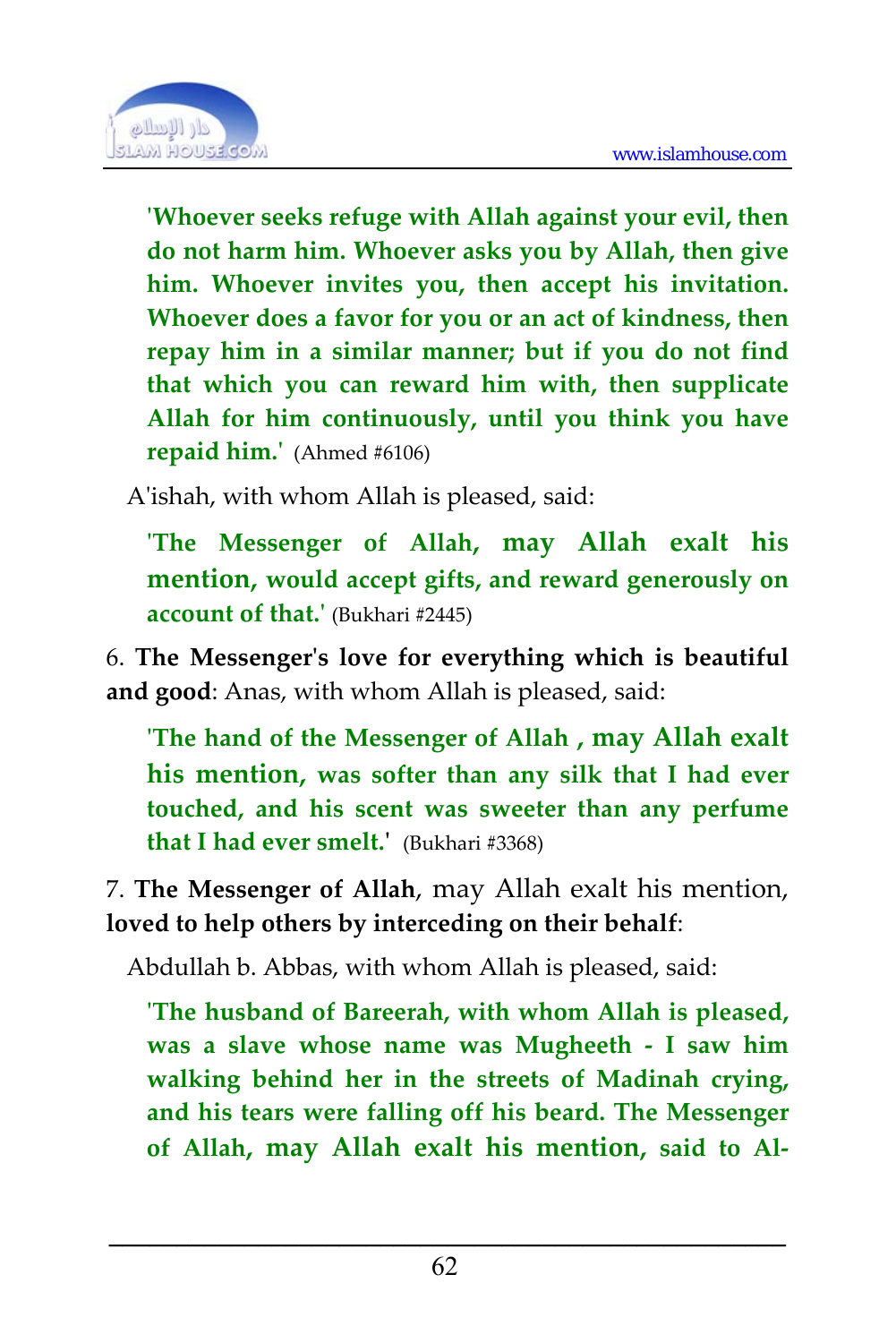

**Abbas: ʹDoesnʹt it amaze you, how much Mugheeth loves Bareerah, and how much she hates Mugheeth!ʹ** 

**The Prophet, may Allah exalt his mention, said to Bareerah: ʹWhy donʹt you go back to him?ʹ She said to him: ʹAre you commanding me to do so?ʹ He said: ʹNo, but I am interceding on his behalf.ʹ She said: ʹI have no need for him.ʹ** (Bukhari # 4875)

8. **The Messenger of Allah**, may Allah exalt his mention, **would serve himself**: Aʹishah, with whom Allah is pleased, said:

**ʹI was asked how the Messenger of Allah, may Allah exalt his mention, behaved in his house.ʹ She said: ʹHe was like any man; he washed his clothes, milked his sheep, and served himself.**<br>(Ahmed 24998)

The Prophet's excellent manners, not only made him serve himself; rather, he would serve others as well. A'ishah, with whom Allah is pleased, said:

**ʹI was asked how the Messenger of Allah, may Allah exalt his mention, behaved in his house.ʹ She said: ʹHe would help out in the house with the daily chores, and when he heard the Adthan he would leave for the Masjid.ʹ** (Bukhari 5048)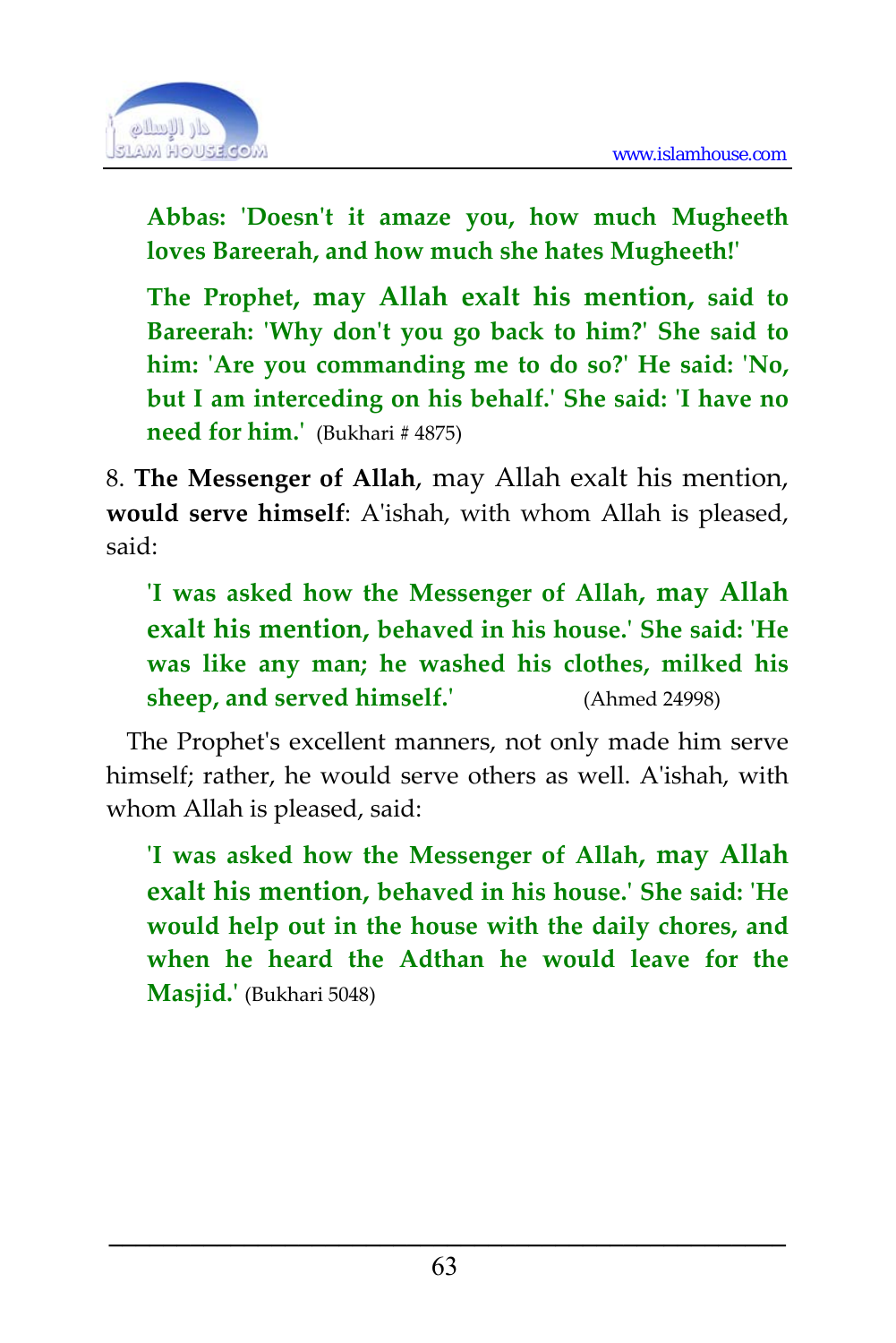

## **Statements of Justice and Equity:**

1. The German Poet, Goethe, said: 'I looked into history for a human paradigm and found it to be in Muhammad, may Allah exalt his mention.ʹ

2. Professor Keith Moore, said in his book: "The Developing Human": It is clear to me that these statements must have come to Muhammad from God, or Allah, because most of this knowledge was not discovered until many centuries later. This proves to me that Muhammad must have been a messenger of God, or Allah.' He further said: 'I have no difficulty in my mind reconciling that this is a divine inspiration or revelation, which lead him to these statements.ʹ

3. Dr. Maurice Bucaille, said in his book: "The Our'an, and Modern Science": 'A totally objective examination of it [the Qur'an] in the light of modern knowledge, leads us to recognize the agreement between the two, as has been already noted on repeated occasions. It makes us deem it quite unthinkable for a man of Muhammad's time to have been the author of such statements, on account of the state of knowledge in his day. Such considerations are part of what gives the Qurʹanic Revelation its unique place, and forces the impartial scientist to admit his inability to provide an explanation which calls solely upon materialistic reasoning.'

4. Annie Besant in 'The Life and Teachings of Mohammad,' said: 'It is impossible for anyone who studies the life and character of the great Prophet of Arabia, who knew how he taught and how he lived, to feel anything but reverence for the mighty Prophet, one of the great messengers of the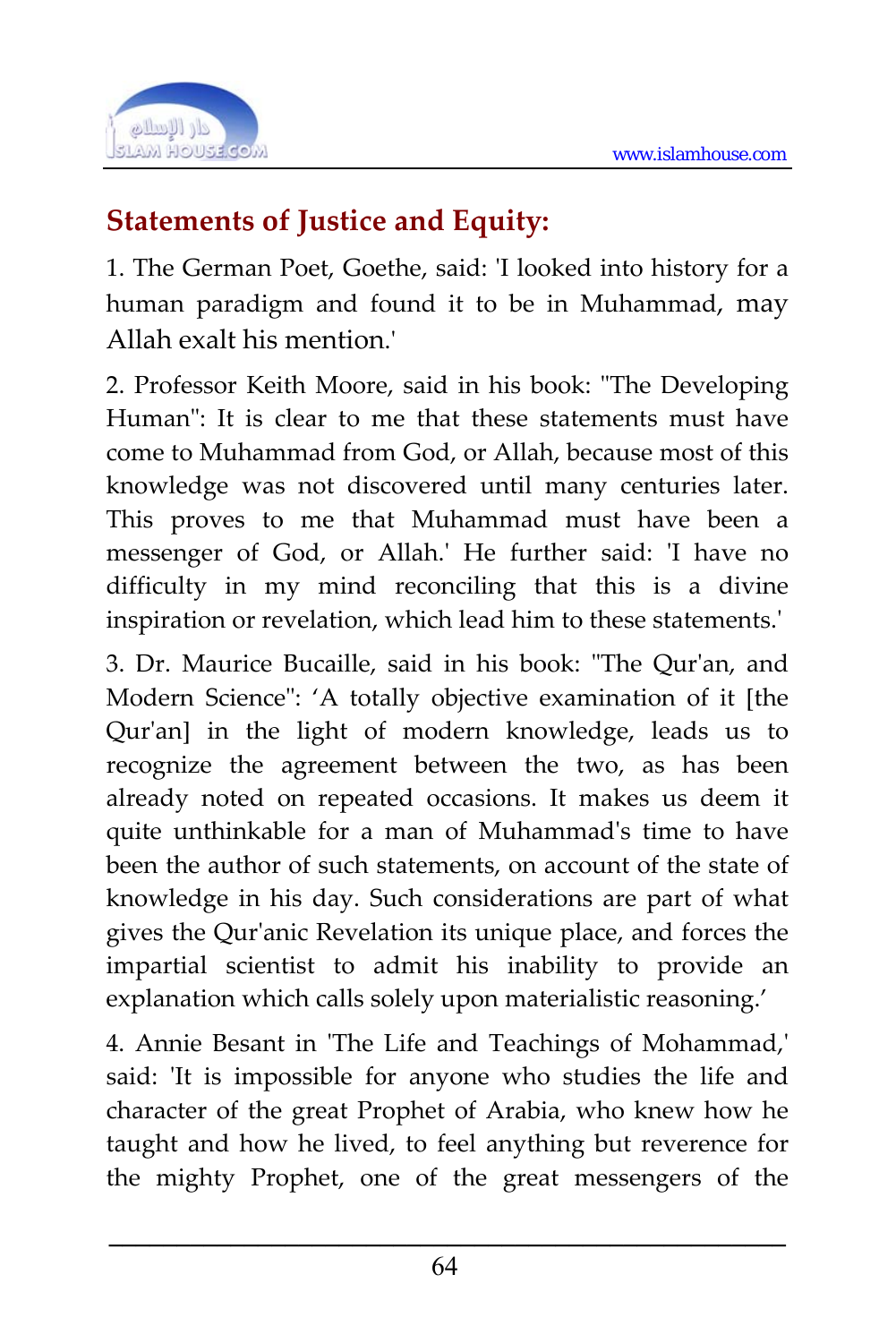

Supreme. And although in what I put to you I shall say many things which may be familiar to many, yet I myself feel, whenever I reread them, a new way of admiration, a new sense of reverence for that mighty Arabian teacher.'

5. Dr. Gustav Weil in 'History of the Islamic Peoples' said: 'Muhammad was a shining example to his people. His character was pure and stainless. His house, his dress, his food –they were characterized by a rare simplicity. So unpretentious was he that he would receive from his companions no special mark of reverence, nor would he accept any service from his slave which he could do for himself. He was accessible to all at all times. He visited the sick and was full of sympathy for all. Unlimited was his benevolence and generosity as also was his anxious care for the welfare of the community.'

6. Maurice Gaudefroy said: ʹMuhammad was a prophet, not a theologian, a fact so evident that one is loath to state it. The men who surrounded him and constituted the influential elite of the primate Muslim community, contented themselves with obeying the law that he had proclaimed in the name of Allah and with following his teaching and example.ʹ 5

7. Washington Irving, said: 'His military triumphs awakened no pride nor vain glory as they would have done had they been effected by selfish purposes. In the time of his greatest power he maintained the same simplicity of manner and appearance as in the days of his adversity. So far from

 $\overline{a}$ 

<sup>5</sup> Encyclopedia of Seerah, for Afzalur‐Rahman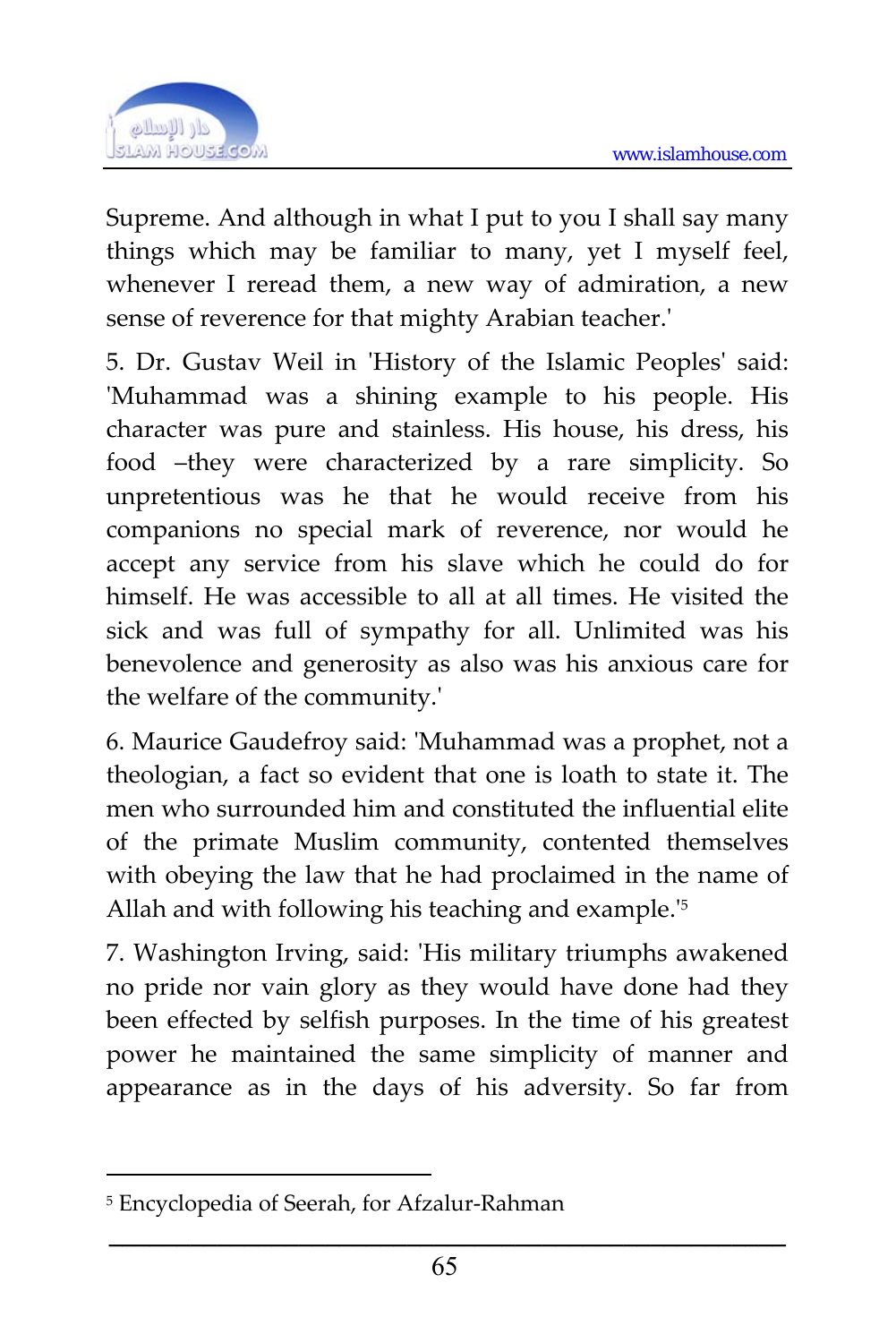

affecting regal state, he was displeased if, on entering a room, any unusual testimonial of respect was shown to him.ʹ

8. Marquis of Dufferin said: 'It is to Mussulman science, to Mussulman art, and to Mussulman literature that Europe has been in a great measure indebted for its extrication from the darkness of the Middle Ages.ʹ 6

 $\overline{a}$ 

<sup>6</sup> ibid.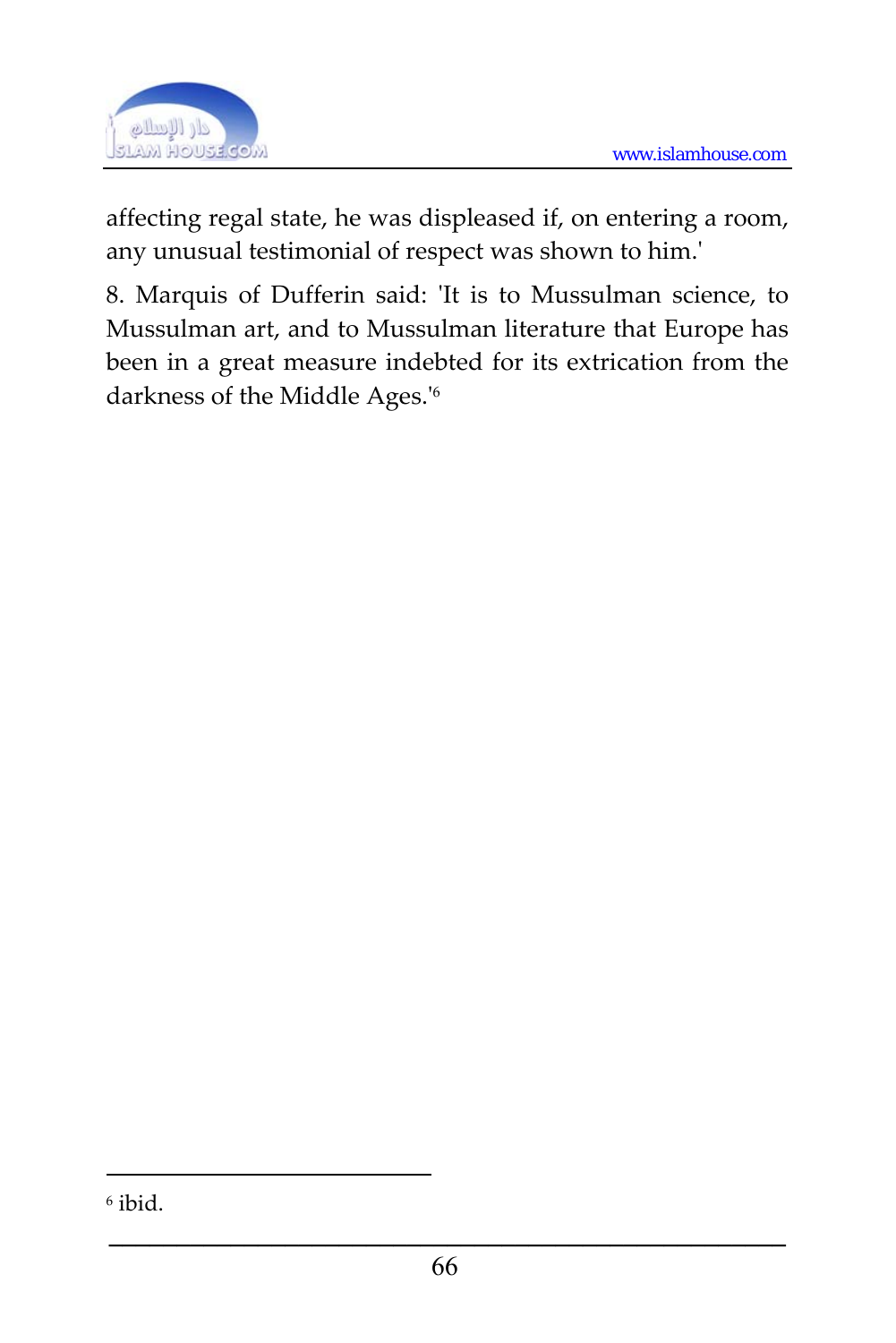

## **The Wives of the Prophet**, may Allah exalt his mention**:**

After the death of his first wife, Khadeejah, with whom Allah is pleased, the Prophet, may Allah exalt his mention, married eleven women; all were divorcees, except for A'ishah, with whom Allah is pleased. Six of his wives were from the tribe of Quraish, and five were from different Arabian tribes, and one was from the Coptic Christians in Egypt. She was the mother of Ibraheem. The Prophet, may Allah exalt his mention, said:

**ʹIf you own a Coptic Christian, treat them kindly for between us is a pledge and relationship.ʹ** (Abdurrazaaq #19325)

The Prophet, may Allah exalt his mention, married these women for a number of reasons:

1. **Religious and legislative purpose**: The Prophet, may Allah exalt his mention, married Zainab b. Jahsh, with whom Allah is pleased. The Arabs in the Era of Ignorance would prohibit a man from marrying the wife of his adopted son; they believed that the adopted son was like a man's actual son in all aspects. The Prophet, may Allah exalt his mention, married her, although she was the wife of his adopted son, Zaid b. Harithah, with whom Allah is pleased. The Messenger of Allah, may Allah exalt his mention, married her to abolish this belief. Allah, the Exalted, says:

**And when you said to him to whom Allah had shown favor and to whom you had shown a favor: keep your**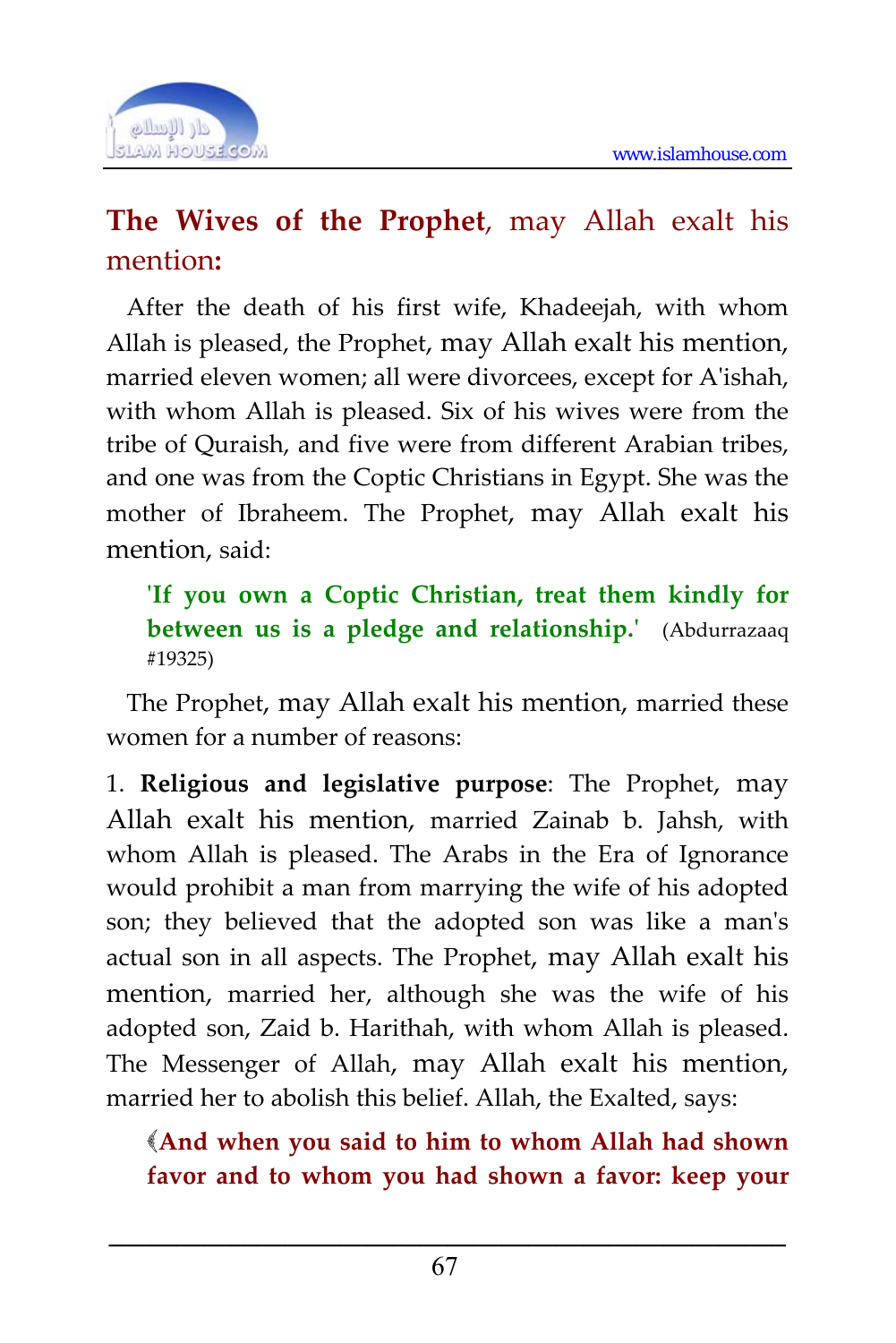

**wife to yourself and be careful of (your duty to) Allah; and you concealed in your soul what Allah would bring to light, and you feared men, and Allah had a greater right that you should fear Him. But when Zaid had accomplished his want of her, We gave have her to you as a wife, so that there should be no difficulty for the believers in respect of the wives of their adopted sons, when they have accomplished their want of them; and Allah's command shall be fulfilled.**. (33:37)

2. **Political reasons and for the sake of** *Daʹwah***, and to invite people to Islam, and to gain the favor of the Arab tribes**: The Messenger of Allah, may Allah exalt his mention, married women from the largest and strongest Arab tribes. The Prophet, may Allah exalt his mention, ordered his Companions, with whom Allah is pleased, to do this as well. The Prophet, may Allah exalt his mention, said to Abdurrahmaan b. Auf, with whom Allah is pleased:

**ʹIf they obey you (i.e. accept Islam) then marry the daughter of the head of the tribe.ʹ** 

Dr. Cahan said: 'Some of the aspects of his life may seem confusing to us due to present day mentality. The Messenger is criticized due to his obsession of attaining worldly desires and his nine wives, whom he married after the death of his wife Khadeejah, with whom Allah is pleased. It has been confirmed that most of these marriages were for political reasons, which were aimed to gain loyalty of some nobles, and tribes.ʹ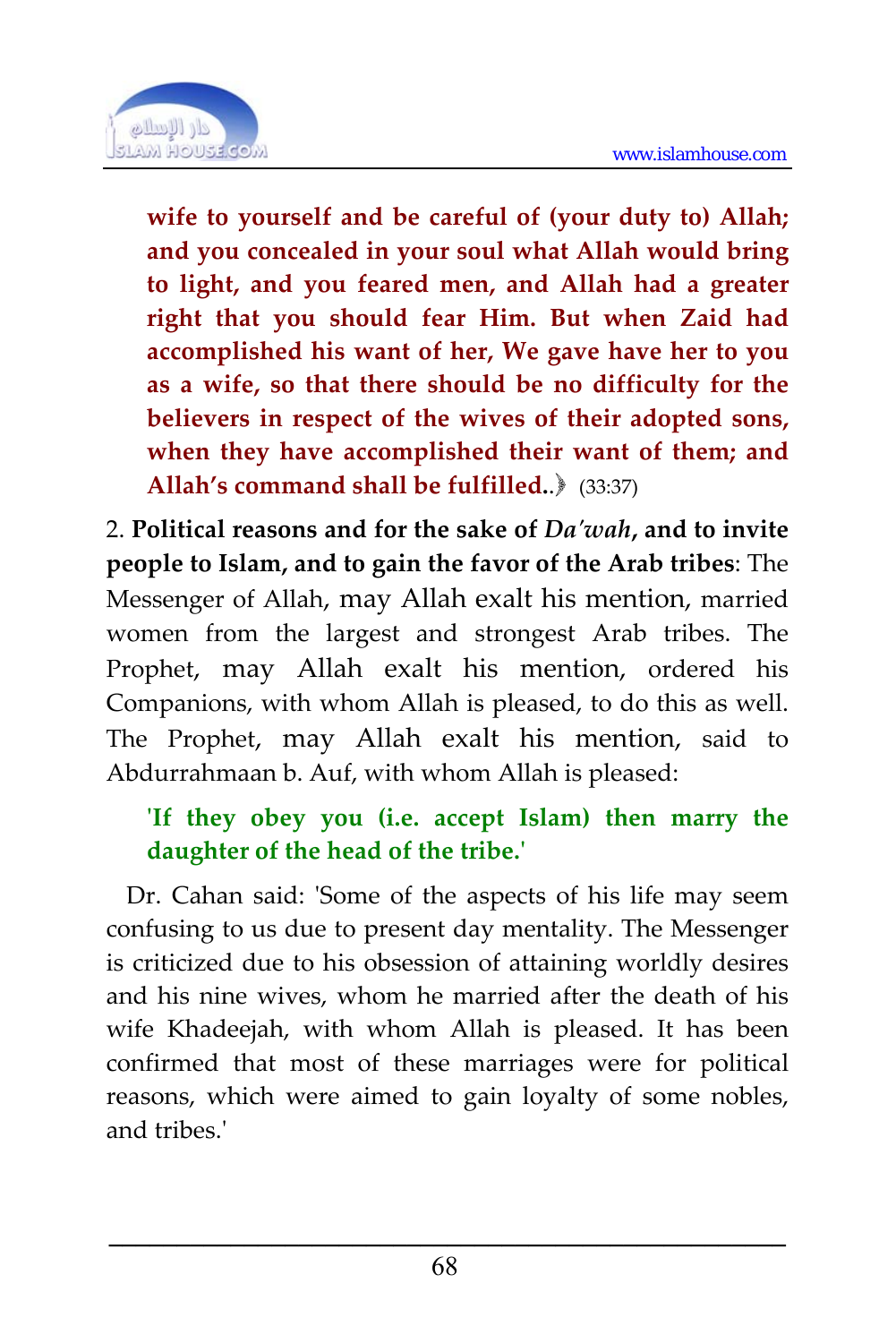

3. **Social reasons**: The Prophet, may Allah exalt his mention, married some of his Companions' wives who had died, in Jihad or while giving Daʹwah. He married them even though they were older than him, and he did so to honor them and their husbands.

Veccia Vaglieri in her book 'In Defense of Islam' said: ʹThroughout the years of his youth, Muhammad, may Allah exalt his mention, only married one woman, even though the sexuality of man is at its peak during this period. Although he lived in the society he lived in, wherein plural marriage was considered the general rule, and divorce was very easy ‐ he only married one woman, although she was older than him. He was a faithful husband to her for twenty‐five years, and did not marry another woman, except after her death. He at that time was fifty years old. He married each of his wives thereafter for a social, or political purpose; such that he wanted to honor the pious women, or wanted the loyalty of certain tribes so that Islam would spread amongst them. All the wives Muhammad, may Allah exalt his mention, married were not virgin, nor were they young or beautiful; except for A'ishah, with whom Allah is pleased. So how can anyone claim that he was a lustful man? He was a man not a god. His wish to have a son may have also lead him to marry; for the children that he had from Khadeejah all died. Moreover, who undertook the financial responsibilities of his large family, without having large resources. He was just and fair towards them all and did not differentiate between them at all. He followed the practice of previous Prophets such as Musa, whom no one objected to their plural marriage. Is the reason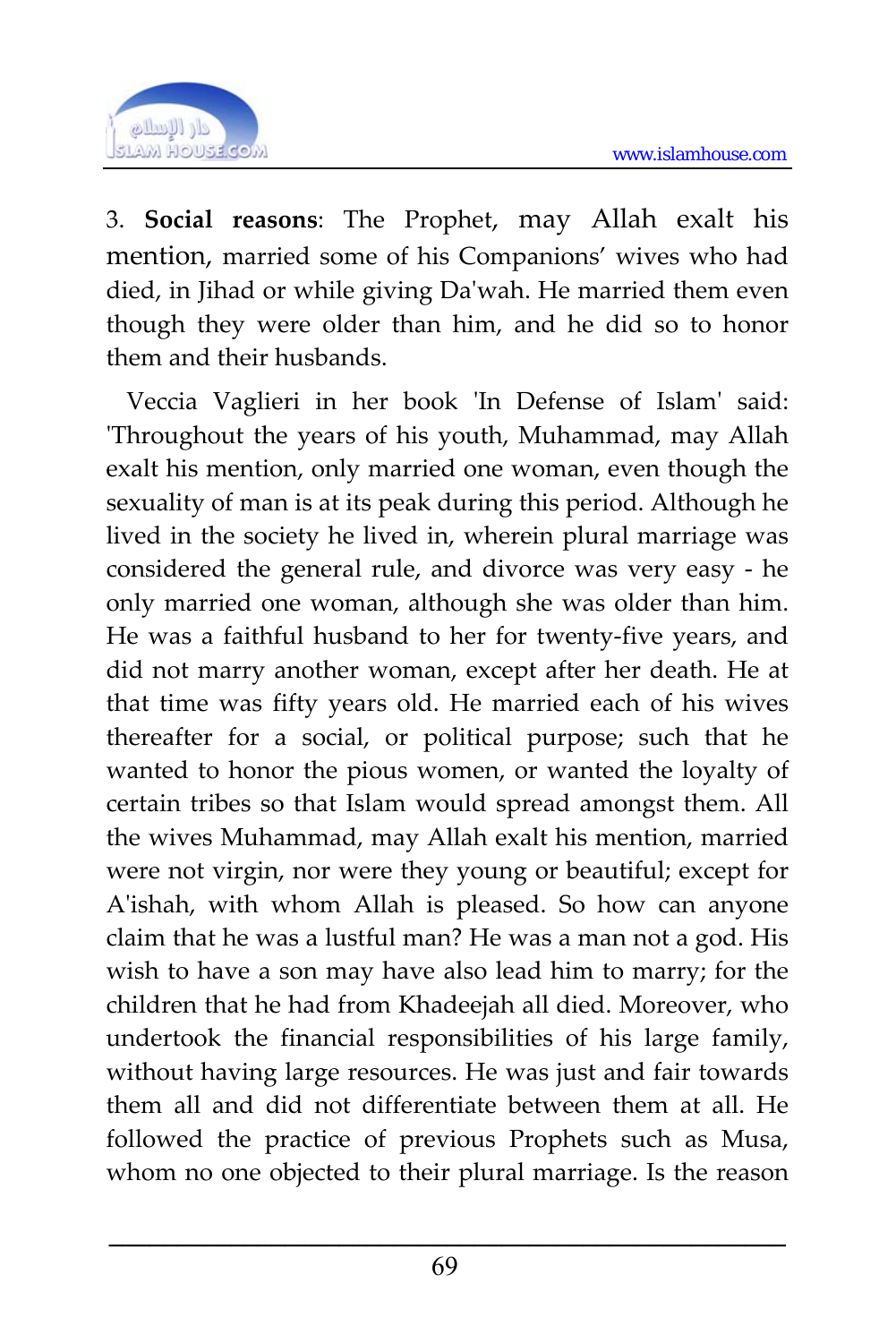

why people object to the plural marriage of Muhammad, may Allah exalt his mention, the fact that we know the minute details of his life, and know so little of the details of the lives of the Prophets before him?

Thomas Carlyle said: 'Mahomet himself, after all that can be said about him, was not a sensual man. We shall err widely if we consider this man as a common voluptuary, intent mainly on base enjoyments,‐‐nay on enjoyments of any kind.ʹ 7

 $\overline{a}$ 

<sup>&</sup>lt;sup>7</sup> 'Heroes, Hero-Worship and the Heroic in History'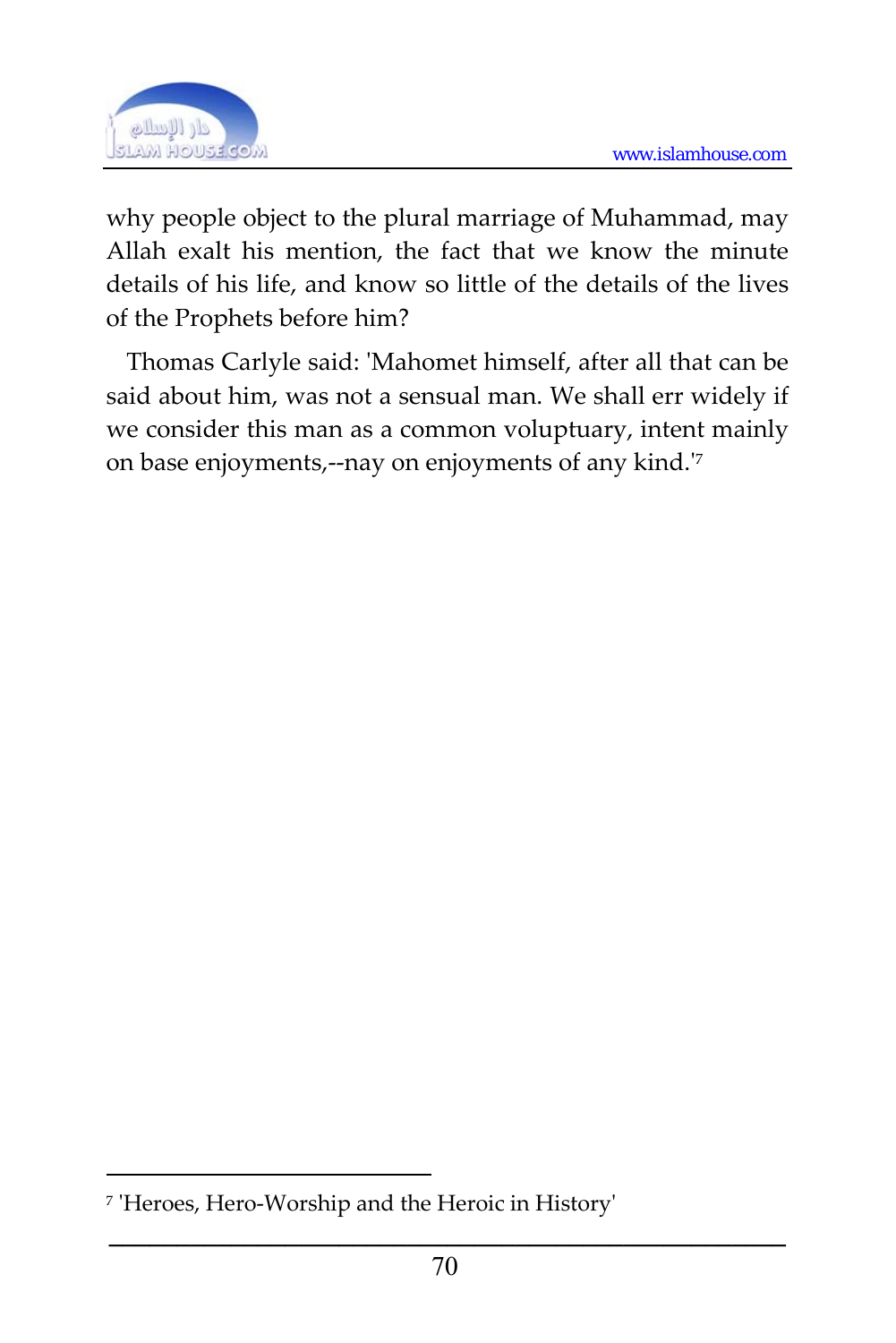

# **Textual Proofs which support the Prophethood of Muhammad**, may Allah exalt his mention**:**

### **Proofs from the Qurʹan:**

1. Allah, the Exalted, says:

**Muhammad is not the father of any of your men, but (he is) the Messenger of Allah, and the last of the Prophets: and Allah has full knowledge of all things.** (33:40)

2. Eesa, may Allah exalt his mention, gave the glad tidings of Prophet Muhammad in the Gospel. Allah, the Exalted, says:

**And remember, Jesus, the son of Mary, said: ʺO Children of Israel! I am the Messenger of Allah (sent) to you, confirming the Law (which came) before me, and giving Glad Tidings of a Messenger to come after me, whose name shall be Ahmad.ʺ But when he came to them with Clear Signs they said, ʹThis is evident sorcery!ʹ** (61:6)

### **Proofs from the Sunnah:**

The Prophet, may Allah exalt his mention, said:

**ʹMy example and the example of the Prophets before me is like a man who built a house, which he built and perfected except for the space of one block; people would go round the house and stare in awe at its perfection and say, ʹhad it not been for this space!ʹ The**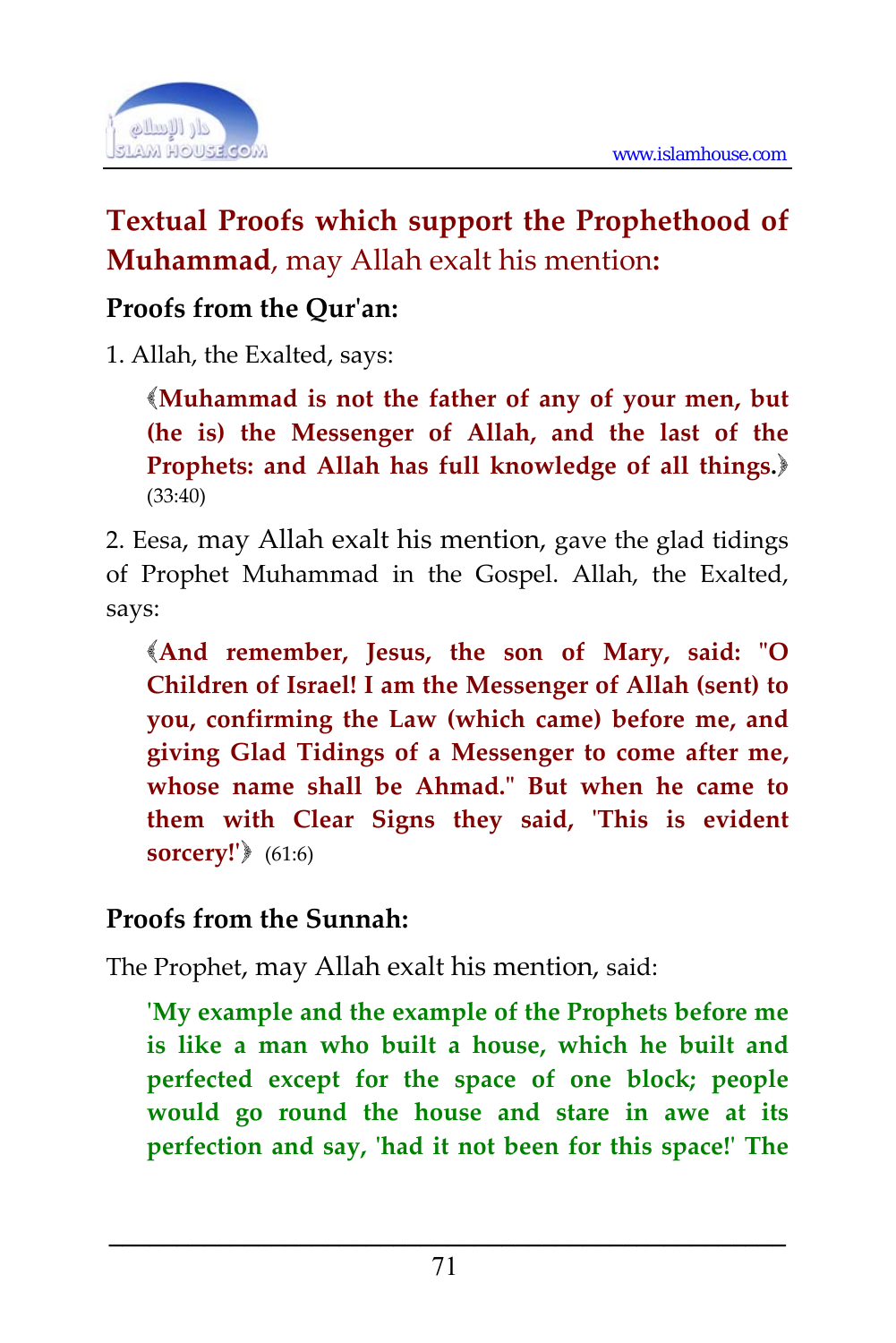

**Prophet**, may Allah exalt his mention, **said: ʹI am that brick, I am the last of Prophets.ʹ** (Bukhari #3342)

### **Previous Scriptures:**

Ataa' b. Yasaar, with whom Allah is pleased, said: 'I met Abdullah b. Amr b. al‐Aas, with whom Allah is pleased, and I asked him:

ʹTell me about the description of the Messenger of Allah, may Allah exalt his mention, in the Torah.ʹ He said: ʹHe is described in the Torah with some of what he is described in the Qur'an; 'We have indeed sent you as a witness (over mankind) and one who gives glad-tidings, and warns others, and one who protects and safeguards the commoners. You are My slave and Messenger; I called you *Mutawakkil* (The Trusted One). You are neither ill‐ mannered nor rude, nor do you raise your voice. You do not pay evil with evil; rather, you forgive and pardon. I will not collect his soul until I guide the nations, and until they say, 'There is no true god worthy of being worshipped except Allah aloneʹ and until they clearly see the Truth.ʹ

Ata, with whom Allah is pleased, said: I met Kaʹb, the Rabbi, and asked him about this narration, and he did not differ with Abdullah b. Amr b. Al‐Aas, with whom Allah is pleased, except for a minor difference in the wording of the narration.ʹ (Baihaqi #13079)

Abdul-Ahad Dawud, said: 'but I have tried to base my arguments on portions of the Bible which hardly allow of any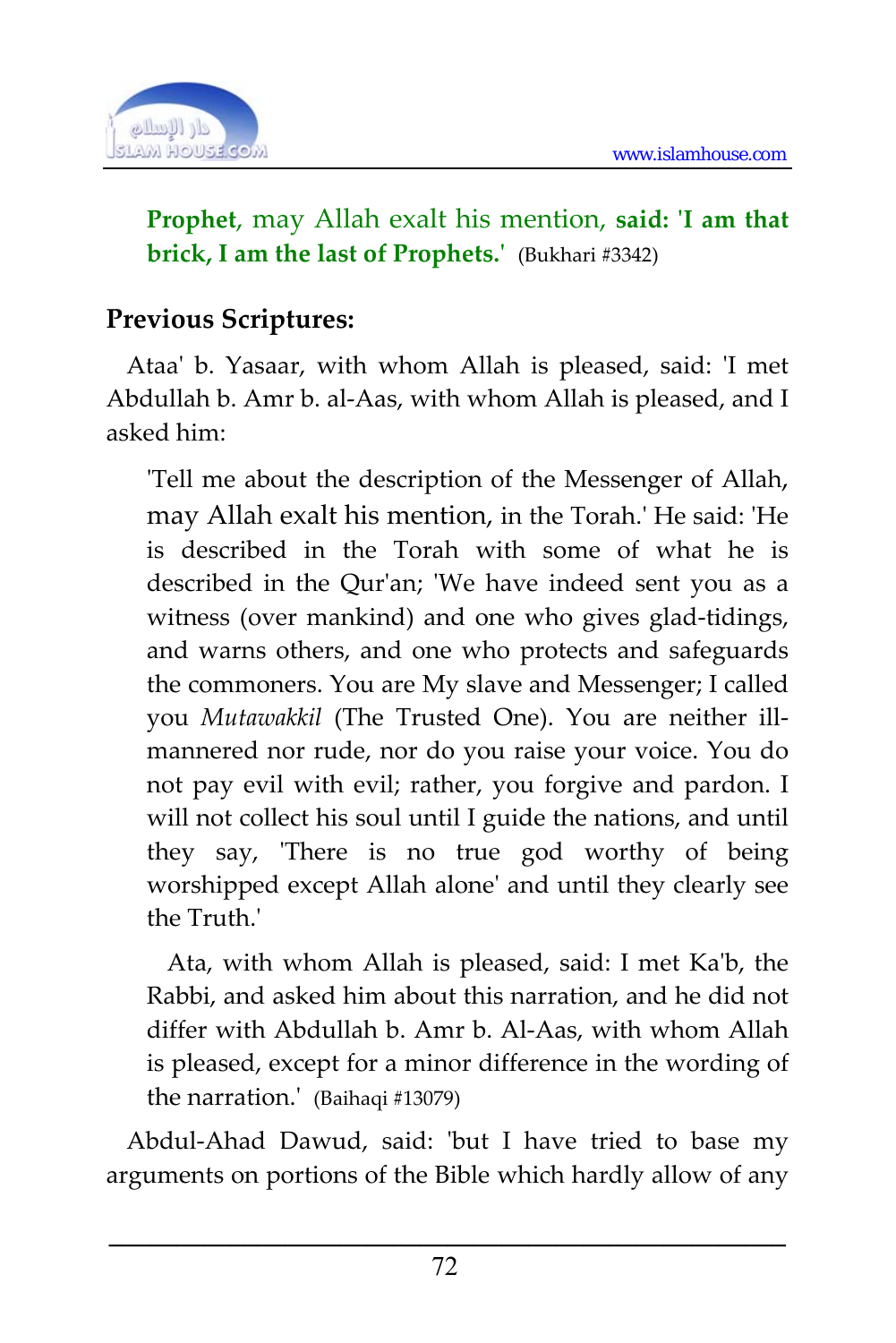

linguistic dispute. I would not go to Latin, Greek, or Aramaic, for that would be useless: I just give the following quotation in the very words of the Revised Version as published by the British and Foreign Bible Society.

We read the following words in the Book of Deuteronomy chapter xviii. verse 18: "I will raise them up a prophet from among their brethren, like unto thee; and I will put my words in his mouth." If these words do not apply to Prophet Muhammad, they still remain unfulfilled. Prophet Jesus himself never claimed to be the Prophet alluded to. Even his disciples were of the same opinion: they looked to the second coming of Jesus for the fulfillment of the prophecy. So far it is undisputed that the first coming of Jesus was not the advent of the "prophet like unto thee," and his second advent can hardly fulfill the words. Jesus, as is believed by his Church, will appear as a Judge and not as a law‐giver; but the promised one has to come with a "fiery law" in "his right hand."

In ascertaining the personality of the promised prophet the other prophecy of Moses is, however, very helpful where it speaks of the shining forth of God from Paran, the mountain of Mecca. The words in the Book of Deuteronomy, chapter xxxiii. verse 2, run as follows: "The Lord came from Sinai, and rose up from Seir unto them; he shined forth from mount Paran, and he came with ten thousands of saints; from his right hand went a fiery law for them."

In these words the Lord has been compared with the sun. He comes from Sinai, he rises from Seir, but he shines in his full glory from Paran, where he had to appear with ten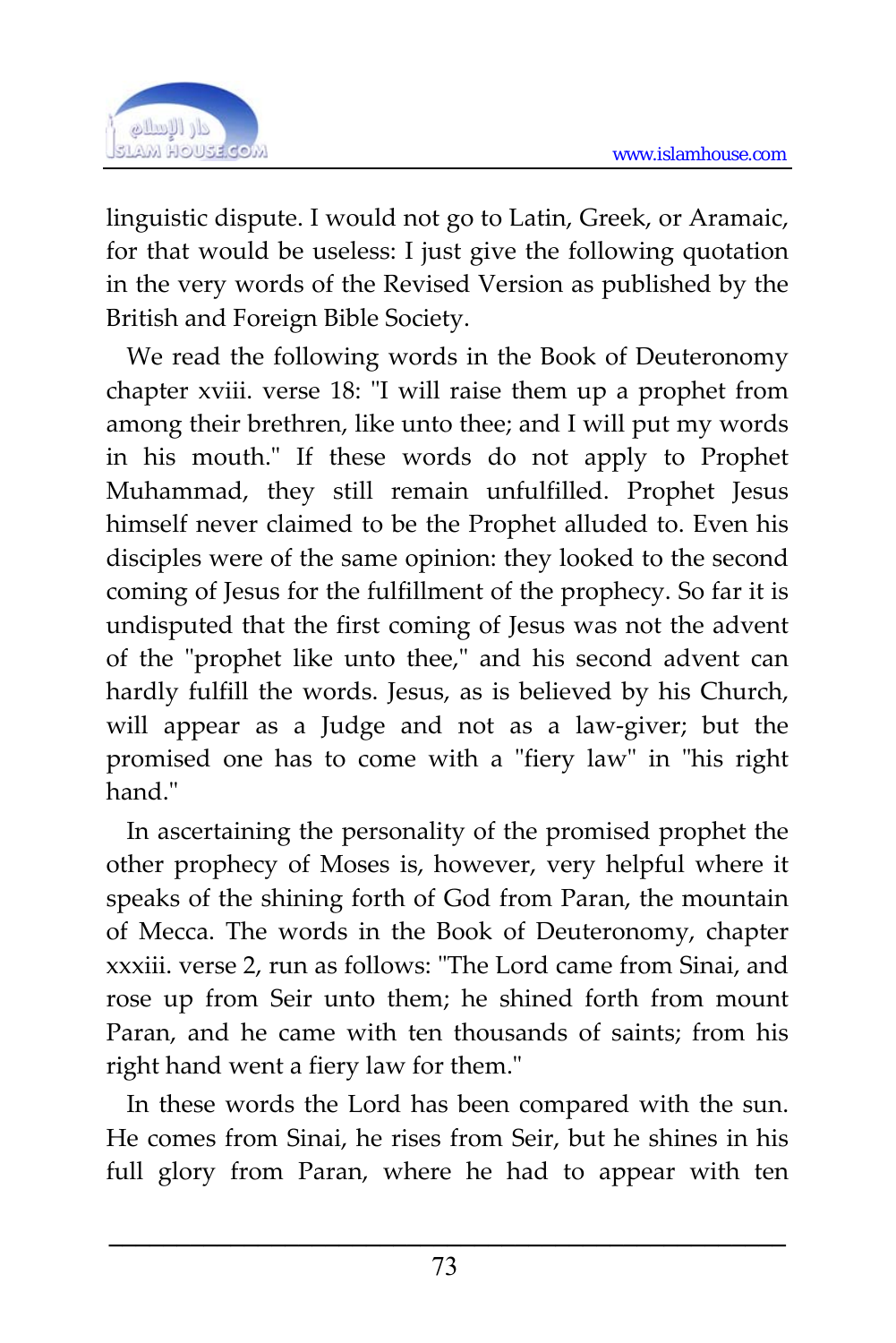

thousands of saints with a fiery law in his right hand. None of the Israelites, including Jesus, had anything to do with Paran. Hagar, with her son Ishmael, wandered in the wilderness of Beersheba, who afterwards dwelt in the wilderness of Paran (Gen. xxi. 21). He married an Egyptian woman, and through his first-born, Kedar, gave descent to the Arabs who from that time till now are the dwellers of the wilderness of Paran. And if Prophet Muhammad admittedly on all hands traces his descent to Ishmael through Kedar and he appeared as a prophet in the wilderness of Paran and reentered Mecca with ten thousand saints and gave a fiery law to his people, is not the prophecy above‐mentioned fulfilled to its very letter?

The words of the prophecy in Habakkuk are especially noteworthy. His (the Holy One from Paran) glory covered the heavens and the earth was full of his praise. The word "praise" is very significant, as the very name Muhammad literally means "the praised one." Besides the Arabs, the inhabitants of the wilderness of Paran had also been promised a Revelation: "Let the wilderness and the cities thereof lift up their voice, the villages that Kedar doth inhabit: let the inhabitants of the rock sing, let them shout from the top of the mountains. Let them give glory unto the Lord, and declare His praise in the islands. The Lord shall go forth as a mighty man, he shall stir up jealousy like a man of war, he shall cry, yea, roar; he shall prevail against his enemies" (Isaiah).

In connection with it there are two other prophecies worthy of note where references have been made to Kedar. The one runs thus in chapter 1x. of Isaiah: "Arise, shine for thy light is come, and the glory of the Lord is risen upon thee ... The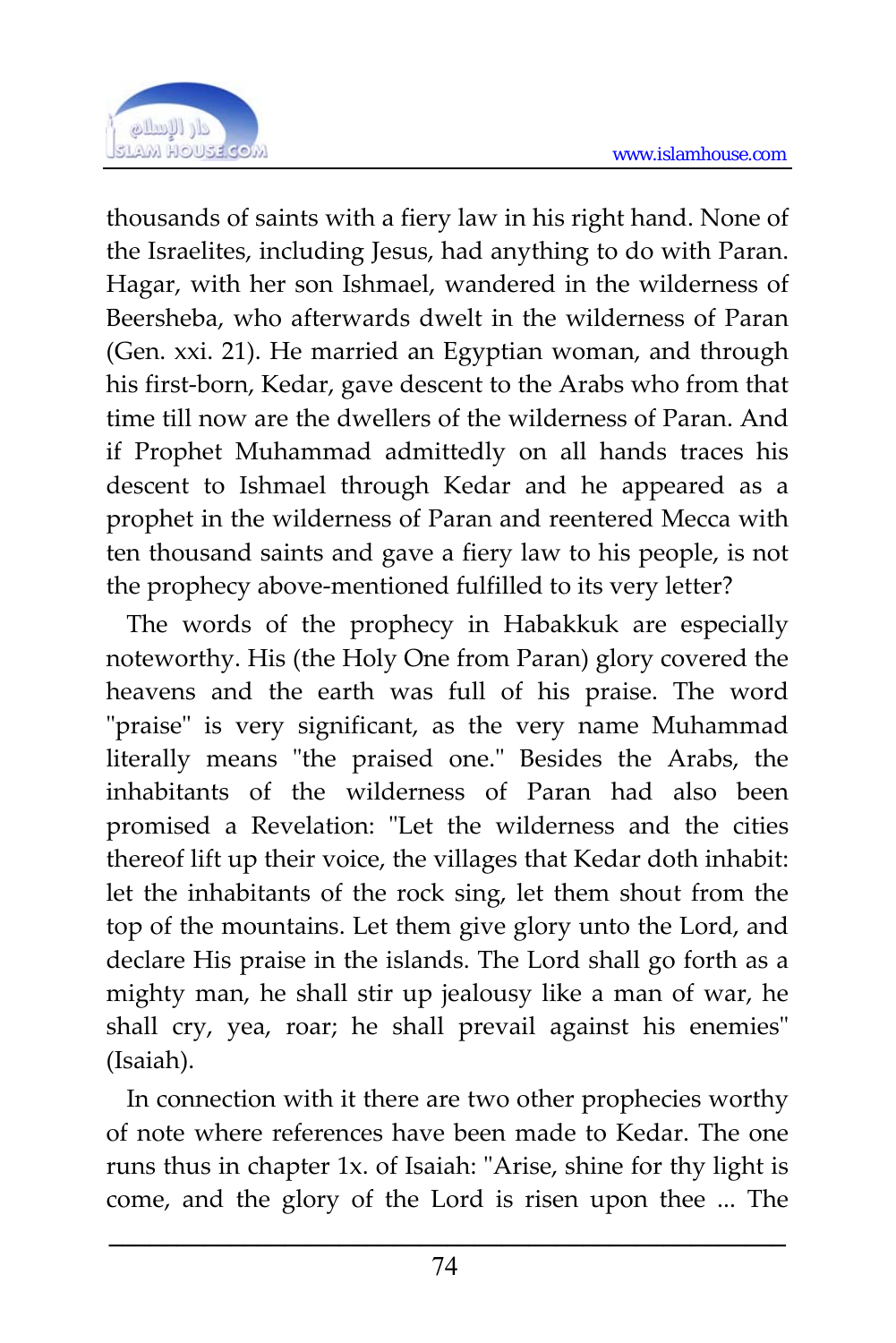

multitude of camels shall cover thee, the dromedaries of Midian and Ephah; all they from Sheba shall come.. All the flocks of Kedar shall be gathered together unto thee, the rams of Nebaioth shall minister unto thee: they shall come up with acceptance on mine altar, and I will glorify the house of my glory" (1-7). The other prophecy is again in Isaiah "The burden upon Arabia. In the forest in Arabia shall ye lodge, O ye travelling companies of Dedanim. The inhabitants of the land of Tema brought water to him that was thirsty, they prevented with their bread him that fled. For they fled from the swords and from the bent bow, and from the grievousness of war. For thus hath the Lord said unto me, Within a year, according to the years of an hireling, and all the glory of Kedar shall fail: And the residue of the number of archers, the mighty of the children of Kedar, shall be diminished" Read these prophecies in Isaiah in the light of one in Deuteronomy which speaks of the shining forth of God from Paran.

If Ishmael inhabited the wilderness of Paran, where he gave birth to Kedar, who is the ancestor of the Arabs; and if the sons of Kedar had to receive revelation from God; if the flocks of Kedar had to come up with acceptance to a Divine altar to glorify "the house of my glory" where the darkness had to cover the earth for some centuries, and then that very land had to receive light from God; and if all the glory of Kedar had to fail and the number of archers, the mighty men of the children of Kedar, had to diminish within a year after the one fled from the swords and from the bent bows ‐ the Holy One from Paran (Habakkuk iii 3 ) is no one else than Prophet Muhammad. Prophet Muhammad is the holy offspring of Ishmael through Kedar, who settled in the wilderness of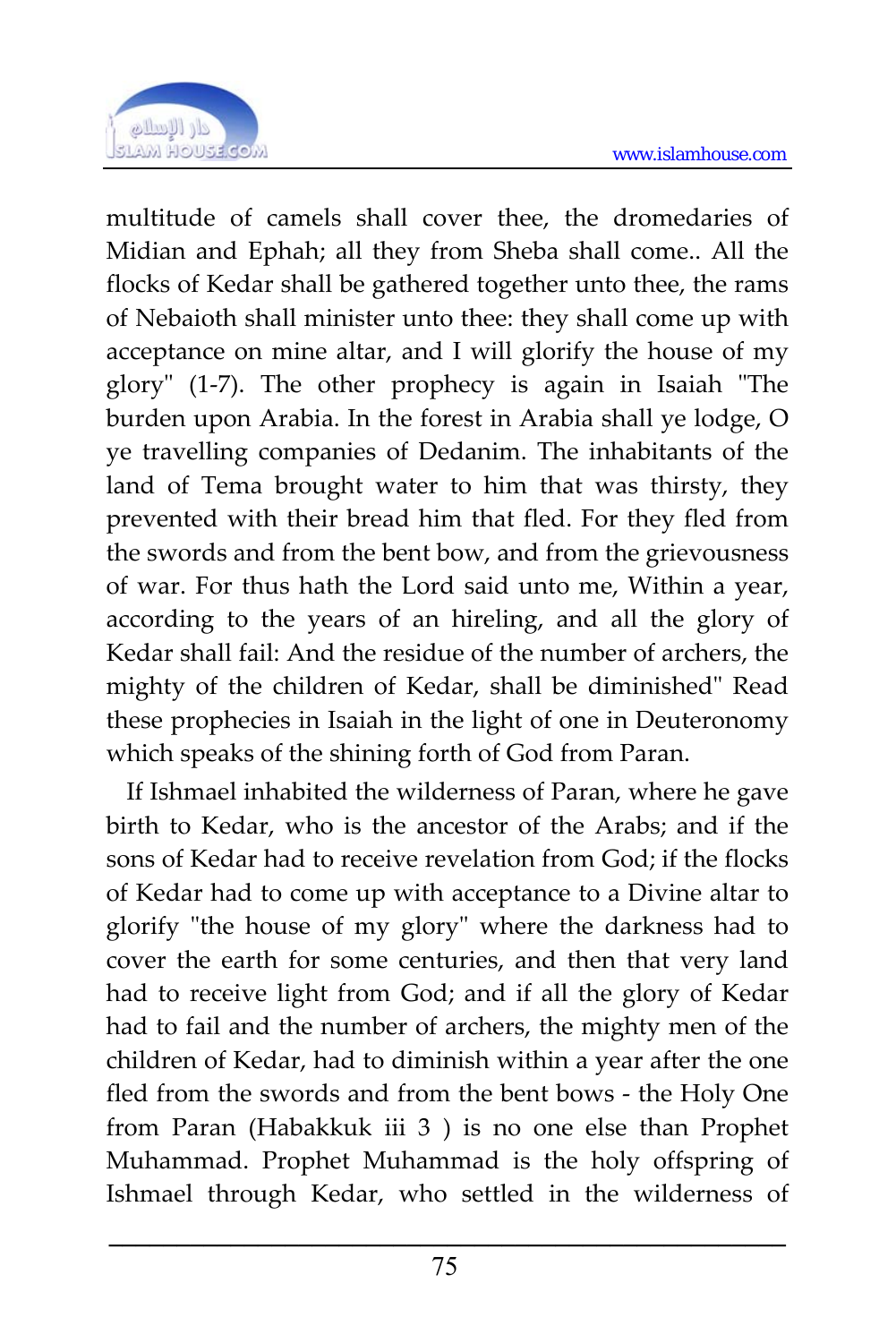

Paran. Muhammad is the only Prophet through whom the Arabs received revelation at the time when the darkness had covered the earth.

Through him God shone from Paran, and Mecca is the only place where the House of God is glorified and the flocks of Kedar come with acceptance on its altar. Prophet Muhammad was persecuted by his people and had to leave Mecca. He was thirsty and fled from the drawn sword and the bent bow, and within a year after his flight the descendants of Kedar meet him at Badr, the place of the first battle between the Meccans and the Prophet, the children of Kedar and their number of archers diminish and all the glory of Kedar fails. If the Holy Prophet is not to be accepted as the fulfillment of all these prophecies they will still remain unfulfilled. "The house of my glory" referred to in Isaiah IX is the house of God in Mecca and not the Church of Christ as thought by Christian commentators. The flocks of Kedar, as mentioned in verse 7, have never come to the Church of Christ; and it is a fact that the villages of Kedar and their inhabitants are the only people in the whole world who have remained impenetrable to any influence of the Church of Christ.

Again, the mention of 10,000 saints in Deuteronomy xxx 3 is very significant. He (God) shined forth from Paran, and he came with 10,000 of saints. Read the whole history of the wilderness of Paran and you will find no other event but when Mecca was conquered by the Prophet. He comes with 10,000 followers from Medina and re-enters "the house of my glory.ʺ He gives the fiery law to the world, which reduced to ashes all other laws. The Comforter - the Spirit of Truth spoken of by Prophet Jesus was no other than Prophet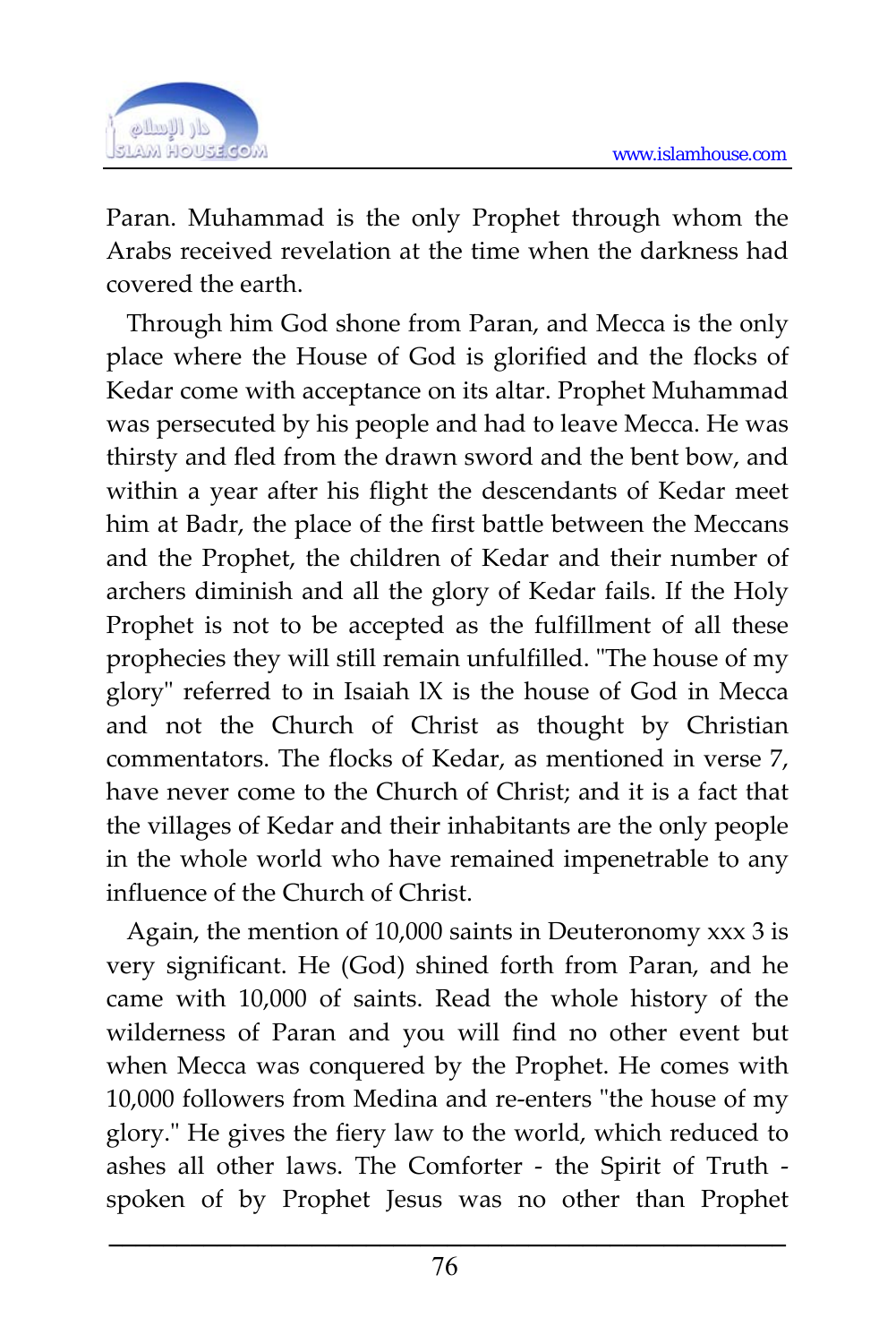

Muhammad himself. It cannot be taken as the Holy Ghost, as the Church theology says. "It is expedient for you that  $I$  go away," says Jesus, "for if I go not away the Comforter will not come unto you, but if I depart I will send him unto you."

The words clearly show that the Comfort[er](#page-76-0) had to come after the departure of Jesus, and was not with him when he uttered these words. Are we to presume that Jesus was devoid of the Holy Ghost if his coming was conditional on the going of Jesus: besides, the way in which Jesus describes him makes him a human being, not a ghost. "He shall not speak of himself, but whatsoever he shall hear that he shall speak." Should we presume that the Holy Ghost and God are two distinct entities and that the Holy Ghost speaks of himself and also what he hears from God? The words of Jesus clearly refer to some messenger from God. He calls him the Spirit of Truth, and so the Koran speaks of Prophet Muhammad, **ʺNo, indeed, he has brought the truth, and confirmed the Messengers.ʺ Ch.37:37 <sup>8</sup>**

### **From the Gospel:**

 $\overline{a}$ 

Jesus, may Allah exalt his mention, said: 'God shall take me up from the earth, and shall change the appearance of the traitor so that every one shall believe him to be me; nevertheless when he dieth an evil death, I shall abide in that dishonor for a long time in the world. But when Mohammed shall come, the sacred messenger of God, that infamy shall be taken away.ʹ (*The Gospel of Barnabas*, Chapter 112)

<span id="page-76-0"></span><sup>8</sup> Muhammad in the Bible, Abdul‐Ahad Dawud.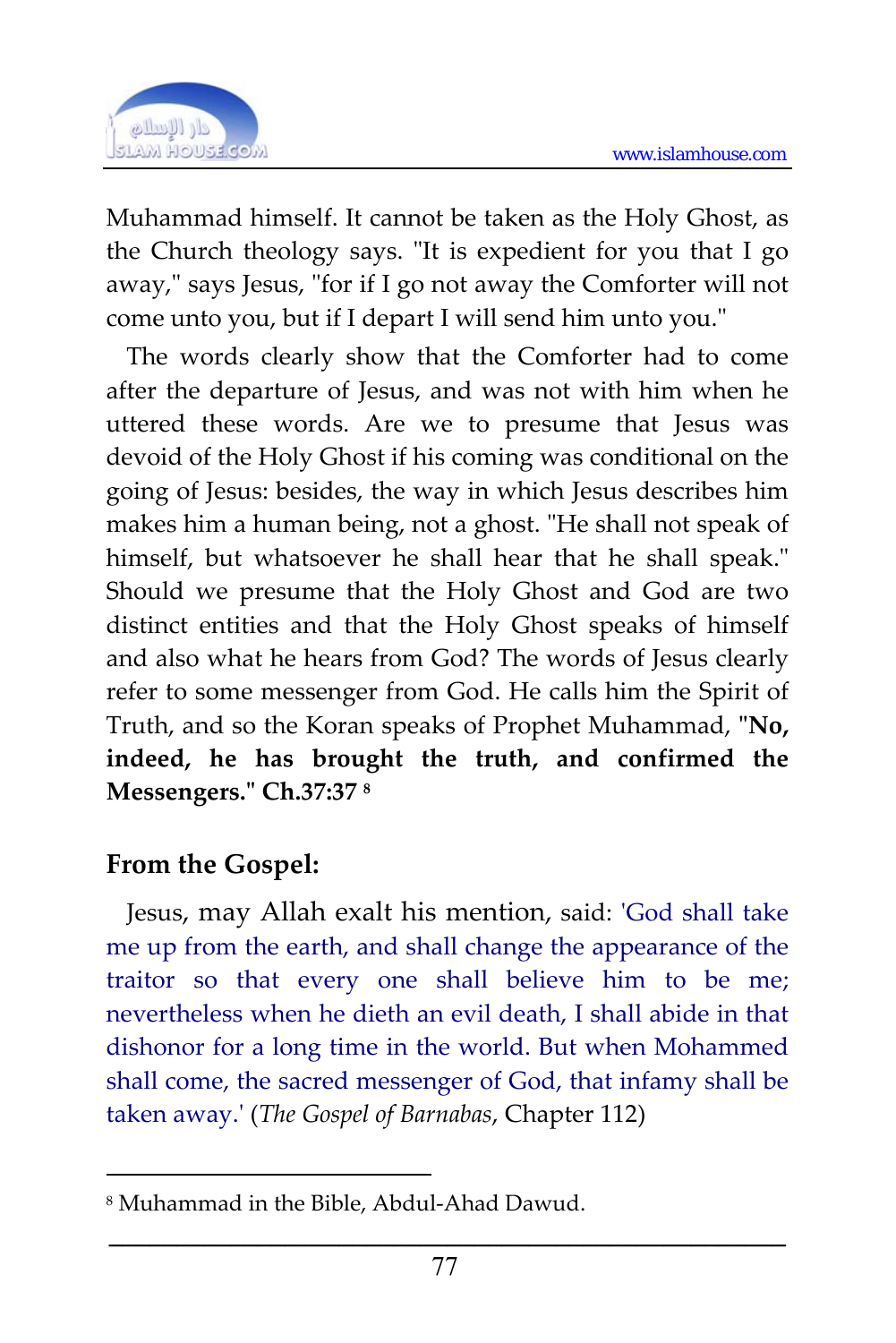

He further said: 'Adam, having sprung up upon his feet saw in the air a writing that shone like the sun, which said: 'There is only one God, and Mohammed is the messenger of God.ʹ Then with fatherly affection the first man kissed those words, and rubbed his eyes and said: "Blessed be that day when thou shalt come to the world.ʺ (*The Gospel of Barnabas*, Chapter 39)

# **Intellectual proofs which support the Prophet‐ hood of the Messenger of Allah**

1. **The Prophet**, may Allah exalt his mention, **was unlettered**. He did not know how to read or write. He lived among a people who were unlettered as well. Therefore one cannot claim that the Qur'an was authored by Muhammad, may Allah exalt his mention! Allah, the Exalted, says:

#### **And you did not recite any Book before it, nor did you write one with your right hand; in that case the liars would have doubted.** (61:6)

2. **The Arabs were challenged to bring forth something similar to the Qurʹan, and they were unable to do so!** The beauty, structure and deep meanings of the Qur'an amazed the Arabs. The Qurʹan is the everlasting miracle of Muhammad, may Allah exalt his mention. The Messenger of Allah, may Allah exalt his mention, said:

**ʹThe miracles of the Prophets (before Muhammad, may Allah exalt his mention) were confined to their times. The miracle I have been given is the Qurʹan, which is**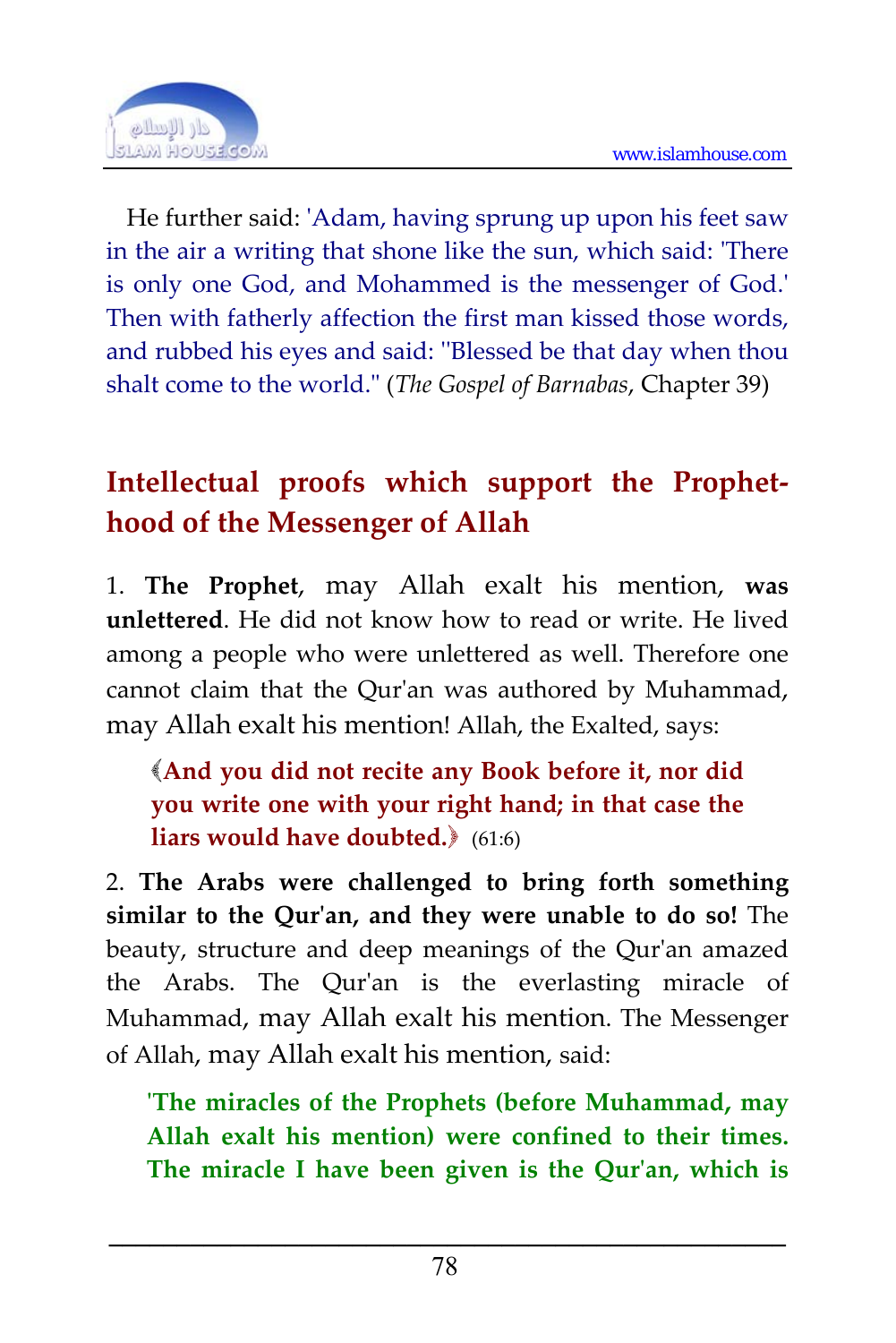

**everlasting; therefore, I hope to have the most followers.ʹ** (Bukhari 4598)

Even though his people were eloquent and well known for their awesome poetry, Allah challenged them to produce similar to the Our'an, but they couldn't. Allah then challenged them to produce a chapter similar to it, and they couldn't.

Allah says:

**And if you are in doubt as to what We have sent down to Our slave, then produce a chapter like it, and call upon your helpers beside Allah, if you are truthful.** (2:23)

Allah challenges mankind at large to bring forth similar to the Qur'an. Allah says:

**Say, ʹif mankind and the Jinn gathered together to produce the like of this Qurʹan, they could not produce the like thereof, even though they should help one another.** (17:88)

3. **The Prophet**, may Allah exalt his mention, **continued preaching and calling people to Islam, even though he faced many hardships and was confronted by his people, who were plotting to kill him.** Yet the Prophet, may Allah exalt his mention, continued preaching, and was patient. If he was an imposter - he would stop preaching and would have feared for his life.

W. Montgomery Watt said: 'His readiness to undergo persecution for his beliefs, the high moral character of the men who believed in him and looked up to him as a leader,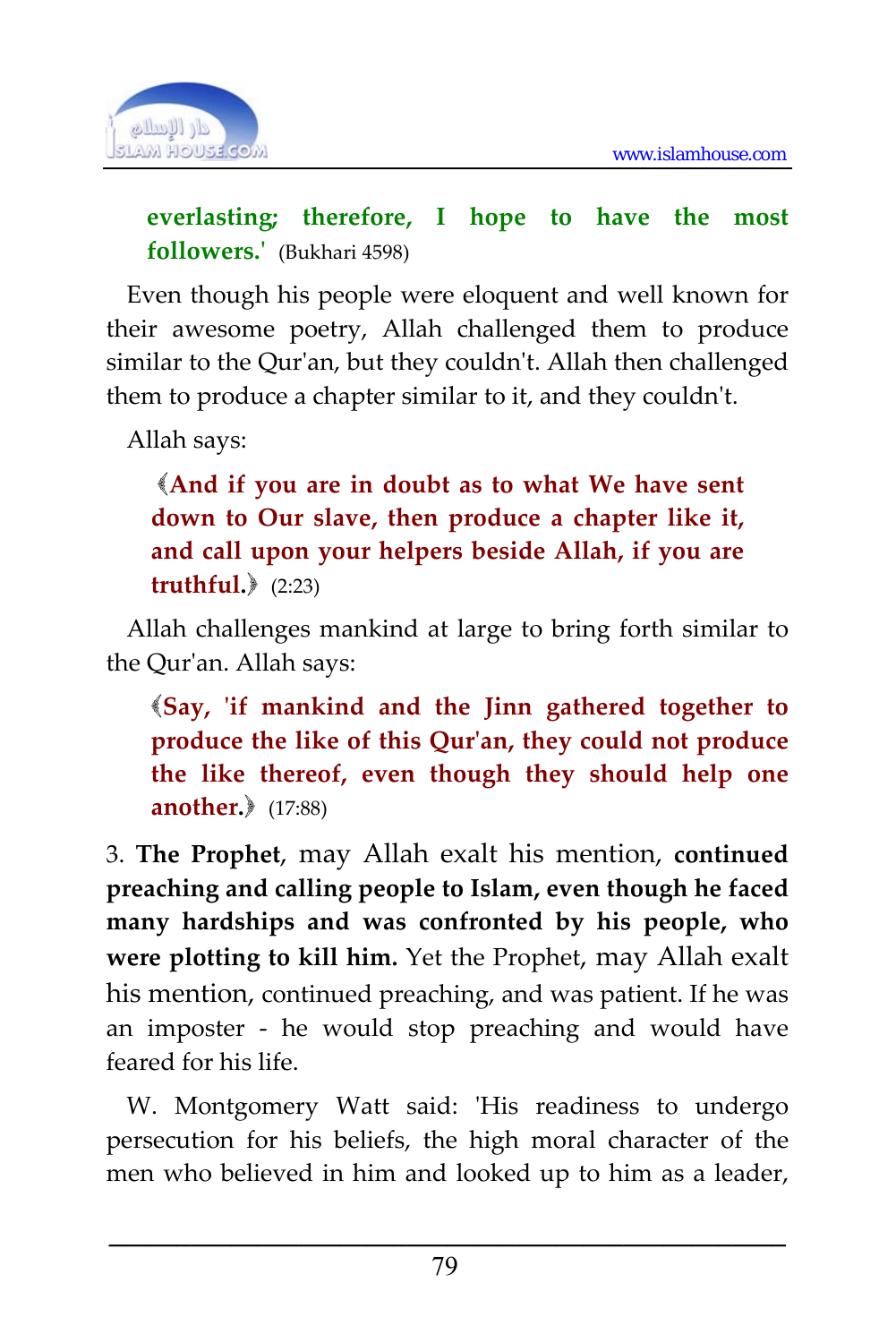

and the greatness of his ultimate achievement ‐ all argue his fundamental integrity. To suppose Muhammad an impostor raises more problems that it solves. Moreover, none of the great figures of history is so poorly appreciated in the West as Muhammad.... Thus, not merely must we credit Muhammad with essential honesty and integrity of purpose, if we are to understand him at all; if we are to correct the errors we have inherited from the past, we must not forget the conclusive proof is a much stricter requirement than a show of plausibility, and in a matter such as this only to be attained with difficulty.'

4. **Every person loves the ornaments and beauties of this life, and would be swayed by these things.** Allah, the Exalted, says:

**Beautified for men is the love of desired things – women and children, and stored‐up heaps of gold and silver, and pastured horses and cattle and crops. That is the provision of the present life; but it is Allah with Whom is an excellent abode.** (3:14)

Man, by his nature, is keen in acquiring ornaments and beauties of this world. People differ in the method they use to acquire these things. Some would resort to using lawful means to gain these things, while others would resort to using unlawful means to acquire these things.

If this is known (you should know that) Quraish tried to persuade the Prophet, may Allah exalt his mention, to stop calling people to Islam. They told him that they would make him the master of Quraish, and marry him to the most beautiful women, and make him the most affluent man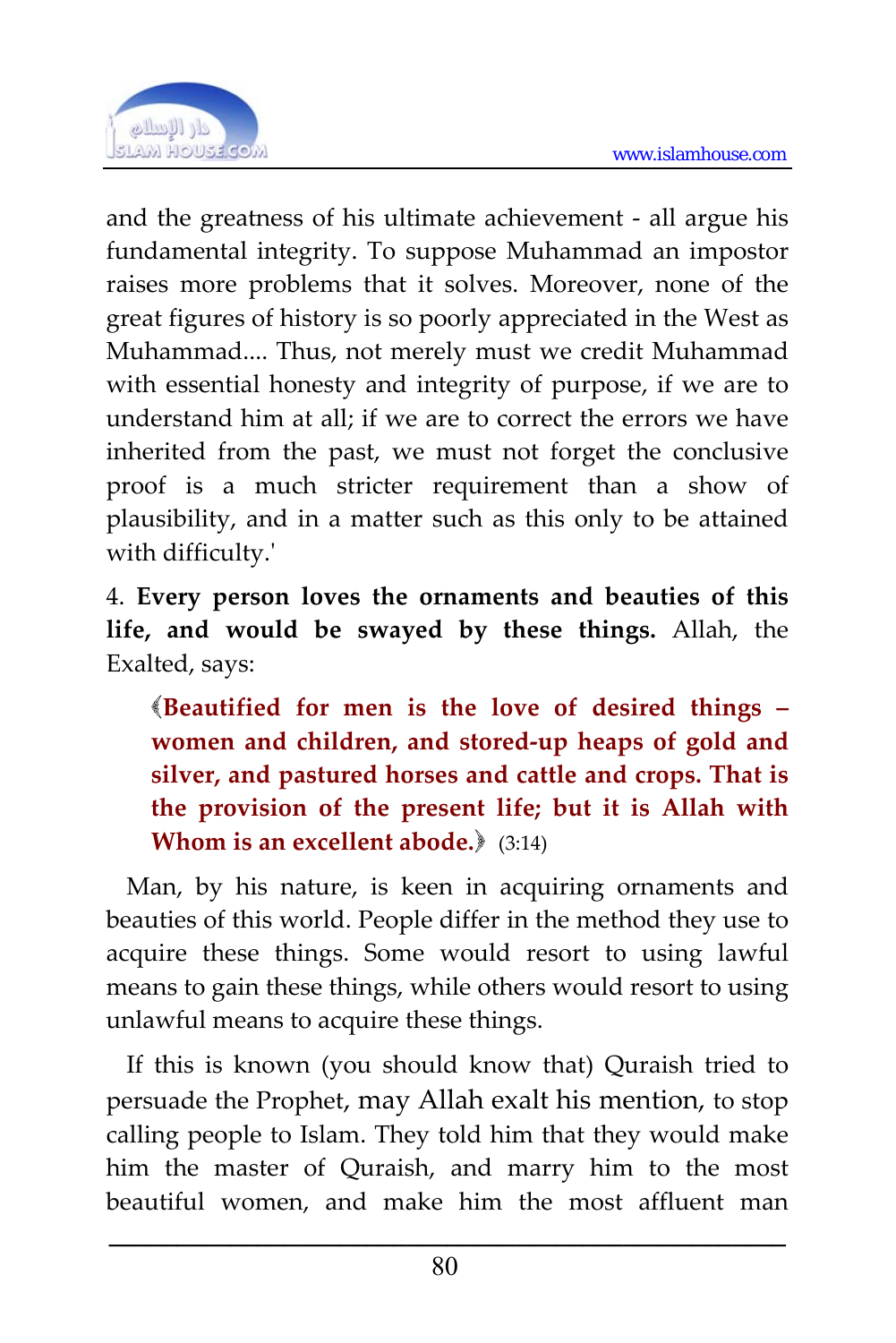

amongst them. He responded to these tempting offers, saying:

**ʹBy Allah, if they place the sun in my right hand, and the moon in my left hand to leave this matter, I would not leave it, until Allah makes it apparent, or I am killed calling people to it.ʹ** (Ibn Hisham)

Were the Prophet, may Allah exalt his mention, an impostor he would have accepted this offer without hesitation.

Thomas Carlyle, said: 'They called him a prophet, you say? Why, he stood there face to face with them, here, not enshrined in any mystery, visibly clouting his own cloak, cobbling his own shoes, fighting, counseling ordering in the midst of them. They must have seen what kind of a man he was, let him be called what ye like. No emperor with his tiaras was obeyed as this man in a cloak of his own clouting. During three and twenty ears of rough, actual trial, I find something of a veritable hero necessary for that of itself.'<sup>9</sup>

5. **It is well known that subjects and wealth of a kingdom are subjected to the will of the king, and his service.** As for Muhammad, may Allah exalt his mention, he knew that this life was a transitory stage. Ibraheem b. Alqamah, with whom Allah is pleased, said that Abdullah said: 'The Prophet, may Allah exalt his mention, lay down on a straw mat which had marked his side, so I said: ʹO Messenger of Allah! I ransom you with my mother and father! Allow us to put bedding on this mat that you lay on,

<sup>&</sup>lt;sup>9</sup> 'Heroes, Hero-Worship and the Heroic in History'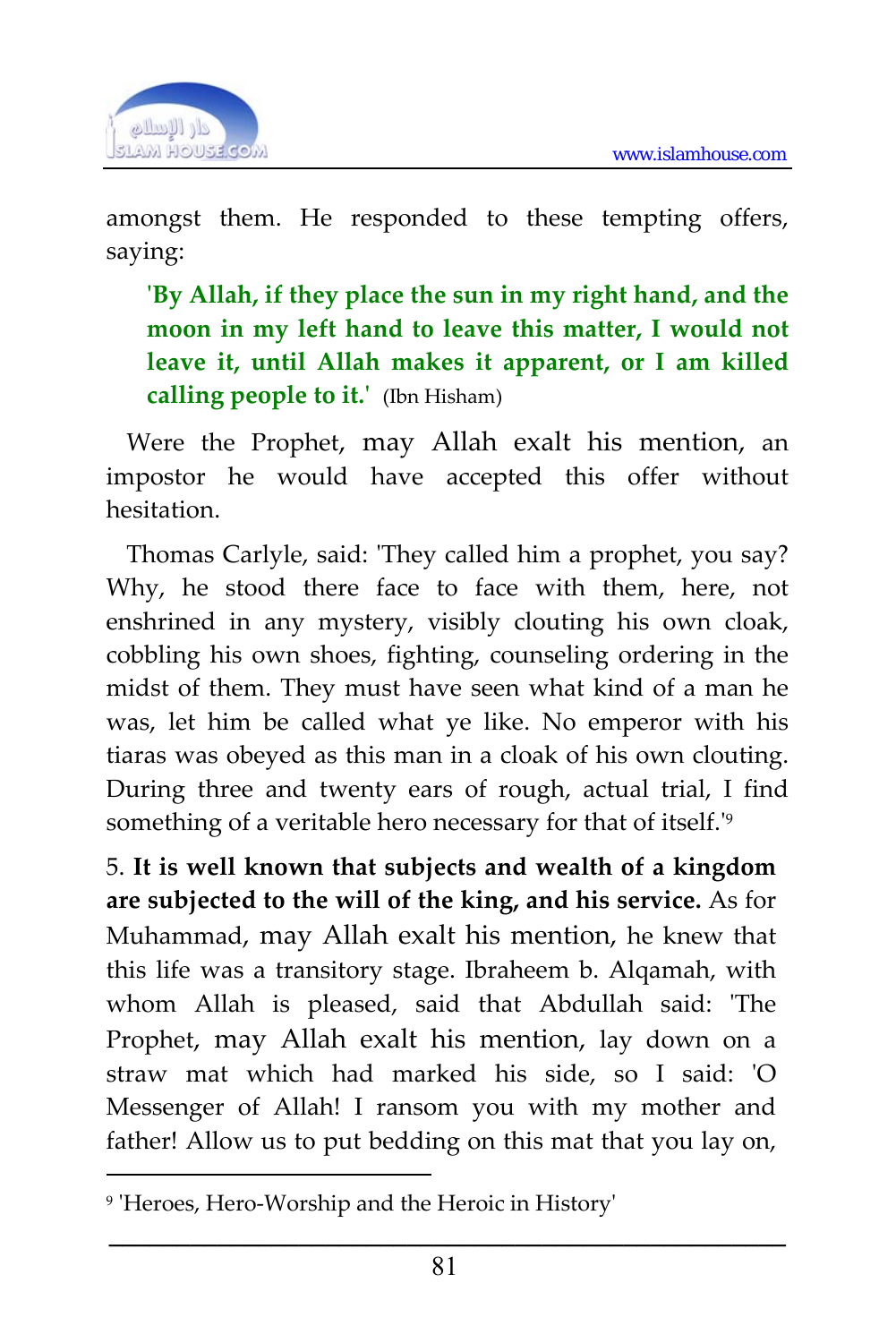

so your side would not be affected and marked.ʹ The Prophet, may Allah exalt his mention, said:

**ʹMy example in this life is like a rider who took rest under the shade of a tree then continued on his journey.ʹ** (Ibn Majah #4109)

An-Nu'man b. Basheer, with whom Allah is pleased, said: **ʹI saw your Prophet, may Allah exalt his mention, (during a time) when he was not able to even find low quality dates to fill his stomach.ʹ**  (Muslim #2977)

Abu Hurairah, with whom Allah is pleased, said: **ʹThe Messenger of Allah**, may Allah exalt his mention, **never filled his stomach for three consecutive days until his death.ʹ** (Bukhari #5059)

Even though the Arabian Peninsula was under his control, and he was the source of goodness for its people, the Prophet, may Allah exalt his mention, would at some times not find food to suffice him. His wife, A'ishah, with whom Allah is pleased, said that the Prophet, may Allah exalt his mention, bought some food from a Jew (and agreed to pay him at a later time) and he gave him his armor as collateral.ʹ (Bukhari #2088)

This does not mean that he could not obtain what he wanted; for the moneys and wealth would be placed in front of him in his Masjid, and he would not move from his spot, until he distributed it amongst the poor and needy. Among his Companions were those who were wealthy and affluent ‐ they would rush to serve him and would give up the most valuable of things for him. The reason the Prophet, may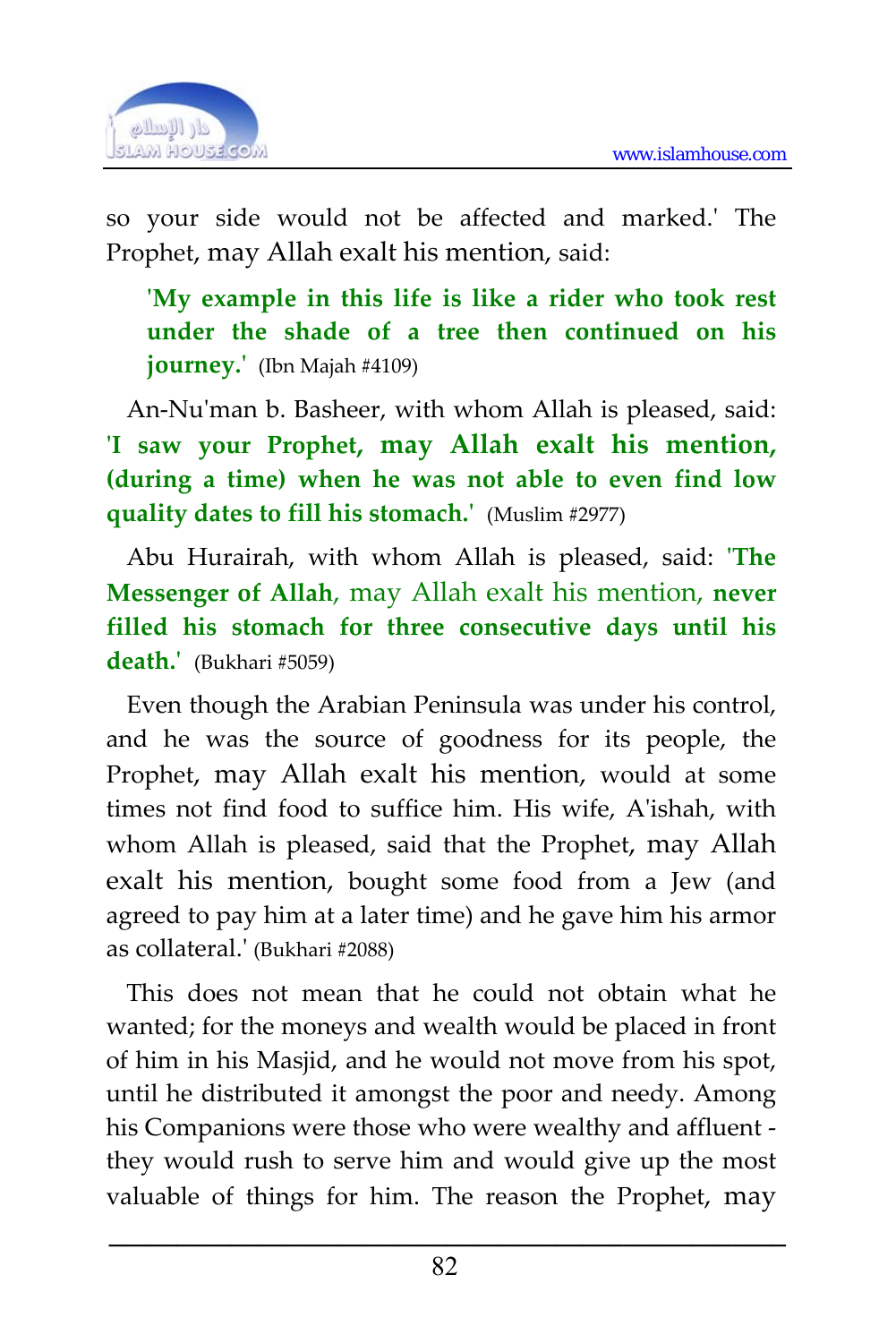

Allah exalt his mention, renounced the riches of this world, was because he knew the reality of this life. He said: **ʹThe likeness of this world to the Hereafter, is like a person who dipped his finger in the ocean ‐ let him see what would return.ʹ** (Muslim #2858)

Reverend Bosworth Smith said: ʹ ‐ If ever a man ruled by a right divine, it was Muhammad, for he had all the powers without their supports. He cared not for the dressings of power. The simplicity of his private life was in keeping with his public life.'<sup>10</sup>

6. Certain incidents would befall the Prophet of Allah, may Allah exalt his mention, which would need clarification, and he would not be able to do anything because he did not receive revelation regarding it. During this period (i.e. between the incident and revelation) he would be exhausted. One such incident is the incident of *Ifkʹ*<sup>11</sup> wherein the Prophet's wife A'ishah, with whom Allah is pleased, was accused of being treacherous. The Prophet , may Allah exalt his mention, did not receive revelation concerning this incident for one month; during which his enemies talked ill of him, until revelation was revealed and the innocence of A'ishah was declared. Were the Prophet, may Allah exalt his mention, an imposter he would have resolved this incident the minute it came about. Allah says:

**Nor does he speak out of desire.** (53:3)

<sup>10</sup> Muhammad and Muhammadanism

 $11$  i.e. The incident wherein the hypocrites falsely accused A'ishah, with whom Allah is pleased, of being unchaste.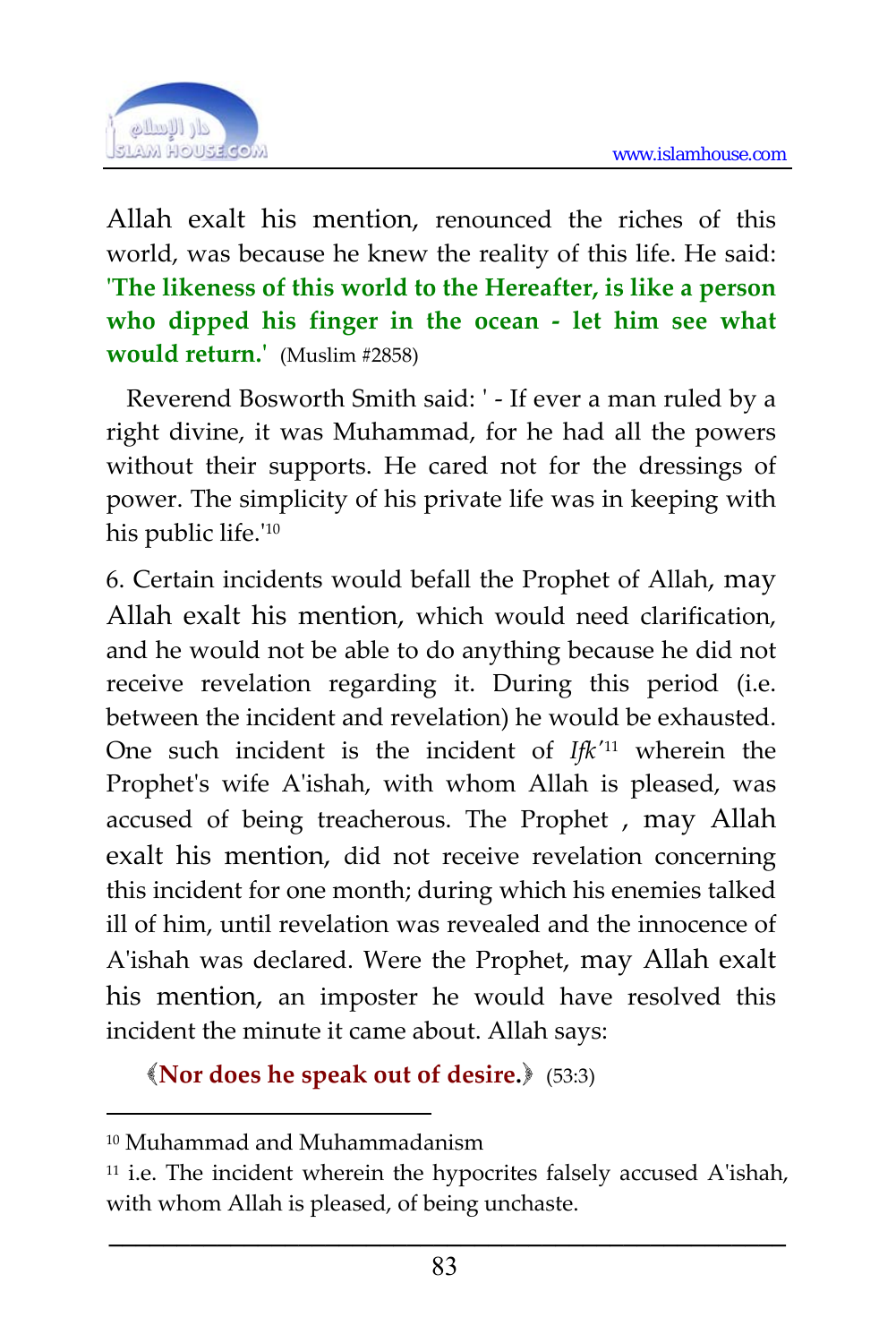

7. The Prophet, may Allah exalt his mention, did not ask people to adulate him. On the contrary, the Prophet, may Allah exalt his mention, would not be pleased if a person adulated him in any way. Anas, with whom Allah is pleased, said: **ʹThere was no individual more beloved to the Companions than the Messenger of Allah.ʹ He said: ʹIf they saw him, they would not stand up for him, because they knew he disliked that.ʹ** (Tirmidthi #2754)

Washington Irving, said: 'His military triumphs awakened no pride nor vain glory as they would have done had they been effected by selfish purposes. In the time of his greatest power he maintained the same simplicity of manner and appearance as in the days of his adversity. So far from affecting regal state, he was displeased if, on entering a room, any unusual testimonial of respect was shown to him.ʹ

8. Some verses from the Qurʹan were revealed in which the Prophet, may Allah exalt his mention, was blamed and admonished, due to some incident or happening; such as:

a. The words of Allah, the Exalted:

**O Prophet! Why do you forbid (for yourself) that which Allah has allowed to you, seeking to please your wives? And Allah is Oft‐Forgiving, Most Merciful.**

(66:1)

The Prophet, may Allah exalt his mention, abstained from eating honey, due to the behavior of some of his wives. Allah then admonished him because he forbade upon himself what Allah deemed lawful.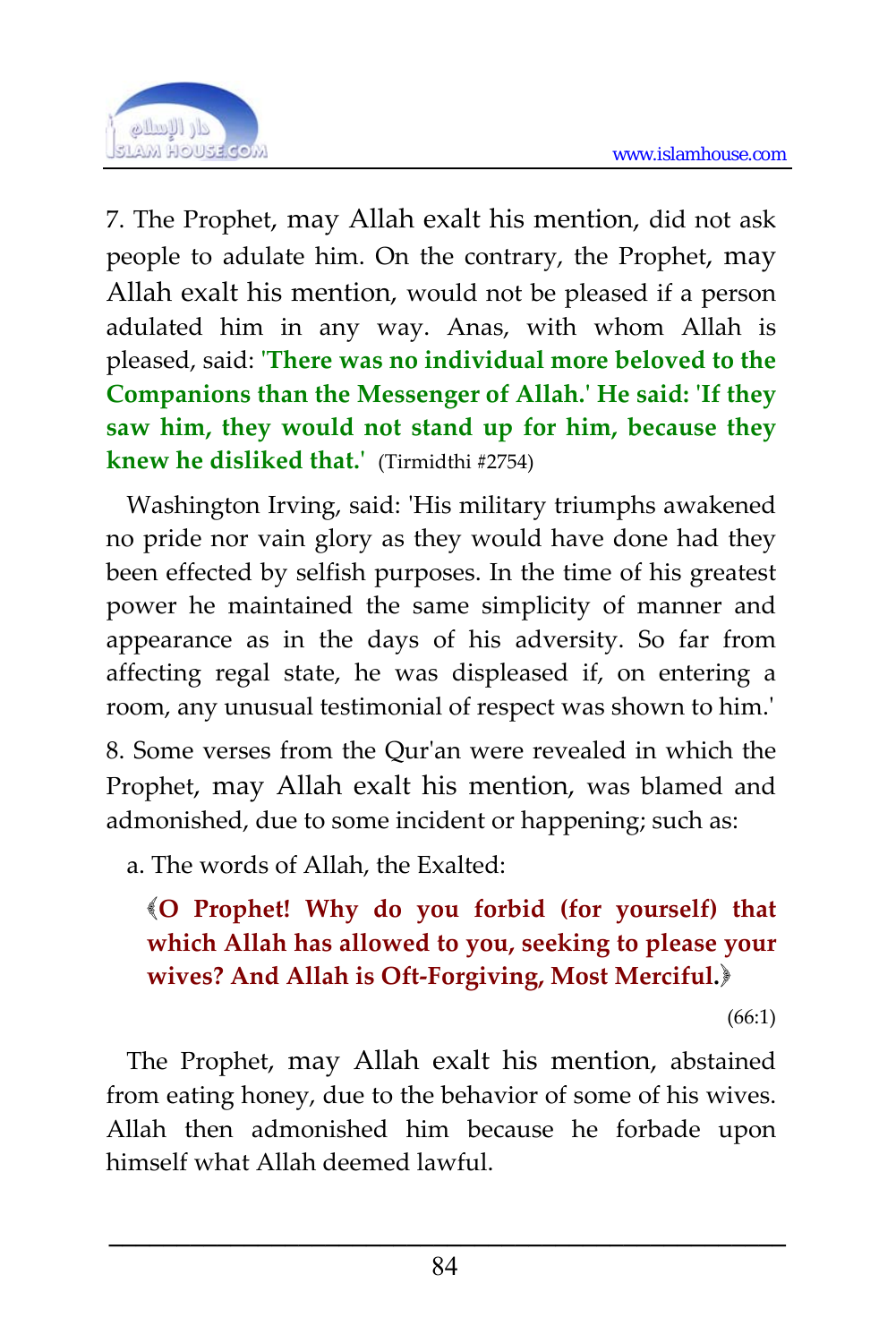

b. Allah, the Exalted, says:

**May Allah forgive you (O Muhammad). Why did you grant them leave (for remaining behind; you should have persisted as regards your order to them to proceed on Jihad) until those who told the truth were seen by you in a clear light, and you had known the liars?**

(9:43)

Allah admonished the Prophet, may Allah exalt his mention, because he quickly accepted the false excuses of the hypocrites who lagged behind in the Battle of Tabuk. He forgave them and accepted their excuses, without verifying them.

c. Allah, the Exalted, says:

**It is not for a Prophet that he should have prisoners of war (and free them with ransom) until he had made a great slaughter (among his enemies) in the land. You desire the good of this world, but Allah desires for you the Hereafter. And Allah is All‐Mighty, All‐Wise.** 

(8:67)

d. Allah, the Exalted, says:

**Not for you (O Muhammad, but for Allah) is the decision; whether He turns in mercy, to (pardon) them or punishes them; verily, they are the wrong‐doers.** 

(3:128)

e. Allah, the Exalted, says:

**The Prophet frowned and turned away. Because there came to him the blind man. And How can you know**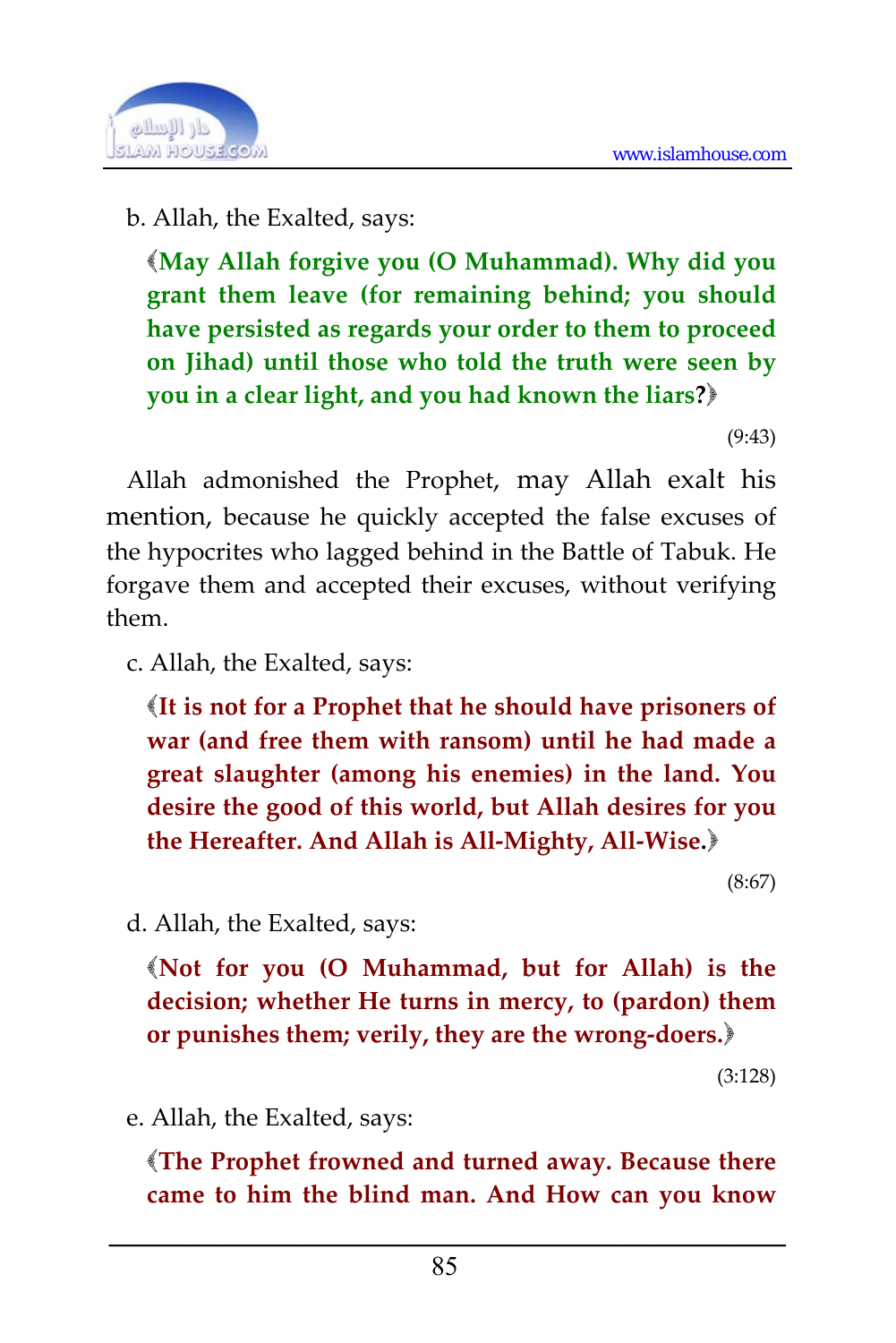

**that he might become pure from sins? Or he might receive admonition, and the admonition might profit**  $\text{him?}$  (80:1-4)

Abdullah b. Umm Maktoom, who was blind, came to the Prophet, may Allah exalt his mention, while he was preaching to one or some of the Quraish leaders, and the Prophet, may Allah exalt his mention, frowned and turned away - and Allah admonished him on ac[cou](#page-85-0)nt of that.

Therefore, were the Prophet, may Allah exalt his mention, an imposter, these ayat would not be found in the Qurʹan.

Muhammad Marmaduke Pickthall said: 'One day when the Prophet was in conversation with one of the great men of Qureysh, seeking to persuade him of the truth of Al‐Islam, a blind man came and asked him a question concerning the faith. The Prophet was annoyed at the interruption, frowned and turned away from the blind man. In this Surah he is told that a manʹs importance is not to be judged from his appearance or worldly station.'<sup>12</sup>

9. One of the sure signs of his Prophethood is found in the Chapter of *Lahab* (chapter 111) in the Qurʹan. In it Allah, the Exalted, condemned Abu Lahab (the Prophet's uncle) to the torment of Hell. This chapter was revealed during the early stages of his *Daʹwah* (call to Islam). Were the Prophet, may Allah exalt his mention, an imposter he would not issue a

<span id="page-85-0"></span><sup>12</sup> The Glorious Qur'an pg. 685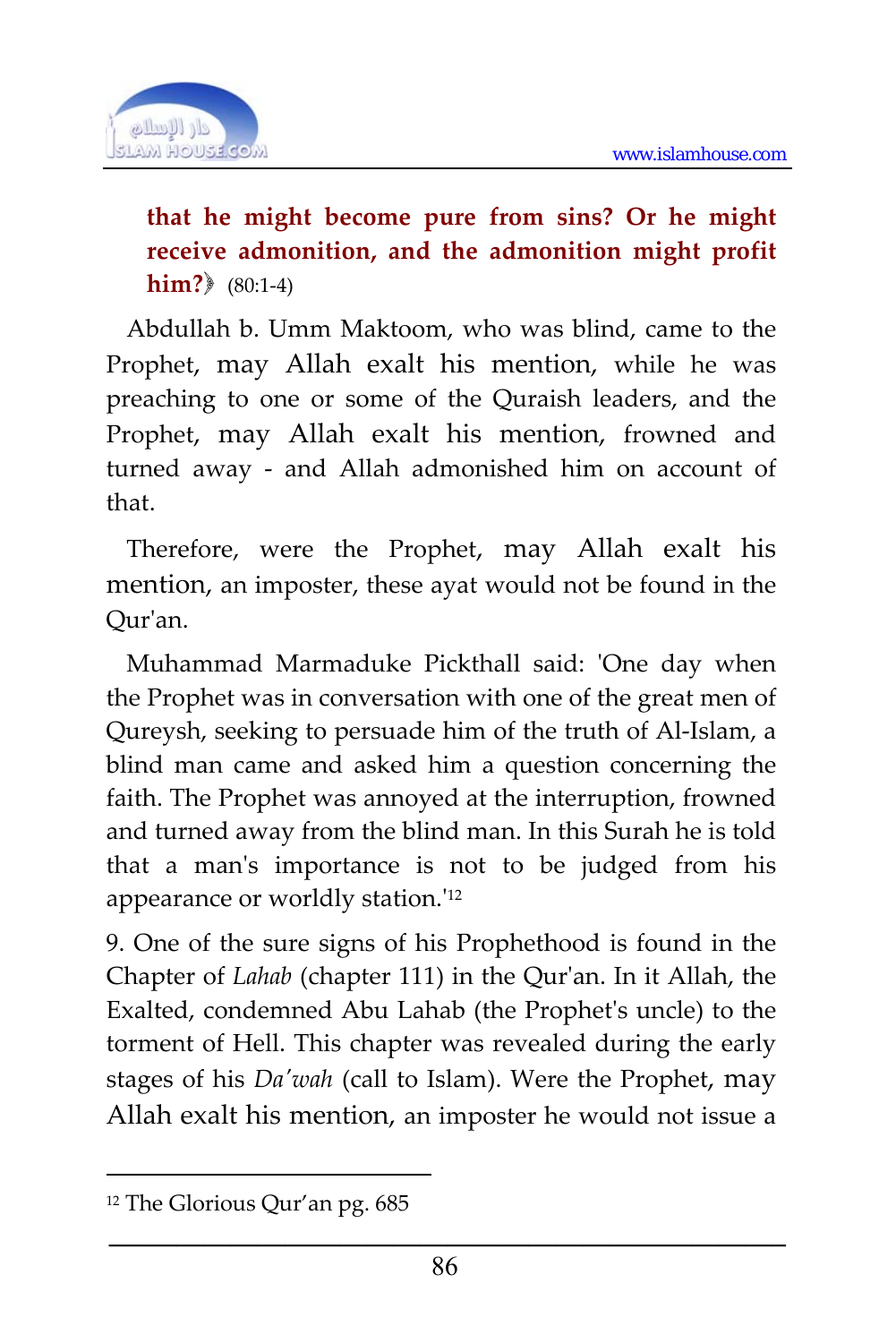

ruling like this; since his uncle might accept Islam afterwards!

Dr. Gary Miller says: 'For example, the Prophet, may Allah exalt his mention, had an uncle by the name of Abu Lahab. This man hated Islam to such an extent that he used to follow the Prophet around in order to discredit him. If Abu Lahab saw the Prophet, may Allah exalt his mention, speaking to a stranger, he would wait until they parted and then would go back to the stranger and ask him, ʹWhat did he tell you? Did he say black? Well, itʹs white. Did he say 'Morning?' Well, it's night.' He faithfully said the exact opposite of whatever he heard Muhammad, may Allah exalt his mention, say. However, about ten years before Abu Lahab died a little chapter in the Qur'an was revealed to him. It distinctly stated that he would go to the Fire (i.e. Hell). In other words, it affirmed that he would never become a Muslim and would therefore be condemned forever. For ten years all Abu Lahab had to do was say, 'I heard that it has been revealed to Muhammad that I will never change – that I will never become a Muslim and will enter the Hellfire. Well I want to become a Muslim now. How do you like that? What do you think of your divine revelation now?ʹ But he never did that. And yet, that is exactly the kind of behavior one would have expected from him since he always sought to contradict Islam. In essence, Muhammad, may Allah exalt his mention, said: 'You hate me and you want to finish me? Here, say these words, and I am finished. Come on, say them!ʹ But Abu Lahab never said them. Ten years! And in all that time he never accepted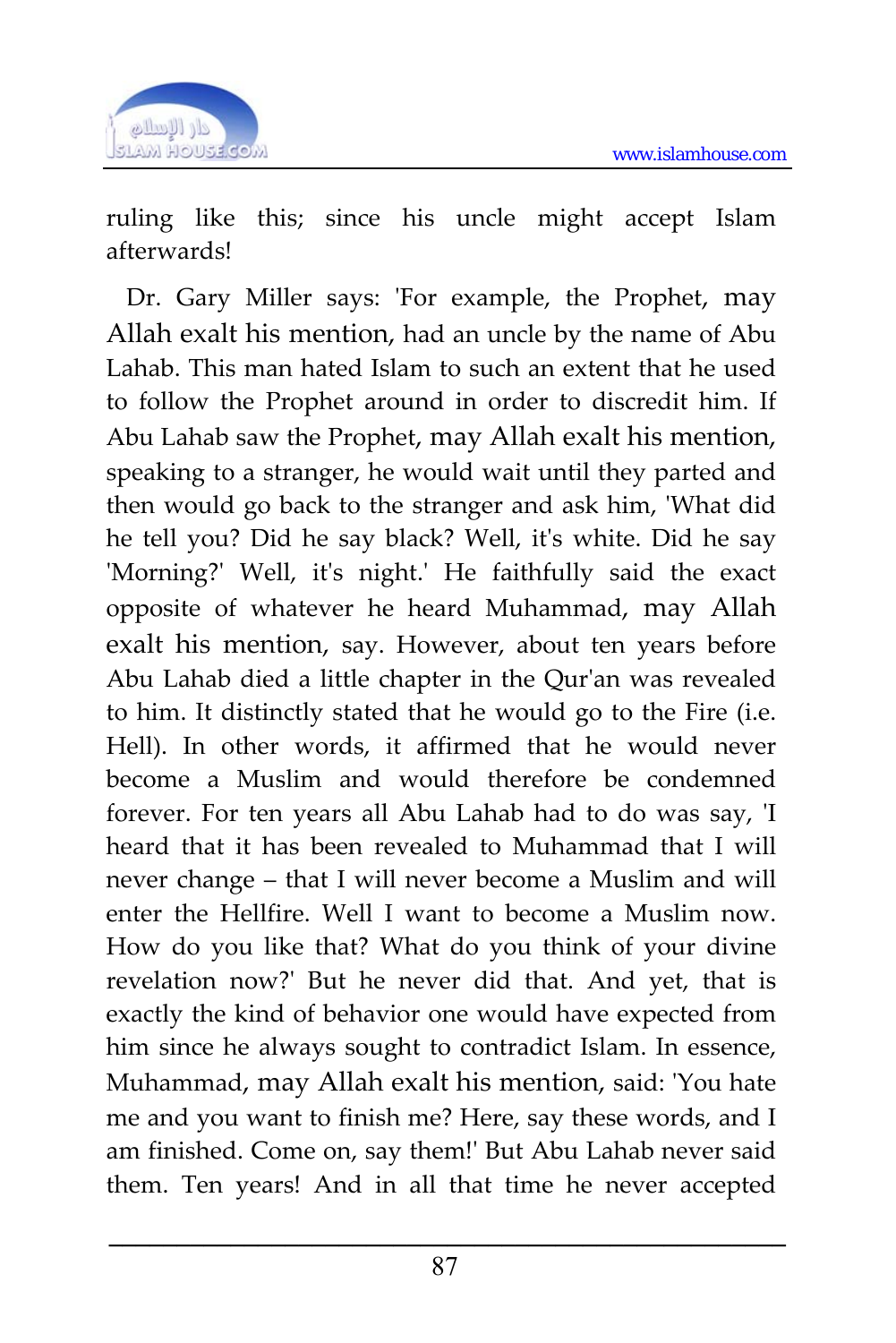

Islam or even became sympathetic to the Islamic cause. How could Muhammad possibly have known for sure that Abu Lahab would fulfill the Qur'anic revelation if he (i.e. Muhammad) was not truly the Messenger of Allah? How could he possibly have been so confident as to give someone ten years to discredit his claim of Prophethood? The only answer is that he was Allahʹs Messenger; for in order to put forth such a risky challenge, one has to be entirely convinced that he has a divine revelation.'<sup>13</sup>

10. The Prophet , may Allah exalt his mention, is called: 'Ahmed' in a verse of the Qur'an instead of 'Muhammad'. Allah, the Exalted, says:

**And remember when Eesa, son of Maryam said: ʹO Children of Israel! I am the Messenger of Allah unto you, confirming the Torah which came before me, and giving glad tidings of a Messenger to come after me, whose name shall be Ahmed. But when he came to them with clear proofs, they said: ʹThis is plain magic.ʹ** (61:6)

Were he an imposter, the name 'Ahmed' would not have been mentioned in the Qurʹan.

11. The *Deen* of Islam still exists today and is spreading all over the Globe. Thousands of people embrace Islam and prefer it over all other religions. This happens even though the callers to Islam are not financially backed as expected; and in spite of the efforts of the enemies of Islam to halt the spread of Islam. Allah, the Exalted, says:

<sup>13</sup> The Amazing Qur'an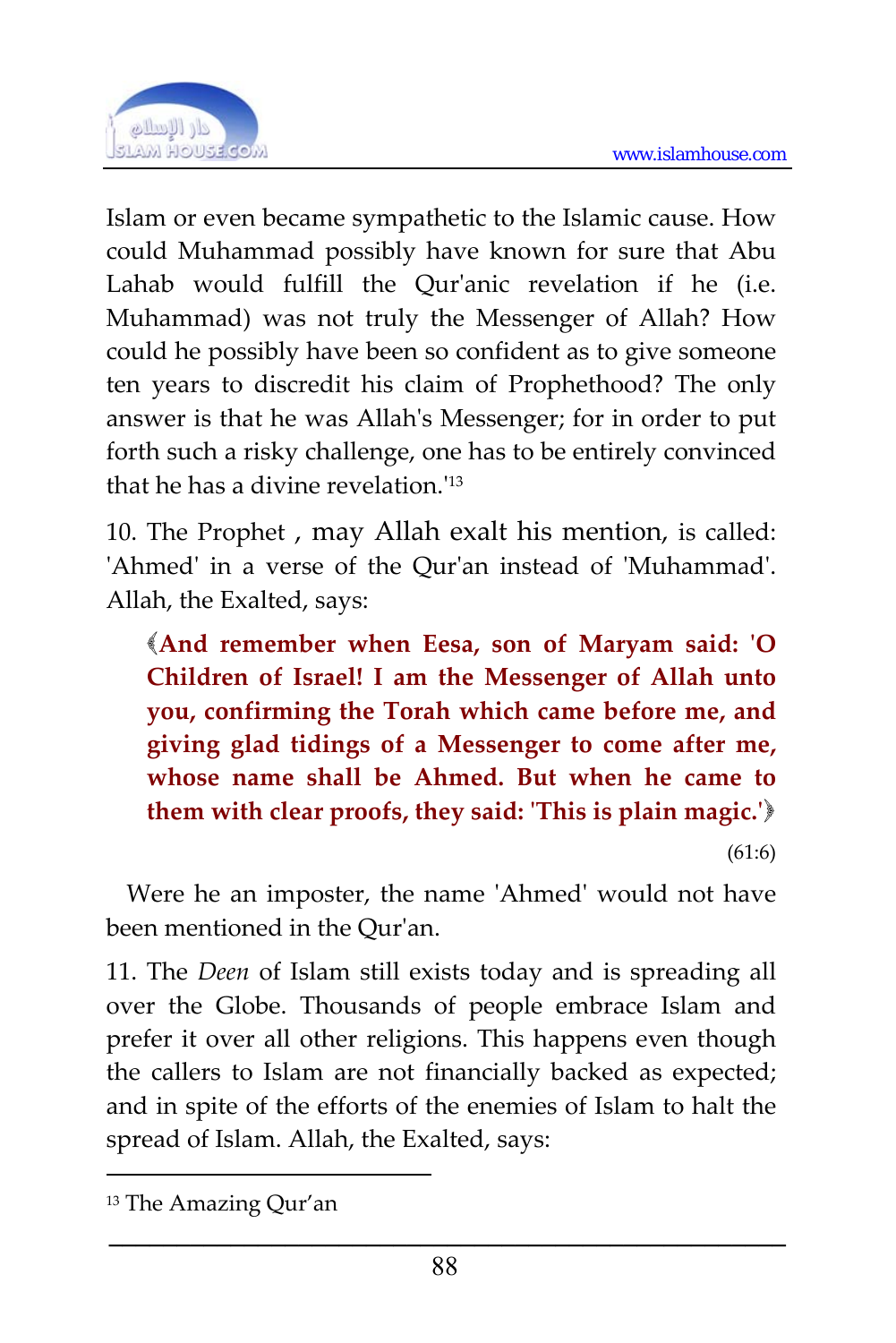

#### **Verily, We sent down the** *Dhikr* **(i.e. the Qurʹan) and surely, We will guard it from corruption.** (15:9)

Thomas Carlyle said: 'A false man found a religion? Why, a false man cannot build a brick house! If he does not know and follow truly the properties of mortar, burnt clay and what else be works in, it is no house that he makes, but a rubbish‐heap. It will not stand for twelve centuries, to lodge a hundred and eighty millions; it will fall str[aig](#page-88-0)htway. A man must conform himself to Nature's laws, be verily in communion with Nature and the truth of things, or Nature will answer him, No, not at all! Speciosities are specious--ah me!--a Cagliostro, many Cagliostros, prominent worldleaders, do prosper by their quackery, for a day. It is like a forged bank-note; they get it passed out of their worthless hands: others, not they, have to smart for it. Nature bursts up in fire‐flames; French Revolutions and such like, proclaiming with terrible veracity that forged notes are forged. But of a Great Man especially, of him I will venture to assert that it is incredible he should have been other than true. It seems to me the primary foundation of him, and of all that can lie in him, this.'<sup>14</sup>

The Prophet, may Allah exalt his mention, preserved the Qur'an, after Allah had preserved it in the Books, chests of men generation after generation. Indeed memorizing and reciting it, learning and teaching it are among the things Muslims are very keen on doing, for the Prophet, may Allah exalt his mention, said:

<span id="page-88-0"></span><sup>&</sup>lt;sup>14</sup> 'Heroes, Hero-Worship and the Heroic in History'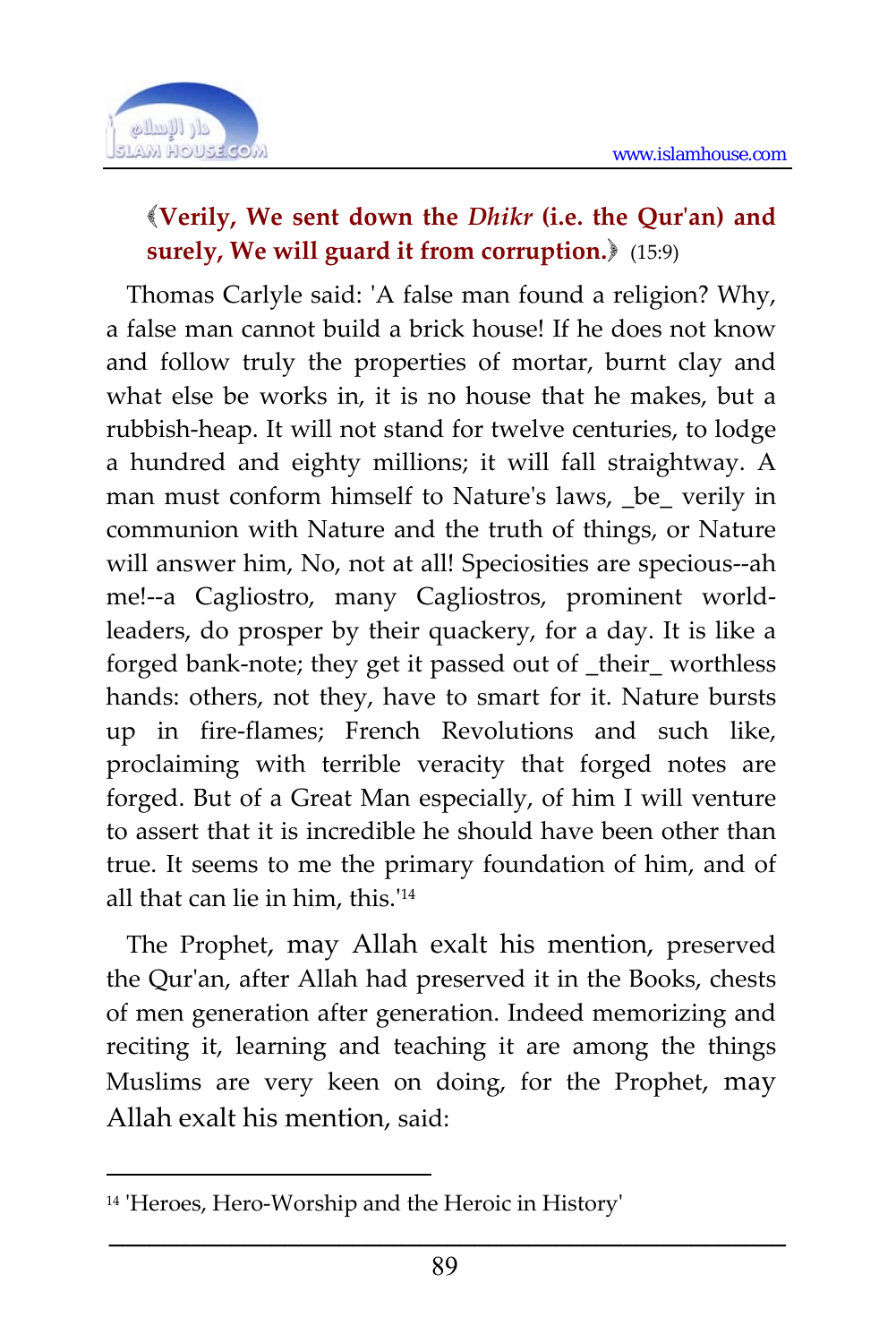

 $\overline{a}$ 

### **ʹThe best of you are those who learn the Qurʹan and teach it.ʹ** (Bukhari #4639)

Many have tried to add and omit verses from the Qur'an, but they have never been successful; for these mistakes are discovered almost immediately.

As for the Sunnah of the Messenger of Allah, may Allah exalt his mention, which is the second source of Shariʹah in Islam, it has been preserved by trustworthy pious men. They spent their lives gathering these traditions, and scrutinizing them to separate the weak from the authentic; they even clarified which narrations were fabricated. Whoever looks at the books written in the science of Hadeeth will realize this, and that the narrations that are authentic are in fact authentic.

Michael Hart says: 'Muhammad founded and promulgated one of the world's great religions<sup>15</sup>, and became an immensely effective political leader. Today, thirteen centuries after his death, his influence is still powerful and pervasive.'

12. Veracity and truthfulness of his principles and that they are good and suitable for every time and place. The results of the application of Islam are clear and well known, which in turn testify that it is indeed a revelation from Allah. Furthermore, why is it not possible for Prophet Muhammad, may Allah exalt his mention, to be a Prophet - many Prophets and Messengers were sent before him. If the

<sup>15</sup> We believe that Islam is a Divine revelation from Allah, and that Muhammad, may Allah exalt his mention, did not found it.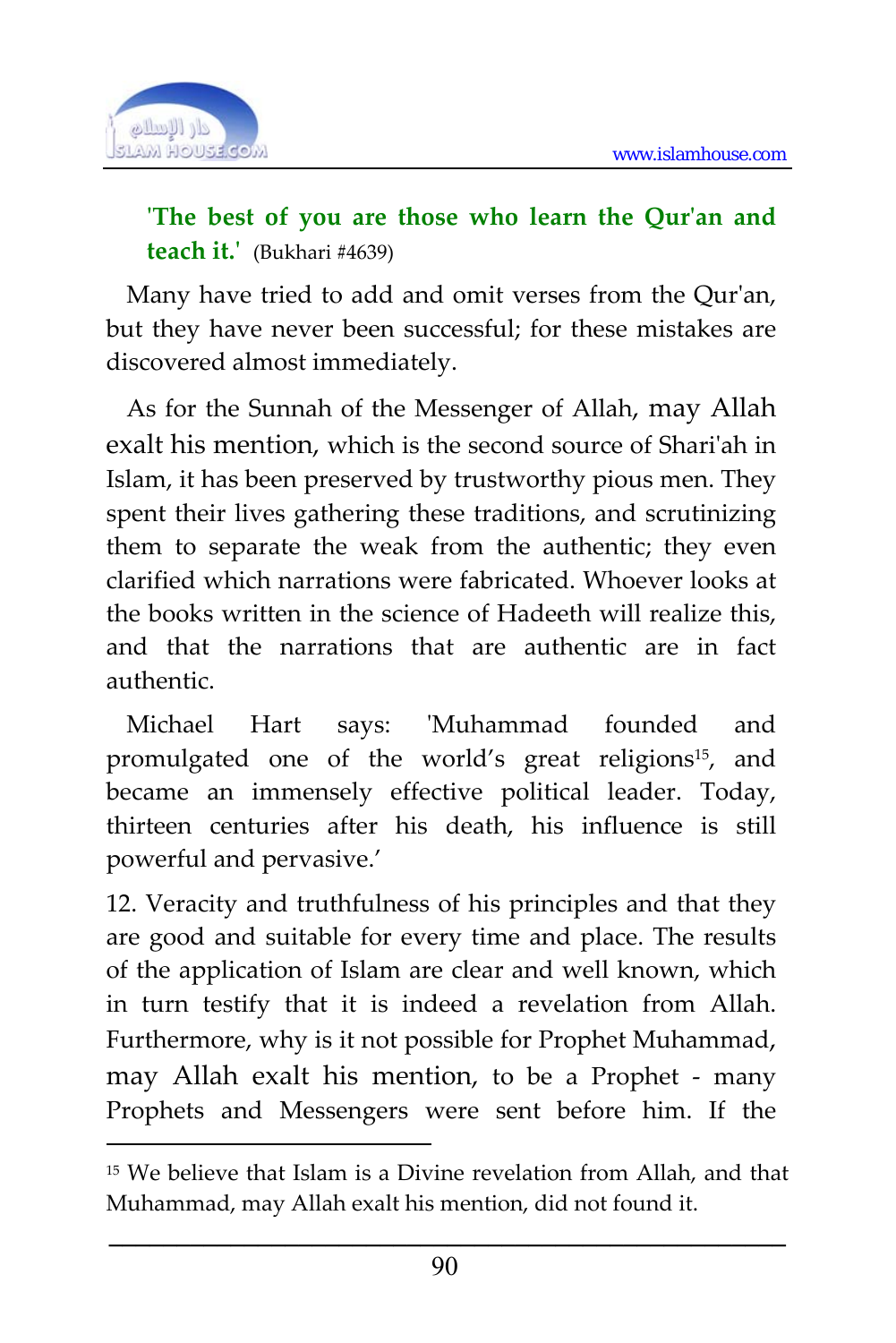

answer to this query is that there is nothing that prevents this - we then ask, 'why do you reject his Prophethood, and confirm the Prophethood of the Prophets before him?ʹ

13. Man cannot bring about laws similar to the laws of Islam which deal with every aspect of life, such as transactions, marriage, social conduct, politics, acts of worship and the like. So, how can an unlettered man bring something like this? Isn't this a clear proof and sign of his Prophethood?

14. The Prophet, may Allah exalt his mention, did not start calling people to Islam until he turned forty years old. His youth had passed and the age in which he should have rest and spend his time leisurely, was the age in which he was commissioned as a Prophet and charged with the dissemination of Islam.

Thomas Carlyle, said: 'It goes greatly against the impostor theory, the fact that he lived in this entirely unexceptionable, entirely quiet and commonplace way, till the heat of his years was done. He was forty before he talked of any mission from Heaven. All his irregularities, real and supposed, date from after his fiftieth year, when the good Kadijah died. All his "ambition," seemingly, had been, hitherto, to live an honest life; his "fame," the mere good opinion of neighbors that knew him, had been sufficient hitherto. Not till he was already getting old, the prurient heat of his life all burnt out, and \_peace\_ growing to be the chief thing this world could give him, did he start on the "career of ambition;" and, belying all his past character and existence, set up as a wretched empty charlatan to acquire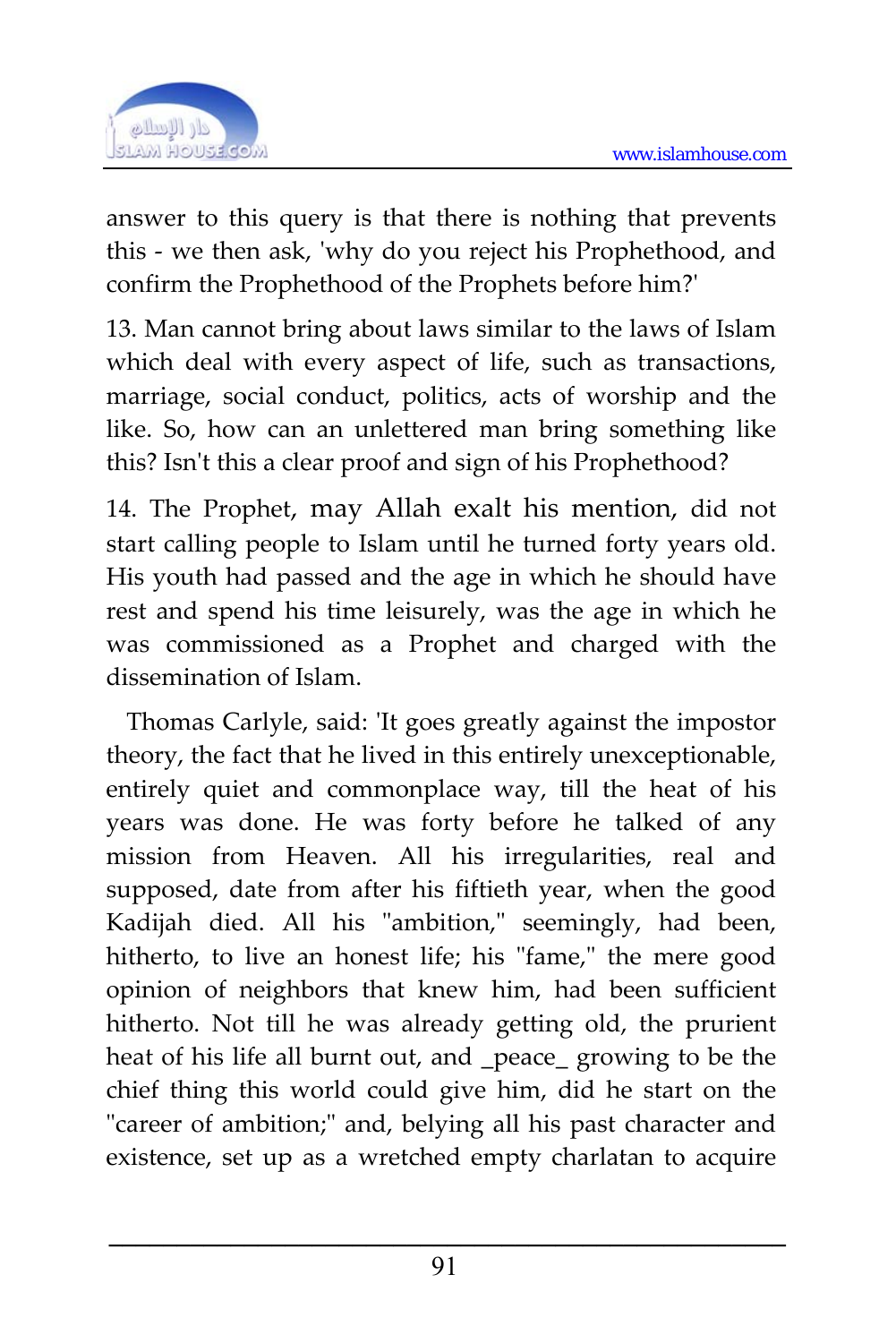

what he could now no longer enjoy! For my share, I have no faith whatever in that.' $^{\rm 16}$ 

<sup>&</sup>lt;sup>16</sup> 'Heroes, Hero-Worship and the Heroic in History'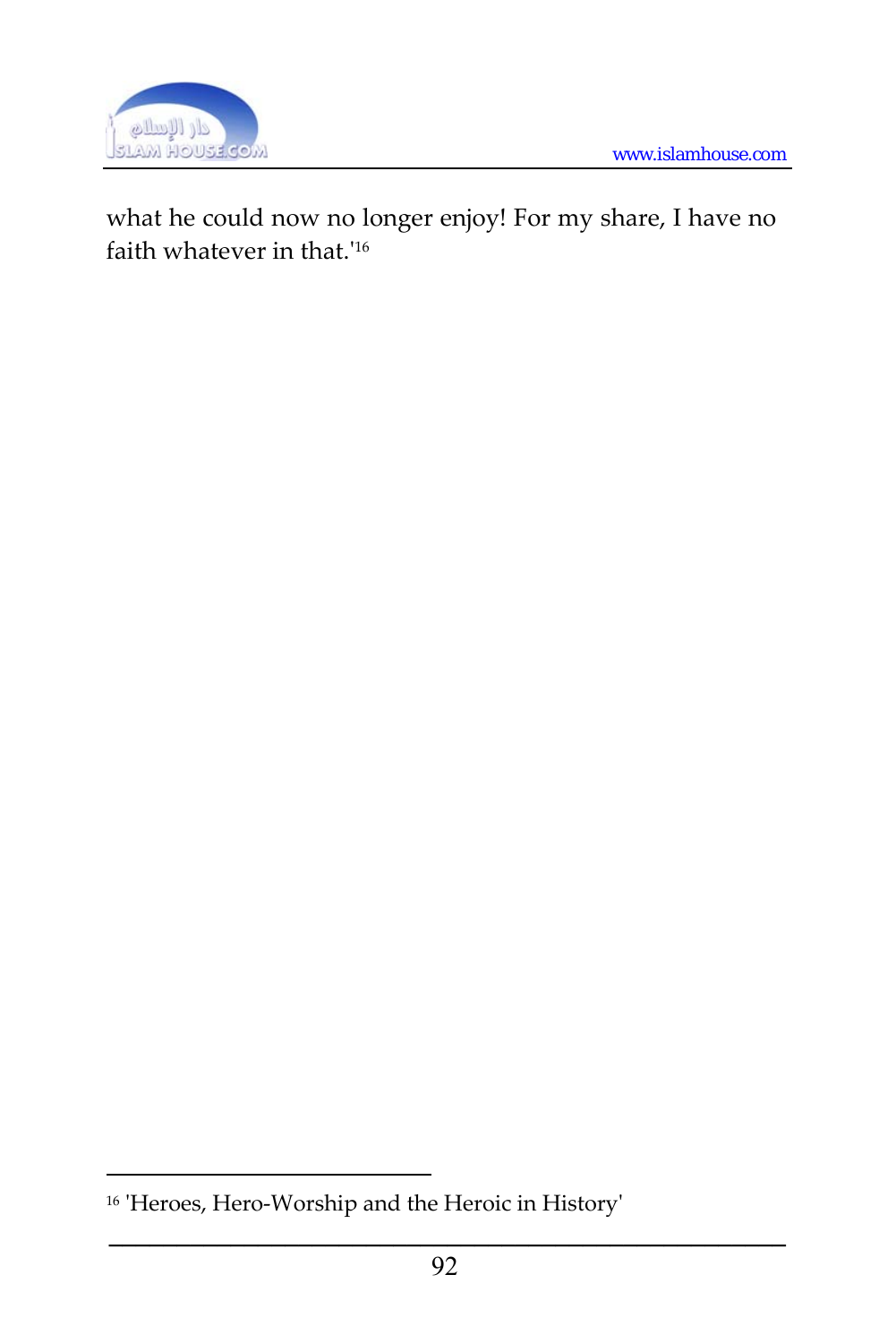

# **What the Testimony of Faith** *ʹThere is no true god worthy of being worshipped except Allah and Muhammad is the Messenger of Allah***ʹ entails:**

1. To believe in the Message of the Prophet, may Allah exalt his mention, and that he was sent to mankind at large; thus the Message of Islam is not restricted to a certain group of people or a period of time. Allah, the Exalted, says:

**Blessed is He Who sent down the criterion to His slave that he may be a warner to mankind.** (25:1)

2. To believe that the Prophet, may Allah exalt his mention, is infallible in matters pertaining to the *Deen*. Allah, the Exalted, says:

**Nor does he speak of his own desire. It is only a revelation revealed.** (27:3‐4)

As for worldly affairs, the Prophet, may Allah exalt his mention, was only human and would make *Ijtihaad* (i.e. exert his effort to reach a ruling) in that matter.

The Prophet, may Allah exalt his mention, said:

**ʺYou present your cases to me ‐ some of you may be more eloquent and persuasive in presenting arguments than others. So, if I give someoneʹs right to another (wrongly) because of the latterʹs (tricky) presentation of**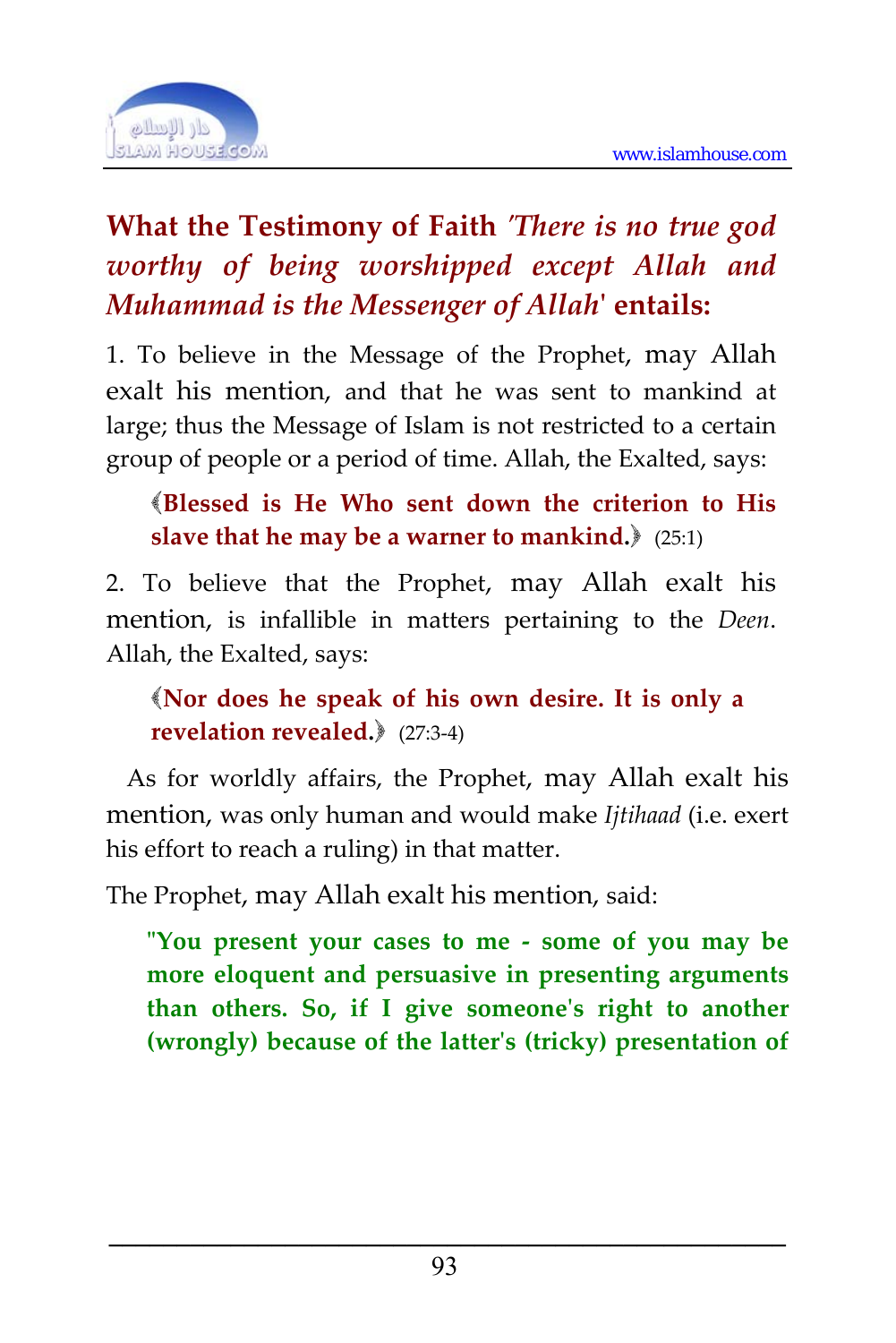

 $\overline{a}$ 

**the case; I am giving him a piece of Fire; so he should not take it.**<sup>*''*</sup> (Agreed upon)<sup>17</sup>

He also said, in another narration:

**ʺI am only human; opponents come to me to settle their problems. It may be that some of you can present his case more eloquently than the other ‐ and I may consider him to be the rightful person and give a verdict in his favor. So, if I give the right of a Muslim to another by mistake, then it is only a portion of Hell‐Fire, he has the option to take or give up before the Day of Resurrection.**<sup>*''*</sup> (Agreed Upon)

3. To believe that the Prophet, may Allah exalt his mention, was sent as a mercy to mankind. Allah, the Exalted, says:

**And We have sent you not but as a mercy for mankind.** (21:107)

Allah has certainly told the truth **And who is truer in statement than Allah**) the Prophet, may Allah exalt his mention, was a mercy to mankind. He delivered man from worshipping creatures, and guided them to worship the Creator of all creatures. He delivered man from the tyranny and injustices of (false and altered) religions to the justice and fairness of Islam. He delivered man from living a materialistic life to living a life wherein he works for the Hereafter.

<sup>17</sup> i.e. Both Imam Bukhari and Imam Muslim have narrated the Hadeeth in their collections through the same Companion.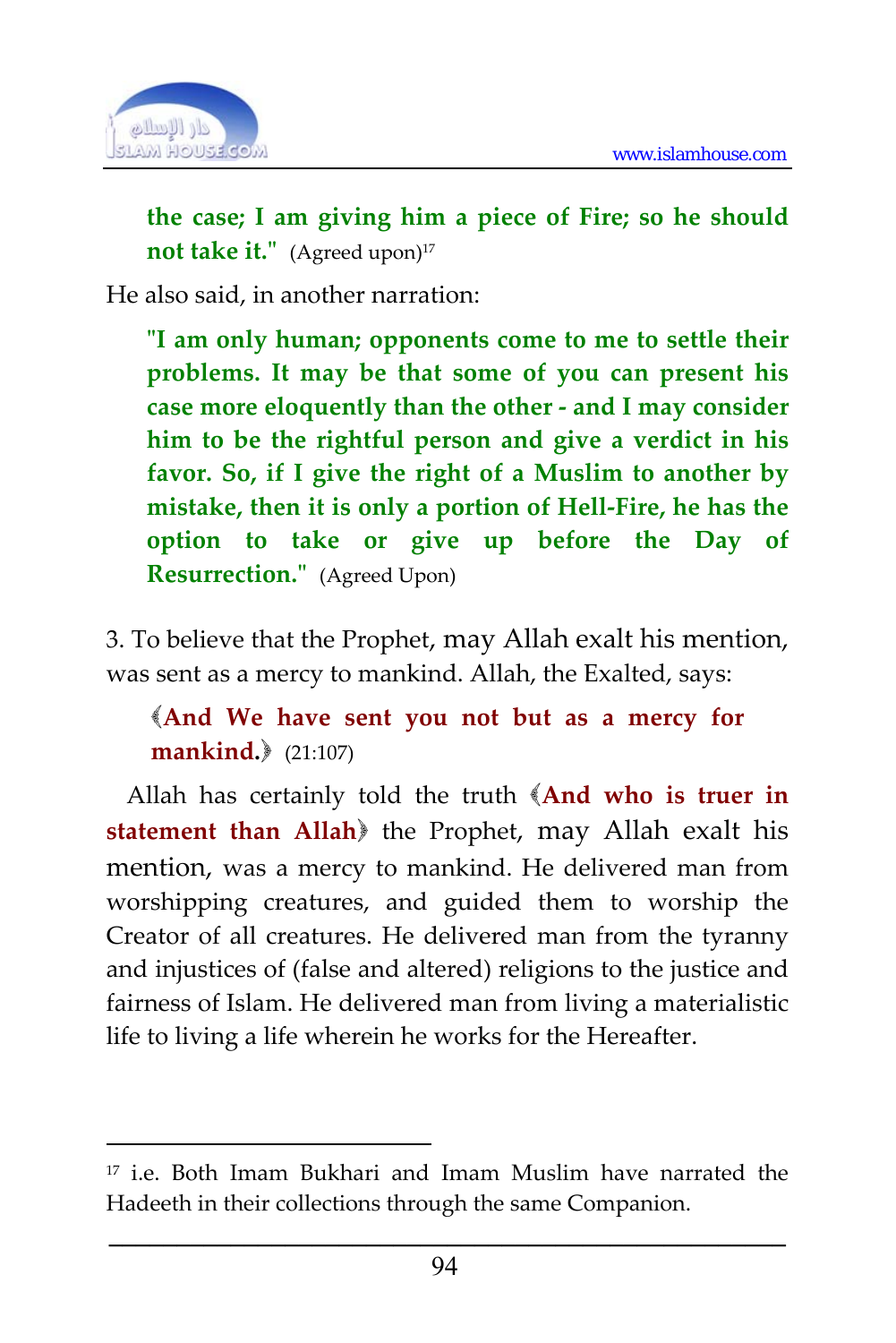

4. To firmly believe that the Messenger of Allah, may Allah exalt his mention, is the most honorable Prophet and Messenger, as well as the final Prophet and Messenger. No Prophet or Messenger will come after him. Allah, the Exalted, says:

**Muhammad is not the father of any of your men, but (he is) the Messenger of Allah, and the Last of the Prophets: and Allah has full knowledge of all things.** (33:40)

The Prophet, may Allah exalt his mention, said:

**ʺI have been favored over all Prophets with six things: I have been given** *Jawami al‐Kalim,***<sup>18</sup> fear is instilled in the hearts of the enemy, booty and spoils of war have been made lawful for me, the whole earth is considered a place of prayer, and means of purification, and I was sent to mankind at large, and I am the final Prophet.ʺ**

(Muslim & Tirmidthi)

5. To firmly believe that the Prophet, may Allah exalt his mention, conveyed to us the *Deen* of Islam, which is complete in all aspects. One cannot add something to the *Deen* nor can he omit something from it.

Allah, the Exalted, says:

<sup>18</sup> *Jawami al‐Kalim* (conciseness of speech) is one of the miracles of the Prophet, may Allah exalt his mention. The Prophet, may Allah exalt his mention, would say a few words, and they would have great meanings.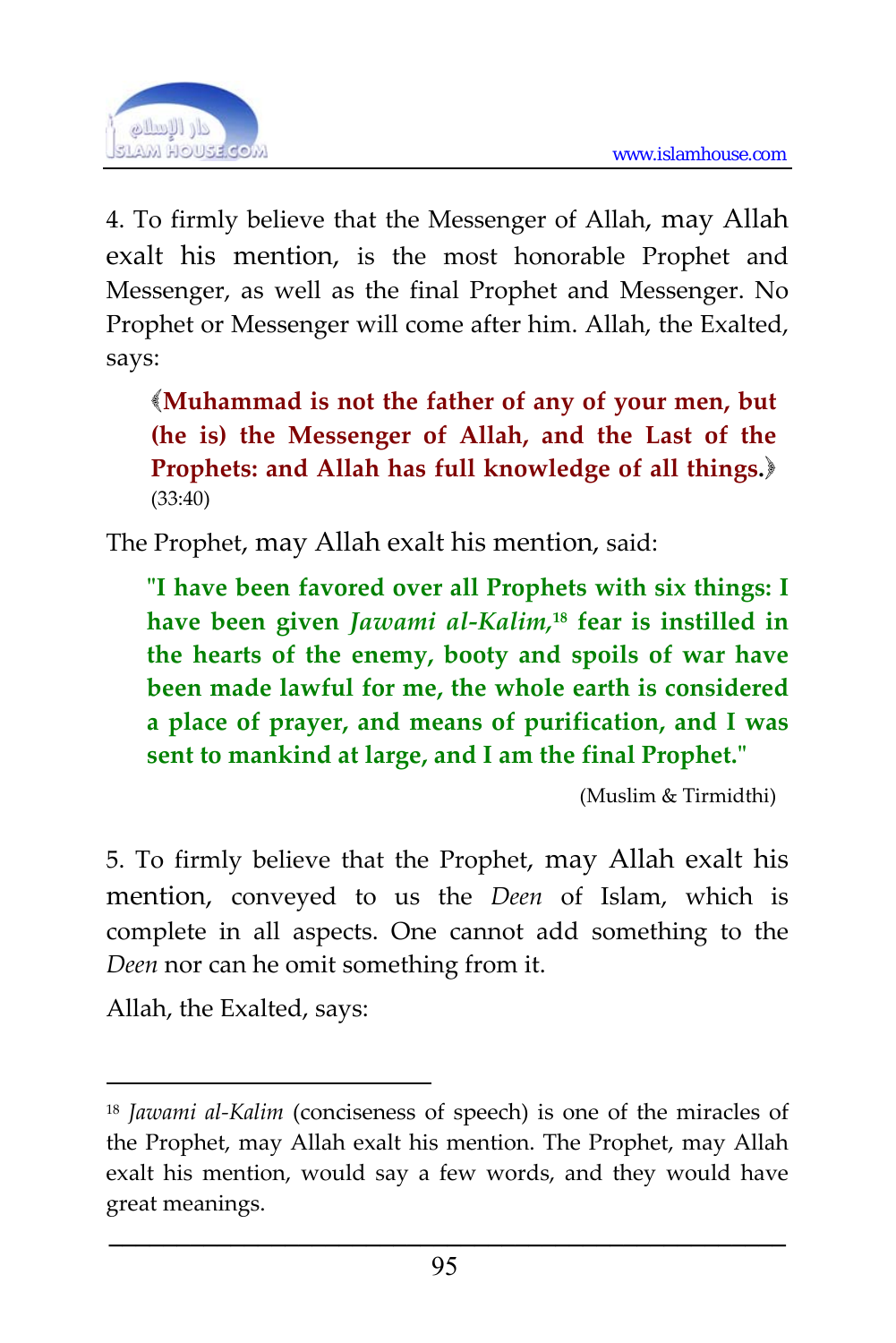

## **This day, I have perfected your** *Deen* **for you, completed My favor upon you, and have chosen for you Islam as your** *Deen***.** (5:3)

Islam is a complete way of life; it includes the social, political, economical and ethical aspects of life. It would lead one to live a prosperous life in this world and in the Hereafter.

Thomas Carlyle said: 'The [M](#page-95-0)ahometans regard their Koran with a reverence which few Christians pay even to their Bible. It is admitted every where as the standard of all law and all practice; the thing to be gone upon in speculation and life; the message sent direct out of Heaven, which this Earth has to conform to, and walk by; the thing to be read. Their Judges decide by it; all Moslem are bound to study it, seek in it for the light of their life. They have mosques where it is all read daily; thirty relays of priests take it up in succession, get through the whole each day. There, for twelve hundred years, has the voice of this Book, at all moments, kept sounding through the ears and the hearts of so many men. We hear of Mahometan Doctors that had read it seventy thousand times!ʹ <sup>19</sup>

6. To firmly believe that the Messenger of Allah, may Allah exalt his mention, conveyed the Message and gave sincere counseling to the *Ummah* (nation). There is no good except that he guided his Ummah to it, and there is no sinful act except that he warned people from it. The Prophet, may Allah exalt his mention, said in the Farewell Pilgrimage:

<span id="page-95-0"></span><sup>&</sup>lt;sup>19</sup> 'Heroes, Hero-Worship and the Heroic in History'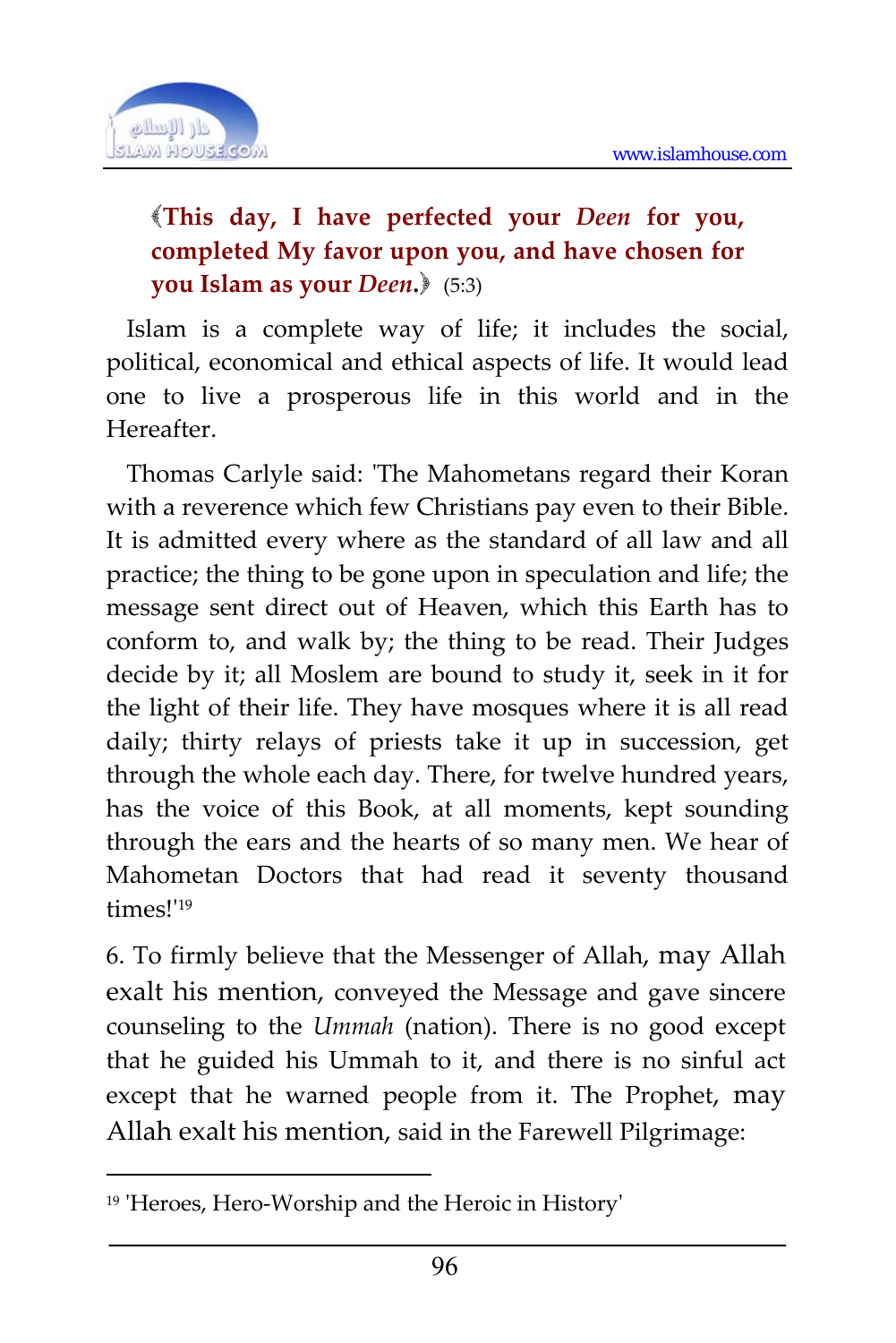

## **ʺHavenʹt I conveyed the Message of Allah to you?ʹ They said, ʹYes (you have).ʹ He said: ʹO Allah! Bear witness!ʺ**

(Agreed Upon)

7. To believe that the *Shariʹah* (Jurisprudential Law) of Muhammad, may Allah exalt his mention, is the only acceptable *Shariʹah*. Mankind would be judged in light of this *Shariʹah*. Allah says:

**And whoever seeks a** *Deen* **other than Islam, it will never be accepted of him, and in the Hereafter he will be one of the losers.** (3:85)

8. To obey the Prophet, may Allah exalt his mention. Allah, the Exalted, says:

**And whoever obeys Allah and the Messenger, these are with those upon whom Allah has bestowed favors from among the Prophets and the truthful and the martyrs and the good, and a goodly company they are!** (4:69)

One obeys the Prophet, may Allah exalt his mention, by obeying him and abstaining from what he prohibits.

Allah, the Exalted, says:

ِ**And whatsoever the Messenger gives you, take it; and whatsoever he forbids you abstain from it.** (3:85)

Allah, the Exalted, clarified the punishment of him who does not refrain from what the Prophet, may Allah exalt his mention, prohibited. He said: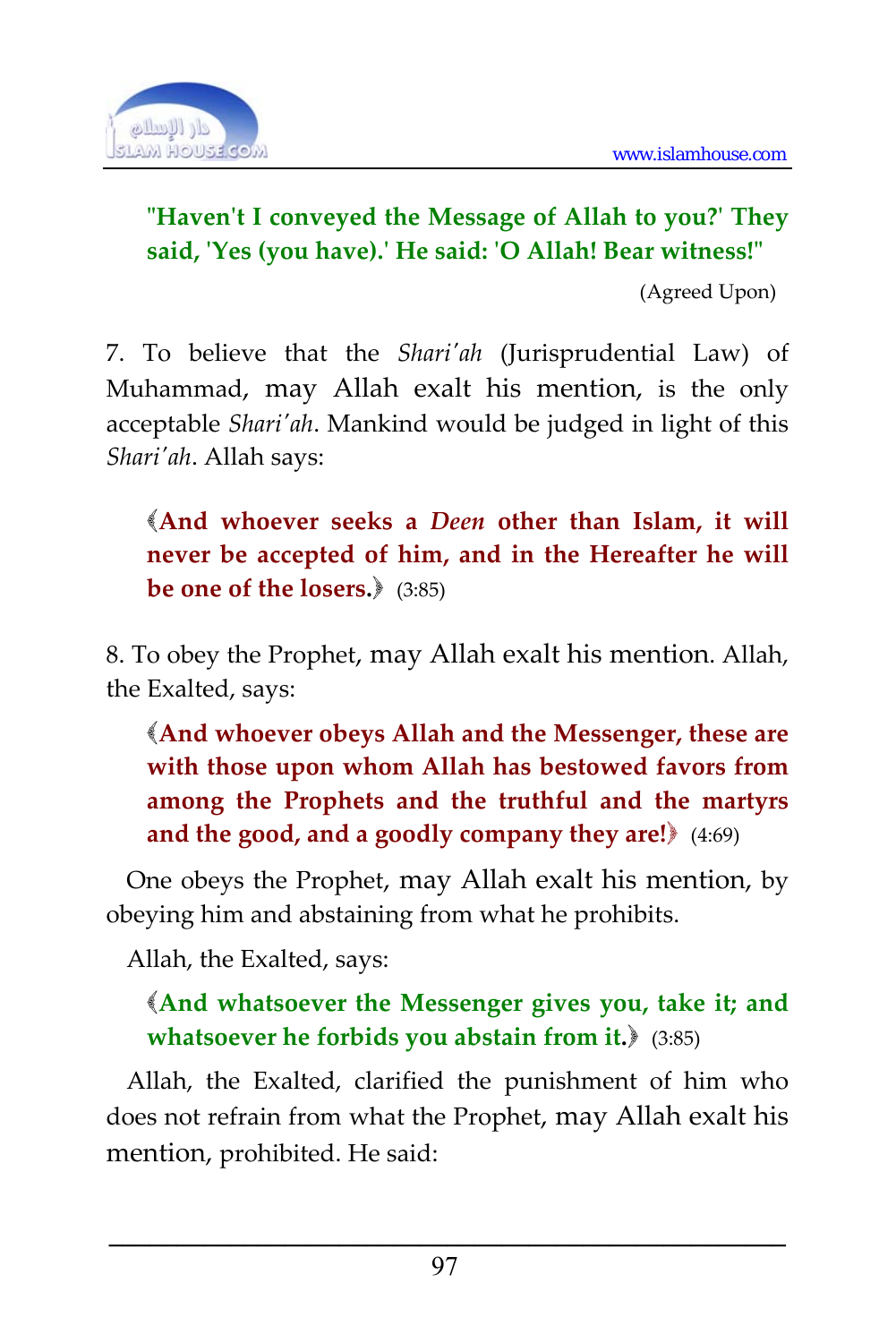

**And whosoever disobeys Allah and His Messenger, and transgresses His limits, He will cast him into the Fire, to abide therein; and he shall have a disgraceful torment.** (4:14)

9. To be content with the judgment of the Messenger of Allah, may Allah exalt his mention, and to not demur what the Prophet, may Allah exalt his mention, has legalized and made lawful. Allah, the Exalted, says:

**Nay by your** *Rubb***, they can have no faith, until they make you judge in all disputes between them, and find in themselves no resistance against your decisions, and accept with full submission.** (4:65)

Furthermore, one should not give precedence to anything over the *Shariʹah*. Allah says:

**Do they then seek the judgment of the Days of Ignorance? And who is better in judgment than Allah for a people who have firm faith.** (5:50)

10. To adhere to the Sunnah of the Prophet, may Allah exalt his mention. Allah says:

**Say, ʹif you really love Allah, then follow me, Allah will love you and forgive you your sins. And Allah is Oft‐Forgiving, Most Mercifulʹ.** (3:31)

One should emulate the Prophet, may Allah exalt his mention, and take him as a supreme example. Allah says: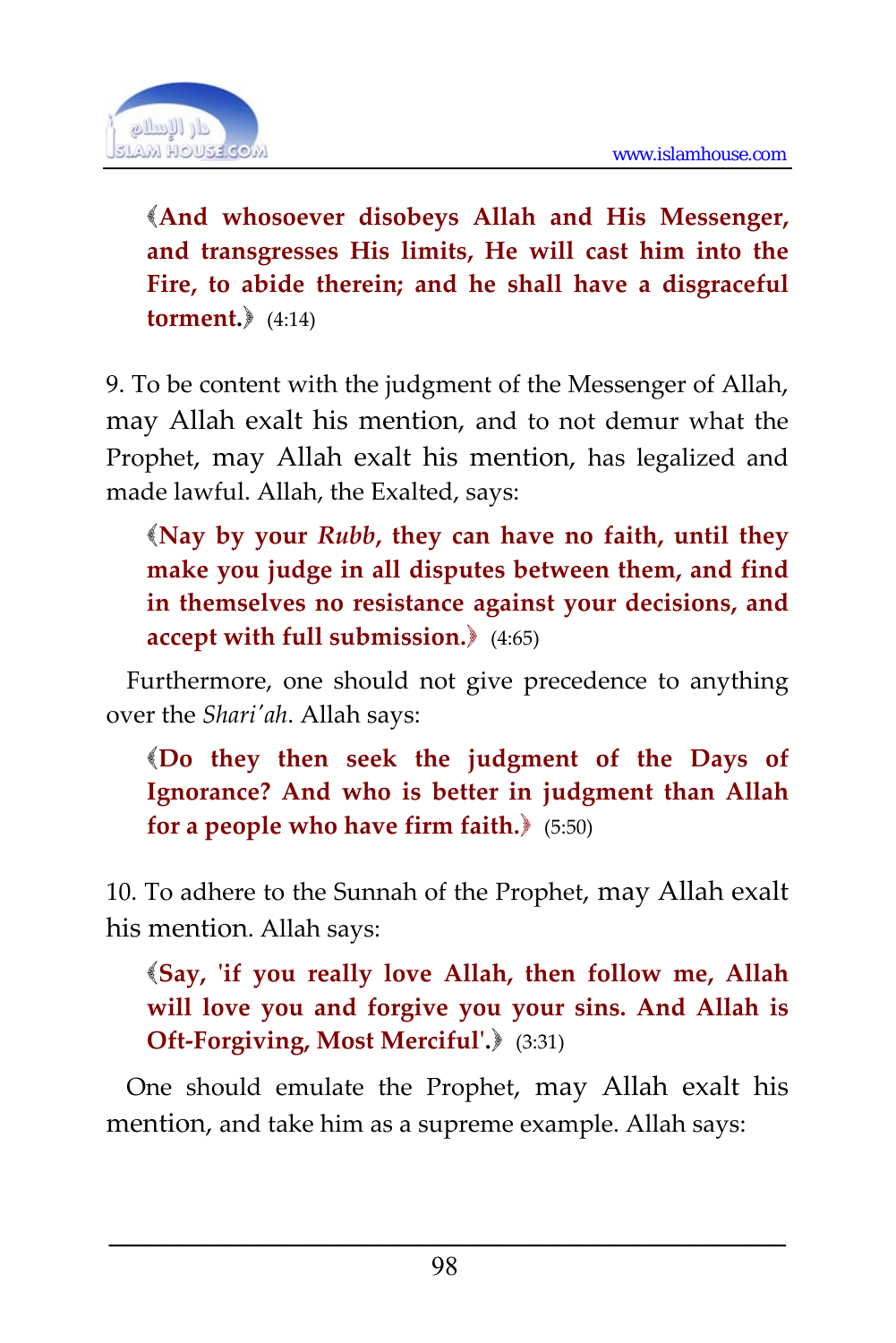

 $\overline{a}$ 

**Indeed in the Messenger of Allah you have a good example to follow for him who hopes for Allah and the Last Day, and remembers Allah much.** (33:21)

In order for one to emulate the Prophet, may Allah exalt his mention, he has to learn and study the biography of the Prophet, may Allah exalt his mention.

Zain al‐Aabideen, may Allah have mercy on him, said: **ʹWe were taught about the battles of the Messenger of Allah, may Allah exalt his mention, as we were taught a verse from the Qurʹan.ʹ** <sup>20</sup>

11. To hold the Prophet, may Allah exalt his mention, in high esteem and to revere him. The Prophet, may Allah exalt his mention, said:

**ʹDo not over‐adulate me for I was a slave of Allah before He commissioned me as a Messenger.ʹ** (At‐Tabrani)

12. To ask Allah to exalt the mention of the Prophet, may Allah exalt his mention. Allah says:

**Indeed, Allah sends His Salah on the Prophet**, may Allah exalt his mention, **and also His angels ask Allah to exalt his mention. O you who believe! Ask Allah to exalt the mention of the Prophet, and ask Allah to render the Prophet safe and secure from every derogatory thing.** (33:56)

<sup>20</sup> Ibn Katheer, Al‐Bidayah and al‐Nihayah [The Beginning and the End] Vol. 3, p. 242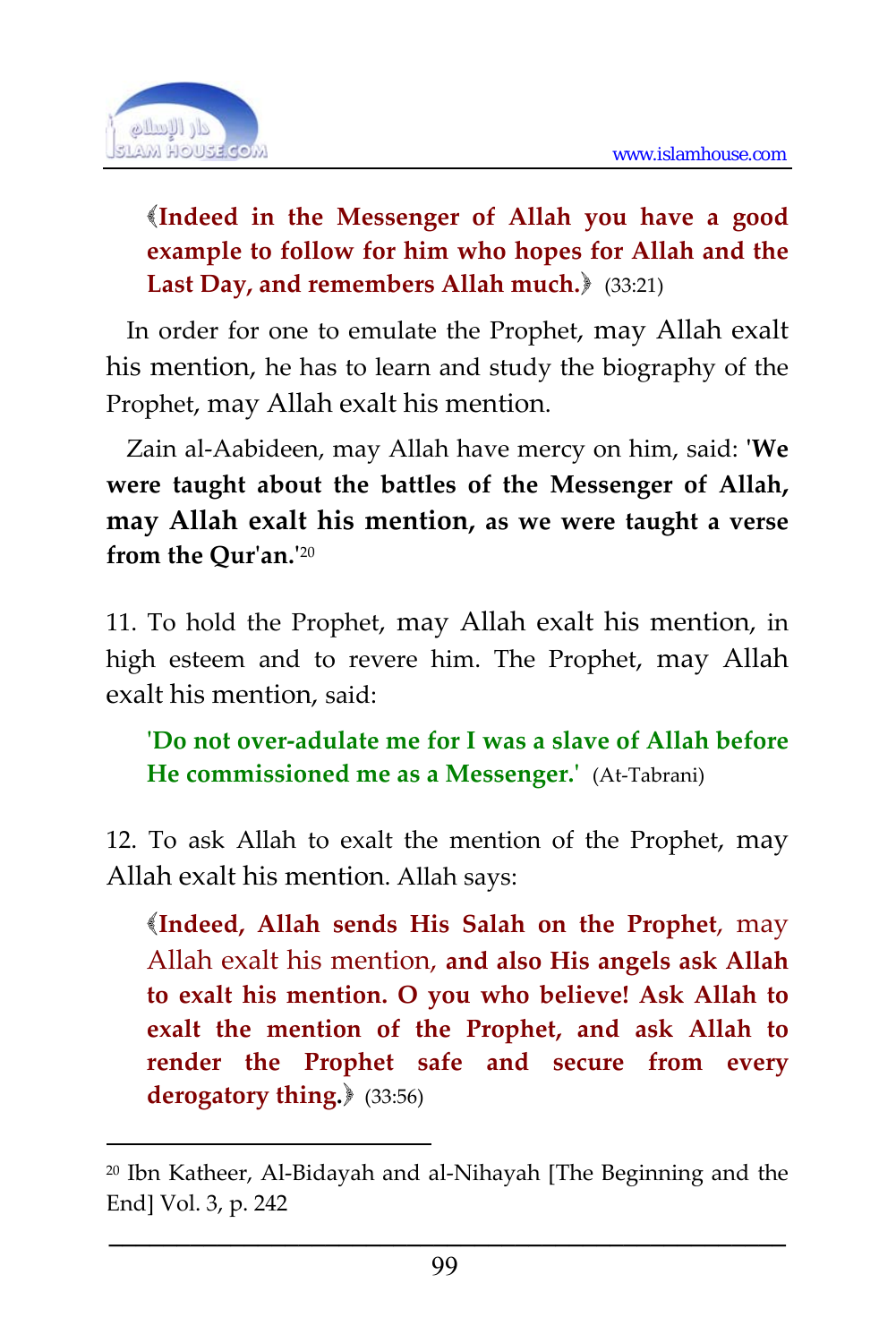

The Prophet, may Allah exalt his mention, said:

#### **ʹThe miserly is him who upon hearing my name being mentioned does not ask Allah to exalt my mention.ʹ**

(Tirmidthi)

13. To love the Prophet, may Allah exalt his mention, revere and respect him as he should be revered and respected; for humanity was guided to Islam through him. He should be revered and held more beloved to a person than his own self, for the one who accepts Islam would be prosperous in this life and in the Hereafter. Allah, the Exalted, says:

**Say if your fathers, your sons, your brothers, your wives, your kindred, the wealth that you have gained, the commerce in which you fear a decline, and the dwellings in which you delight are dearer to you than Allah and His Messenger, and striving hard and fighting in His cause, then wait until Allah brings about His decision. And Allah guides not the people who are disobedient to Allah.** (9:24)

The Prophet, may Allah exalt his mention, clarified the result of loving him; in his answer to the man who asked him: ʹWhen is the Day of Resurrection?ʹ The Prophet, may Allah exalt his mention, said:

**ʹWhat have you prepared for it?ʹ The man did not answer immediately, and then said: ʹO Messenger of Allah, I have not observed numerous (supererogatory) prayers, or fasts, or given charitable gifts, but I love Allah and His Messenger.ʹ The Prophet, may Allah**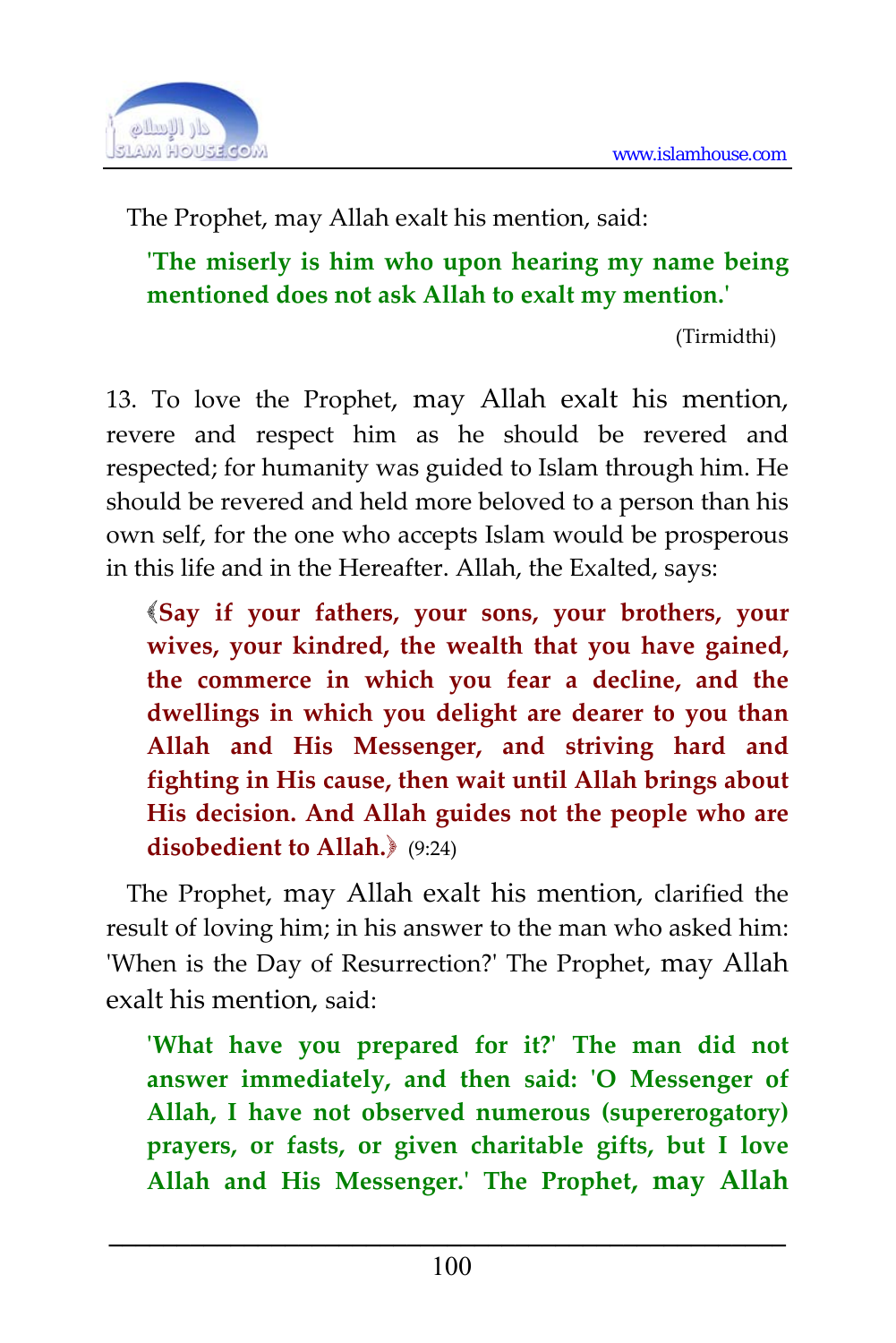

**exalt his mention, said: ʹYou will be summoned on the Day of Resurrection with whom you love!ʹ** (Bukhari & Muslim)

The Prophet, may Allah exalt his mention, said:

**ʹIf man conceives three things, he will taste the sweetness and beauty of** *Iman* **(faith); (the first thing) that Allah and His Messenger are dearer to him than anything else, (the second thing) to love a person only for the sake of Allah, (the third thing) and to hate to return to** *Kufr* **(disbelief) after Allah delivers man from it, just as he hates to be cast into the Fire.ʹ** (Muslim)

Reverence and love of the Prophet, may Allah exalt his mention, requires that a person love and revere whom he loved; such as his household, his Companions, with whom Allah is pleased. It also requires that a person abhor whom he abhorred, for the Prophet, may Allah exalt his mention, loved and hated only for the sake of Allah.

14. To disseminate and invite people to Islam; and to revive the *Deen* of Allah, using wisdom and a good method. This is done by teaching the ignorant and reminding the one who is unaware, or has forgotten. Allah, the Exalted, says:

**Invite mankind to the way of your** *Rubb* **with wisdom and fair preaching, and argue with them in a way that is better.** (16:125)

The Prophet, may Allah exalt his mention, said:

**ʹConvey from me, even one verse from the Qurʹan.ʹ**

(Muslim)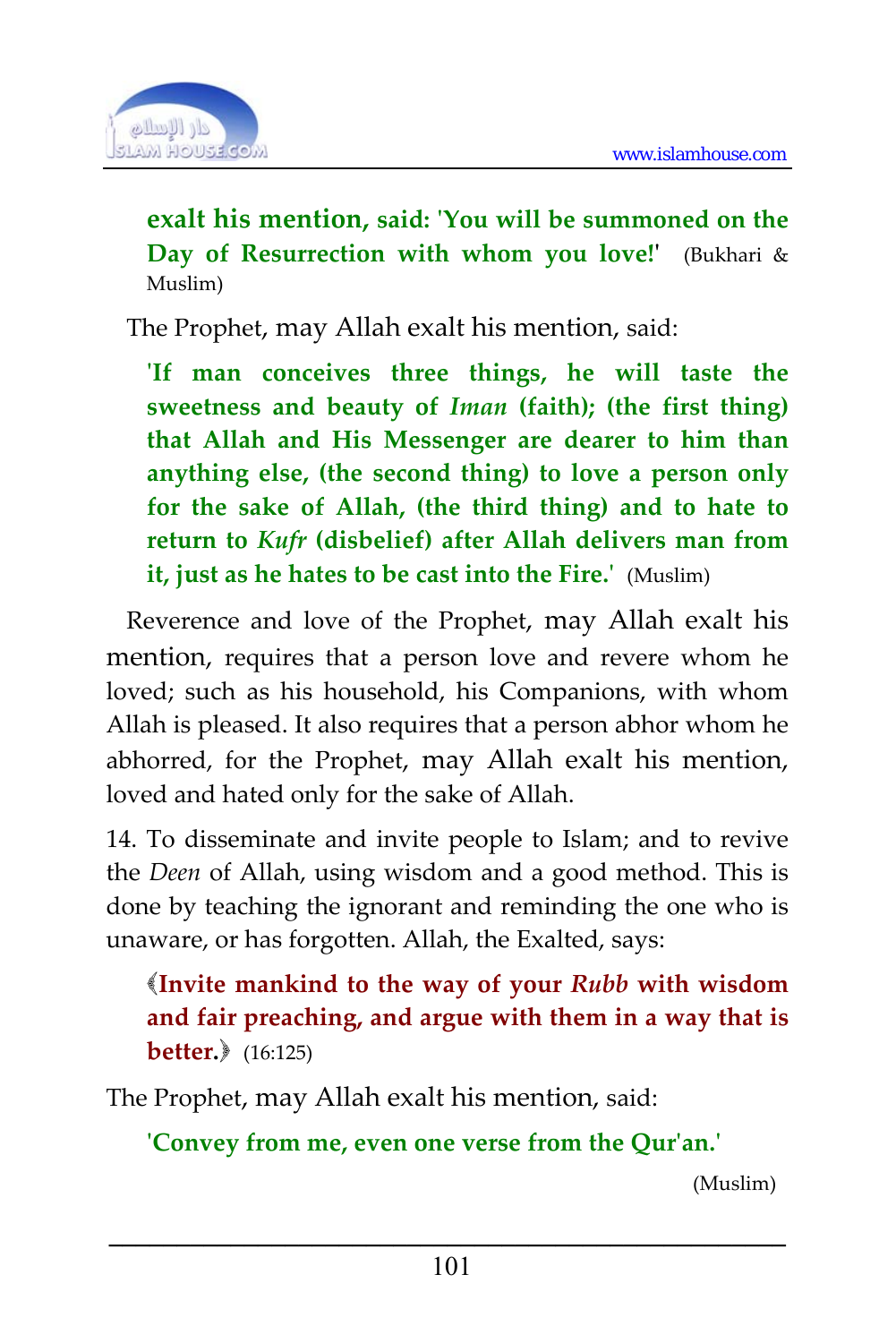

 $\overline{a}$ 

15. To defend the Prophet, may Allah exalt his mention, and his Sunnah, by refuting all fabricated narrations people have forged against him and clarifying all doubtful and dubious points raised by the enemies of Islam, and to spread the pure teachings of Islam to those who are ignorant of them.

16. To adhere to the Sunnah of the Prophet, may Allah exalt his mention. He said:

**ʹAdhere to my Sunnah and the Sunnah of the Rightly Guided Caliphs after me. Bite onto it with your molars21, and stay away from all innovated matters. For every innovated matter (in matters of** *Deen***) is a** *Bidʹah***, and every** *Bidʹah* **is a means of misguidance.**ʹ (Bukhari & Muslim)

 $21$  This is a parable, to express how keen a person should be in adhering to the Sunnah of the Messenger of Allah, may Allah exalt his mention.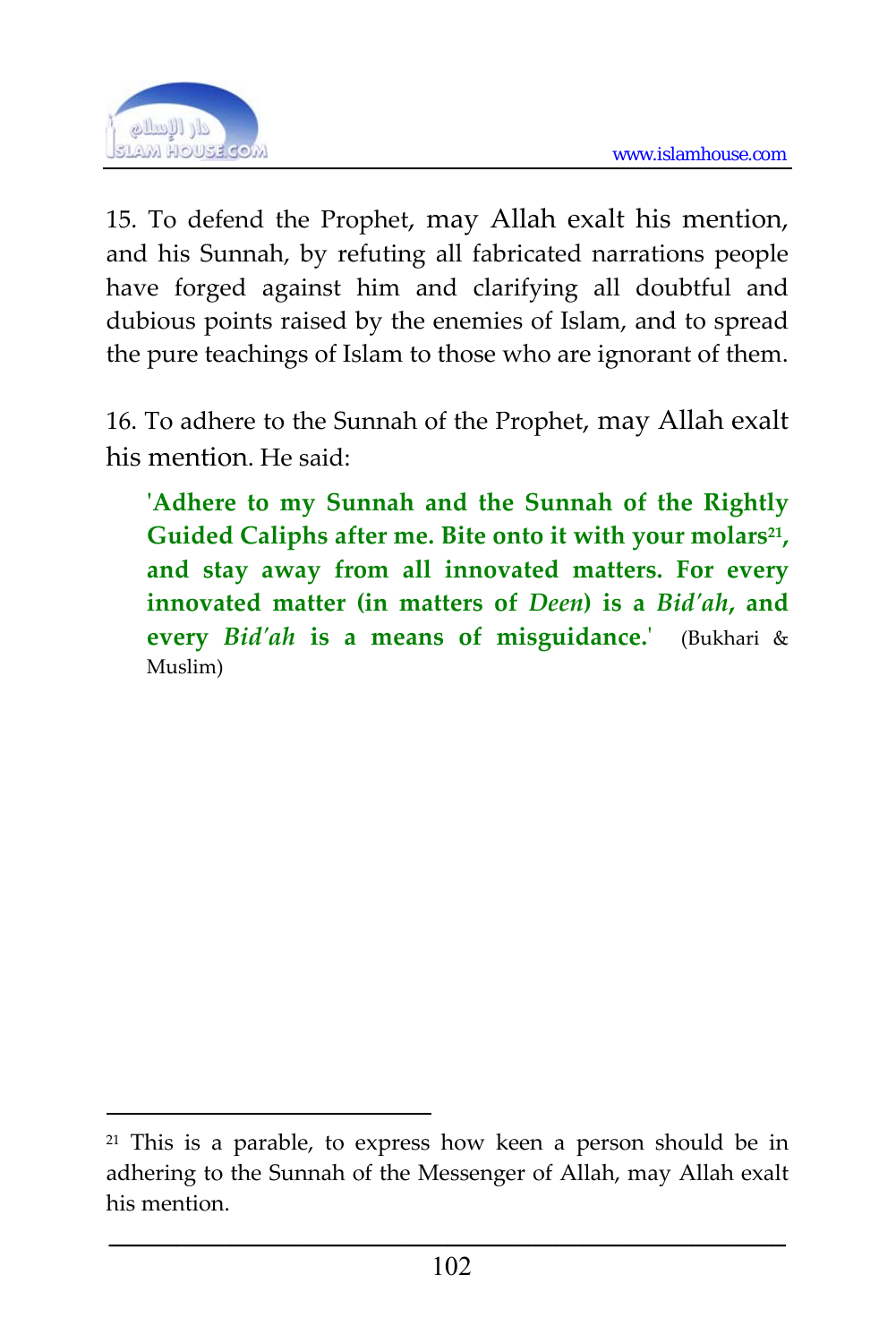

# **Conclusion**

We conclude this research with the words of Alphonse de LaMartaine in 'Historie de al Turquie':

ʹNever has a man set for himself, voluntarily or involuntarily, a more sublime aim, since this aim was superhuman; to subvert superstitions which had been imposed between man and his Creator, to render God unto man and man unto God; to restore the rational and sacred idea of divinity amidst the chaos of the material and disfigured gods of idolatry, then existing. Never has a man undertaken a work so far beyond human power with so feeble means, for he (Muhammad) had in the conception as well as in the execution of such a great design, no other instrument than himself and no other aid except a handful of men living in a corner of the desert. Finally, never has a man accomplished such a huge and lasting revolution in the world, because in less than two centuries after its appearance, Islam, in faith and in arms, reigned over the whole of Arabia, and conquered, in Godʹs name, Persia Khorasan, Transoxania, Western India, Syria, Egypt, Abyssinia, all the known continent of Northern Africa, numerous islands of the Mediterranean Sea, Spain, and part of Gaul. "If greatness of purpose, smallness of means, and astonishing results are the three criteria of a human genius, who could dare compare any great man in history with Muhammad? The most famous men created arms, laws, and empires only. They founded, if anything at all, no more than material powers which often crumbled away before their eyes. This man moved not only armies, legislations, empires, peoples, dynasties, but millions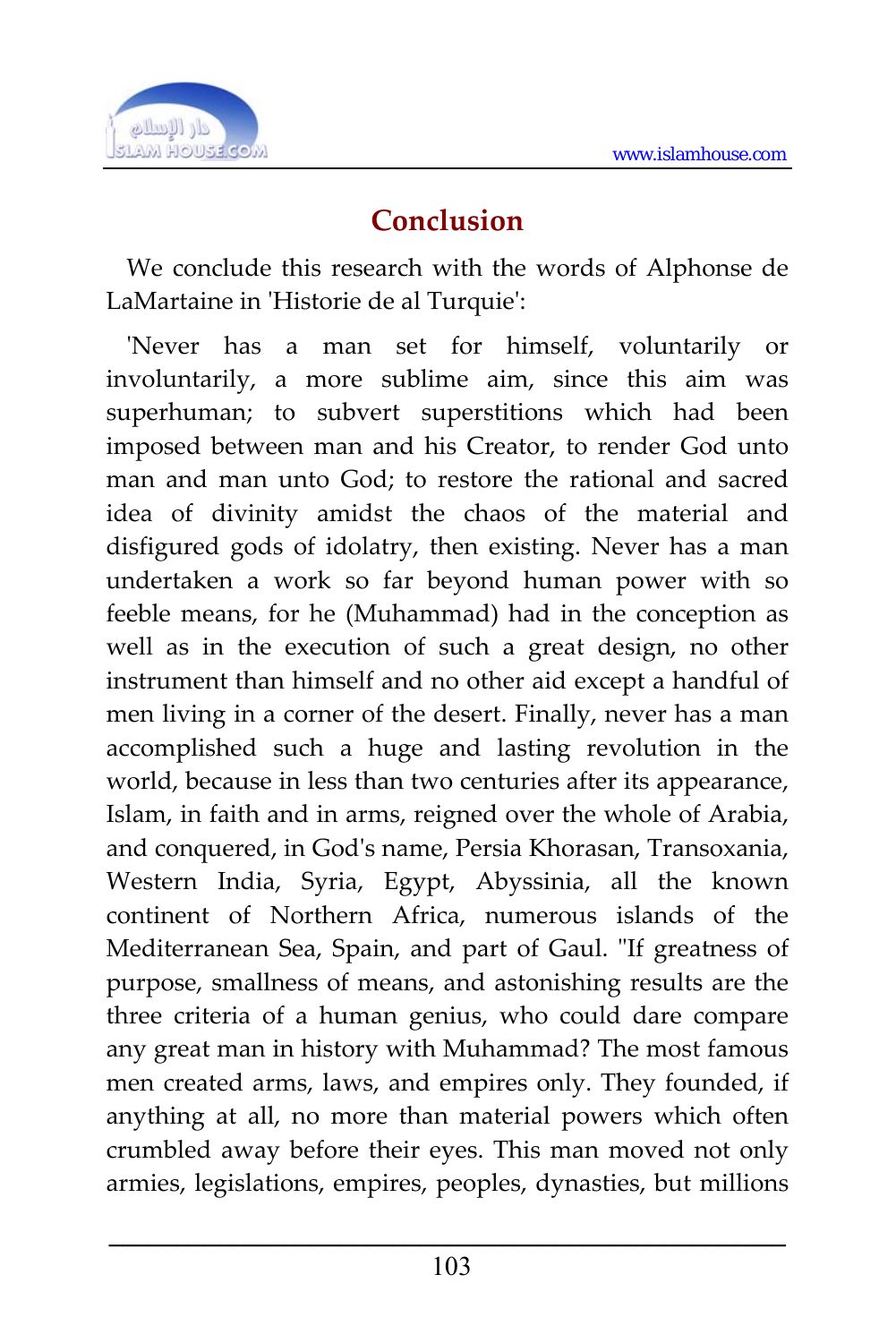

of men in one‐third of the then inhabited world; and more than that, he moved the altars, the gods, the religions, the ideas, the beliefs and the souls. "On the basis of a Book, every letter which has become law, he created a spiritual nationality which blends together peoples of every tongue and race. He has left the indelible characteristic of this Muslim nationality the hatred of false gods and the passion for the One and Immaterial God. This avenging patriotism against the profanation of Heaven formed the virtue of the followers of Muhammad; the conquest of one‐third the earth to the dogma was his miracle; or rather it was not the miracle of man but that of reason. "The idea of the unity of God, proclaimed amidst the exhaustion of the fabulous theogonies, was in itself such a miracle that upon it's utterance from his lips it destroyed all the ancient temples of idols and set on fire onethird of the world. His life, his meditations, his heroic reveling against the superstitions of his country, and his boldness in defying the furies of idolatry, his firmness in enduring them for fifteen years in Mecca, his acceptance of the role of public scorn and almost of being a victim of his fellow countrymen: all these and finally, his flight, his incessant preaching, his wars against odds, his faith in his success and his superhuman security in misfortune, his forbearance in victory, his ambition, which was entirely devoted to one idea and in no manner striving for an empire; his endless prayers, his mystic conversations with God, his death and his triumph after death; all these attest not to an imposture but to a firm conviction which gave him the power to restore a dogma. This dogma was twofold the unity of God and the immateriality of God: the former telling what God is,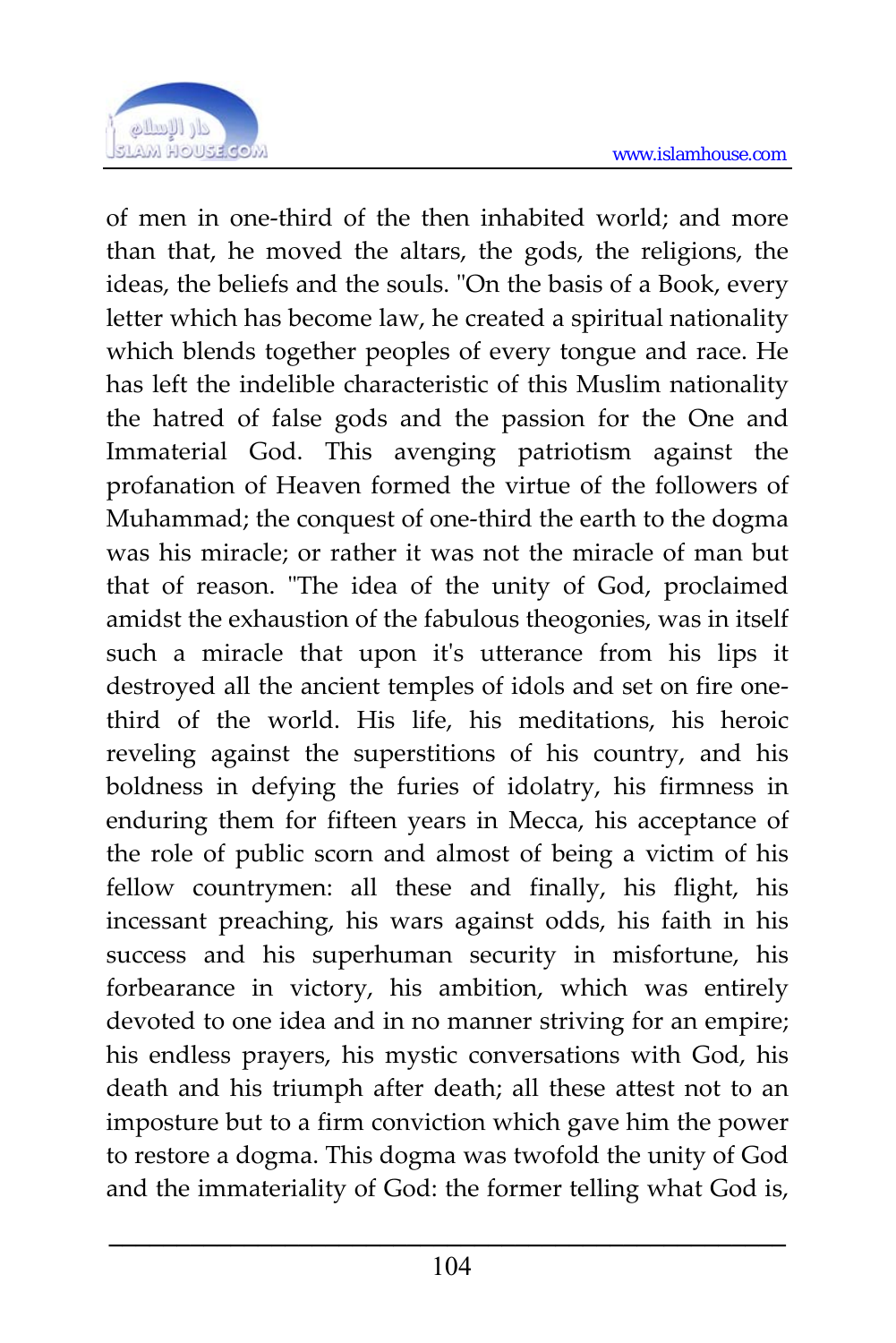

the latter telling what God is not; the one overthrowing false gods with the sword, the other starting an idea with words. ʺPhilosopher, Orator, Apostle, Legislator, Conqueror of Ideas, Restorer of Rational beliefs....The founder of twenty terrestrial empires and of one spiritual empire that is Muhammad. As regards all standards by which human greatness may be measured, we may well ask, is there any man greater than  $he$ ?'

> Abdurrahmaan b. Abdul‐Kareem al‐Sheha Riyadh, 11535 P.O. Box 59565 Email: [alsheha@yahoo.com](mailto:alsheh@yahoo.com) http://www.islamland.org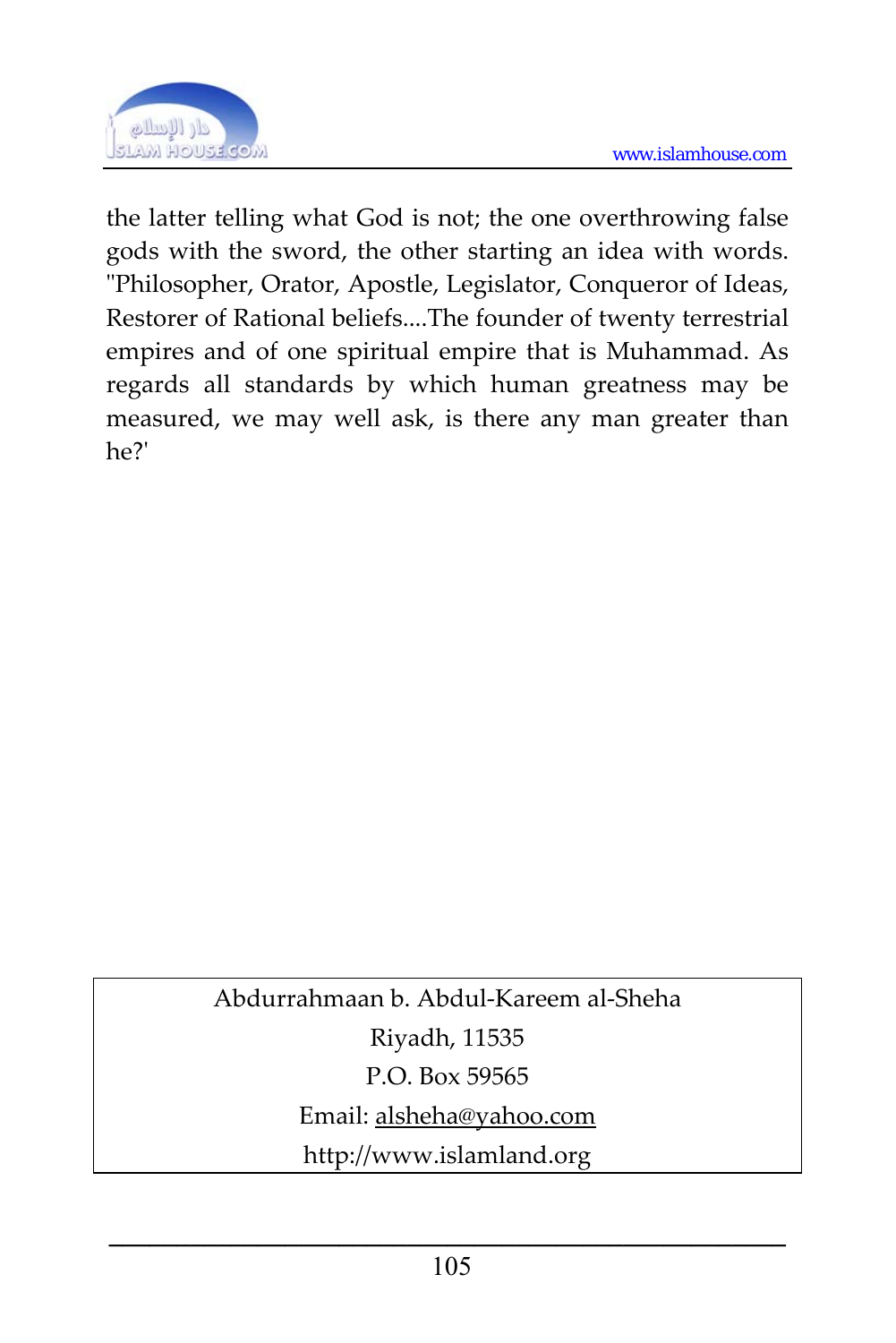

# **Glossary**

- **1. Aqeedah**: Creed.
- **3. Dinar & Dirham**: A type of money.
- **4. Fareedhah**: An obligatory act of worship.
- **5. Fitnah**: Trial, strife and tribulation.
- **6. Hadeeth**: Prophetic Tradition.

**7. Hawdh**: The Pool which Allah, the Exalted, has granted our Prophet , may Allah exalt his mention, on the Day of Resurrection. Whoever drinks from it once, would never feel thirsty again.

**8. Hudood**: Castigatory punishments in Islam.

**9. Hukum**: Ruling.

**10. Ijtihaad**: In general, it is the exertion of effort. In this book it refers to exertion of oneʹs effort to reach a ruling in an issue.

**11. Iʹtikaaf**: In general, it refers to seclusion. *Iʹtikaaf* is an act of worship whereby the person secludes himself in the Masjid and worships Allah.

**12. Iman**: Belief.

**13. Jannah**: This is the Heavenly Abode or Heavenly Gardens which Allah grants the pious slaves in the Hereafter. It is mistranslated as 'Paradise'.

**14. Jawami al‐Kalim**: (conciseness of speech) is one of the miracles of the Prophet, may Allah exalt his mention. The Prophet, may Allah exalt his mention, would say a few words, and they would have great meanings.

**15. Kufr**: Disbelief.

**16. Nafl**: Supererogatory acts of worship.

**17. Shaitan**: Satan.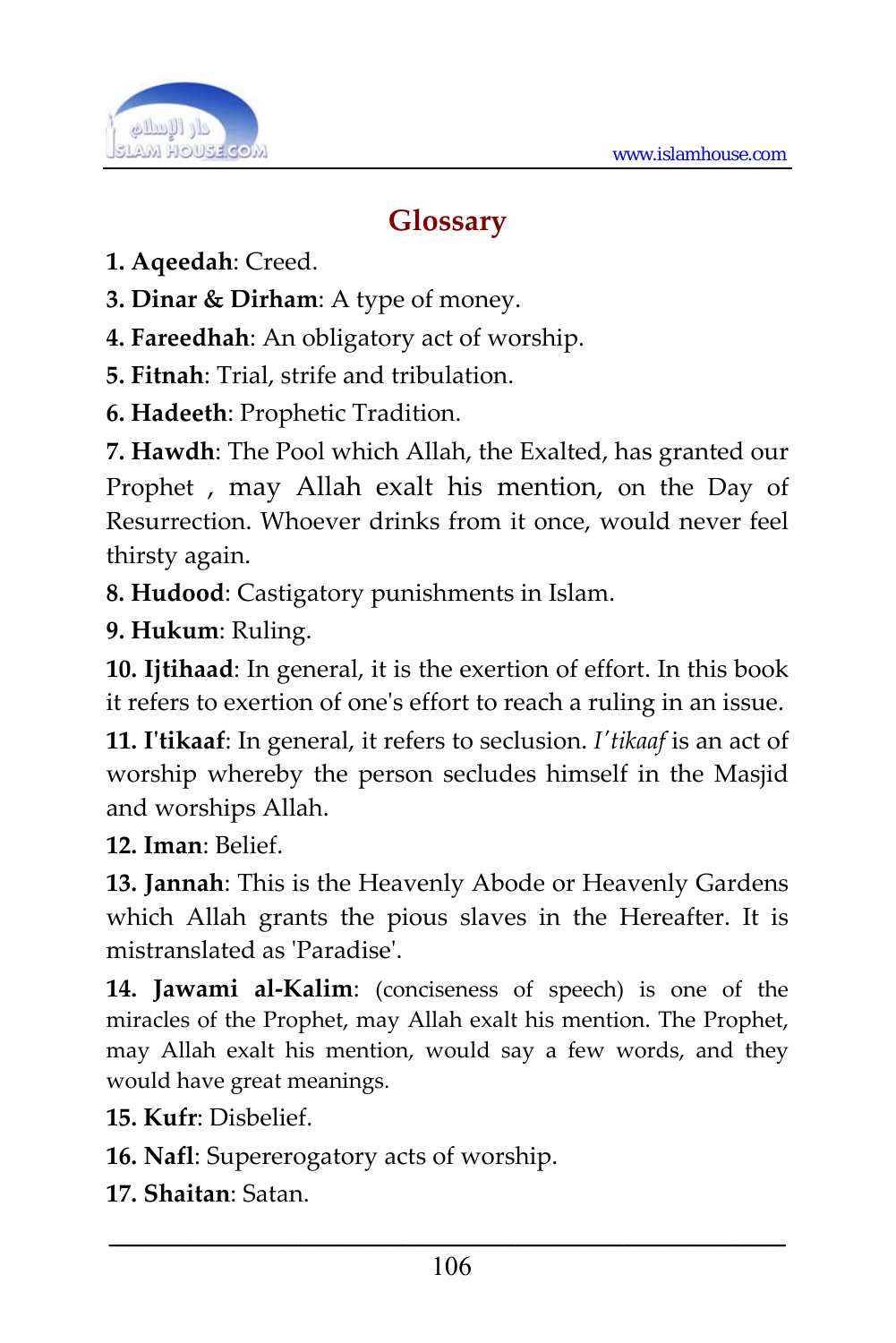

- **18. Shariʹah**: Islamic Jurisprudential Law.
- **19. Shirk**: Associating partners with Allah.
- **20. Sunnah**: Has more than one meaning. It may refer to:
	- a. Prophetic Traditions.
	- b. Rulings; i.e. it would then mean that the act is endorsed by the *Sunnah*.
- **21. Taqwah**: Piety.
- **22. Ummah**: Nation.
- **23. Wali**: The pious, god‐fearing, upright Muslim, who is mindful of Allah, observes acts of worship, and abstains from the unlawful.